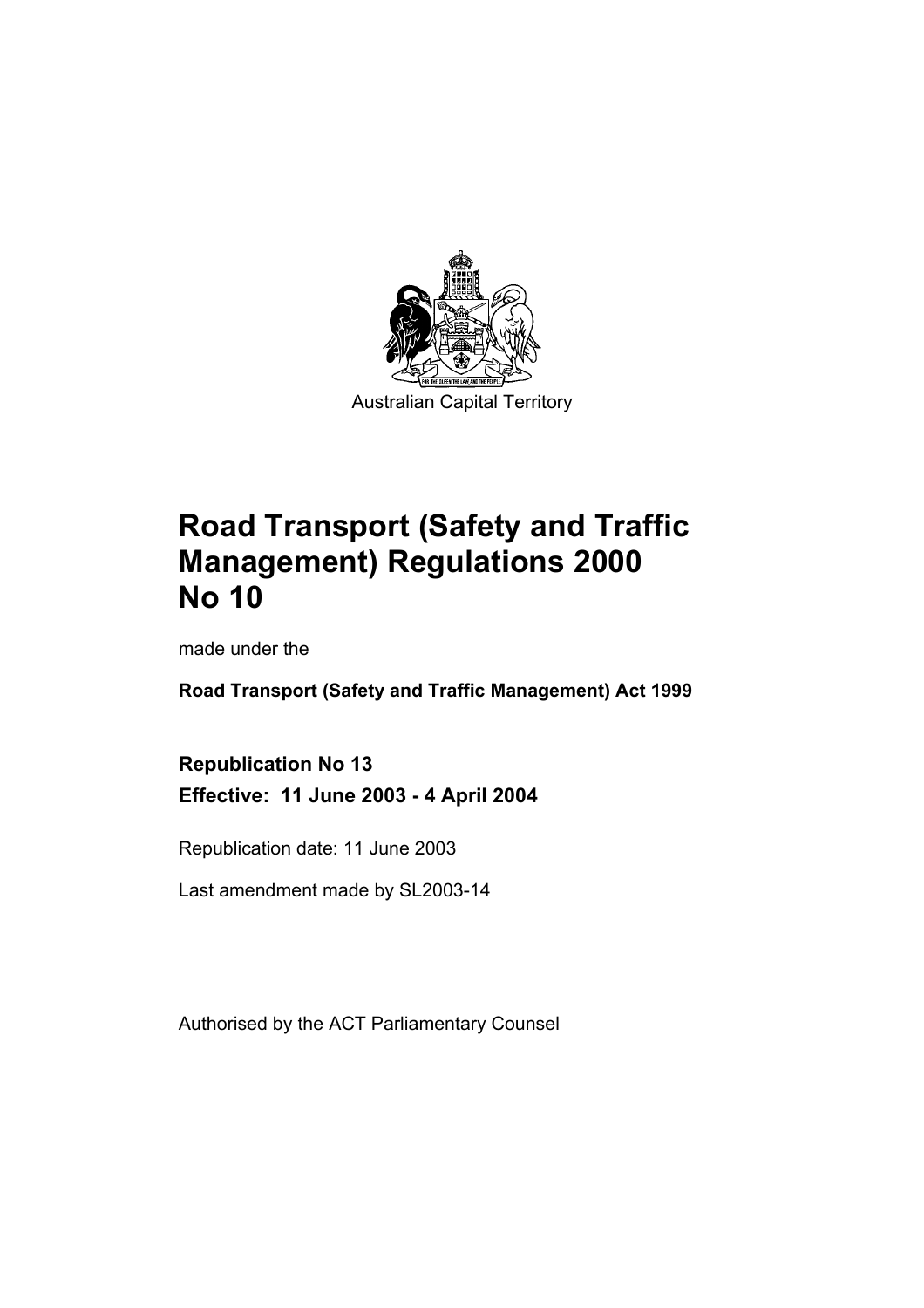#### **About this republication**

#### **The republished law**

This is a republication of the *Road Transport (Safety and Traffic Management) Regulations 2000*, made under the *Road Transport (Safety and Traffic Management) Act 1999* (including any amendment made under the *Legislation Act 2001*, part 11.3 (Editorial changes)) as in force on 11 June 2003*.* It also includes any amendment, repeal or expiry affecting the republished law to 11 June 2003.

The legislation history and amendment history of the republished law are set out in endnotes 3 and 4.

#### **Kinds of republications**

The Parliamentary Counsel's Office prepares 2 kinds of republications of ACT laws (see the ACT legislation register at www.legislation.act.gov.au):

- authorised republications to which the *Legislation Act 2001* applies
- unauthorised republications.

The status of this republication appears on the bottom of each page.

#### **Editorial changes**

The *Legislation Act 2001*, part 11.3 authorises the Parliamentary Counsel to make editorial amendments and other changes of a formal nature when preparing a law for republication. Editorial changes do not change the effect of the law, but have effect as if they had been made by an Act commencing on the republication date (see *Legislation Act 2001*, s 115 and s 117). The changes are made if the Parliamentary Counsel considers they are desirable to bring the law into line, or more closely into line, with current legislative drafting practice.

This republication does not include amendments made under part 11.3 (see endnote 1).

#### **Uncommenced provisions and amendments**

If a provision of the republished law has not commenced or is affected by an uncommenced amendment, the symbol  $\boxed{U}$  appears immediately before the provision heading. The text of the uncommenced provision or amendment appears only in the last endnote.

#### **Modifications**

If a provision of the republished law is affected by a current modification, the symbol  $\mathbf{M}$ appears immediately before the provision heading. The text of the modifying provision appears in the endnotes. For the legal status of modifications, see *Legislation Act 2001*, section 95.

#### **Penalties**

The value of a penalty unit for an offence against this republished law at the republication date is—

- (a) if the person charged is an individual—\$100; or
- (b) if the person charged is a corporation—\$500.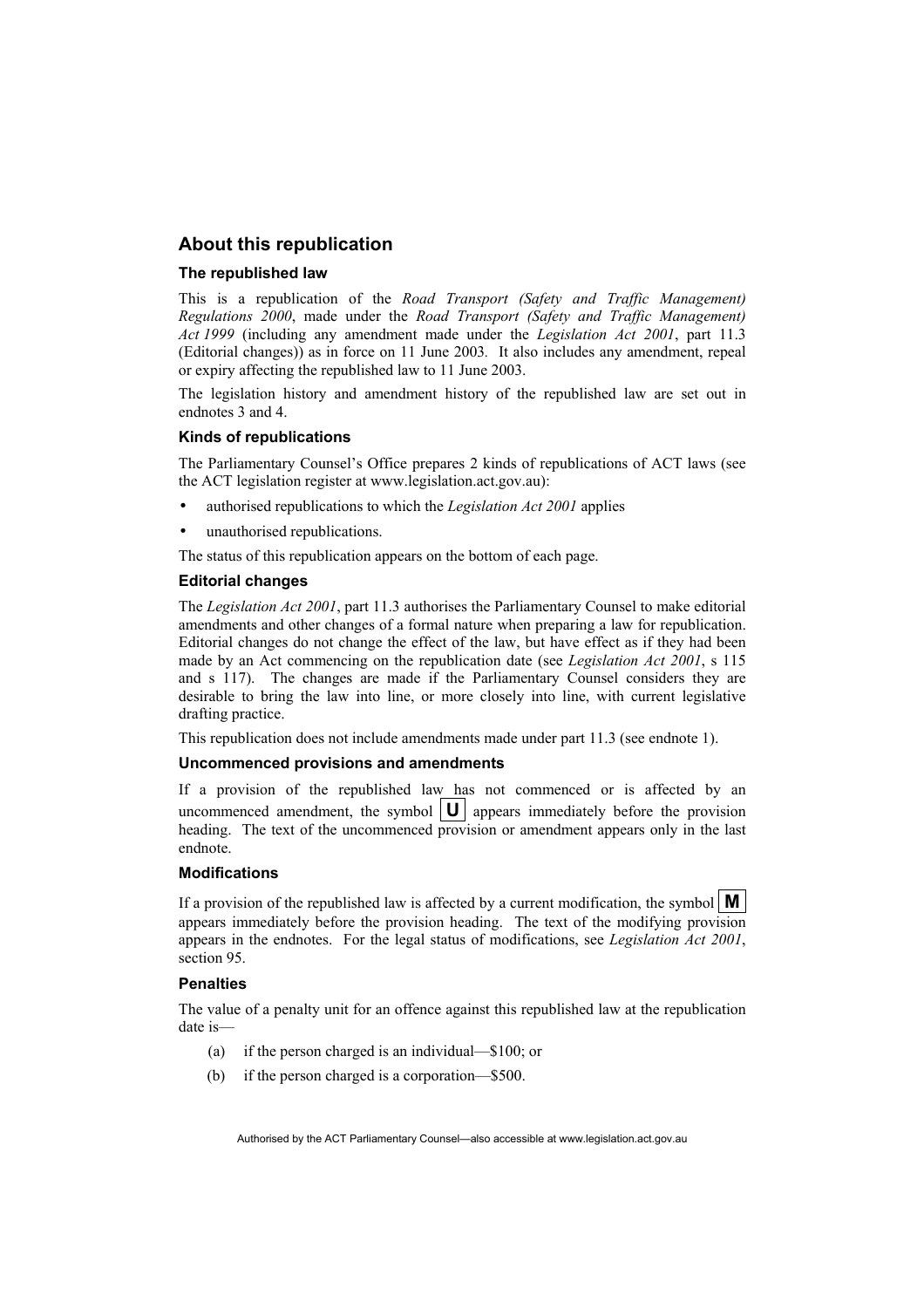

# **Road Transport (Safety and Traffic Management) Regulations 2000**

made under the

**Road Transport (Safety and Traffic Management) Act 1999** 

### **Contents**

Page

### **Chapter 1 Preliminary**

|    | Name of regulations                                           |   |
|----|---------------------------------------------------------------|---|
| 3  | Definitions-the dictionary                                    |   |
| 4  | <b>Notes</b>                                                  |   |
| 4A | Offences against regulations—application of Criminal Code etc | 3 |
| 4B | Offences against regulations are strict liability offences    |   |
| 4C | General defence of accident or reasonable effort              |   |
|    |                                                               |   |

| R13      |
|----------|
| 11/06/03 |

Road Transport (Safety and Traffic Management) Regulations 2000 Effective: 11/06/03-04/04/04

contents 1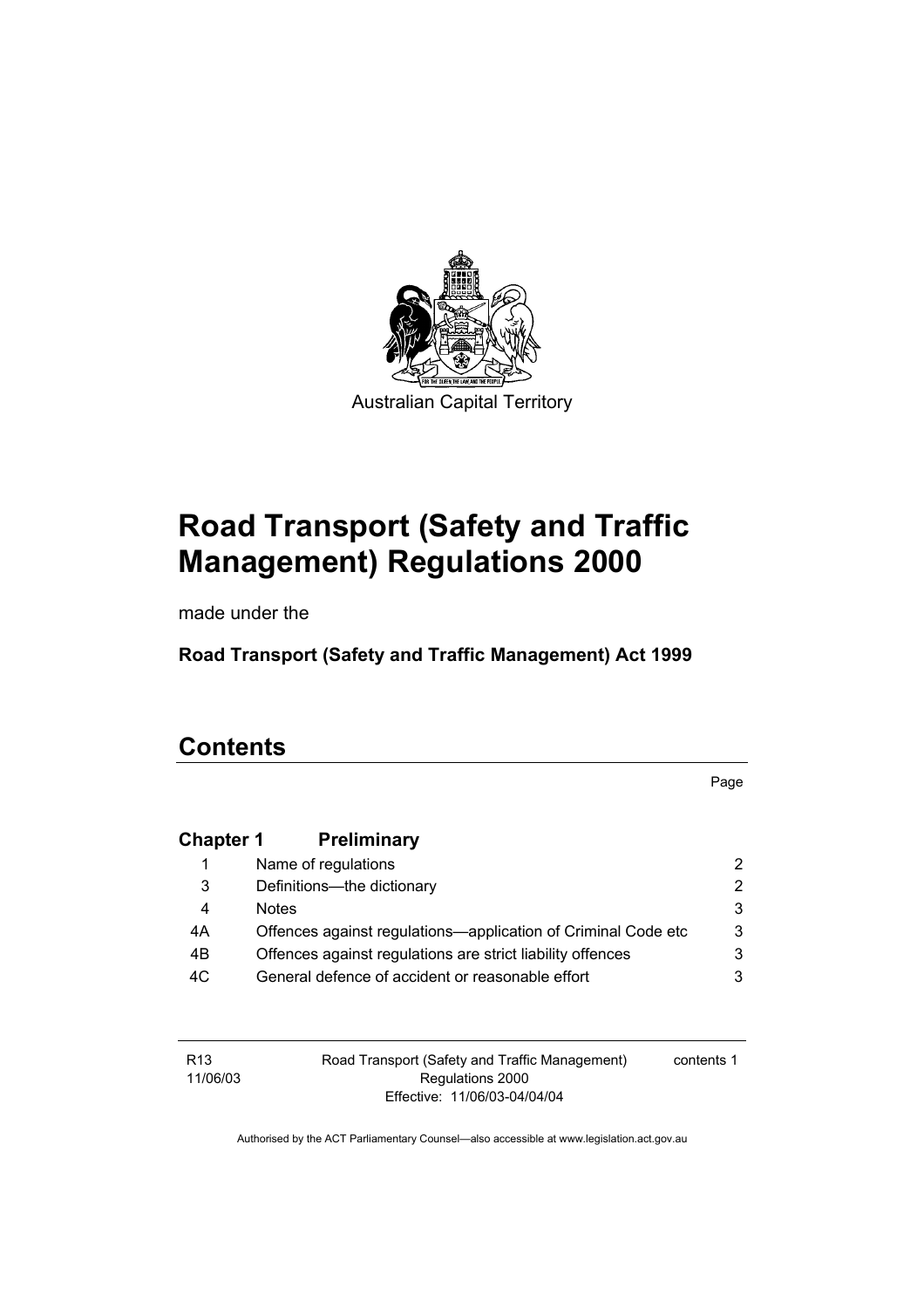| Contents |
|----------|
|          |

| <b>Chapter 2</b>          | <b>Australian Road Rules</b>                                                                                                   | Page   |
|---------------------------|--------------------------------------------------------------------------------------------------------------------------------|--------|
| <b>Part 2.1</b><br>5<br>6 | <b>Incorporation into ACT law</b><br>What are the Australian Road Rules<br>Incorporation of Australian Road Rules into ACT law | 5<br>5 |
| <b>Part 2.2</b>           | <b>How the Australian Road Rules are</b><br>incorporated                                                                       |        |
| Division 2.2.1            | General                                                                                                                        |        |
| 7                         | References to another law of this jurisdiction etc                                                                             | 8      |
| Division 2.2.2            | <b>Other provisions for the Australian Road Rules</b>                                                                          |        |
| 8                         | ARR r 10 (2)-penalties for offences                                                                                            | 8      |
| 8A                        | ARR r 25 (2)-default speed-limit in built-up area                                                                              | 8      |
| 9                         | ARR r 95-emergency stopping lane only signs                                                                                    | 8      |
| 10                        | ARR r 104-no truck signs                                                                                                       | 9      |
| 11                        | ARR r 151 (3) (b)—riding a motorbike or bicycle alongside more<br>than 1 other rider                                           | 9      |
| 12                        | ARR r 158 (2) (c)—other vehicles permitted to travel in bus<br>lanes                                                           | 9      |
| 13                        | ARR r 179 (1) (c)-stopping in a loading zone                                                                                   | 9      |
| 14                        | ARR r 199 (2)—stopping near a postbox                                                                                          | 10     |
| 15                        | ARR r 206 (2) (b), (c)—parking by people with disabilities permit<br>holders                                                   | 10     |
| 16                        | ARR r 207 (2) (a)—fees for parking in pay parking spaces                                                                       | 10     |
| 16A                       | ARR r 213-non-application in ACT                                                                                               | 11     |
| 17                        | ARR r 215 (4)-lights required to be fitted to a vehicle                                                                        | 11     |
| 18                        | ARR r 216 (3)—towing a vehicle at night or in hazardous<br>weather conditions                                                  | 11     |
| 19                        | ARR r 220 (3)—using lights on vehicles that are stopped                                                                        | 11     |
| 20                        | ARR r 221 (f)—using hazard warning lights on buses carrying<br>children                                                        | 12     |
| 21                        | ARR r 222—using warning lights on buses carrying children                                                                      | 12     |
| 22                        | ARR r 225-use of radar detectors                                                                                               | 12     |

| contents 2 | Road Transport (Safety and Traffic Management) | R <sub>13</sub> |
|------------|------------------------------------------------|-----------------|
|            | Regulations 2000                               | 11/06/03        |
|            | Effective: 11/06/03-04/04/04                   |                 |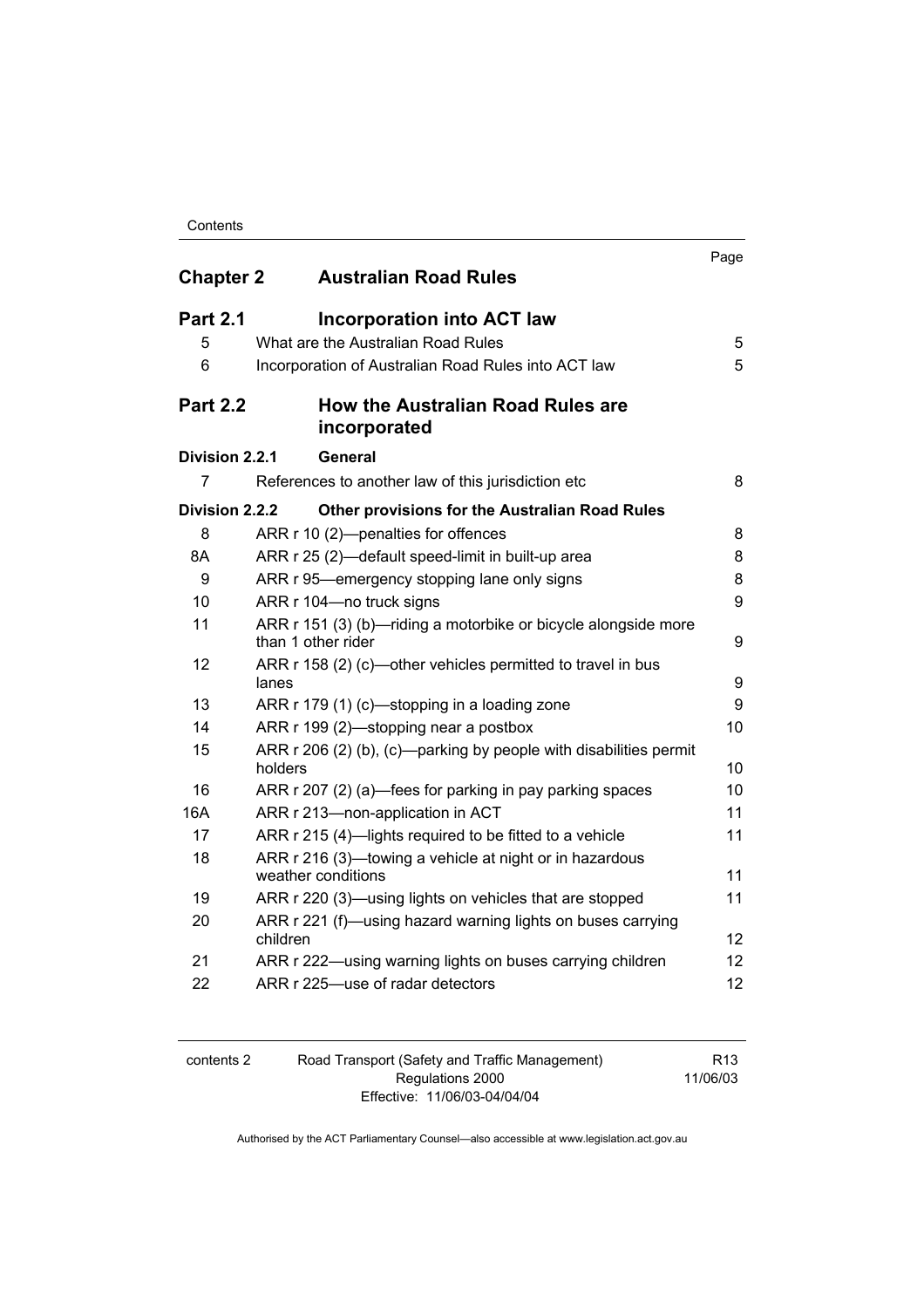| Contents |  |
|----------|--|
|          |  |

|                             |                                                                                                                  | Page |
|-----------------------------|------------------------------------------------------------------------------------------------------------------|------|
| 23                          | ARR r 240 (2)—wheeled recreational devices and toys not to be<br>used on certain roads                           | 12   |
| 23A                         | ARR r 248-bicycle rider may ride across marked foot crossing<br>if authorised                                    | 13   |
| 23B                         | ARR r 266 (3) (b)—wearing of seatbelts by passengers under<br>16 years old                                       | 13   |
| 24                          | ARR r 266 (7)—wearing of seatbelts by passengers under 16<br>years old                                           | 14   |
| 25                          | ARR r 267 (3)—certificates of exemption from wearing seatbelts                                                   | 15   |
| 26                          | ARR r 270 (3)—wearing motorbike helmets                                                                          | 15   |
| 27                          | ARR r 271 (6)-riding on motorbikes                                                                               | 15   |
| 27A                         | ARR r 280 (2) (a)-other vehicles to which B light rules apply                                                    | 16   |
| 28                          | ARR r 287 (3) (e), (4)—duties of participants in crashes                                                         | 16   |
| 29                          | ARR r 289 (1) (g)-driving on a nature strip                                                                      | 16   |
| 30                          | ARR r 298—driving with a person in or on a trailer                                                               | 17   |
| 31                          | ARR r 310 (3), (4)—exemption for road workers etc                                                                | 18   |
| 32                          | ARR r 313-postal workers                                                                                         | 18   |
| 33                          | ARR dict-definitions for dictionary                                                                              | 19   |
| <b>Part 2.3</b>             | <b>Additional ACT road rules</b>                                                                                 |      |
| Division 2.3.1              | Noise and other nuisances                                                                                        |      |
| 37                          | Making unnecessary engine noise                                                                                  | 22   |
| 38                          | Emission of waste oil or grease                                                                                  | 22   |
| Division 2.3.2              | Driver and passenger safety                                                                                      |      |
| 39                          | Safety of persons on trailers                                                                                    | 23   |
| 40                          | Passengers in sidecars to be seated                                                                              | 24   |
| Division 2.3.3              | <b>Trailers and towing</b>                                                                                       |      |
| 41                          | Number of vehicles that may be drawn                                                                             | 25   |
| 42                          | Towing by vehicles under 4.5t                                                                                    | 26   |
| Division 2.3.4              | <b>Lights on vehicles</b>                                                                                        |      |
| 43                          | Lights on motor vehicles generally                                                                               | 27   |
| Division 2.3.5              | <b>Stopping and parking</b>                                                                                      |      |
| 44                          | Use of meters in metered parking areas                                                                           | 29   |
| R <sub>13</sub><br>11/06/03 | Road Transport (Safety and Traffic Management)<br>contents 3<br>Regulations 2000<br>Effective: 11/06/03-04/04/04 |      |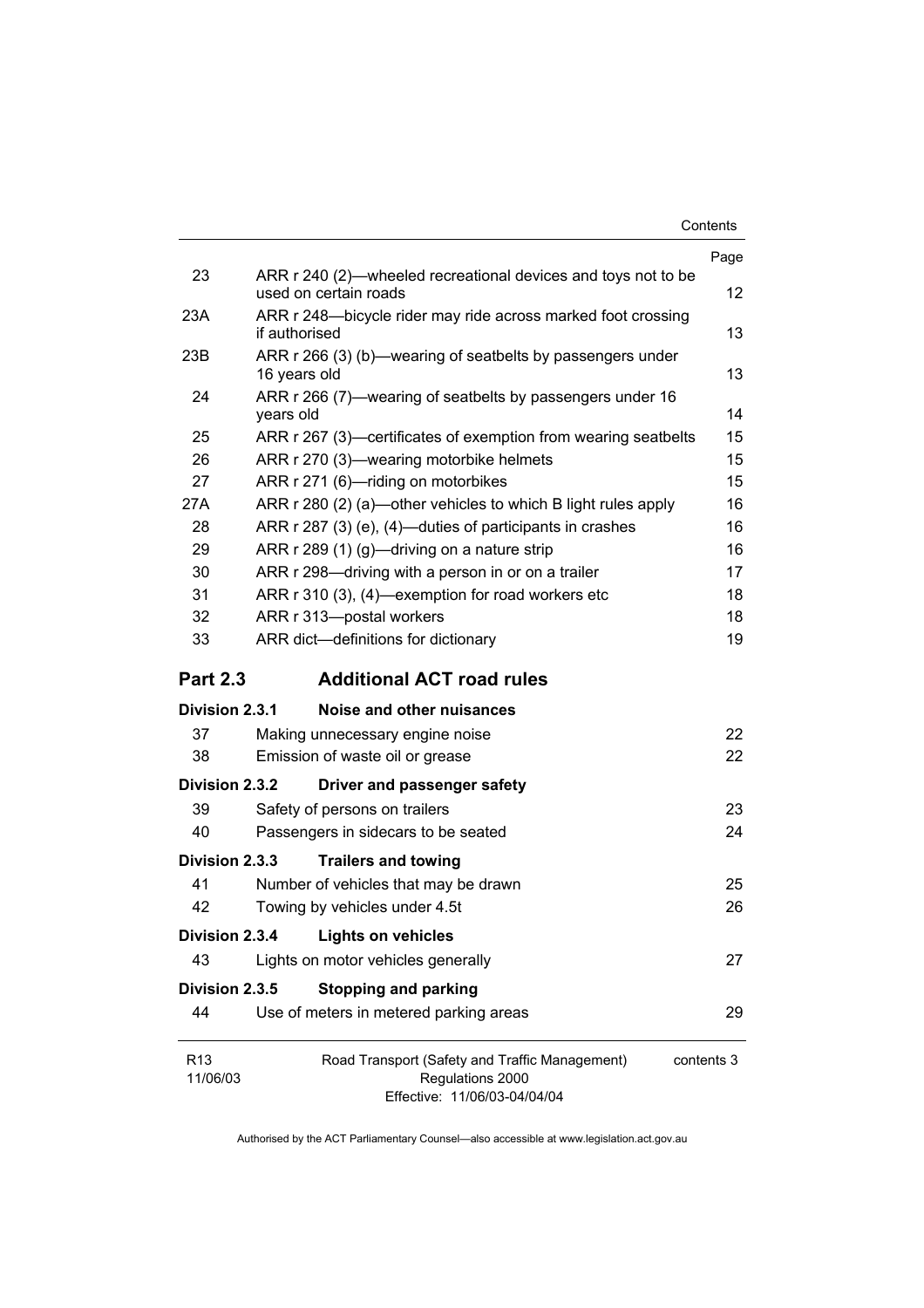| 45                    | Parking in metered parking spaces                                                         | Page<br>30 |
|-----------------------|-------------------------------------------------------------------------------------------|------------|
| 46                    | Temporary closure of metered parking spaces                                               | 31         |
| 47                    | Misuse of parking meters                                                                  | 31         |
| 48                    | Interfering with parking meters etc                                                       | 32         |
| 49                    | Use of tickets in ticket parking areas                                                    | 32         |
| 50                    | Parking in ticket parking spaces                                                          | 34         |
| 51                    | Temporary closure of ticket parking spaces                                                | 34         |
| 52                    | Use of false or damaged parking tickets etc                                               | 35         |
| 53                    | Misuse of ticket machines                                                                 | 35         |
| 54                    | Interfering with parking ticket machines etc                                              | 36         |
| 55                    | Removing parking tickets etc                                                              | 36         |
| 56                    | Unauthorised use and revocation of mobility parking scheme<br>authorities                 | 37         |
| 57A                   | Stopping public buses in bus zones and at bus stops                                       | 37         |
| 58                    | Stopping in an emergency etc or to comply with another law                                | 38         |
| <b>Division 2.3.6</b> | Miscellaneous other road rules                                                            |            |
| 59                    | Carriage of dangerous goods                                                               | 39         |
| 60                    | Interrupting funeral processions etc                                                      | 40         |
| 61                    | Driving on roads closed to traffic                                                        | 40         |
| 62                    | Use of wheeled recreational devices and wheeled toys on roads                             | 40         |
| <b>Part 2.4</b>       | <b>Other provisions</b>                                                                   |            |
| 63                    | Devices that are prescribed traffic control devices                                       | 42         |
| 64                    | Preventing prescribed traffic control devices being clearly visible                       | 42         |
| 65                    | Use of do not overtake turning vehicle sign                                               | 43         |
| 66                    | Approvals etc by road transport authority                                                 | 43         |
| 67                    | Exemption from requirement about riding on motorbikes                                     | 44         |
| 68                    | Defence of complying with direction of police officer or<br>authorised person             | 44         |
| 69                    | Exemption for driver of police vehicles                                                   | 44         |
| 70                    | Exemption for driver of emergency vehicles                                                | 45         |
| 71                    | Stopping and parking exemption for police and emergency<br>vehicles and authorised people | 45         |

| contents 4 | Road Transport (Safety and Traffic Management) | R13      |
|------------|------------------------------------------------|----------|
|            | Regulations 2000                               | 11/06/03 |
|            | Effective: 11/06/03-04/04/04                   |          |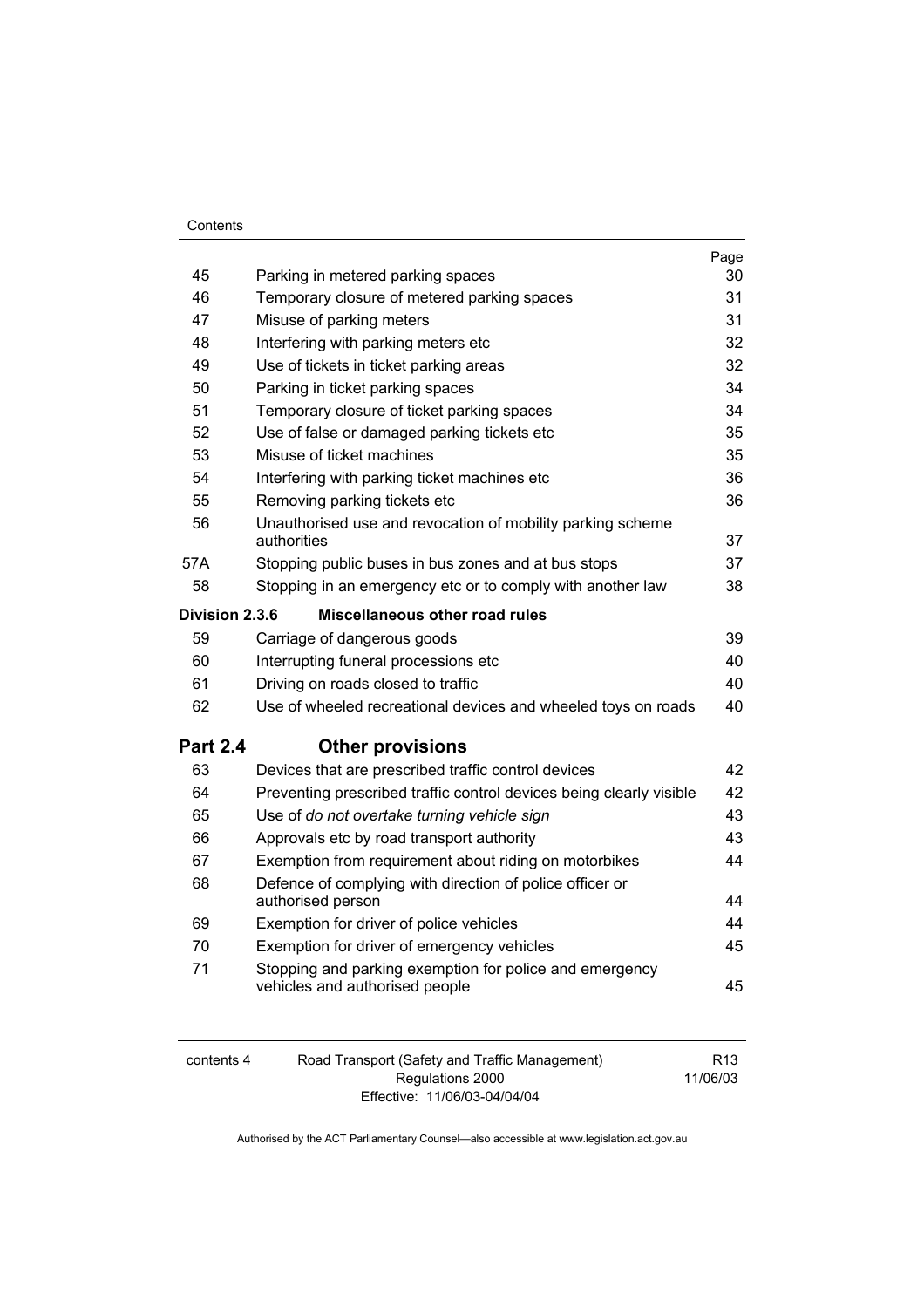| <b>Chapter 3</b> | <b>Parking</b>                                                                 | Page       |
|------------------|--------------------------------------------------------------------------------|------------|
| <b>Part 3.1</b>  | <b>Parking schemes</b>                                                         |            |
| Division 3.1.1   | <b>Metered parking schemes</b>                                                 |            |
| 72               | Metered parking schemes                                                        | 47         |
| 73               | Metered parking areas                                                          | 47         |
| 74               | Parking meters                                                                 | 47         |
| 75               | Metered parking spaces                                                         | 48         |
| Division 3.1.2   | <b>Ticket parking schemes</b>                                                  |            |
| 75A              | Parking authorities                                                            | 48         |
| 75B              | Parking authority guidelines                                                   | 48         |
| 76               | Ticket parking schemes-road transport authority                                | 49         |
| 76A              | Ticket parking schemes—parking authority                                       | 49         |
| 77               | Ticket parking areas                                                           | 50         |
| 78               | Ticket parking spaces                                                          | 50         |
| 79               | <b>Ticket machines</b>                                                         | 50         |
| 80               | Parking tickets                                                                | 50         |
| 81               | Duration of parking tickets                                                    | 51         |
| Division 3.1.3   | Heavy vehicle parking                                                          |            |
| 82               | Definitions for div 3.1.3                                                      | 51         |
| 83               | References in div to land adjoining residential land                           | 52         |
| 84               | Vehicle parked partly on residential land                                      | 52         |
| 85               | Parking of certain vehicles on residential land prohibited                     | 52         |
| 86               | Parking of certain vehicles on land adjoining residential land<br>prohibited   | 53         |
| 87               | Parking of certain commercial vehicles on land with multi-unit<br>developments | 54         |
| 88               | Daily infringement                                                             | 55         |
| 89               | Codes of practice                                                              | 55         |
| 90               | Notice of codes of practice etc                                                | 56         |
| 91               | Application for exemption                                                      | 56         |
| 92               | Decision on application for exemption                                          | 56         |
| 93               | <b>Endorsement of certificates</b>                                             | 58         |
| R <sub>13</sub>  | Road Transport (Safety and Traffic Management)                                 | contents 5 |

11/06/03

Regulations 2000 Effective: 11/06/03-04/04/04

**Contents**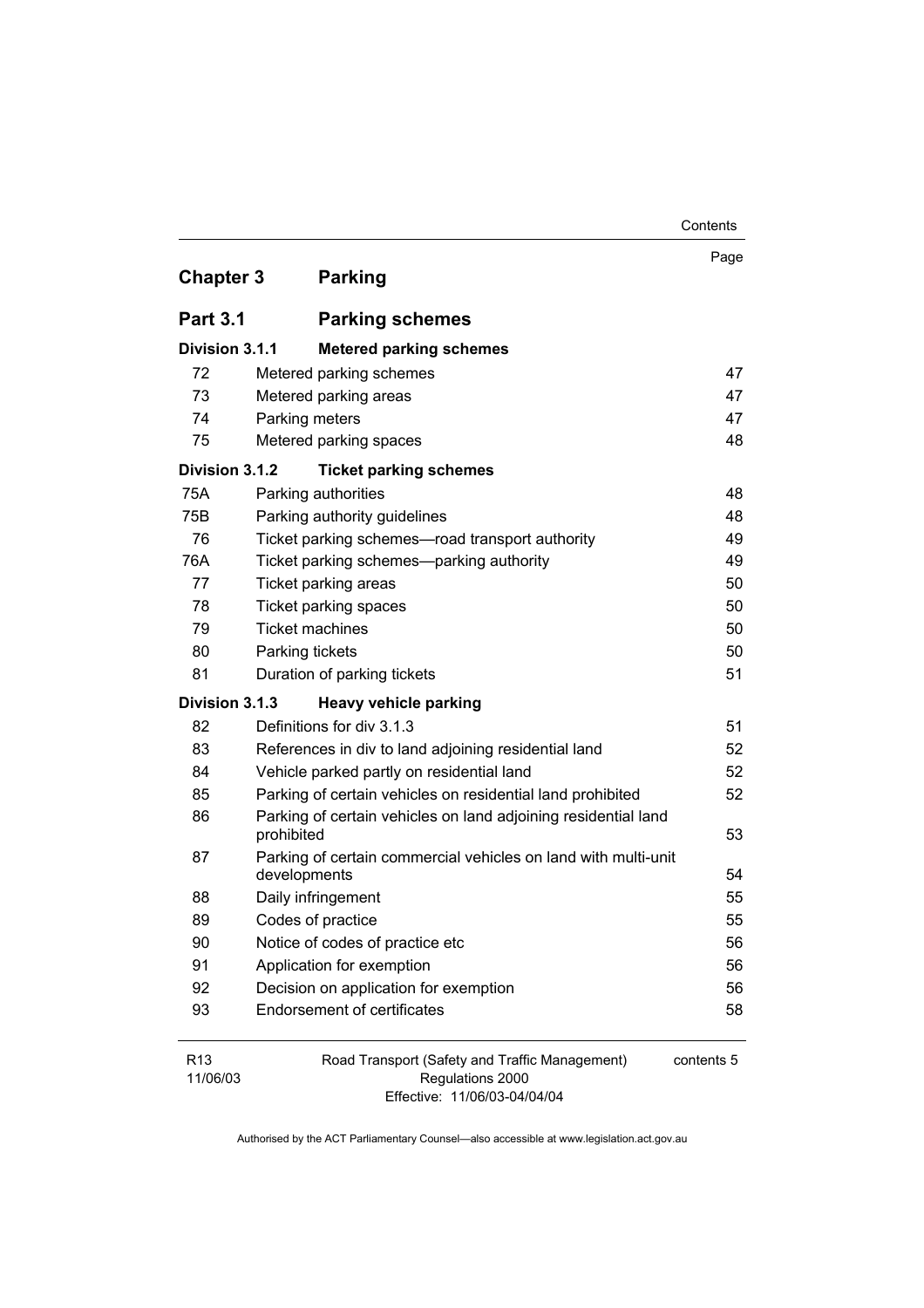| 94               | Variation of conditions of exemptions                                                      | Page<br>59 |
|------------------|--------------------------------------------------------------------------------------------|------------|
| 95               | Additional information by applicant                                                        | 60         |
| 96               | Loss etc of existing operator's certificate                                                | 60         |
| 97               | Cancellation of existing operator's certificate etc                                        | 60         |
|                  |                                                                                            |            |
| Division 3.1.4   | <b>Miscellaneous</b>                                                                       |            |
| 97A              | Other powers to provide pay parking                                                        | 62         |
| 98               | Overlapping schemes                                                                        | 62         |
| 98A              | Income from ticket parking scheme                                                          | 62         |
| 98B              | Costs of ticket parking scheme                                                             | 63         |
| 99               | Trailers not separately chargeable                                                         | 63         |
| <b>Part 3.2</b>  | Parking permits and mobility parking<br>scheme authorities                                 |            |
| 100              | Parking permits                                                                            | 64         |
| 101              | Mobility parking scheme authorities                                                        | 65         |
| <b>Chapter 4</b> | <b>Traffic offence detection devices</b>                                                   |            |
| 102              | Definitions for ch 4                                                                       | 66         |
| 103              | Approved traffic offence detection devices                                                 | 68         |
| 103A             | Approval of police vehicle speedometers                                                    | 68         |
| 104              | Major testing of traffic offence detection devices                                         | 68         |
| 105              | Use of digital camera detection devices                                                    | 70         |
| 105A             | Use of laser speed measuring devices                                                       | 71         |
| 105B             | Use of radar speed measuring devices                                                       | 72         |
| 106              | Approved people—testing and sealing                                                        | 72         |
| 107              | Approved people-use                                                                        | 73         |
| 107A             | Recording of digital camera detection device image files-Act, s<br>23 (2) (c) (ii)         | 73         |
| 107B             | Recording of traffic lights camera detection device image files-<br>Act, s 23 (2) (c) (ii) | 73         |
| 107C             | Verification of traffic lights camera detection device image                               |            |
|                  | files-Act, s 23 (2) (c) (iii)                                                              | 74         |
| 108              | Meaning of vehicle image codes                                                             | 75         |
|                  |                                                                                            |            |

| contents 6 | Road Transport (Safety and Traffic Management) | R <sub>13</sub> |
|------------|------------------------------------------------|-----------------|
|            | Regulations 2000                               | 11/06/03        |
|            | Effective: 11/06/03-04/04/04                   |                 |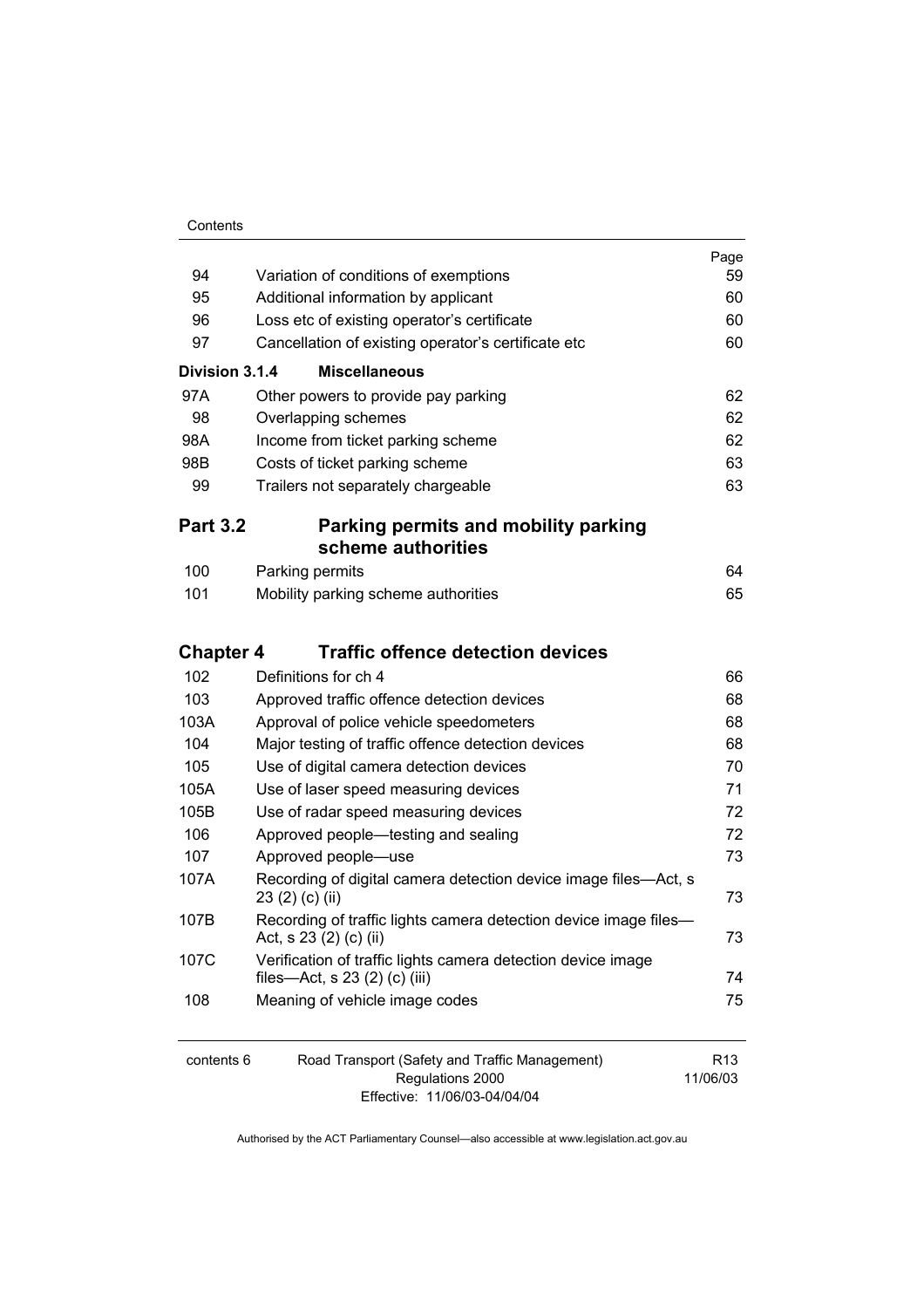|                   |                                                    | Contents |
|-------------------|----------------------------------------------------|----------|
|                   |                                                    | Page     |
| <b>Chapter 5</b>  | <b>Miscellaneous</b>                               |          |
| 109               | Additional powers of police                        | 79       |
| 110               | Prohibition on car minding                         | 79       |
| 111               | Removal of unattended vehicles from certain places | 80       |
| 112               | Disposal of impounded vehicles—Act, s 10J          | 80       |
| 112A              | Disposal of forfeited vehicles—Act, s 10J          |          |
| 113               | Responsible person to inspect driver licence       | 82       |
| 114               | Responsible person's consent                       | 82       |
| <b>Schedule 1</b> | <b>Meaning of location codes on images</b>         | 83       |
| <b>Part 1.1</b>   | <b>Digital camera detection devices</b>            | 83       |
| <b>Part 1.2</b>   | <b>Traffic lights camera detection devices</b>     | 86       |
| <b>Dictionary</b> |                                                    | 87       |
| <b>Endnotes</b>   |                                                    |          |
| 1                 | About the endnotes                                 | 97       |
| 2                 | Abbreviation key                                   | 97       |
| 3                 | Legislation history                                | 98       |
| 4                 | Amendment history                                  | 100      |
| 5                 | Earlier republications                             | 111      |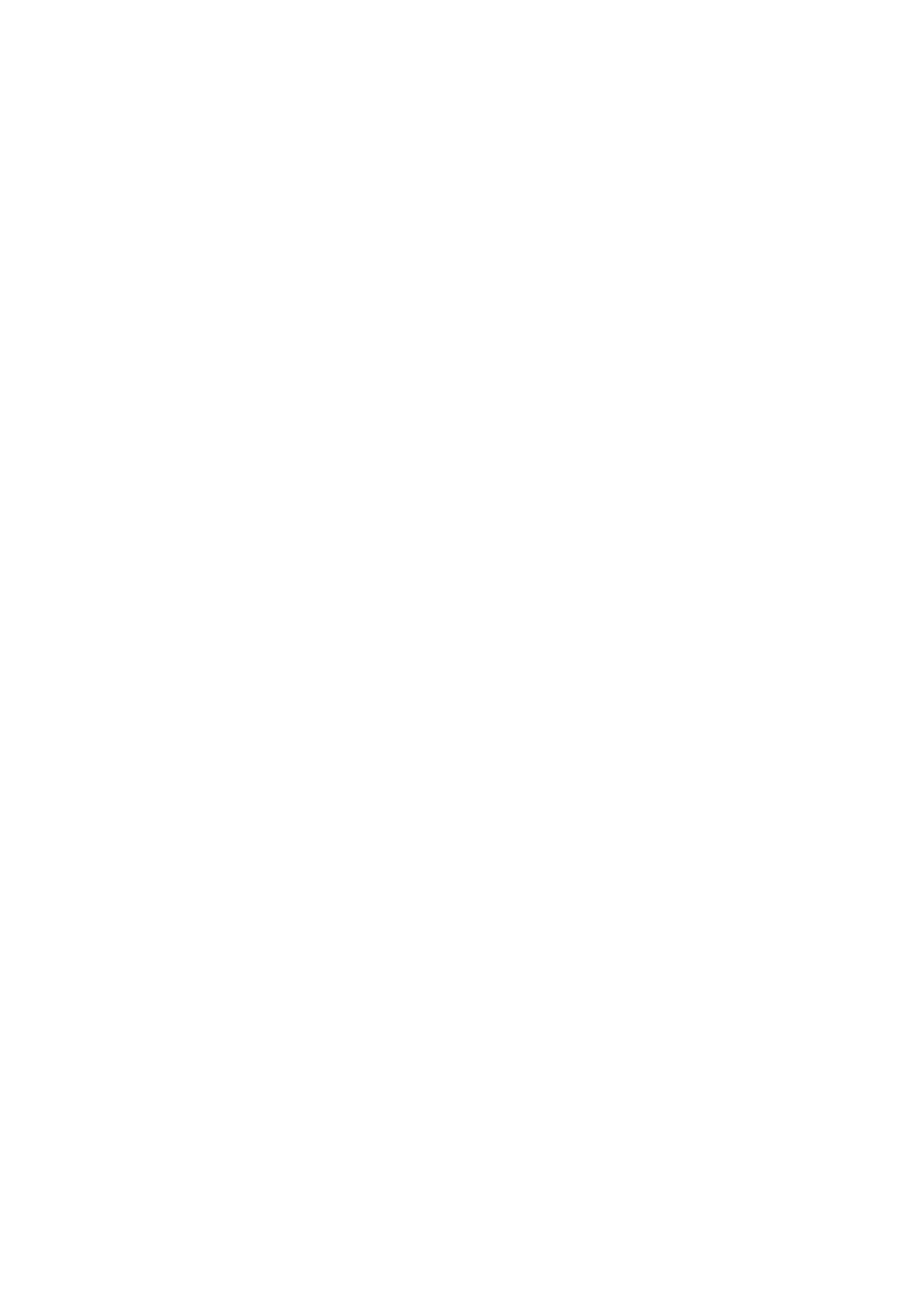

# **Road Transport (Safety and Traffic Management) Regulations 2000**

made under the

**Road Transport (Safety and Traffic Management) Act 1999** 

R13 11/06/03 Road Transport (Safety and Traffic Management) Regulations 2000 Effective: 11/06/03-04/04/04

page 1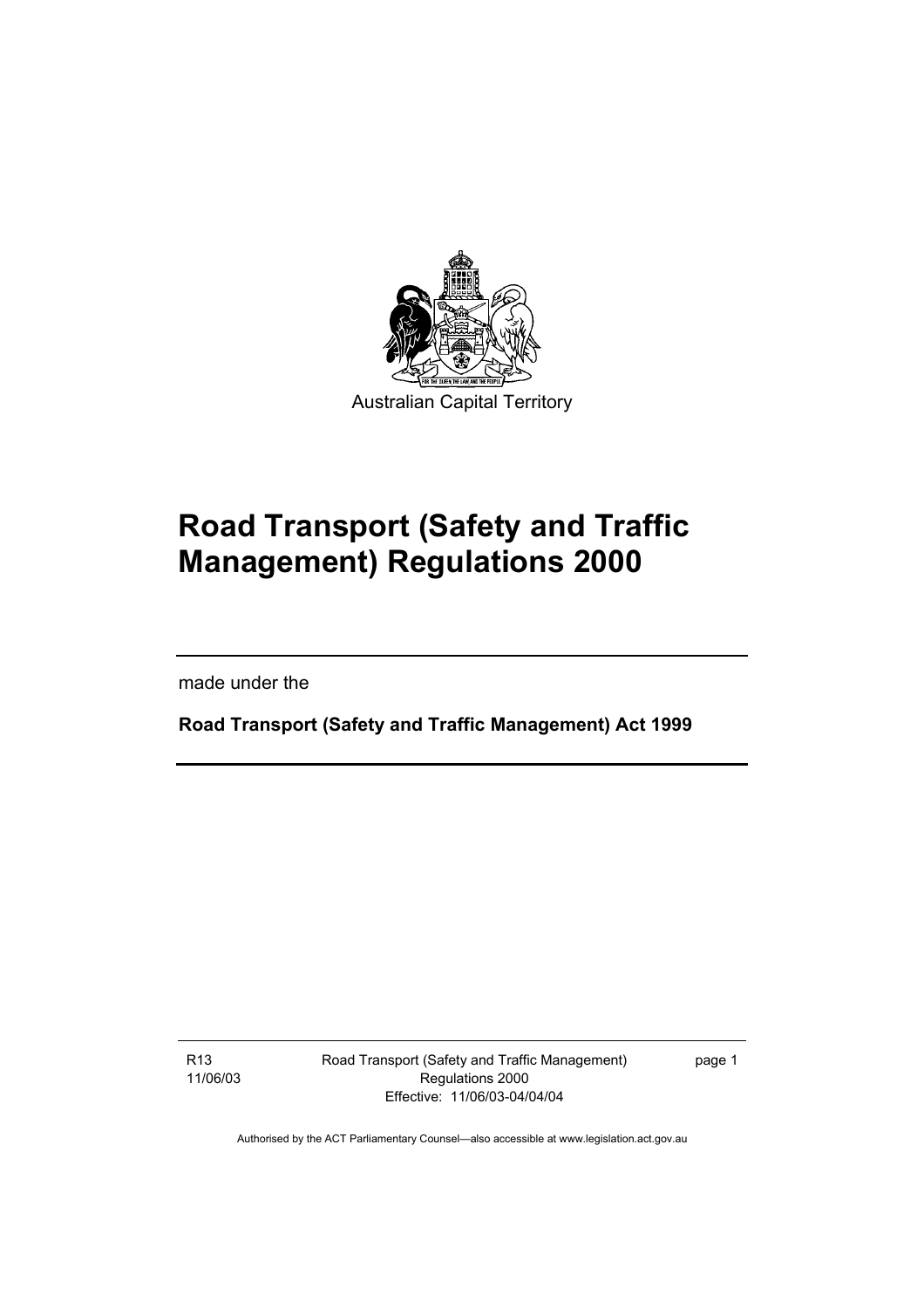#### **Chapter 1** Preliminary

Regulation 1

### **Chapter 1** Preliminary

#### **1 Name of regulations**

These regulations are the *Road Transport (Safety and Traffic Management) Regulations 2000*.

#### **3 Definitions—the dictionary**

- (1) The dictionary at the end of these regulations is part of these regulations.
	- *Note 1* The dictionary defines certain words and expressions used in these regulations, and includes references (*signpost definitions*) to other words and expressions defined elsewhere in these regulations or elsewhere in the road transport legislation.

 For example, the signpost definition '*semitrailer*—see the *Road Transport (Vehicle Registration) Regulations 2000*, dictionary.' means the word 'semitrailer' is defined in the dictionary to those regulations and the definition applies to these regulations.

- *Note 2* A definition in the dictionary (including a signpost definition) applies to the entire Act unless the definition, or another provision of the Act, provides otherwise or the contrary intention otherwise appears (see *Legislation Act 2001*, s 155 and s 156 (1)).
- (2) The definitions in the dictionary do not apply to the Australian Road Rules unless these regulations provide otherwise.

R13 11/06/03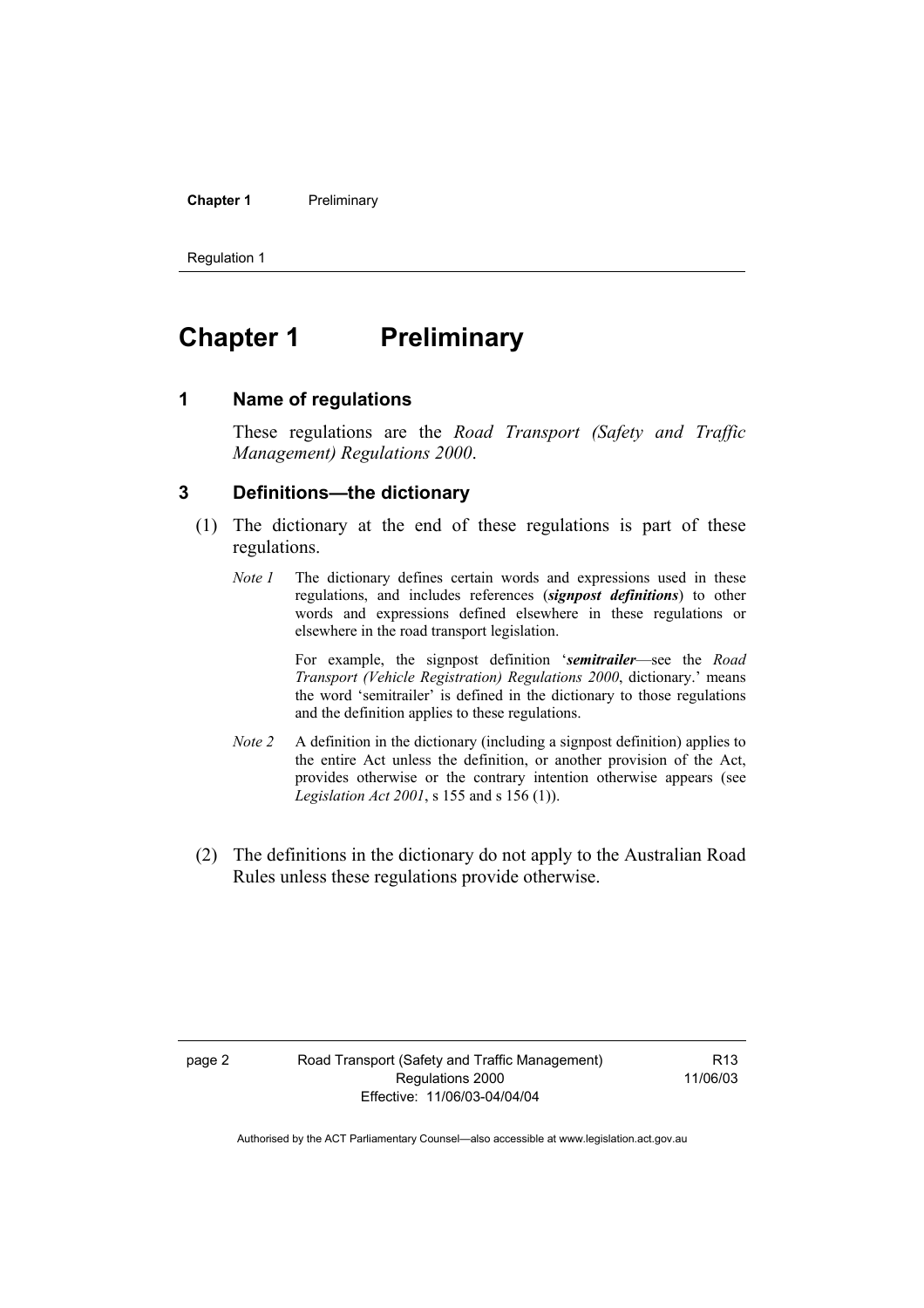Preliminary **Chapter 1** 

Regulation 4

#### **4 Notes**

A note in these regulations is explanatory and is not part of these regulations.

*Note* See *Legislation Act 2001*, s 127 (1), (4) and (5) for the legal status of notes.

#### **4A Offences against regulations—application of Criminal Code etc**

Other legislation applies in relation to offences against these regulations (including the Australian Road Rules).

*Note 1 Criminal Code*

The Criminal Code, ch 2 applies to an offence against these regulations (see Code, pt 2.1).

The chapter sets out the general principles of criminal responsibility (including burdens of proof and general defences), and defines terms used for offences to which the Code applies (eg *conduct*, *intention*, *recklessness* and *strict liability*).

*Note 2 Penalty units* 

The Legislation Act, s 133 deals with the meaning of offence penalties that are expressed in penalty units.

*Note 3* The Australian Road Rules are to be read with, and as if they formed part of, these regulations (see reg 6).

#### **4B Offences against regulations are strict liability offences**

An offence against these regulations (including the Australian Road Rules) is a strict liability offence.

#### **4C General defence of accident or reasonable effort**

Without limiting any other defence, it is a defence to an offence against these regulations (including the Australian Road Rules) if the defendant proves that the offence—

R13 11/06/03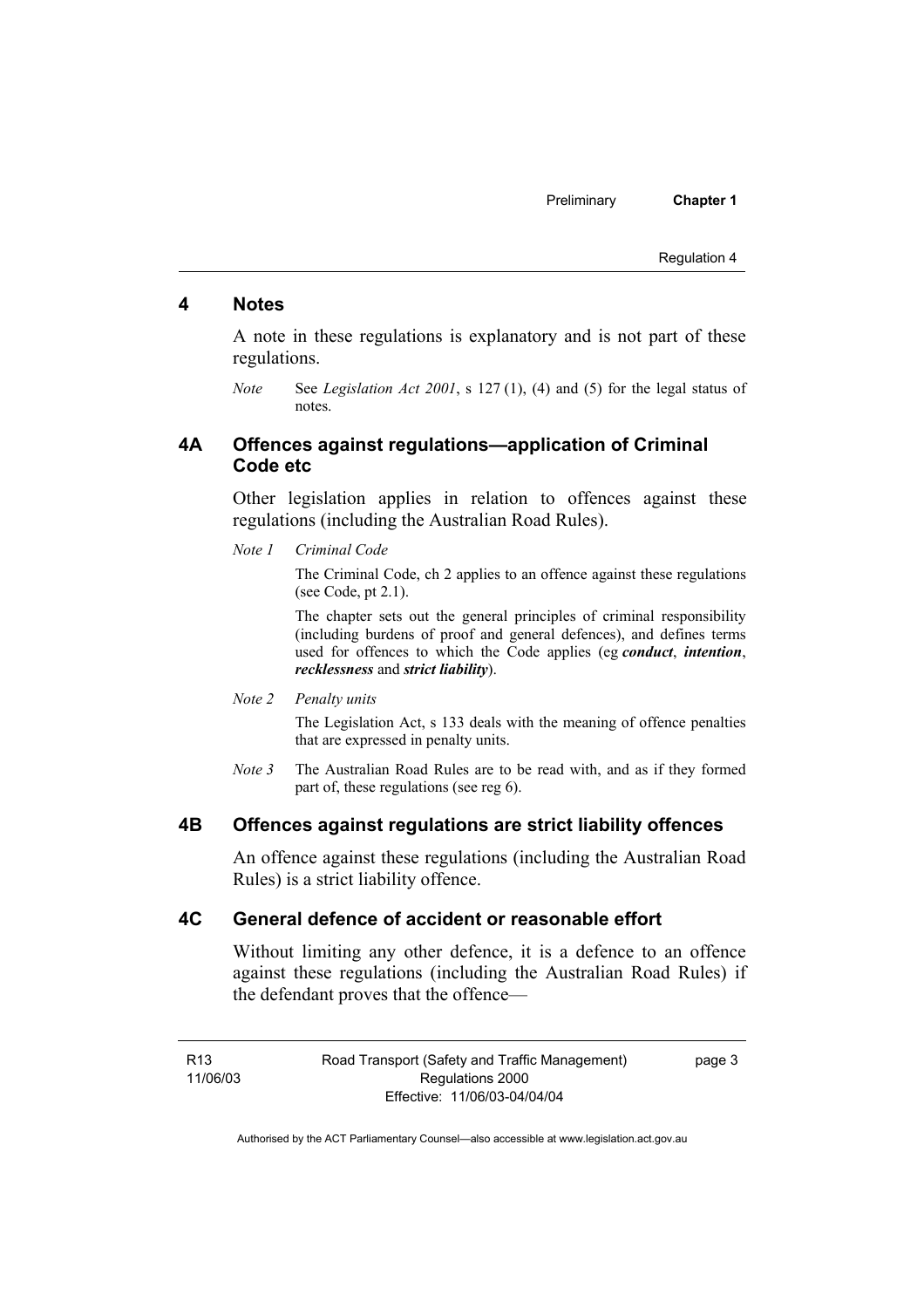#### **Chapter 1** Preliminary

#### Regulation 4C

- (a) was the result of an accident; or
- (b) could not have been avoided by any reasonable efforts by the defendant.

page 4 Road Transport (Safety and Traffic Management) Regulations 2000 Effective: 11/06/03-04/04/04

R13 11/06/03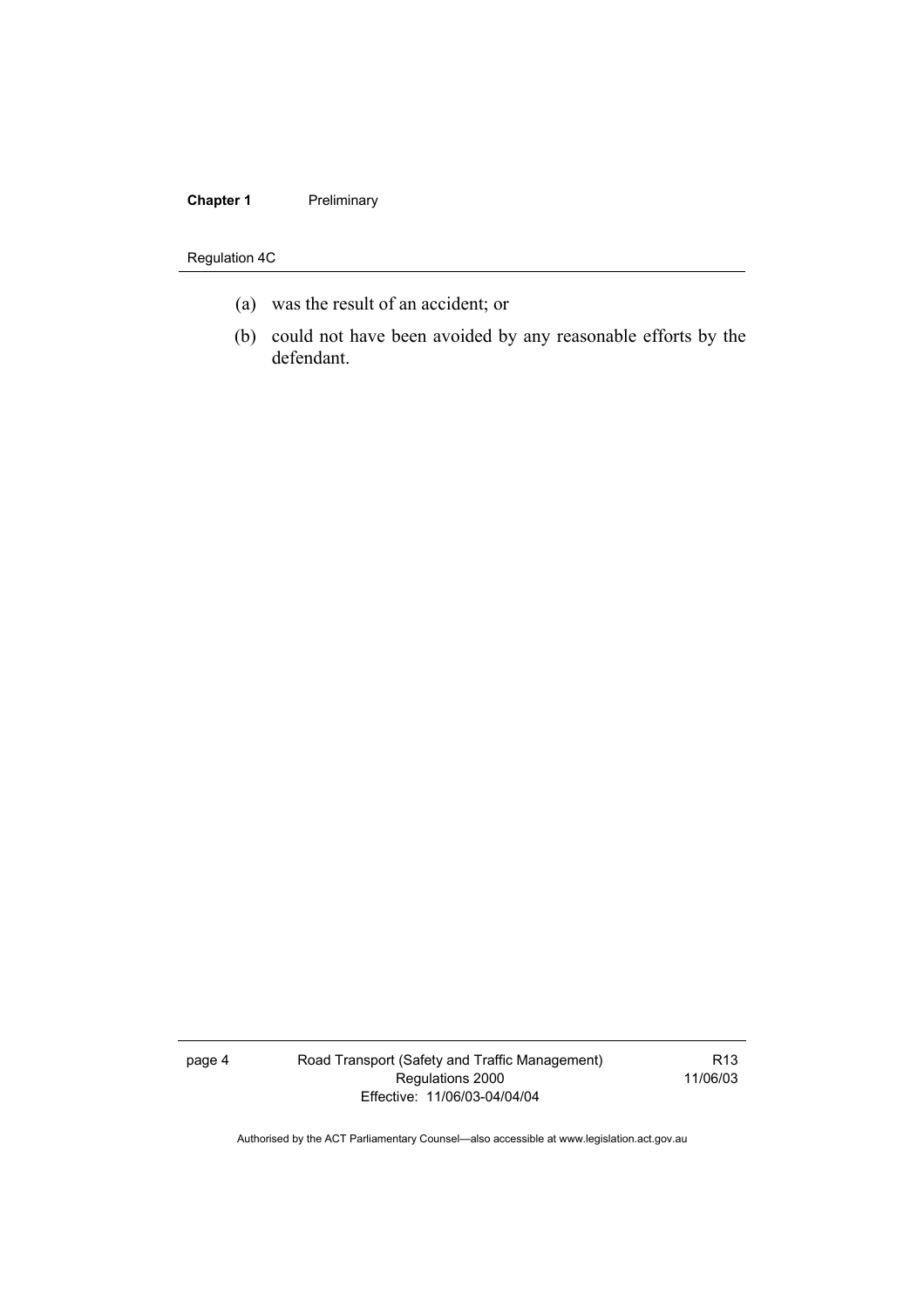Australian Road Rules **Chapter 2 Incorporation into ACT law** 

Regulation 5

### **Chapter 2 Australian Road Rules**

### **Part 2.1 Incorporation into ACT law**

#### **5 What are the Australian Road Rules**

In these regulations, the *Australian Road Rules* are that part of the publication known as the Australian Road Rules, ISBN 0 7240 8874 1, published by the National Road Transport Commission on 19 October 1999 that consists of the rules approved by the Australian Transport Council under the *National Road Transport Commission Act 1991* (Cwlth) on 29 January 1999 (together with the amendments of the rules approved by the Australian Transport Council on 30 June 1999 and 11 October 1999).

*Note* The Australian Road Rules are available on the ACT legislation register (www.legislation.act.gov.au).

#### **6 Incorporation of Australian Road Rules into ACT law**

- (1) The Australian Road Rules (other than rule 2) are to be read with, and as if they formed part of, these regulations.
- (2) Subregulation (1) has effect subject to these regulations.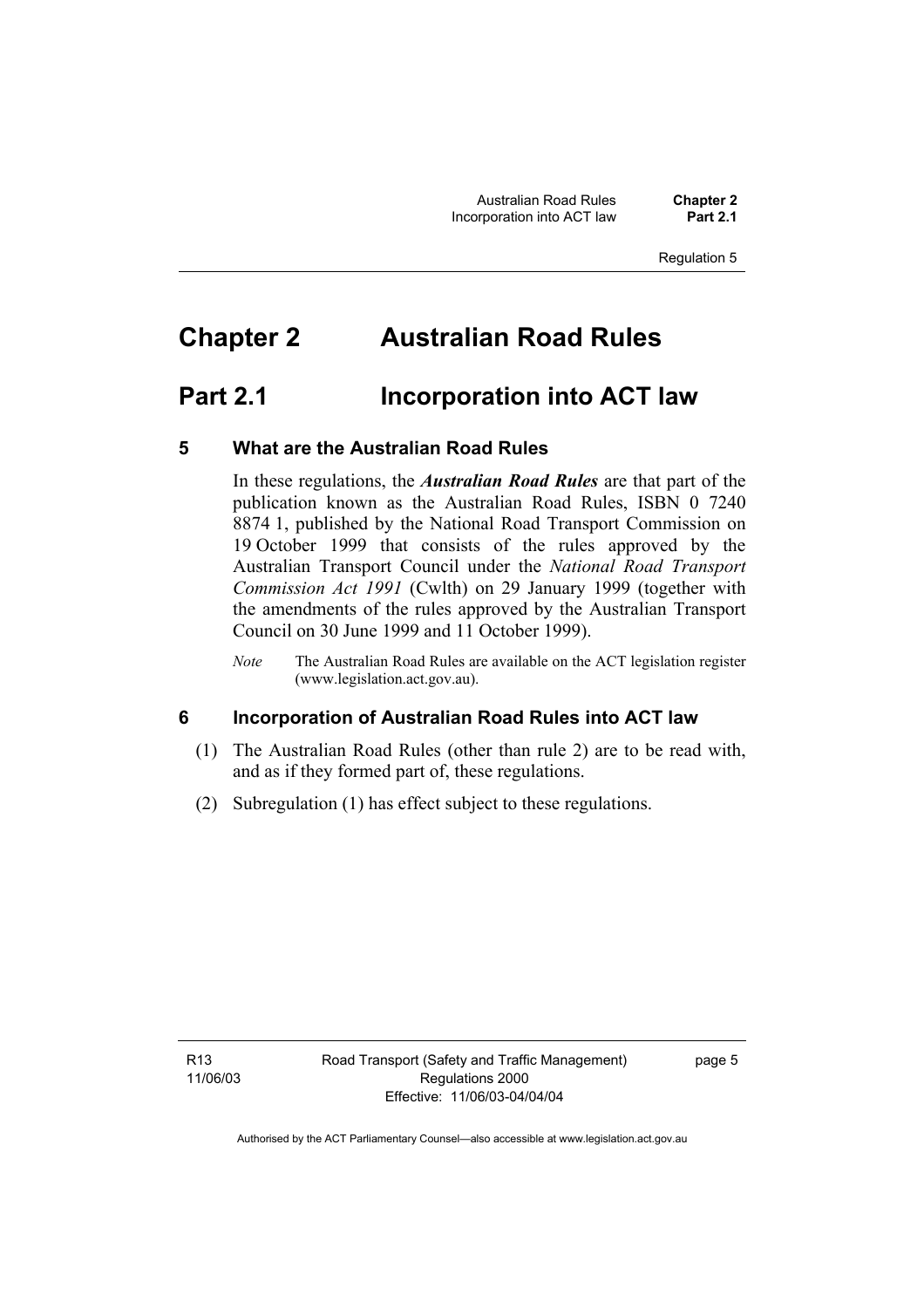| <b>Chapter 2</b> | Australian Road Rules                          |
|------------------|------------------------------------------------|
| <b>Part 2.2</b>  | How the Australian Road Rules are incorporated |
| Division 2.2.1   | General                                        |

### **Part 2.2 How the Australian Road Rules are incorporated**

#### **Division 2.2.1 General**

Regulation 6

*Note 1* The Australian Road Rules are not completely self-contained and need to be read with associated laws of each jurisdiction. Many of the rules provide for 'another law of this jurisdiction' to define terms used in the Australian Road Rules for application of the Australian Road Rules in the ACT, to permit things to be done in the ACT otherwise prohibited by the Australian Road Rules or to exempt persons in the ACT from complying with the Australian Road Rules.

| <b>ARR</b><br>provision | provision of<br>these<br>regulations | <b>ARR</b> provision                        | provision of<br>these<br>regulations |
|-------------------------|--------------------------------------|---------------------------------------------|--------------------------------------|
| 10(2)                   | 8                                    | 270(3)                                      | 26                                   |
| 25(2)                   | 8A                                   | 271(6)                                      | 27                                   |
| 95                      | 9                                    | 280(2)(a)                                   | 27A                                  |
| 104                     | 10                                   | 287 (3) (e) and (4)                         | 28                                   |
| 151(3)(b)               | 11                                   | 289(1)(g)                                   | 29                                   |
| 158 $(2)$ $(c)$         | 12                                   | 298                                         | 30                                   |
| 179(1)(c)               | 13                                   | $310(3)$ and $(4)$                          | 31                                   |
| 199(2)                  | 14                                   | 313                                         | 32                                   |
| $206(2)$ (b) and<br>(c) | 15                                   | dict, def <i>approved</i><br>bicycle helmet | 33(1)                                |
| 207(2)(a)               | 16                                   | dict, def <i>authorised</i><br>person       | 33(1)                                |
| 213                     | 16A                                  | dict, def <i>emergency</i><br>worker        | 33(1)                                |
| 215(3)                  | 17                                   | dict, def $GVM$                             | 33(2)                                |
| 216(3)                  | 18                                   | dict, def <i>hazard</i><br>warning lights   | 33(3)                                |

*Note 2* The following table sets out the provisions of the Australian Road Rules for which provision is made by this part:

page 6 Road Transport (Safety and Traffic Management) Regulations 2000 Effective: 11/06/03-04/04/04

R13 11/06/03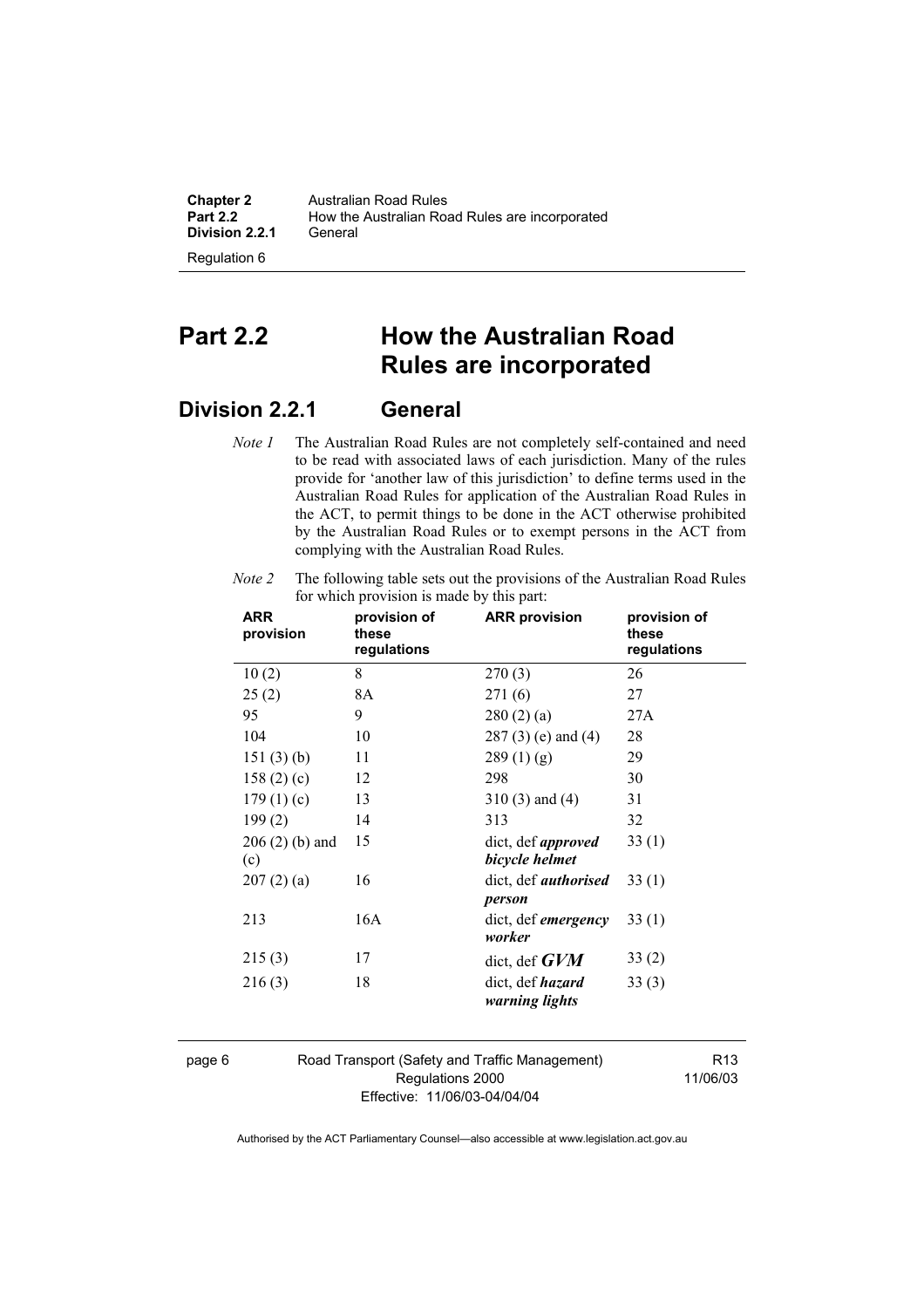Australian Road Rules **Chapter 2**  How the Australian Road Rules are incorporated<br>General Division 2.2.1

Regulation 6

| <b>ARR</b><br>provision | provision of<br>these<br>regulations | <b>ARR provision</b>                               | provision of<br>these<br>regulations |
|-------------------------|--------------------------------------|----------------------------------------------------|--------------------------------------|
| 220(3)                  | 19                                   | dict, def<br>mechanical<br>signalling device       | 33(1)                                |
| 221(f)                  | 20                                   | dict, def oversize<br>vehicle                      | 33(1)                                |
| 222                     | 21                                   | dict, def <i>police</i><br><i>officer</i>          | 33(1)                                |
| 225                     | 22                                   | dict, def <i>portable</i><br><i>warning device</i> | 33(4)                                |
| 240(2)                  | 23                                   | dict, def <i>postal</i><br>worker                  | 33(1)                                |
| 248                     | 23A                                  | dict, def <i>public bus</i>                        | 33(1)                                |
| 266(3)(b)               | 23B                                  | dict, def <i>taxi</i>                              | 33(1)                                |
| 266(7)                  | 24                                   |                                                    |                                      |
| 267(3)                  | 25                                   |                                                    |                                      |

*Note 3* The following table sets out other provisions of the Australian Road Rules for which provision is made by other Territory laws (including provisions in other parts of these regulations):

| <b>ARR provision</b>                   | other law                                          |
|----------------------------------------|----------------------------------------------------|
| 12(2)                                  | Road Transport (General) Act 1999, s 12            |
| 13(2)                                  | Road Transport (General) Act 1999, s 12            |
| $28(2)$ , n 3                          | these regulations, reg 65                          |
| $32(2)$ , n 3                          | these regulations, reg 65                          |
| 185(1)                                 | these regulations, reg 100                         |
| $287(1)$ , n 2                         | Road Transport (Safety and Traffic Management) Act |
|                                        | 1999, s 16                                         |
| 311(1)(c)                              | Road Transport (Dimensions and Mass) Act 1990      |
| 312(3)(c)                              | Road Transport (Safety and Traffic Management) Act |
|                                        | 1999, ss 31-32                                     |
| dict, def <i>parking</i>               | these regulations, reg 101                         |
| permit for people<br>with disabilities |                                                    |

R13 11/06/03

#### Road Transport (Safety and Traffic Management) Regulations 2000 Effective: 11/06/03-04/04/04

page 7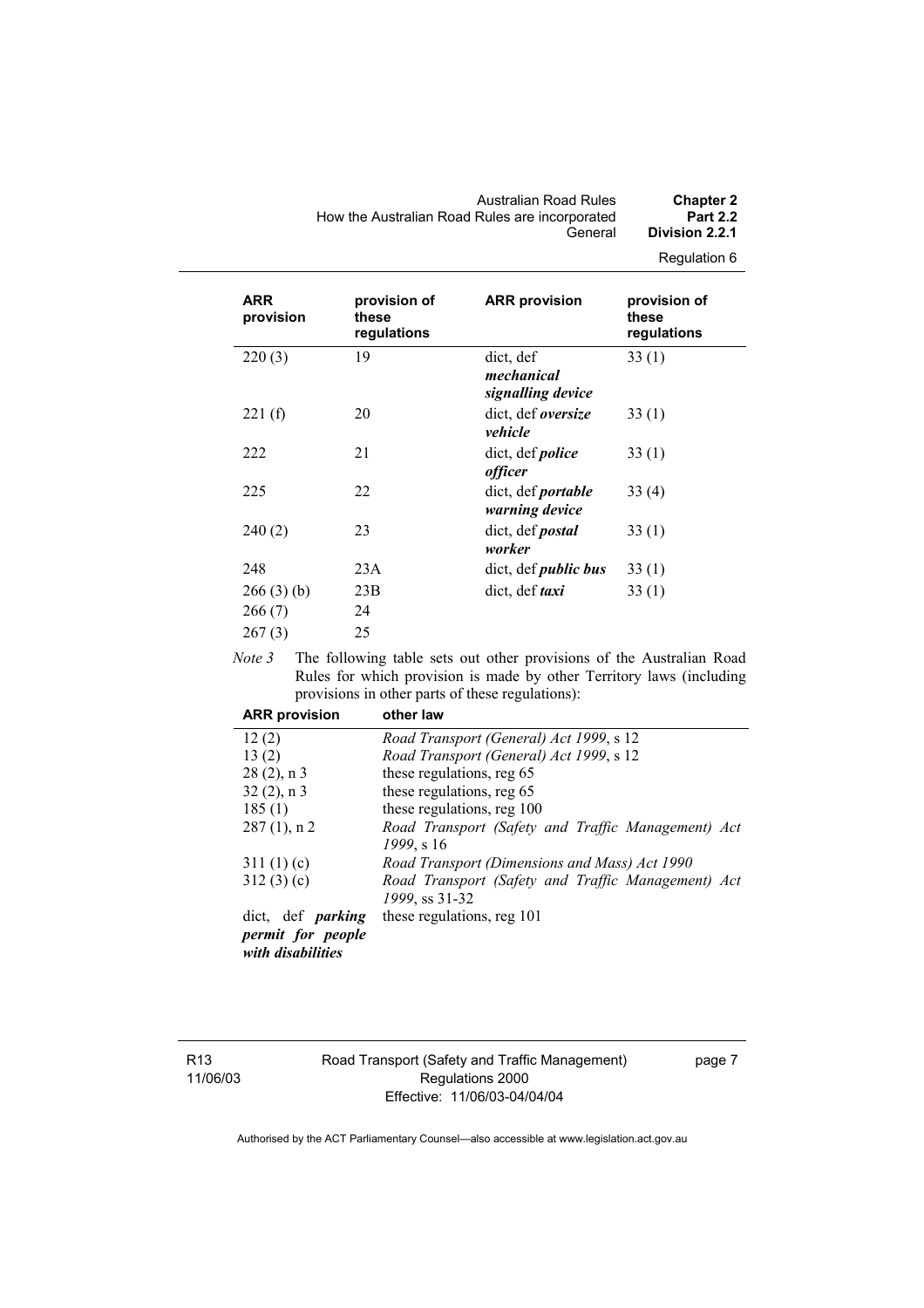| <b>Chapter 2</b>                      | Australian Road Rules                          |
|---------------------------------------|------------------------------------------------|
| <b>Part 2.2</b>                       | How the Australian Road Rules are incorporated |
| <b>Division 2.2.2</b><br>Regulation 7 | Other provisions for the Australian Road Rules |

#### **7 References to another law of this jurisdiction etc**

- (1) In the Australian Road Rules, a reference to *another law of this jurisdiction* includes a reference to the Act.
	- *Note* A reference to an Act includes a reference to the statutory instruments made or in force under the Act, including regulations (see *Legislation Act 2001*, s 104).
- (2) In the Australian Road Rules:

*law of this jurisdiction* means a Territory law or a law applying as a Territory law.

*this jurisdiction* means the Australian Capital Territory.

### **Division 2.2.2 Other provisions for the Australian Road Rules**

#### **8 ARR r 10 (2)—penalties for offences**

For the Australian Road Rules, rule 10 (2), the penalty for an offence against the Australian Road Rules is a maximum penalty of 20 penalty units.

#### **8A ARR r 25 (2)—default speed-limit in built-up area**

For the Australian Road Rules, rule 25 (1), and despite rule 25 (2), the *default speed-limit* applying to a driver for a length of road in a built-up area is 50km/h.

*Note* ARR r 25 (2) provides a 60km/h default speed-limit for a built-up area.

#### **9 ARR r 95—emergency stopping lane only signs**

For the Australian Road Rules, rule 95, the driver of a police or emergency vehicle is permitted to drive in an emergency stopping lane.

page 8 Road Transport (Safety and Traffic Management) Regulations 2000 Effective: 11/06/03-04/04/04 R13 11/06/03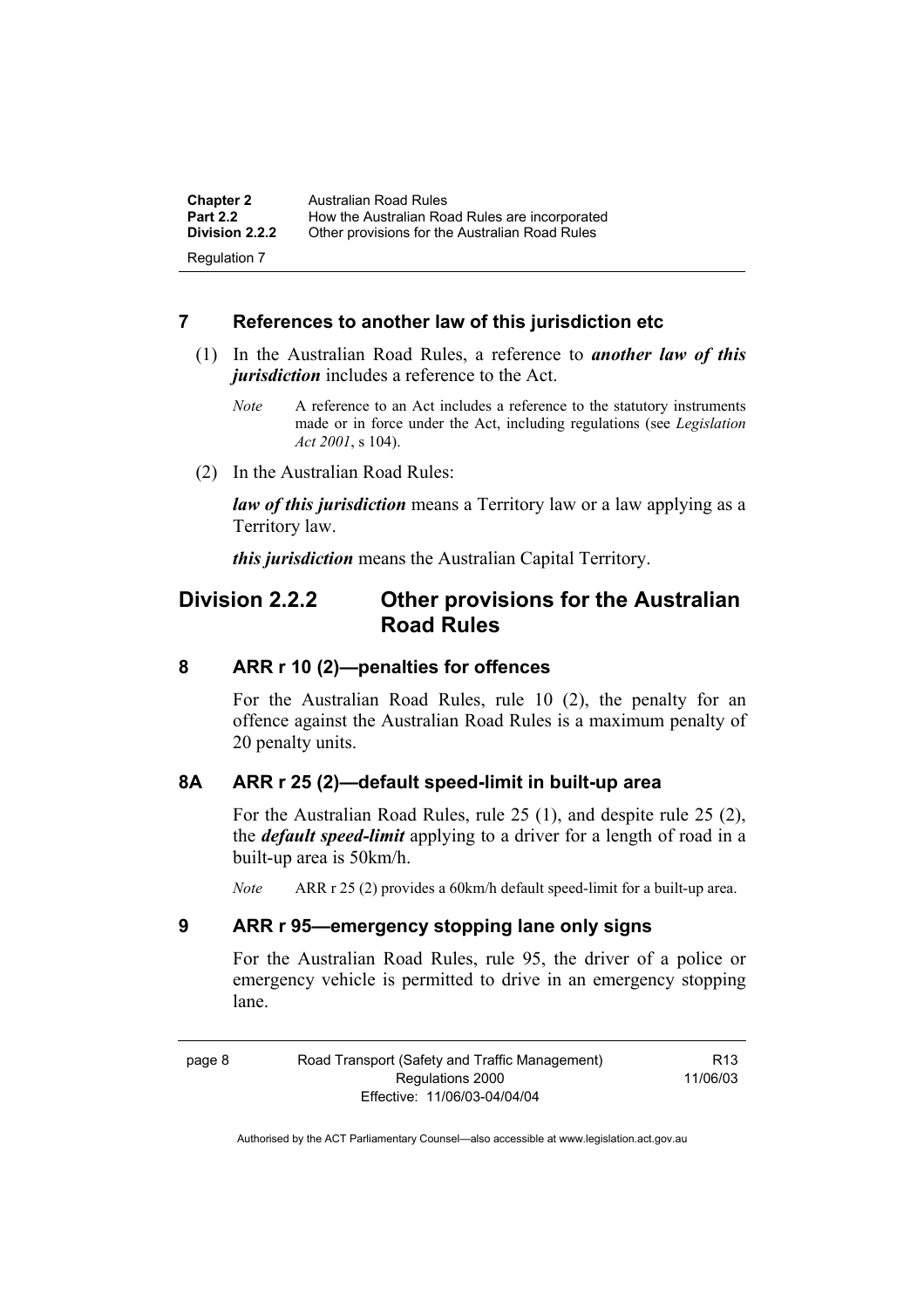| <b>Part 2.2</b><br>How the Australian Road Rules are incorporated                 |  |
|-----------------------------------------------------------------------------------|--|
| Other provisions for the Australian Road Rules<br>Division 2.2.2<br>Regulation 10 |  |

#### **10 ARR r 104—no truck signs**

For the Australian Road Rules, rule 104, a driver is permitted to drive a vehicle on a road (or a bridge, causeway, ramp or similar structure forming part of a road) past a *no trucks sign* mentioned in rule 104 (1), (2) or (3) if the destination of the driver's vehicle is a place on or reached from the road (or structure) and there is no alternative route by which to reach the destination.

#### **11 ARR r 151 (3) (b)—riding a motorbike or bicycle alongside more than 1 other rider**

For the Australian Road Rules, rule 151 (3) (b), the rider of a motorbike or bicycle is permitted to ride alongside more than 1 rider if each of the riders is taking part in an event approved by the road transport authority for this regulation.

#### **12 ARR r 158 (2) (c)—other vehicles permitted to travel in bus lanes**

- (1) The drivers of the following vehicles are permitted to drive in a bus lane:
	- (a) taxis;
	- (b) motorbikes.

*Note* Reg 27A applies the B light rules to drivers of taxis and motorbikes.

(2) In this regulation:

*taxi* includes a private hire car and a restricted hire vehicle.

#### **13 ARR r 179 (1) (c)—stopping in a loading zone**

For the Australian Road Rules, rule 179 (1) (c)—

R13 11/06/03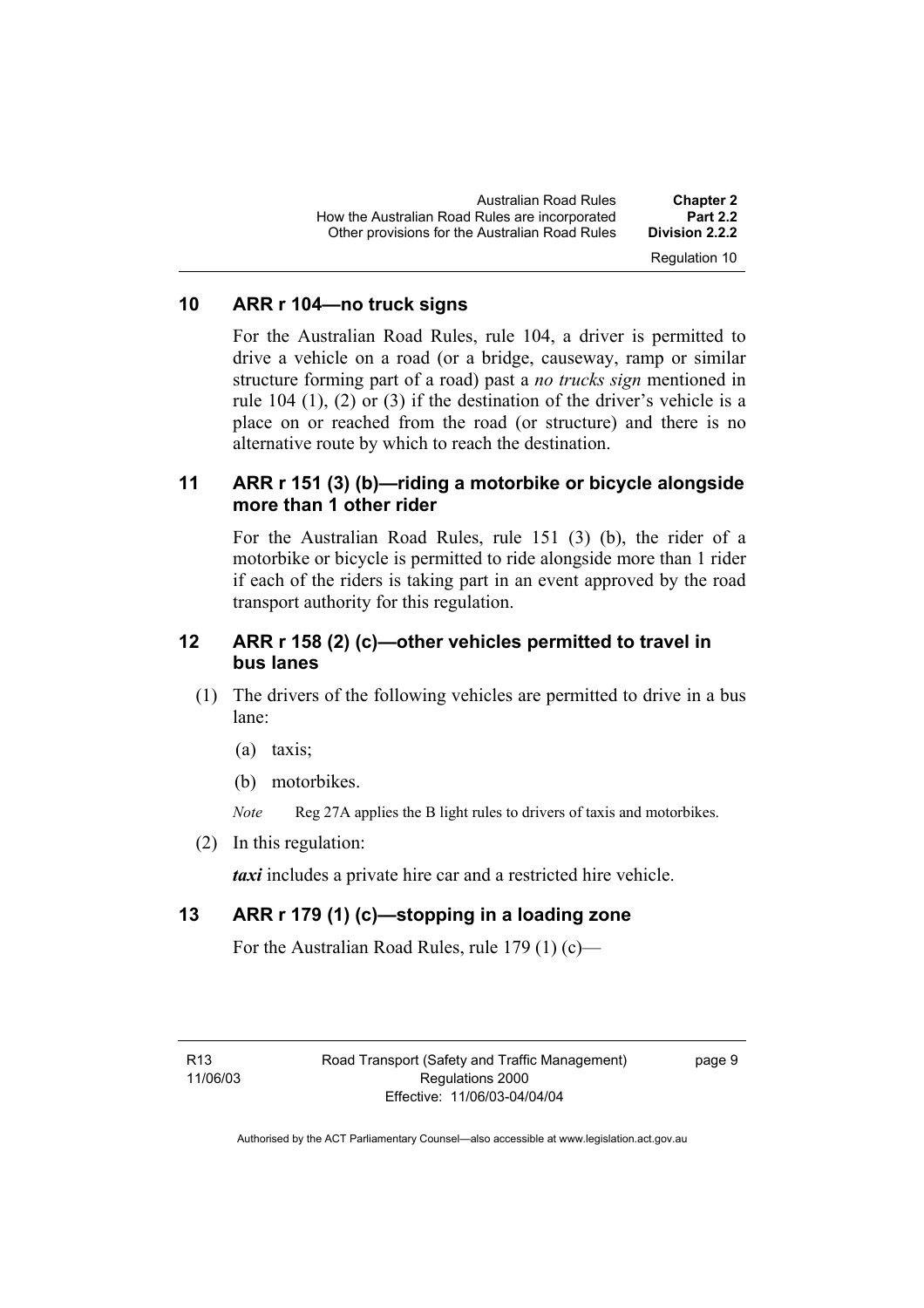| <b>Chapter 2</b>      | Australian Road Rules                          |
|-----------------------|------------------------------------------------|
| <b>Part 2.2</b>       | How the Australian Road Rules are incorporated |
| <b>Division 2.2.2</b> | Other provisions for the Australian Road Rules |
| Regulation 14         |                                                |

- (a) the driver of a motor vehicle that is built mainly for the transport of goods and is dropping off, or picking up, goods is permitted to stop in a loading zone; and
- (b) the driver of a vehicle displaying a current loading zone permit is permitted to stop in a loading zone in accordance with the conditions of the permit.

#### **14 ARR r 199 (2)—stopping near a postbox**

For the Australian Road Rules, rule 199 (2):

*public postbox* means a postbox erected, maintained or used by Australia Post.

#### **15 ARR r 206 (2) (b), (c)—parking by people with disabilities permit holders**

- (1) For the Australian Road Rules, rule 206 (2) (b), a driver to whom the Australian Road Rules, rule 206 applies may park for not longer than 2 hours on a length of road, or in an area, to which a *permissive parking sign* applies if the maximum period of parking allowed by the sign is not longer than 30 minutes.
- (2) For the Australian Road Rules, rule 206 (2) (c), a driver to whom the Australian Road Rules, rule 206 applies may park for an unlimited period on a length of road, or in an area, to which a *permissive parking sign* applies if the maximum period of parking allowed by the sign is longer than 30 minutes.

#### **16 ARR r 207 (2) (a)—fees for parking in pay parking spaces**

 (1) For the Australian Road Rules, rule 207 (2) (a), if a *permissive parking sign* applies to a length of road or area that is (or is part of) a pay parking area, the relevant parking fee is payable for parking in a pay parking space on the road or in the area.

R13 11/06/03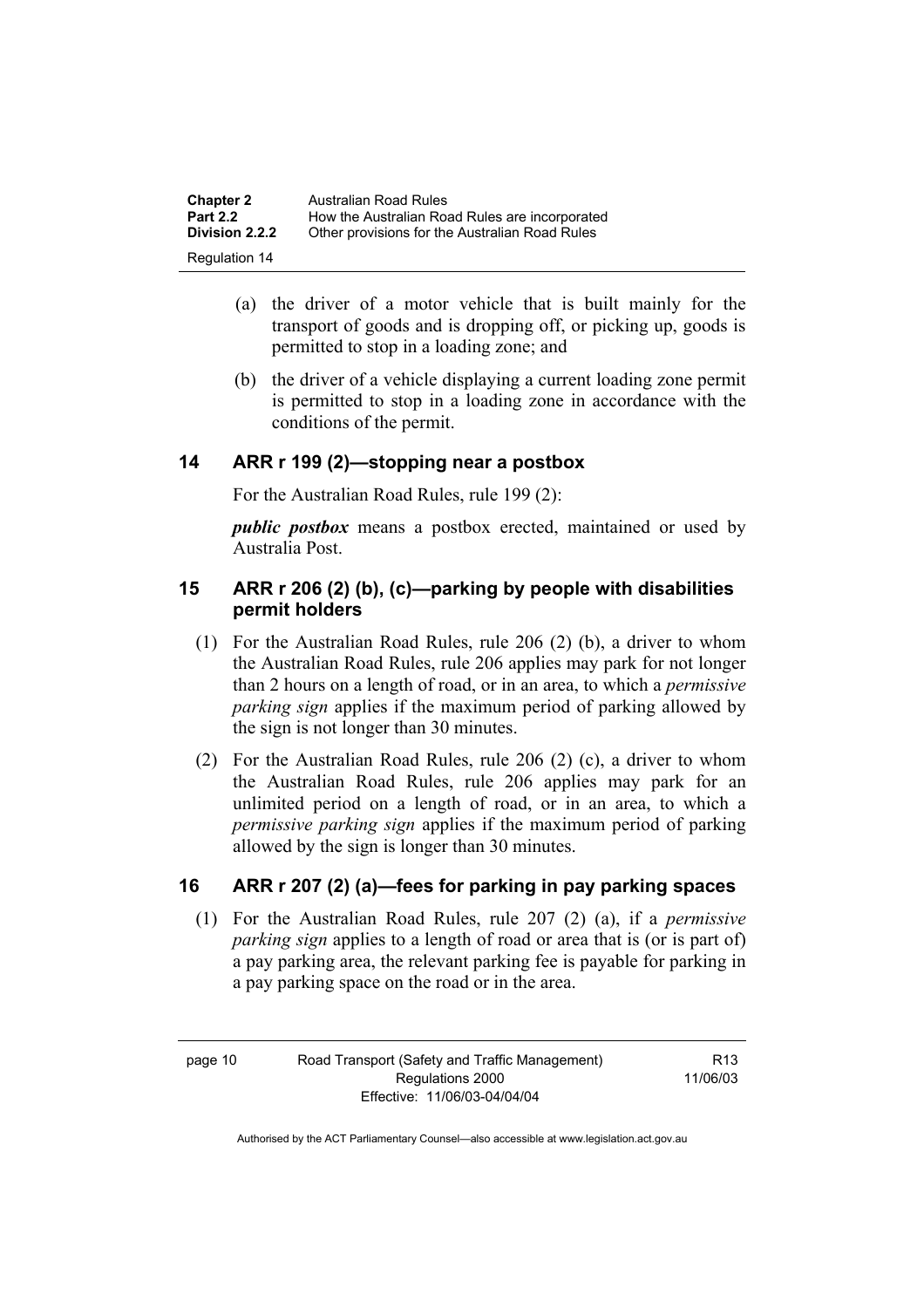| <b>Chapter 2</b><br><b>Part 2.2</b> | Australian Road Rules<br>How the Australian Road Rules are incorporated |
|-------------------------------------|-------------------------------------------------------------------------|
| Division 2.2.2                      | Other provisions for the Australian Road Rules                          |
| <b>Regulation 16A</b>               |                                                                         |

- (2) For this regulation, the relevant parking fee does not become payable under subregulation (1) until immediately after a vehicle is parked in the pay parking space concerned.
	- *Note* Pt 3.1 of these regulations makes provision for the administration of pay parking schemes (including the designation of pay parking areas by the erection of permissive parking signs and the fixing of fees).

#### **16A ARR r 213—non-application in ACT**

Every driver is exempt from the Australian Road Rules, rule 213 (4) (b).

*Note* The Australian Road Rules, r 213 deals with making a vehicle secure.

#### **17 ARR r 215 (4)—lights required to be fitted to a vehicle**

For the Australian Road Rules, rule 215 (4), the lights required to be fitted to a vehicle are the lights required to be fitted to the vehicle under the *Road Transport (Vehicle Registration) Regulations 2000,*  schedule 1.

#### **18 ARR r 216 (3)—towing a vehicle at night or in hazardous weather conditions**

For the Australian Road Rules, rule 216 (3):

*dangerous goods*—see the *Road Transport Reform (Dangerous Goods) Regulations 1997* (Cwlth), regulation 2.2.

*placard load*—see the *Road Transport Reform (Dangerous Goods) Regulations 1997* (Cwlth), regulation 2.13.

#### **19 ARR r 220 (3)—using lights on vehicles that are stopped**

For of the Australian Road Rules, rule 220 (3), a light of a kind required to be fitted to a vehicle is a light of that kind required to be fitted to the vehicle under the *Road Transport (Vehicle Registration) Regulations 2000*, schedule 1.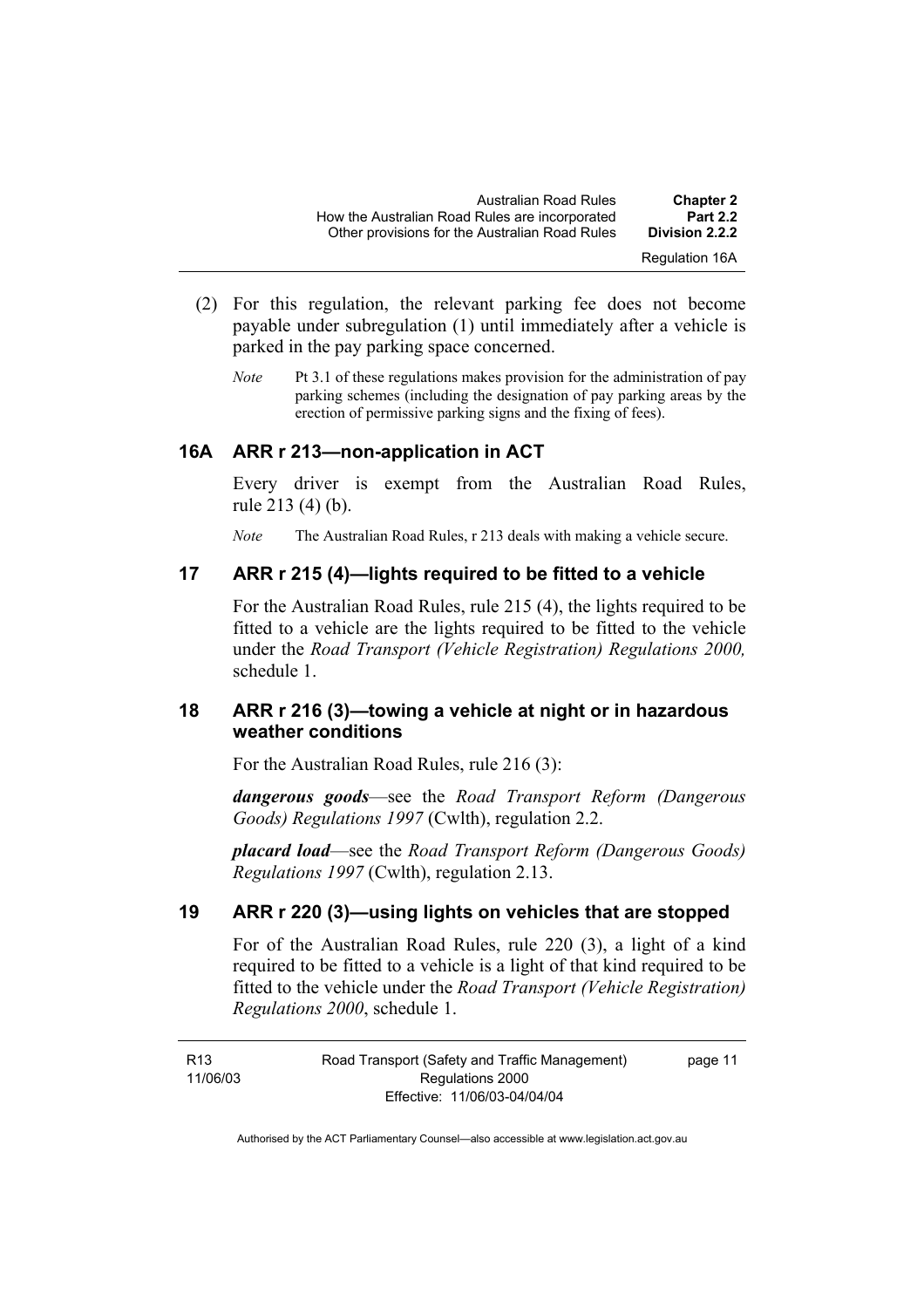| <b>Chapter 2</b><br><b>Part 2.2</b> | Australian Road Rules<br>How the Australian Road Rules are incorporated |
|-------------------------------------|-------------------------------------------------------------------------|
| <b>Division 2.2.2</b>               | Other provisions for the Australian Road Rules                          |
| Regulation 20                       |                                                                         |

#### **20 ARR r 221 (f)—using hazard warning lights on buses carrying children**

- (1) This regulation applies to a bus that is carrying children and is fitted with hazard warning lights in accordance with the *Road Transport (Vehicle Registration) Regulations 2000*, schedule 1, but is not fitted with any other warning lights in accordance with that schedule.
- (2) For the Australian Road Rules, rule 221 (f), if the driver of the bus stops the bus to drop off or pick up a child, the driver is permitted to operate the hazard warning lights.

#### **21 ARR r 222—using warning lights on buses carrying children**

- (1) This regulation applies to a bus that is carrying children and is fitted with warning lights (other than hazard warning lights) in accordance with the *Road Transport (Vehicle Registration) Regulations 2000*, schedule 1.
- (2) For the Australian Road Rules, rule 222, the driver of the bus must operate the warning lights by activating them.

#### **22 ARR r 225—use of radar detectors**

Every driver is exempt from rule 225 of the Australian Road Rules.

*Note* The Australian Road Rules, r 225 is superfluous in the ACT because the Act,  $s \theta(2)$  makes it an offence for a person to drive or park a motor vehicle on a road or road related area if a traffic offence evasion device is fitted to, applied to, or carried in the vehicle.

#### **23 ARR r 240 (2)—wheeled recreational devices and toys not to be used on certain roads**

For the Australian Road Rules, rule 240 (2), a person must not travel in or on a wheeled recreational device on any road at night.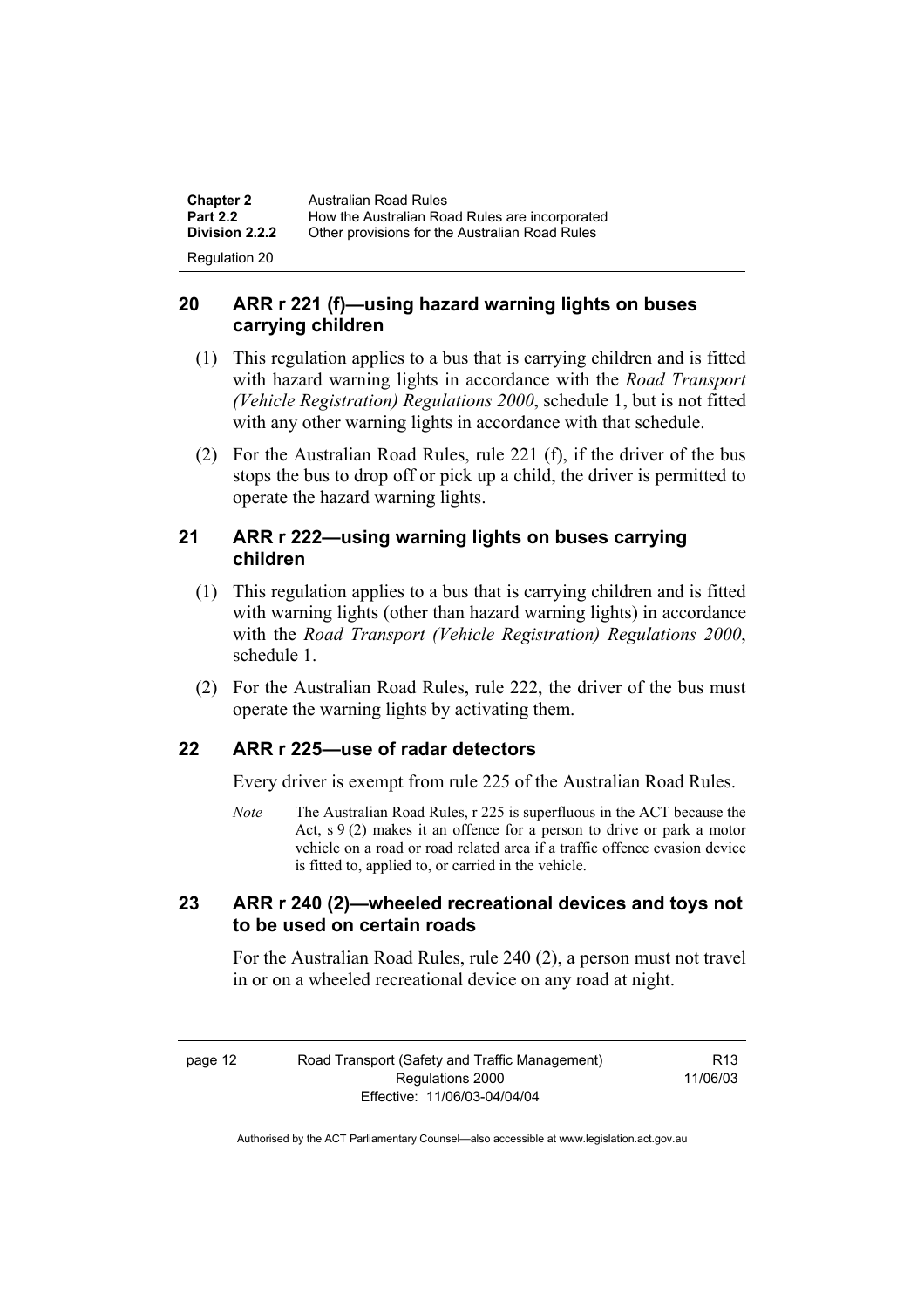#### **23A ARR r 248—bicycle rider may ride across marked foot crossing if authorised**

- (1) Despite the Australian Road Rules, rule 248, the rider of a bicycle may ride across a marked foot crossing if authorised to do so by a traffic control device.
	- *Note 1* The Australian Road Rules, r 248 provides that the rider of a bicycle must not ride across a road, or a part of a road, on a children's crossing, marked foot crossing or pedestrian crossing.
	- *Note 2 Marked foot crossing* is defined in the Australian Road Rules, dict.
	- *Note 3* A traffic control device (including pedestrian lights) generally only applies to a person if the device faces the person—see the Australian Road Rules, pt 20, div 3, especially r 340.
- (2) The rider must give way to any pedestrian on the marked foot crossing.
	- *Note Give way* means the rider must slow down and, if necessary, stop to avoid a collision—see the definition in the Australian Road Rules, dict.

Maximum penalty: 20 penalty units.

#### **23B ARR r 266 (3) (b)—wearing of seatbelts by passengers under 16 years old**

- (1) For the Australian Road Rules, rule 266 (3) (b), all passengers in or on a motor vehicle (other than a bus or motor bike) who are at least 1 year old, but under 16 years old, must be restrained in an approved child restraint or wear a seatbelt unless they are exempt from wearing a seatbelt under a Territory law.
	- *Note* For the circumstances in which a person is exempt from wearing a seatbelt, see the Australian Road Roads, r 267 and reg (2) below.
- (2) A passenger mentioned in subregulation (1) is exempt from wearing a seatbelt if—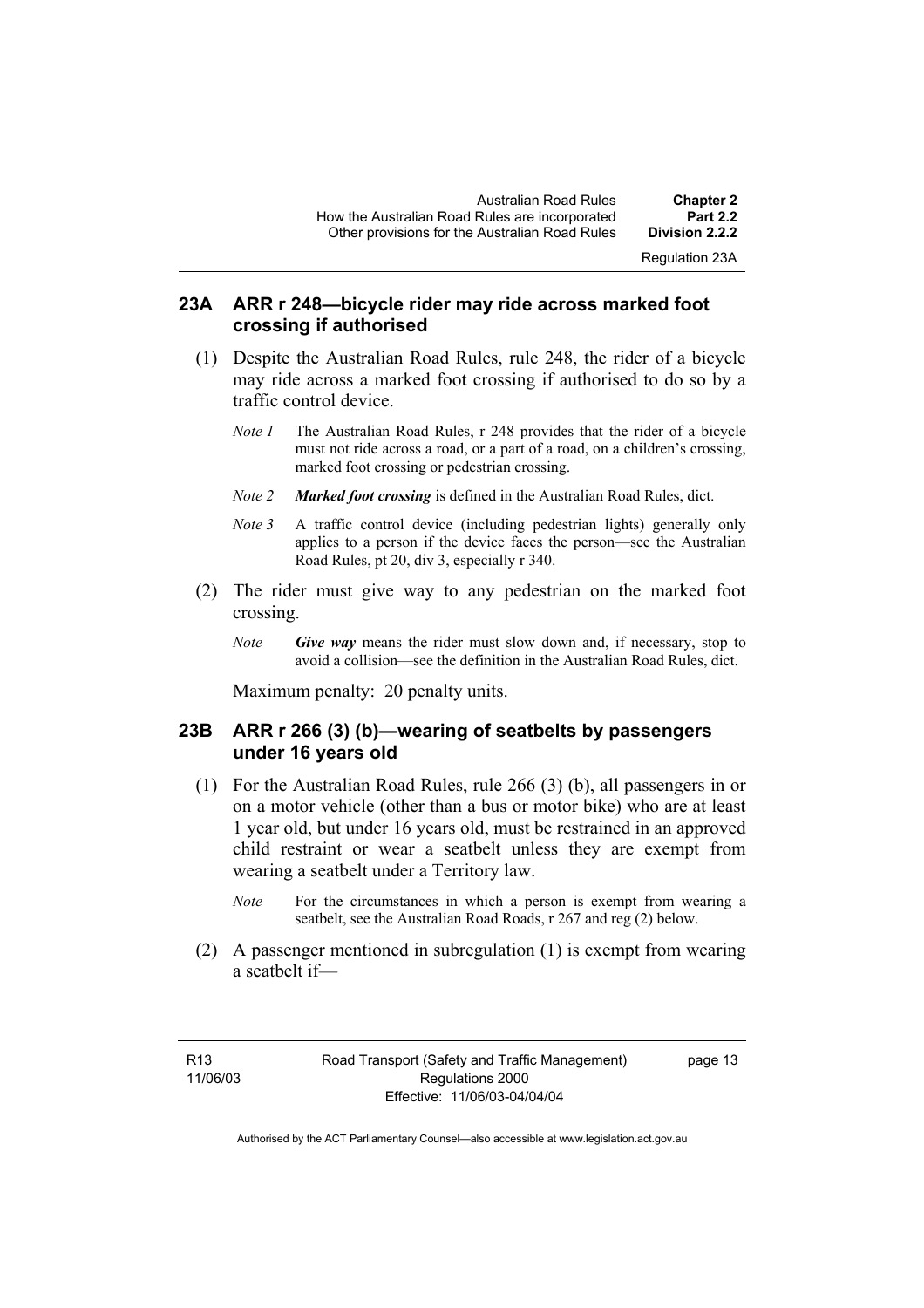| <b>Chapter 2</b>     | Australian Road Rules                          |
|----------------------|------------------------------------------------|
| <b>Part 2.2</b>      | How the Australian Road Rules are incorporated |
| Division 2.2.2       | Other provisions for the Australian Road Rules |
| <b>Regulation 24</b> |                                                |

- (a) the motor vehicle is not required to be fitted with child restraint anchorages or seatbelts under the 2nd or 3rd edition ADR and the vehicle has not been fitted with a child restraint anchorage point or a seatbelt for a seating position that is available for the passenger; or
- (b) the motor vehicle is registered in a State that does not have a law that substantially corresponds to subregulation (1); or
- (c) the motor vehicle is a taxi and a seating position (other than a front passenger seat) fitted with a suitable approved child restraint or seatbelt is not available for the passenger.
- *Note 1* The exemption applies to a passenger in a vehicle that has 2 or more rows of seats only if the passenger sits in the rear seats, see the ARR, r 267 (1).
- *Note 2 Taxi* includes a private hire car and a restricted hire vehicle, see reg 33 (1), def of *taxi*.
- *Note 3* The defence of sudden or extraordinary emergency is also available, see the Criminal Code, s 41.
- (3) In this regulation:

*2nd edition ADR*—see the *Road Transport (Vehicle Registration) Regulations 2000*, schedule 1, clause 14.

*3rd edition ADR*—see the *Road Transport (Vehicle Registration) Regulations 2000*, schedule 1, clause 15.

#### **24 ARR r 266 (7)—wearing of seatbelts by passengers under 16 years old**

For the Australian Road Rules, rule 266 (7:

*approved child restraint* means a child restraint that is approved by the road transport authority under regulation 66 (1) (b) (Approvals etc by road transport authority).

page 14 Road Transport (Safety and Traffic Management) Regulations 2000 Effective: 11/06/03-04/04/04 R13 11/06/03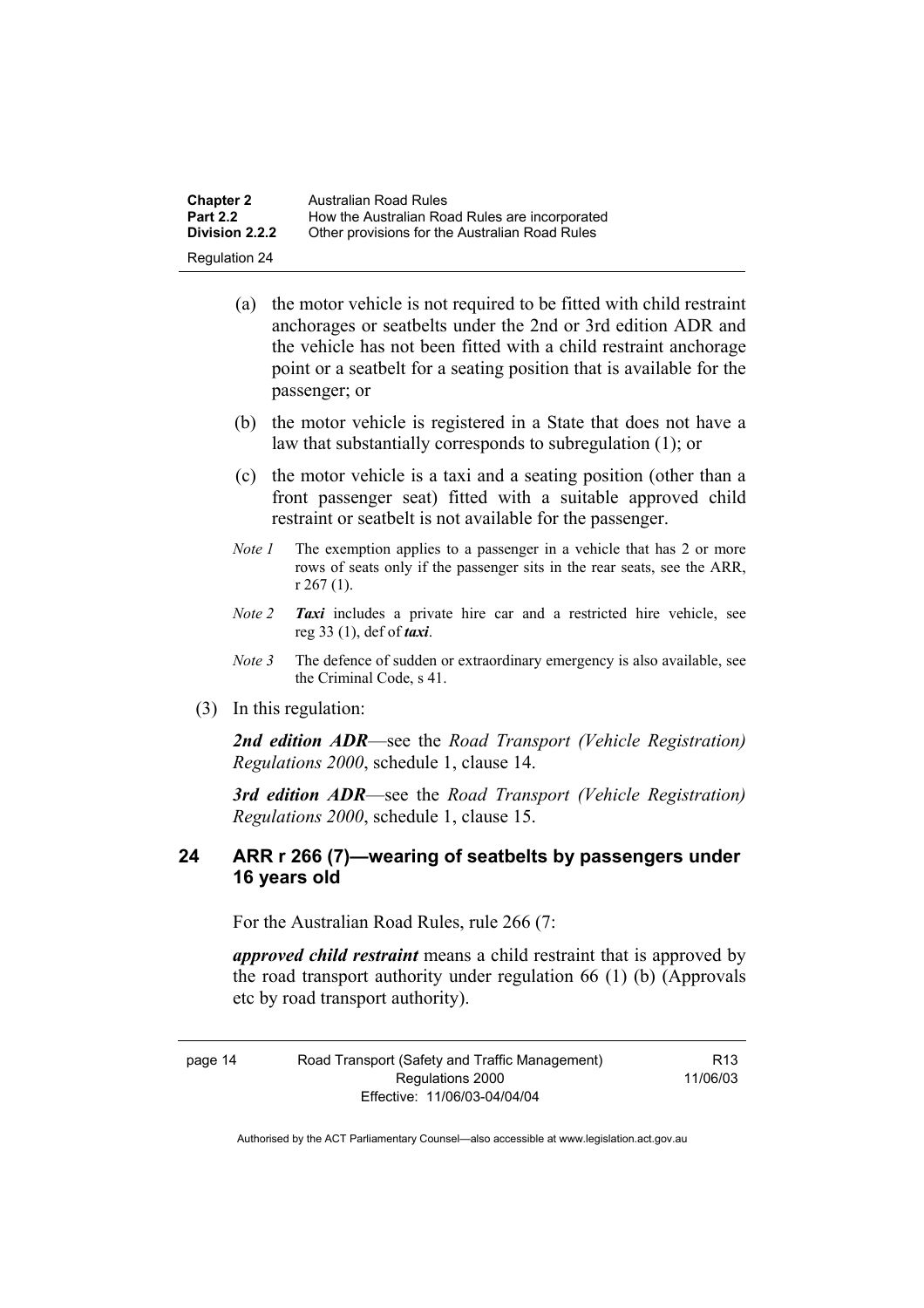#### **25 ARR r 267 (3)—certificates of exemption from wearing seatbelts**

For the Australian Road Rules, rule 267 (3) a certificate is issued under a law of this jurisdiction for a person if—

- (a) the certificate is signed by a doctor; and
- (b) it certifies that—
	- (i) the person cannot wear a seatbelt for medical reasons; or
	- (ii) the person cannot, because of that person's size, build or any other physical characteristic, safely drive a vehicle while wearing a seatbelt.

#### **26 ARR r 270 (3)—wearing motorbike helmets**

For the Australian Road Rules, rule 270 (3):

*approved motor bike helmet* means a protective helmet for motor bike riders that is approved by the road transport authority under regulation 66 (1) (c) (Approvals etc by road transport authority).

#### **27 ARR r 271 (6)—riding on motorbikes**

For the Australian Road Rules, rule 271 (6):

- (a) the Australian Road Rules, rule 271 (2) does not apply to a passenger on a motorbike to the extent that the passenger is exempt from the subrule under regulation 67 (Exemption from requirement about riding on motorbikes); and
- (b) the Australian Road Rules, rule 271 (3) does not apply to the rider of a motorbike in relation to a passenger to the extent that, under paragraph (a), rule 217 (2) does not apply to the passenger.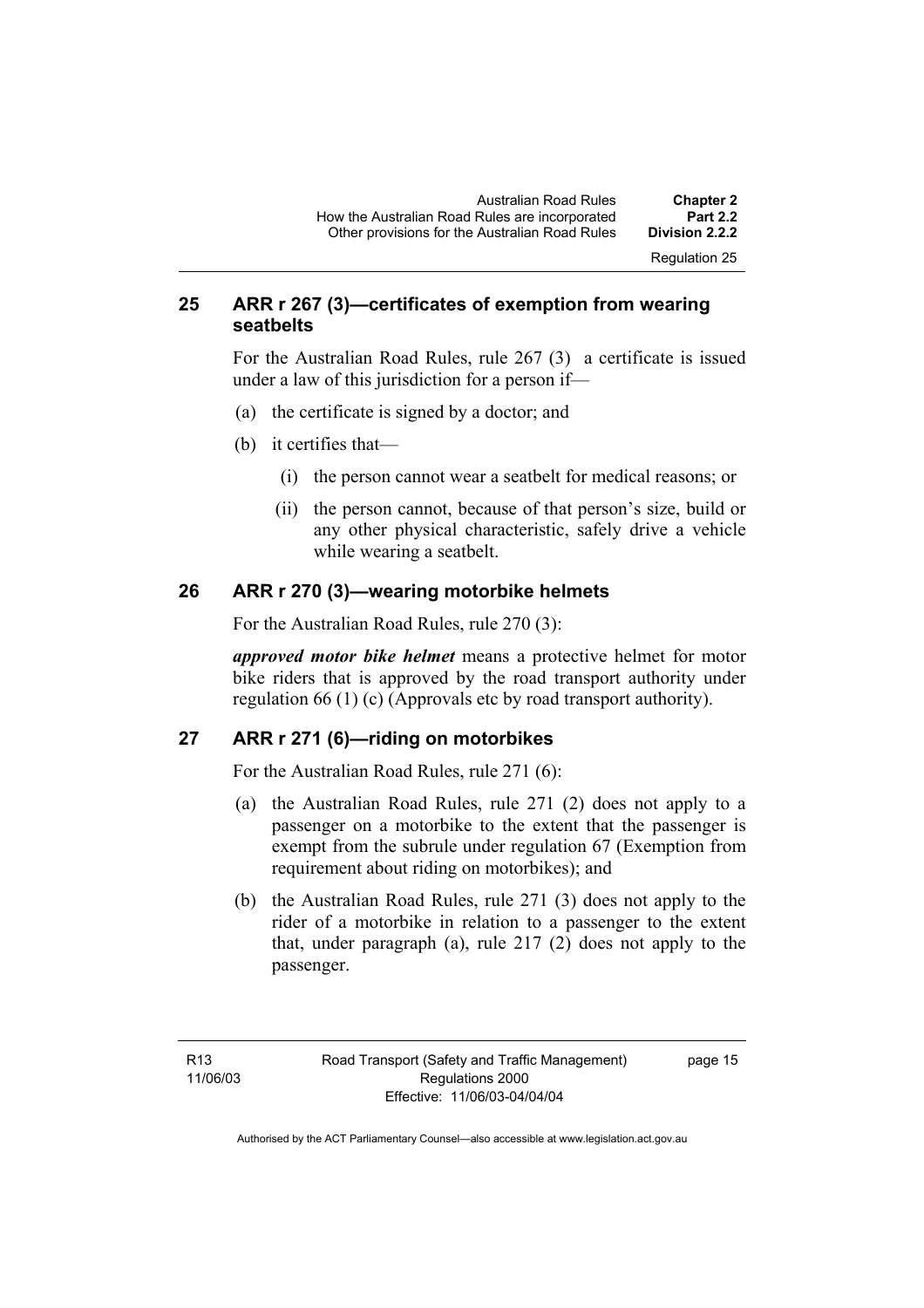**Chapter 2 Australian Road Rules**<br>**Part 2.2 How the Australian Road Part 2.2 How the Australian Road Rules are incorporated Division 2.2.2** Other provisions for the Australian Road Rules **Other provisions for the Australian Road Rules** Regulation 27A

#### **27A ARR r 280 (2) (a)—other vehicles to which B light rules apply**

- (1) The following classes of vehicles are specified:
	- (a) taxis;
	- (b) motorbikes.
	- *Note* This regulation applies the B light rules to taxi drivers and riders of motorbikes who, under reg 12, are allowed to drive in bus lanes.
- (2) In this regulation:

*taxi* includes a private hire car and a restricted hire vehicle.

#### **28 ARR r 287 (3) (e), (4)—duties of participants in crashes**

- (1) For the Australian Road Rules, rule 287 (3) (e), every crash not mentioned in the Australian Road Rules, rule 287 (3) (a) to (d) must be reported to a police officer.
	- *Note* The Australian Road Rules, r 287 (3) (e) requires the driver (or the driver's representative) to give the driver's required particulars, within the required time, about a crash to a police officer if the crash is required to be reported to a police officer under another law of this jurisdiction.
- (2) For the Australian Road Rules, rule 287 (4), definition of *required particulars*, information required to be given to a police officer about a crash includes an explanation of the circumstances of the crash.

#### **29 ARR r 289 (1) (g)—driving on a nature strip**

For the Australian Road Rules, rule 289 (1) (g), a driver may drive a vehicle on a nature strip adjacent to a length of road in a built-up area if the vehicle—

R13 11/06/03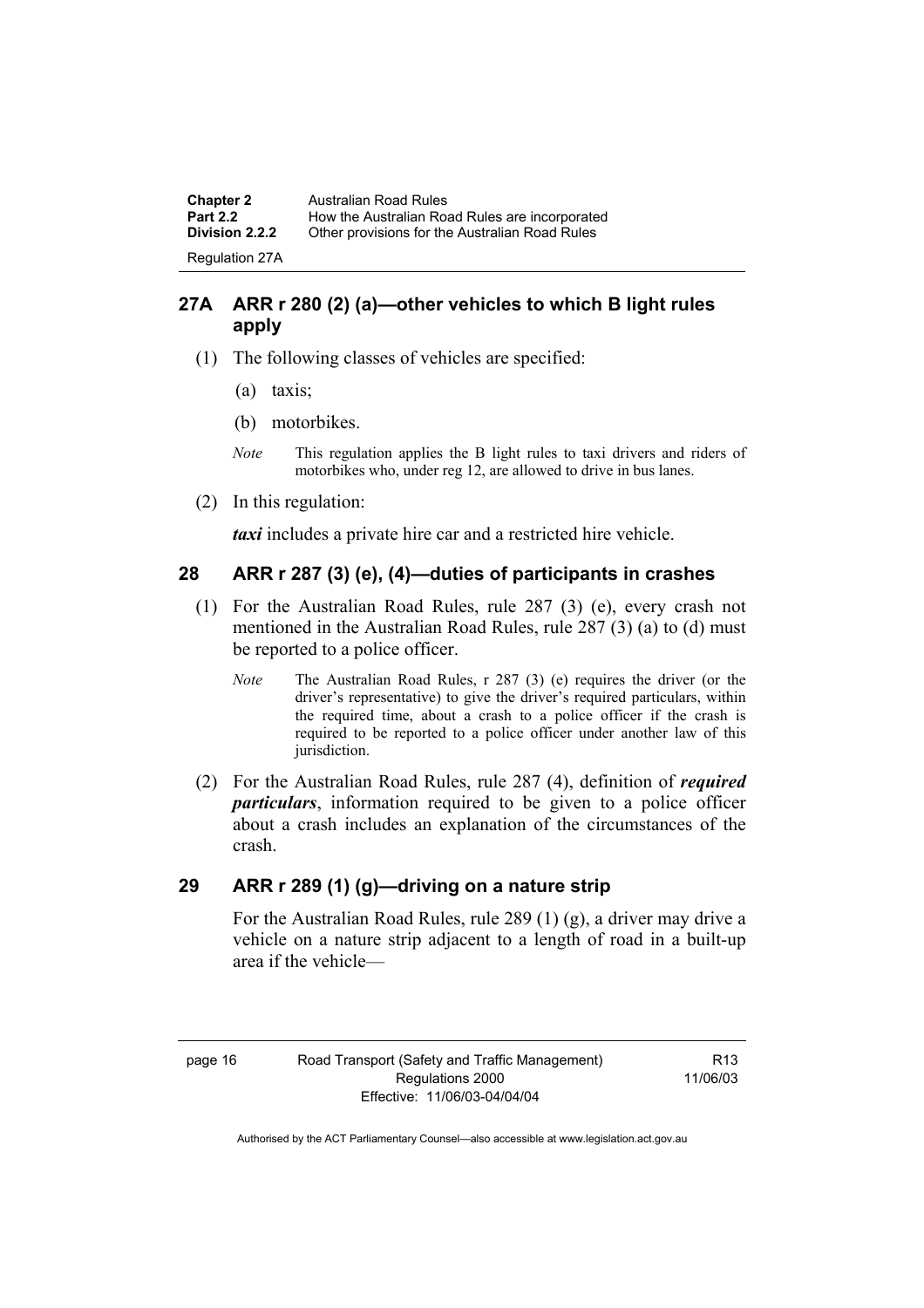| Australian Road Rules                          | <b>Chapter 2</b> |
|------------------------------------------------|------------------|
| How the Australian Road Rules are incorporated | <b>Part 2.2</b>  |
| Other provisions for the Australian Road Rules | Division 2.2.2   |
|                                                | Regulation 30    |

- (a) is a motor vehicle (other than a ride-on lawnmower) that is built and used solely for cutting grass, or for purposes incidental to cutting grass; or
- (b) is a motor vehicle that is designed for cleaning footpaths and is being driven on the nature strip for the purpose of cleaning a footpath and is displaying an amber flashing light; or
- (c) is being used to transport goods or materials for use in (or for the purposes of) the construction or maintenance of roads by or on behalf of the Territory; or
- (d) is being used by a person in the course of his or her duties as a person authorised under these regulations to use a traffic offence detection device.

#### **30 ARR r 298—driving with a person in or on a trailer**

- (1) For the Australian Road Rules, rule 298, a trailer is exempt if—
	- (a) the trailer is being towed by a police or emergency vehicle; or
	- (b) the carriage of passengers is permitted in a part of the trailer and anyone in the trailer is in that part; or
	- (c) anyone who is in the trailer is engaged in the door-to-door delivery or collection of goods, or in the collection of waste or garbage, and the trailer is not travelling faster than 25 km/h; or
	- (d) in all the circumstances, there is no reasonable danger of anyone in the trailer falling from the trailer or being injured.
- (2) For this regulation, the carriage of passengers is permitted in a part of a trailer if the part is designed primarily for—
	- (a) the carriage of passengers; or
	- (b) the carriage of goods, but is enclosed.
- (3) In this regulation:

| R13      | Road Transport (Safety and Traffic Management) | page 17 |
|----------|------------------------------------------------|---------|
| 11/06/03 | Regulations 2000                               |         |
|          | Effective: 11/06/03-04/04/04                   |         |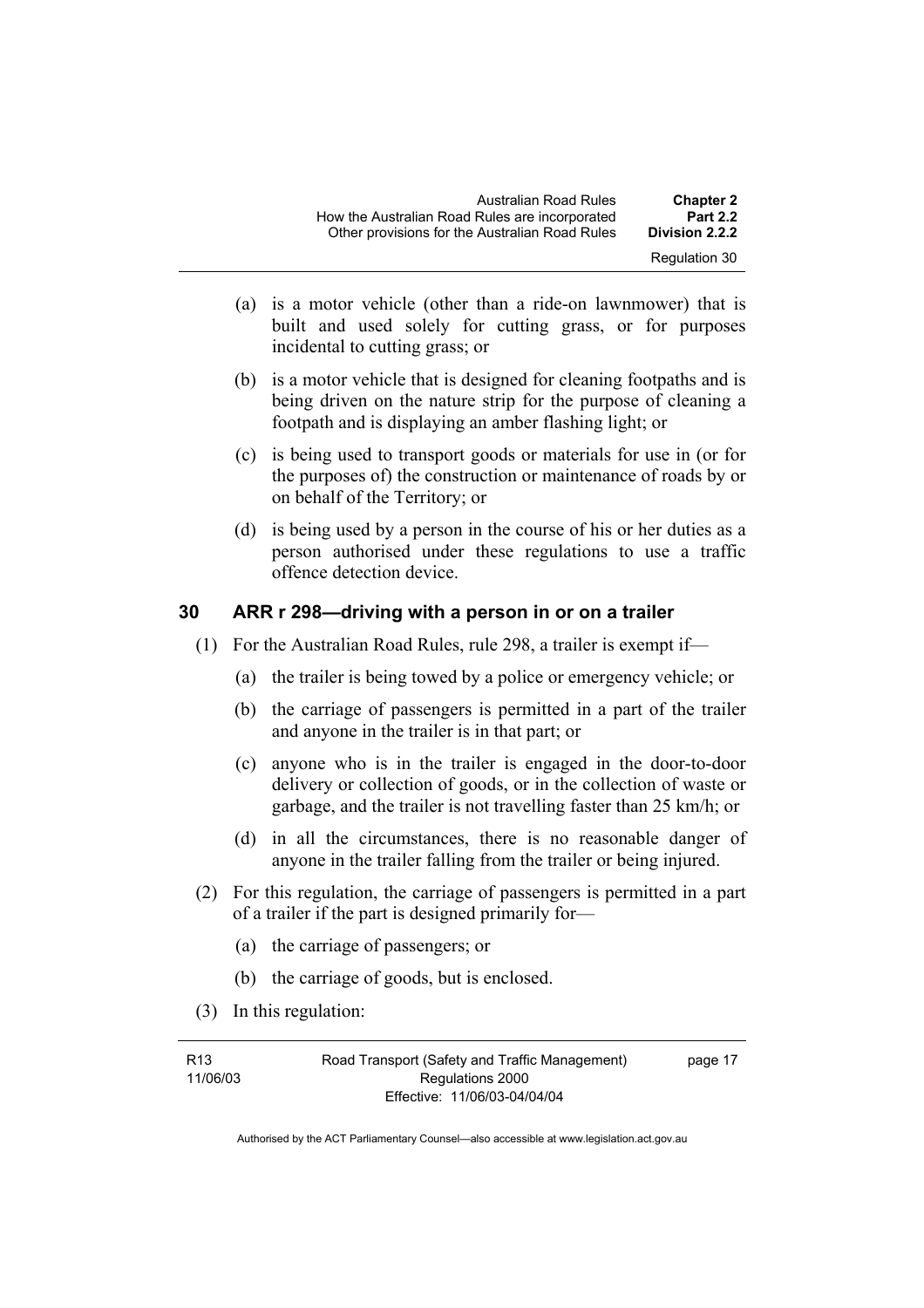| <b>Chapter 2</b>      | Australian Road Rules                          |
|-----------------------|------------------------------------------------|
| <b>Part 2.2</b>       | How the Australian Road Rules are incorporated |
| <b>Division 2.2.2</b> | Other provisions for the Australian Road Rules |
| Regulation 31         |                                                |

*enclosed*, for a part of a trailer, means enclosed by—

- (a) the structure of the trailer; or
- (b) a canopy, cage or other device fitted to the trailer that is of a kind approved by the road transport authority under regulation 66 (1) (d) (Approvals etc by road transport authority).

*in* includes on.

#### **31 ARR r 310 (3), (4)—exemption for road workers etc**

- (1) For the Australian Road Rules, rule 310 (3) (b), the road transport authority may authorise a person to engage in speed zoning tests.
- (2) For the Australian Road Rules, rule 310 (4), definition of *road work*, the road transport authority may authorise—
	- (a) installation or maintenance work on, above or below a road; or
	- (b) installation or maintenance of a traffic control device; or
	- (c) a traffic survey.
- (3) This regulation is additional to, and does not limit, any other power of the road transport authority or anyone else under a Territory law to authorise something mentioned in this regulation.
	- *Note* Under the Act, the road transport authority can authorise a person to install or display (or to interfere with, change or remove) a prescribed traffic control device.

#### **32 ARR r 313—postal workers**

For the Australian Road Rules, rule 313 —

- (a) the Australian Road Rules, rule 186 (Stopping in a mail zone) does not apply to the driver of a postal vehicle; and
- (b) the Australian Road Rules, rule 288 (Driving on a path) does not apply to the driver of a postal vehicle if—

| page 18 | Road Transport (Safety and Traffic Management) | R <sub>13</sub> |
|---------|------------------------------------------------|-----------------|
|         | Regulations 2000                               | 11/06/03        |
|         | Effective: 11/06/03-04/04/04                   |                 |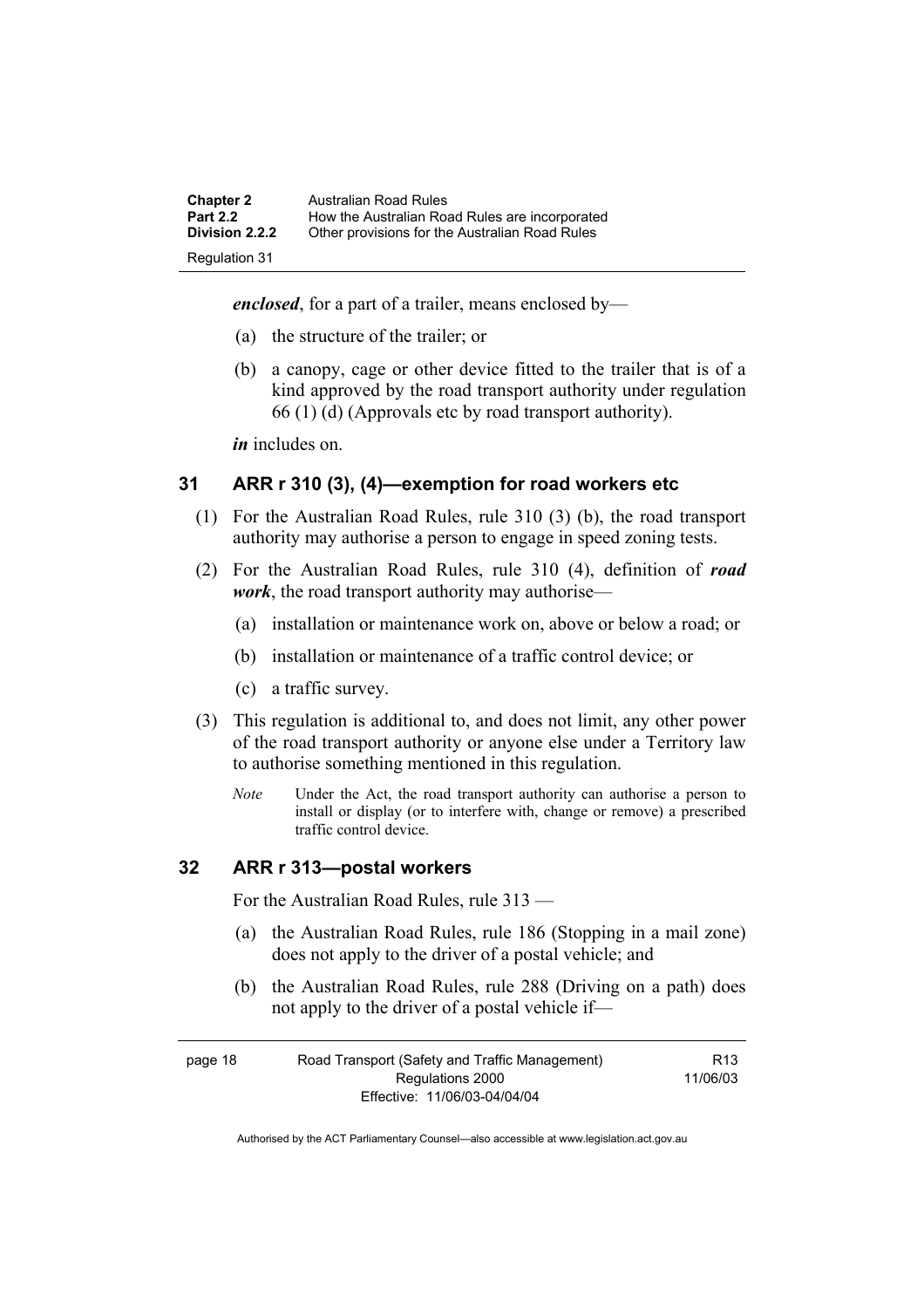| <b>Chapter 2</b> | Australian Road Rules                          |
|------------------|------------------------------------------------|
| <b>Part 2.2</b>  | How the Australian Road Rules are incorporated |
| Division 2.2.2   | Other provisions for the Australian Road Rules |
| Regulation 33    |                                                |

- (i) the vehicle is a motorbike with an engine capacity of not more that 110mL; and
- (ii) the vehicle is being driven at a speed of not more than 10km/h.

#### **33 ARR dict—definitions for dictionary**

(1) For the Australian Road Rules, dictionary:

*approved bicycle helmet* means a protective helmet for bicycle riders that is approved by the road transport authority under regulation 66 (1) (a) (Approvals etc by road transport authority).

*authorised person,* for a provision of the Australian Road Rules, means a person who is appointed as an authorised officer under the *Road Transport (General) Act 1999* for the Australian Road Rules or the provision.

*emergency worker* means—

- (a) a member of the ambulance service rendering or providing transport for sick or injured people; or
- (b) a member of the fire brigade, the rural fire fighting service or the emergency service providing transport in an emergency; or
- (c) a person who is declared by the road transport authority under regulation 66 (1) (e) (Approvals etc by road transport authority) to be an emergency worker.

*mechanical signalling device*, in relation to a vehicle, means a device that—

- (a) is fitted to the vehicle; and
- (b) is a mechanical signalling device or turn signal that complies with the *Road Transport (Vehicle Registration) Regulations 2000*, schedule 1.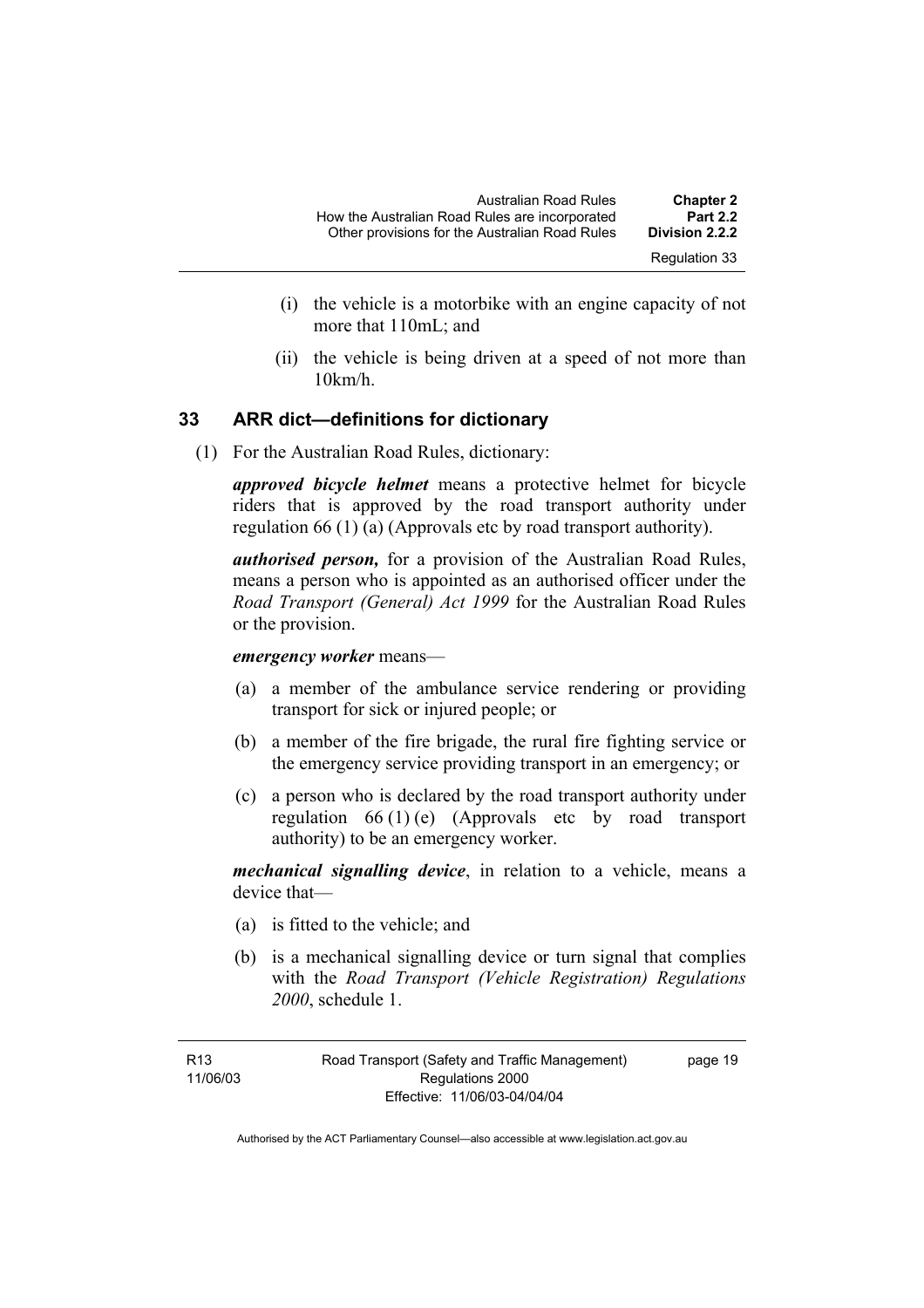| <b>Chapter 2</b>      | Australian Road Rules                          |
|-----------------------|------------------------------------------------|
| <b>Part 2.2</b>       | How the Australian Road Rules are incorporated |
| <b>Division 2.2.2</b> | Other provisions for the Australian Road Rules |
| Regulation 33         |                                                |

*oversize vehicle* means a vehicle that has a dimension that, including the dimension of any load, exceeds a relevant dimension limit under the *Road Transport (Dimensions and Mass) Act 1990*, the *Road Transport (Vehicle Registration) Regulations 2000*, or this regulation.

*police officer*—see *Legislation Act 2001*, dictionary, part 1.

*postal worker* means an employee of Australia Post or anyone else engaged by Australia Post to deliver post.

*public bus*—see the *Road Transport (Public Passenger Services) Act 2001*, dictionary.

*taxi*—

- (a) see the *Road Transport (Public Passenger Services) Act 2001*, section 45 (Meaning of *taxi*); and
- (b) except in the Australian Road Rules, rule 182 (which is about stopping in taxi zones), includes a private hire car and a restricted hire vehicle.
- (2) For the Australian Road Rules, dictionary, definition of *GVM*, paragraph (b):

*vehicle registration authority* means:

- (a) the road transport authority; or
- (b) the corresponding authority of another jurisdiction.
- (3) For the Australian Road Rules, dictionary, definition of *hazard warning lights*:

*another law of this jurisdiction* means the *Road Transport (Vehicle Registration) Regulations 2000*, schedule 1.

 (4) For the Australian Road Rules, dictionary, definition of *portable warning triangle*, a portable warning triangle is approved if it—

| page 20 | Road Transport (Safety and Traffic Management) | R <sub>13</sub> |
|---------|------------------------------------------------|-----------------|
|         | Regulations 2000                               | 11/06/03        |
|         | Effective: 11/06/03-04/04/04                   |                 |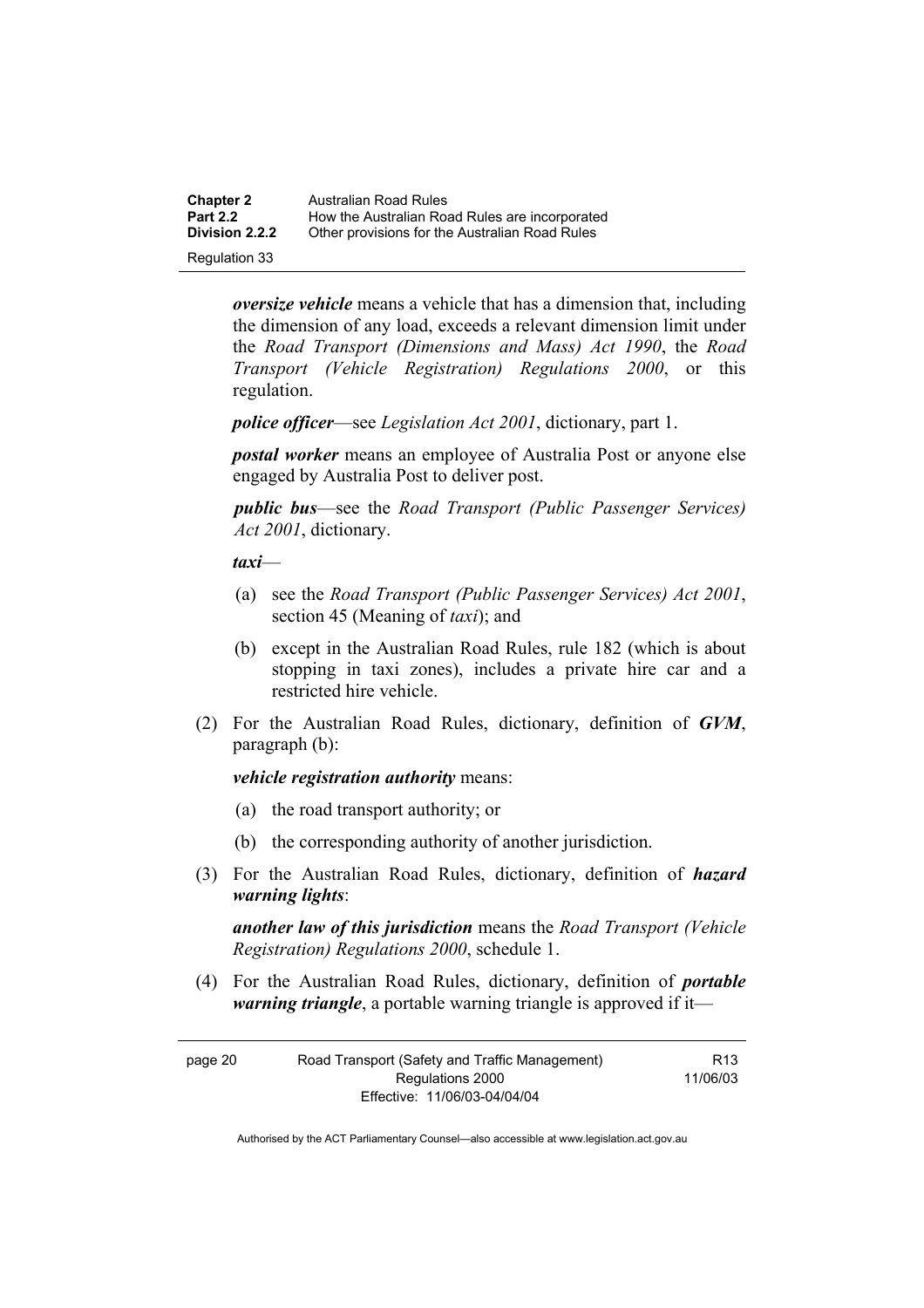- (a) is in the form of an equilateral triangle; and
- (b) has a minimum height of 300mm; and
- (c) has, on the front and back, red reflecting sheeting or material, or 9 red reflectors arranged in a triangular shape, causing a red reflection that would be clearly visible to the driver of a vehicle at night when the upper beam of light from any headlight on the vehicle (complying with the relevant provisions to the *Road Transport (Vehicle Registration) Regulations 2000*), schedule 1 is projected directly onto the sign from a distance of 200m; and
- (d) is of a robust and durable construction, capable of being readily erected to stand in an upright position and capable of remaining unaffected (to any material degree) by any reasonable force of wind or variation in weather conditions.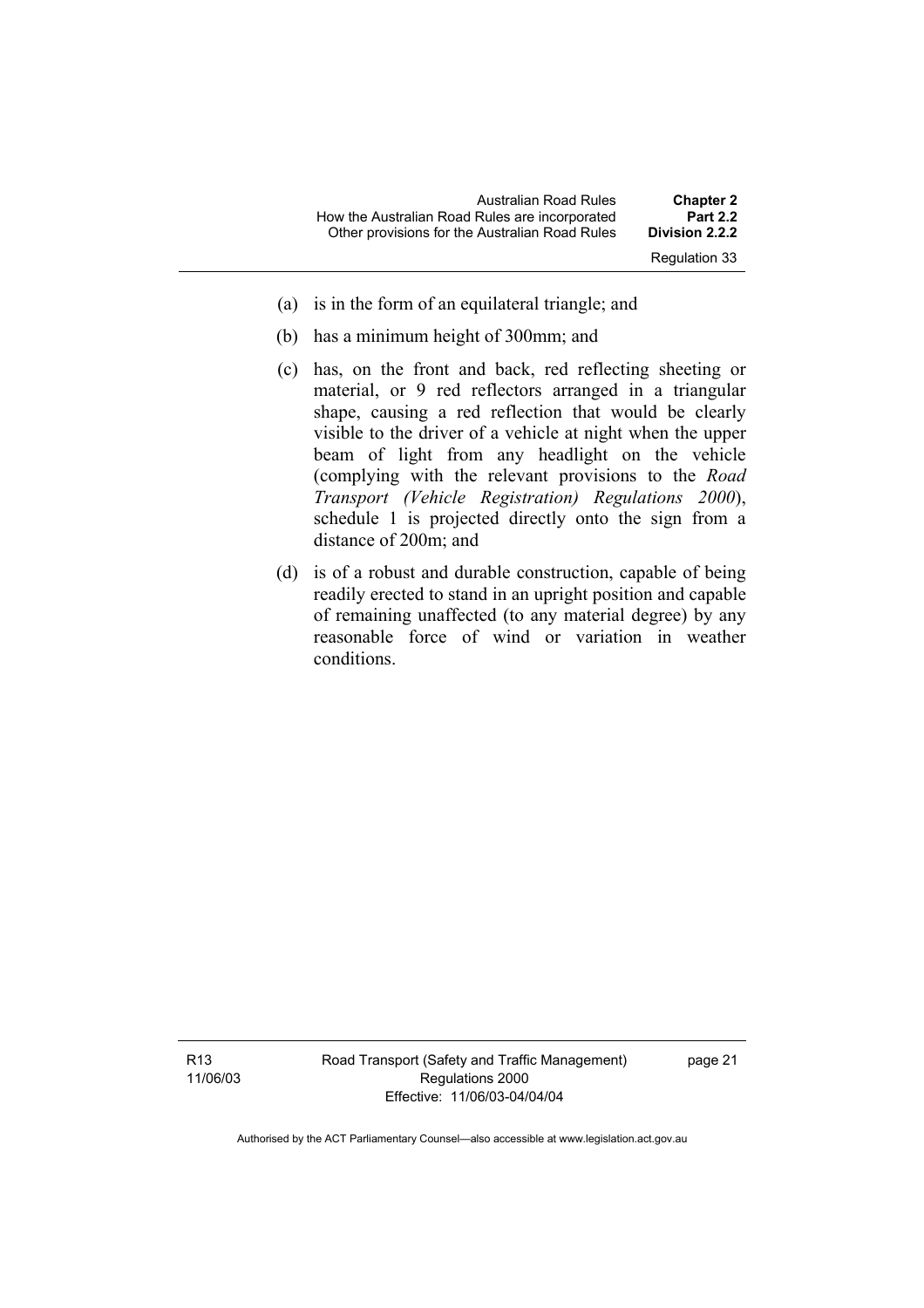**Chapter 2 Australian Road Rules**<br>**Part 2.3 Additional ACT road rules Part 2.3 Additional ACT road rules**<br>**Division 2.3.1** Noise and other nuisances **Division 2.3.1** Noise and other nuisances Regulation 37

## **Part 2.3 Additional ACT road rules**

*Note* The Australian Road Rules are not completely self-contained and need to be read with associated laws of each jurisdiction. This part sets out some of the associated laws that are particular to the ACT. Provisions of Acts and other regulations included in the road transport legislation contain other provisions that are particular to the ACT.

#### **Division 2.3.1 Noise and other nuisances**

#### **37 Making unnecessary engine noise**

The driver of a motor vehicle on a road must not make unnecessary noise by turning on, running or failing to turn off the vehicle's engine.

Maximum penalty: 20 penalty units.

*Note* Under the Australian Road Rules, r 291 it is an offence to start or drive a vehicle in a way that makes unnecessary noise or smoke.

#### **38 Emission of waste oil or grease**

 (1) A person must not use a motor vehicle or trailer on a road unless adequate precautions have been taken to prevent waste oil or grease from the machinery or from any other part of the vehicle from dropping onto the roadway.

Maximum penalty: 20 penalty units.

- *Note* The Australian Road Rules, r 293 requires the driver of a vehicle to remove oil or grease that falls from the vehicle in certain circumstances.
- (2) Without limiting the liability of anyone else, the responsible person for a motor vehicle or trailer must take reasonable steps to prevent a contravention of subregulation (1) in relation to the vehicle.

Maximum penalty: 20 penalty units.

page 22 Road Transport (Safety and Traffic Management) Regulations 2000 Effective: 11/06/03-04/04/04

R13 11/06/03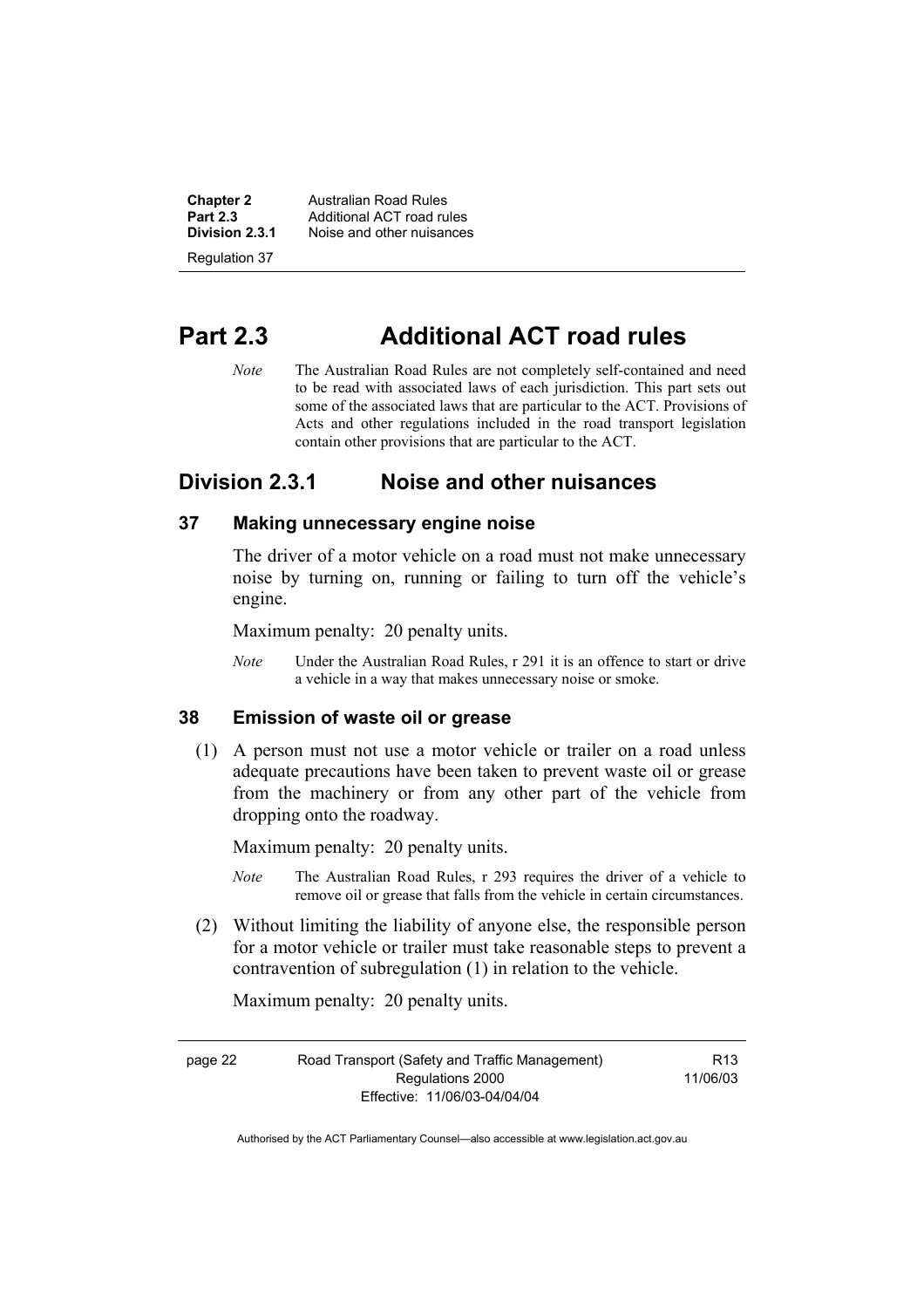Australian Road Rules **Chapter 2**  Additional ACT road rules **Part 2.3**  Driver and passenger safety

Regulation 39

### **Division 2.3.2 Driver and passenger safety**

#### **39 Safety of persons on trailers**

 (1) A person must not travel on a road in or on any part of a trailer that is not a part designed primarily for the carriage of passengers or goods.

Maximum penalty: 20 penalty units.

 (2) A person must not travel on a road in or on any part of a trailer that is a part designed primarily for the carriage of goods if the part is not enclosed.

Maximum penalty: 20 penalty units.

- (3) Subregulations (1) and (2) do not apply to a person—
	- (a) who is in or on a police or emergency vehicle; or
	- (b) engaged in the door-to-door delivery or collection of goods, or in the collection of waste or garbage, in or on a trailer that is not travelling faster than 25km/h; or
	- (c) if in all the circumstances, there is a no reasonable danger of the person falling or being thrown from the trailer, or being injured, because the person is travelling in a way prohibited by this regulation.
- (4) In this regulation:

*enclosed*, for a part of a trailer, means enclosed by—

- (a) the structure of the trailer; or
- (b) a canopy, cage or other device fitted to the trailer that is of a kind approved by the road transport authority under regulation 66 (1) (d) (Approvals etc by road transport authority).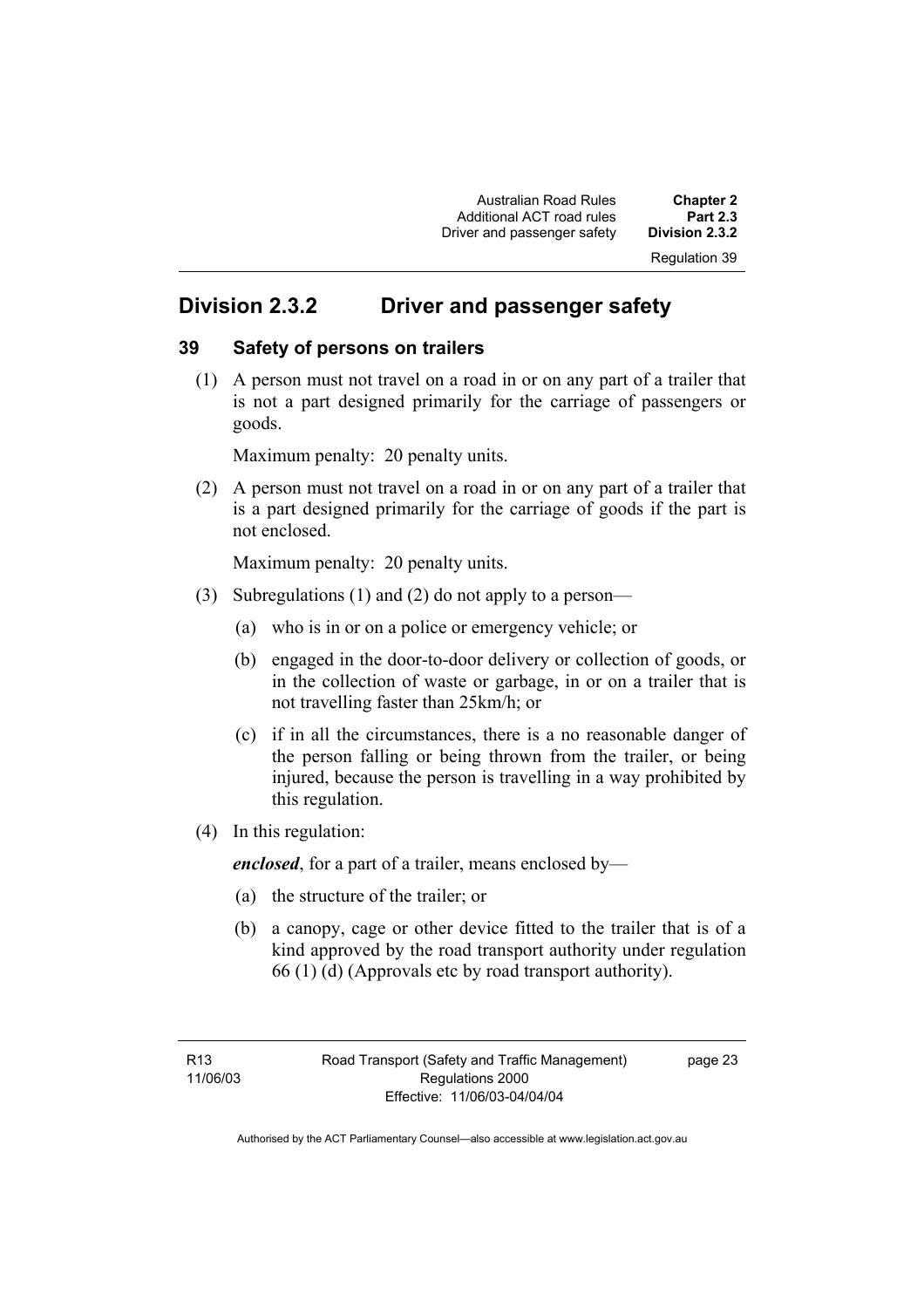**Chapter 2** Australian Road Rules<br>**Part 2.3** Additional ACT road rules **Part 2.3 Additional ACT road rules**<br>**Division 2.3.3** Trailers and towing **Division 2.3.3** Trailers and towing Regulation 40

> *Note* The Australian Road Rules, r 298 prohibits a driver from driving a motor vehicle towing a trailer with a person in or on the trailer, unless the trailer is exempt from the rule under another law of this jurisdiction. Reg 30 provides the exemption from the rule.

#### **40 Passengers in sidecars to be seated**

 (1) A passenger in a sidecar attached to a motorbike that is moving, or is stationary but not parked, on a road must sit in a place in the sidecar designed for use by a passenger.

Maximum penalty: 20 penalty units.

 (2) The rider of a motorbike must not ride with a passenger in a sidecar unless the passenger complies with subregulation (1).

Maximum penalty: 20 penalty units.

#### **Division 2.3.3 Trailers and towing**

*Note* The following rules of the Australian Road Rules apply to the towing of vehicles:

- r 216 (which is about the lights that must be used when towing a vehicle at night or in hazardous weather conditions)
- r 254 (which is about the towing of bicycles)
- r 257 (which is about riding with a person on a bicycle trailer)
- r 292 (which is about towing a vehicle with an insecure or overhanging load)
- r 294 (which is about keeping control of a motor vehicle or trailer being towed)
- r 295 (which is about towing another vehicle with a towline)
- r 298 (which is about driving with a person in a trailer)
- r 312 (which provides certain exemptions for tow truck drivers).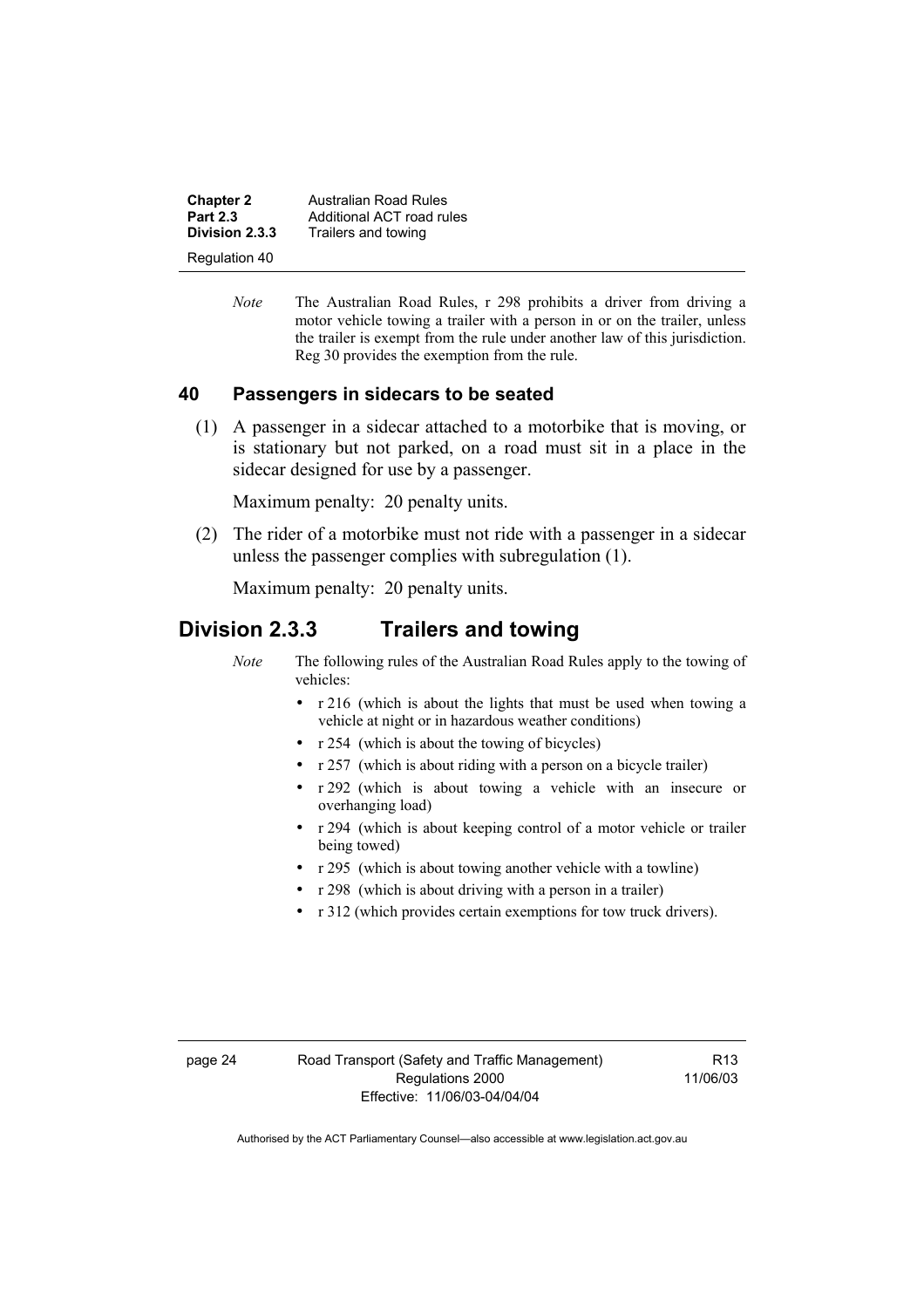#### **41 Number of vehicles that may be drawn**

 (1) The driver of an articulated vehicle must not tow any other vehicle on a road.

Maximum penalty: 20 penalty units.

 (2) The driver of a motor vehicle must not tow more than 1 other vehicle on a road.

Maximum penalty: 20 penalty units.

- (3) The road transport authority may exempt a vehicle or person from subregulation (1) or (2).
- (4) Subregulation (2) does not apply in relation to a tow truck that is towing an articulated vehicle (other than a B-double or road train) if—
	- (a) the articulated vehicle has broken down on a road and it is necessary for it to be towed away; or
	- (b) the articulated vehicle has been involved in a crash on a road and it is necessary for it to be towed away.
- (5) Subregulation (2) does not apply to a motor vehicle that is towing another vehicle using a lift and tow trailer if—
	- (a) the other vehicle is partly supported by the lift and tow trailer; and
	- (b) the vehicle is not towed at faster than 60 km/h; and
	- (c) the combined weight of the towed vehicle and the lift and tow trailer is not more than the unladen weight of the towing vehicle.
- (6) Subregulation (2) does not apply to—
	- (a) a tractor-harvester-cutting head trailer combination; or

page 25

R13 11/06/03 Road Transport (Safety and Traffic Management) Regulations 2000 Effective: 11/06/03-04/04/04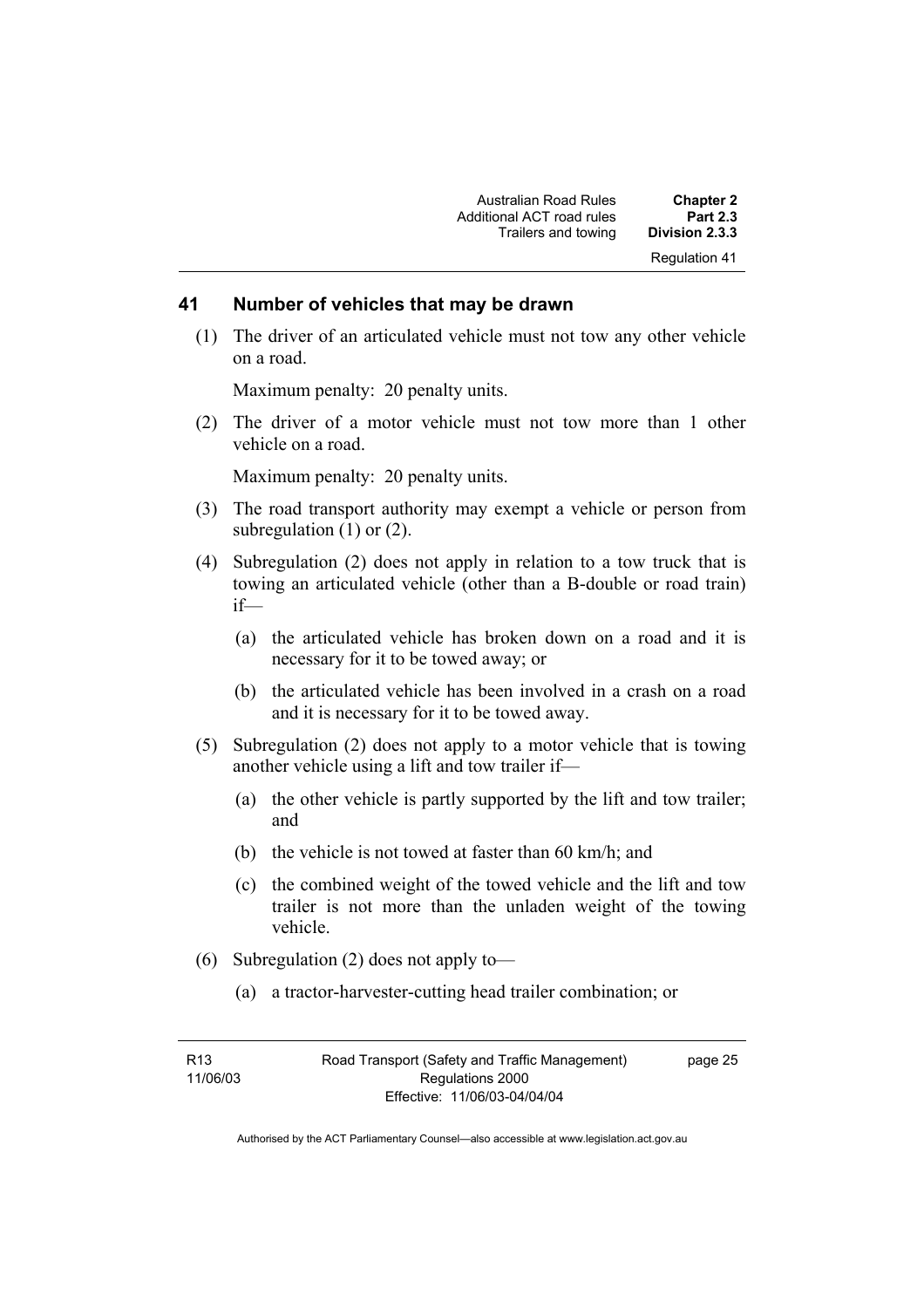| <b>Chapter 2</b> | Australian Road Rules     |
|------------------|---------------------------|
| <b>Part 2.3</b>  | Additional ACT road rules |
| Division 2.3.3   | Trailers and towing       |
| Regulation 42    |                           |

- (b) a tractor with multiple implements attached, if the implements are normally used as a single unit when performing agricultural operations; or
- (c) a tractor and implement combination towing a fuel trailer or laser tower; or
- (d) an articulated low-loader consisting of a prime mover towing a converter dolly and a semitrailer; or
- (e) a B-double, dog trailer or road train.

#### **42 Towing by vehicles under 4.5t**

- (1) The driver of a motor vehicle (the *towing vehicle*) must not tow another vehicle (the *towed vehicle*) on a road if the laden weight of the towed vehicle is more than—
	- (a) the capacity of the towing attachment fitted to the towing vehicle; or
	- (b) the maximum laden weight for the towed vehicle.

Maximum penalty: 20 penalty units.

- (2) Subregulation (1) does not apply to the driver if the towing vehicle has a GVM over 4.5t.
- (3) The road transport authority may exempt a vehicle or person from subregulation  $(1)$ .
- (4) In this regulation:

*maximum laden weight*, for the towed vehicle, means—

 (a) the maximum laden weight for a towed vehicle specified by the manufacturer of the towing vehicle in relation to the towing vehicle; or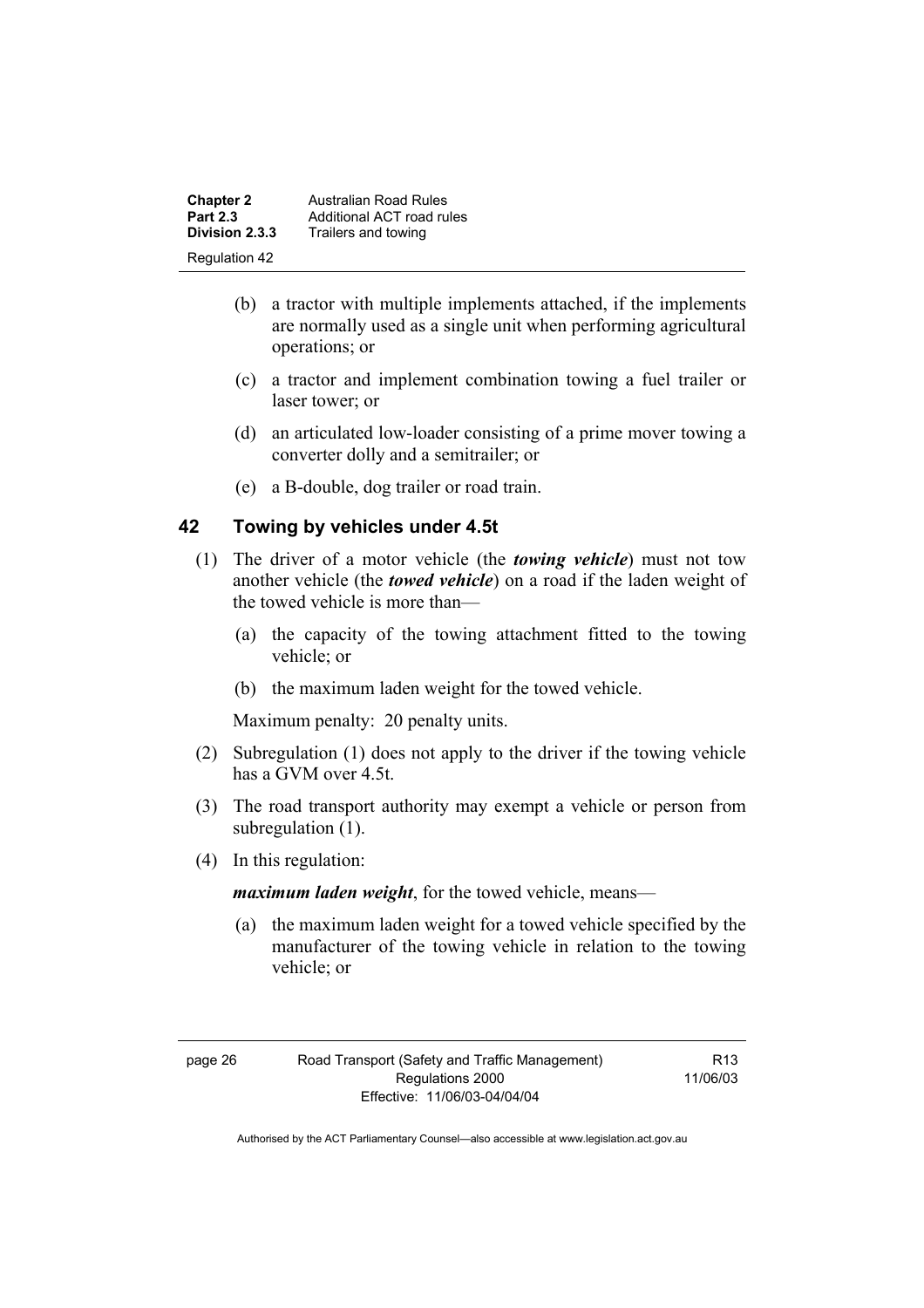| <b>Australian Road Rules</b> | <b>Chapter 2</b> |
|------------------------------|------------------|
| Additional ACT road rules    | <b>Part 2.3</b>  |
| Lights on vehicles           | Division 2.3.4   |
|                              | Regulation 43    |

- (b) if there is no such specification by the manufacturer, the manufacturer of the vehicle cannot be identified or the specification is not appropriate because the towing vehicle has been modified—
	- (i) 1.5 times the unladen weight of the towing vehicle if the towed vehicle is fitted with a braking system that is working properly; or
	- (ii) the unladen weight of the towing vehicle in any other case.

# **Division 2.3.4 Lights on vehicles**

- *Note* The following rules of the Australian Road Rules apply to lights on vehicles:
	- r 215 (which is about using lights when driving at night or in hazardous weather conditions)
	- r 216 (which is about the lights that must be used when towing a vehicle at night or in hazardous weather conditions)
	- r 217 (which is about using rear fog lights)
	- r 218 (which is about using headlights on high-beam)
	- r 219 (which is about not using lights to dazzle other road users)
	- r 220 (which is about the use of lights on a vehicle that is stopped)
	- r 221 (which is about using hazard warning lights)
	- r 222 (which is about the use of warning lights on buses carrying children)
	- r 223 (which is about using lights when riding an animal-drawn vehicle at night or in hazardous weather conditions)
	- r 259 (which is about using lights when riding a bicycle at night).

# **43 Lights on motor vehicles generally**

 (1) The driver of a motor vehicle fitted with a spotlight or searchlight must not operate the light, or allow it to be operated, on a road unless—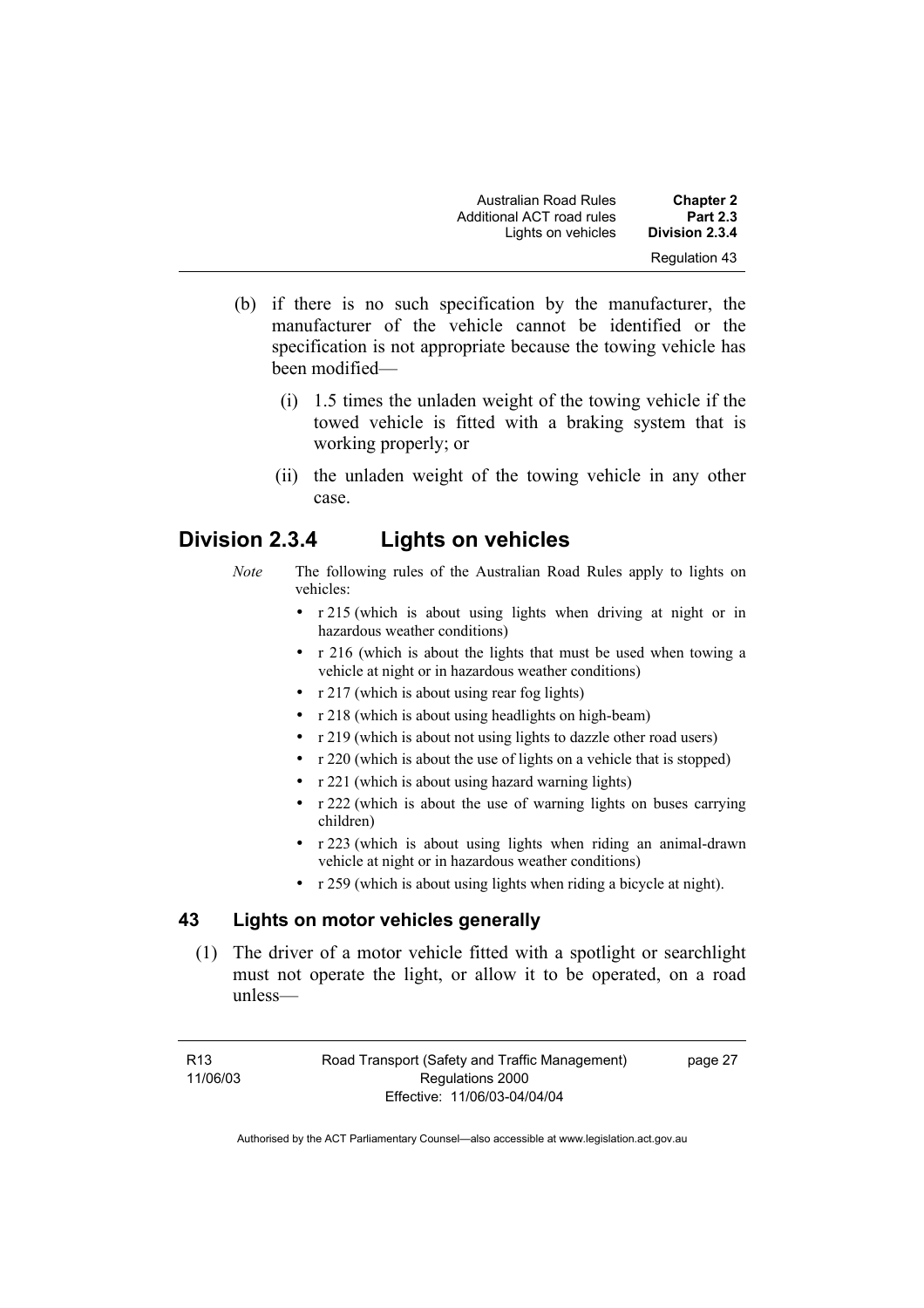| <b>Chapter 2</b> | <b>Australian Road Rules</b> |
|------------------|------------------------------|
| <b>Part 2.3</b>  | Additional ACT road rules    |
| Division 2.3.5   | Stopping and parking         |
| Regulation 43    |                              |

- (a) the vehicle is stationary, the light is operated only for examining or making adjustments or repairs to a vehicle, and light from it is not projected further than 6m; or
- (b) the light is operated for the temporary purpose of reading or looking for a notice, sign, house number or something similar; or
- (c) the vehicle is a police vehicle; or
- (d) the vehicle is being used by the Territory, the Commonwealth or any public authority.

Maximum penalty: 20 penalty units.

- (2) The driver of a motor vehicle fitted with an additional headlight permitted to be fitted under the *Road Transport (Vehicle Registration) Regulations 2000*, schedule 1 must not operate the headlight, or allow it to be operated, if—
	- (a) the vehicle is being driven on a length of road in a built-up area; or
	- (b) the driver is driving less than—
		- (i) 200m behind a vehicle travelling in the same direction as the driver; or
		- (ii) 200m from an oncoming vehicle.

Maximum penalty: 20 penalty units.

# **Division 2.3.5 Stopping and parking**

- *Note* The rules of the Australian Road Rules that apply to the parking of vehicles include the following:
	- r 189 (which is about double parking)
	- r 203 (which is about stopping in a parking area for people with disabilities)

| page 28 | Road Transport (Safety and Traffic Management) | R <sub>13</sub> |
|---------|------------------------------------------------|-----------------|
|         | Regulations 2000                               | 11/06/03        |
|         | Effective: 11/06/03-04/04/04                   |                 |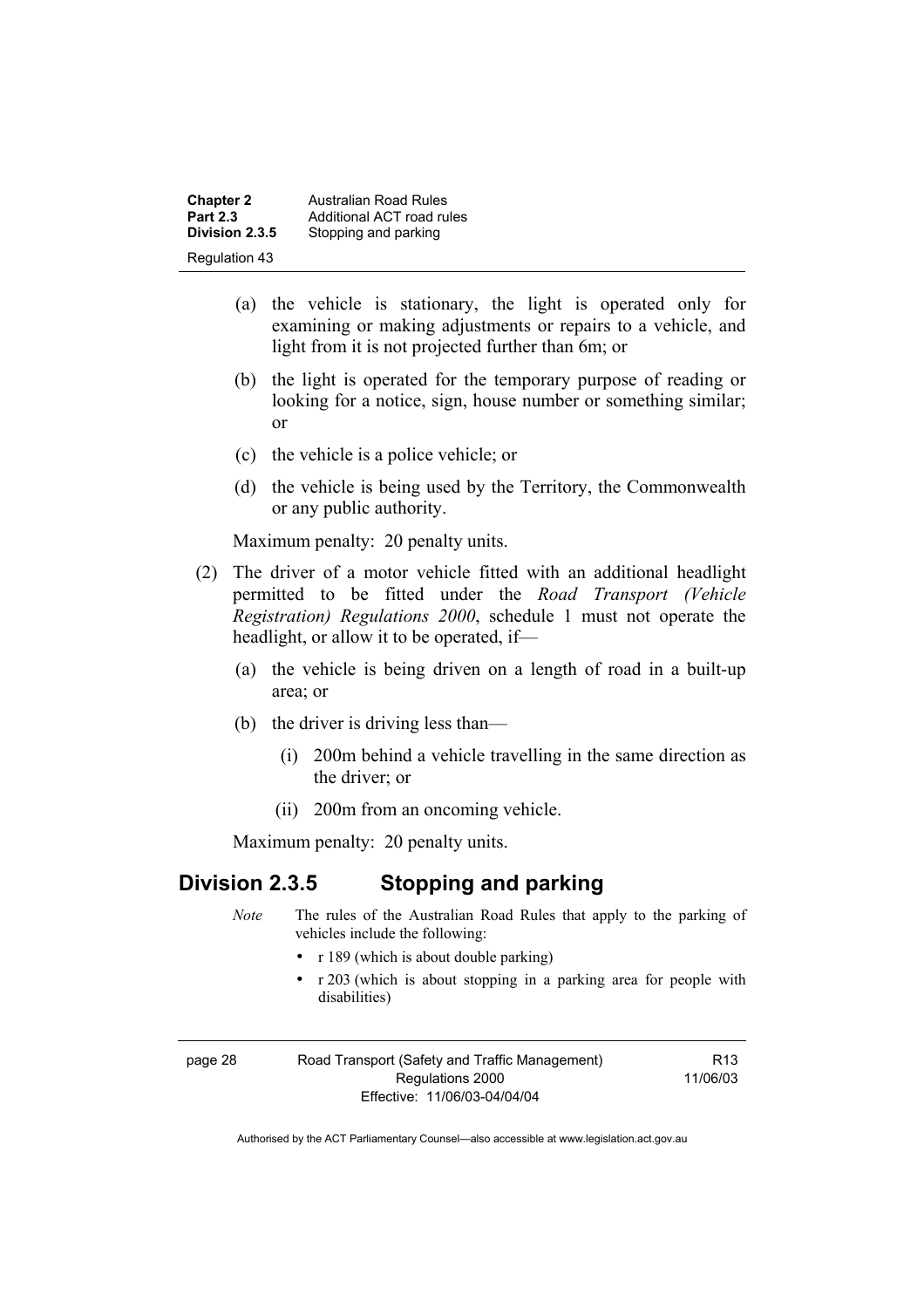| <b>Chapter 2</b>     | Australian Road Rules     |
|----------------------|---------------------------|
| <b>Part 2.3</b>      | Additional ACT road rules |
| Division 2.3.5       | Stopping and parking      |
| <b>Regulation 44</b> |                           |

- r 205 (which is about parking for longer than indicated)
- r 207 (which is about parking where fees are payable)
- r 208 (which is about parallel parking on a road, except in a median strip parking area)
- r 209 (which is about parallel parking in a median strip parking area)
- r 210 (which is about angle parking)
- r 211 (which is about parking in parking bays).

### **44 Use of meters in metered parking areas**

 (1) A driver must not park in a metered parking area except in a metered parking space.

Maximum penalty: 20 penalty units.

 (2) A driver must not park in a metered parking space without paying the relevant fee for the space for at least the minimum period for which parking in the space must be paid for.

Maximum penalty: 20 penalty units.

- (3) A person does not commit an offence against subregulation (2) if—
	- (a) the driver parks in a metered parking space before paying the relevant fee; but
	- (b) the driver pays the fee immediately after parking.
- (4) The driver of a vehicle must not allow the vehicle to remain parked in a metered parking space if the parking meter for the space indicates that the period for which parking in the space has been paid for has expired.

Maximum penalty: 20 penalty units.

 (5) The driver of a vehicle must not allow the vehicle to remain parked in a metered parking space for longer than the period (if any)

page 29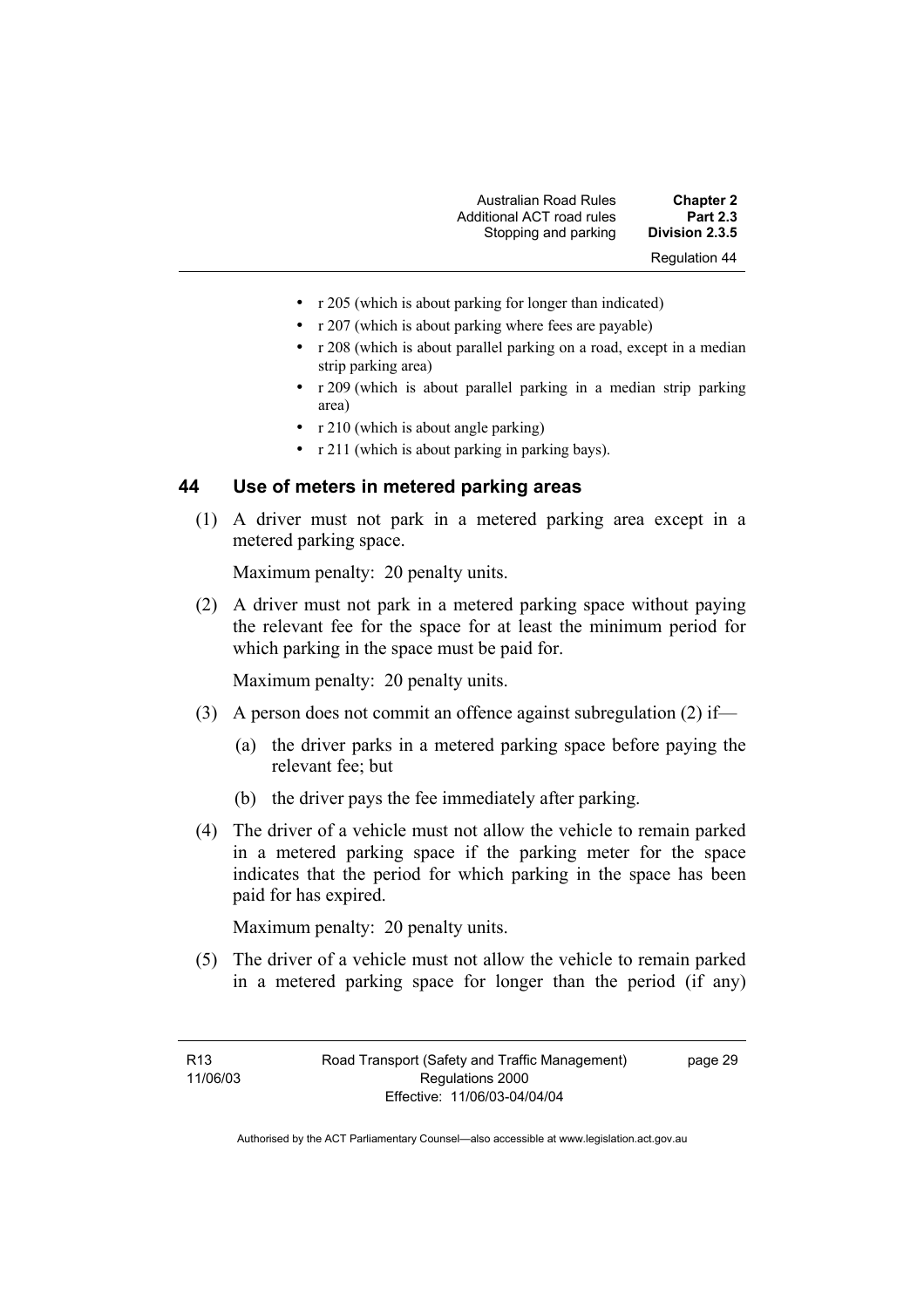| <b>Chapter 2</b> | <b>Australian Road Rules</b> |
|------------------|------------------------------|
| <b>Part 2.3</b>  | Additional ACT road rules    |
| Division 2.3.5   | Stopping and parking         |
| Regulation 45    |                              |

indicated on the metered parking signs applying to the space as the maximum period for which a vehicle may be parked in the space.

Maximum penalty: 20 penalty units.

- (6) A driver does not commit an offence against this regulation if—
	- (a) the driver parks in a metered parking space that is within a ticket parking area; and
	- (b) the driver complies with the provisions of this division in relation to parking in the area.
- (7) A driver does not commit an offence against this regulation (other than subregulation (5)) if the parking meter for the metered parking space is not working.
- (8) Without limiting subregulation (7), a driver does not commit an offence against this regulation (other than subregulation (5)) if the parking meter is covered with a hood bearing the words 'out of order time limit applies'.
- (9) This regulation does not apply to—
	- (a) a metered parking space outside the controlled parking hours for the space; or
	- (b) a vehicle displaying a current mobility parking scheme authority; or
	- (c) a vehicle displaying a current parking permit if it is parked in a metered parking space to which the permit applies and the space is designated for use by the holder of the permit.

# **45 Parking in metered parking spaces**

 (1) The driver of a vehicle must not park in a metered parking space if another vehicle is parked in the space.

Maximum penalty: 20 penalty units.

| page 30                      | Road Transport (Safety and Traffic Management) | R <sub>13</sub> |
|------------------------------|------------------------------------------------|-----------------|
|                              | Regulations 2000                               | 11/06/03        |
| Effective: 11/06/03-04/04/04 |                                                |                 |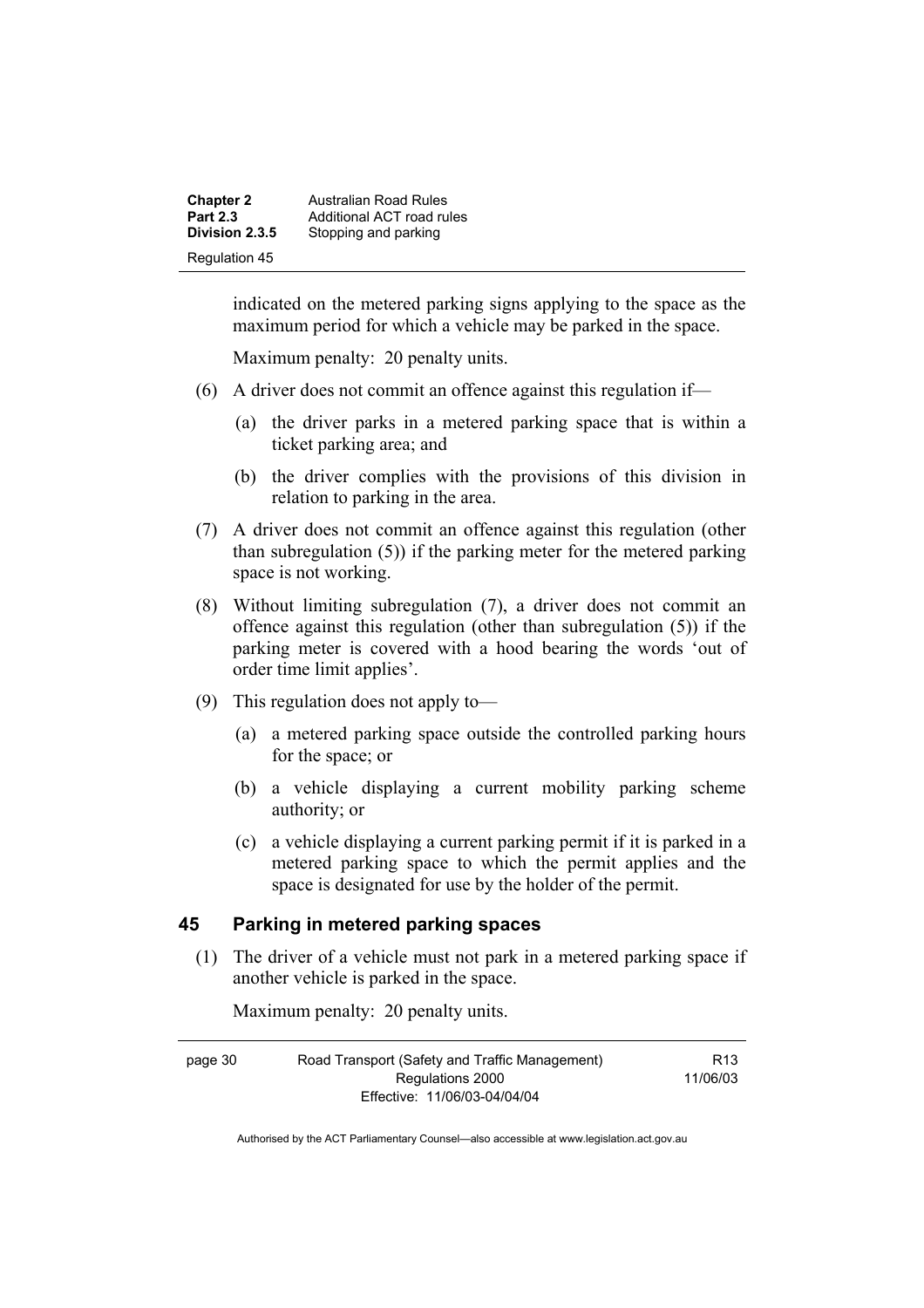Australian Road Rules **Chapter 2**  Additional ACT road rules **Part 2.3**  Stopping and parking Regulation 46

 (2) The driver of a vehicle who parks in a metered parking space must position the vehicle completely within the space.

Maximum penalty: 20 penalty units.

### **46 Temporary closure of metered parking spaces**

- (1) If the road transport authority decides that the use of a metered parking space should be temporarily discontinued, the authority may close the space by—
	- (a) installing a sign, at or near the space, that displays words to the effect that the space is closed; or
	- (b) covering the parking meter applying to the space with a parking meter hood bearing the words 'no parking'.
- (2) A driver must not park in a metered parking space that has been closed under subregulation (1).

Maximum penalty: 20 penalty units.

(3) In this regulation:

*sign* includes a board, device, plate, screen, words or anything else, whether or not installed with or on a traffic sign.

# **47 Misuse of parking meters**

A person must not—

- (a) insert in a parking meter anything other than coins appropriate for the meter; or
- (b) attach anything (for example, advertising material) to a parking meter.

Maximum penalty: 20 penalty units.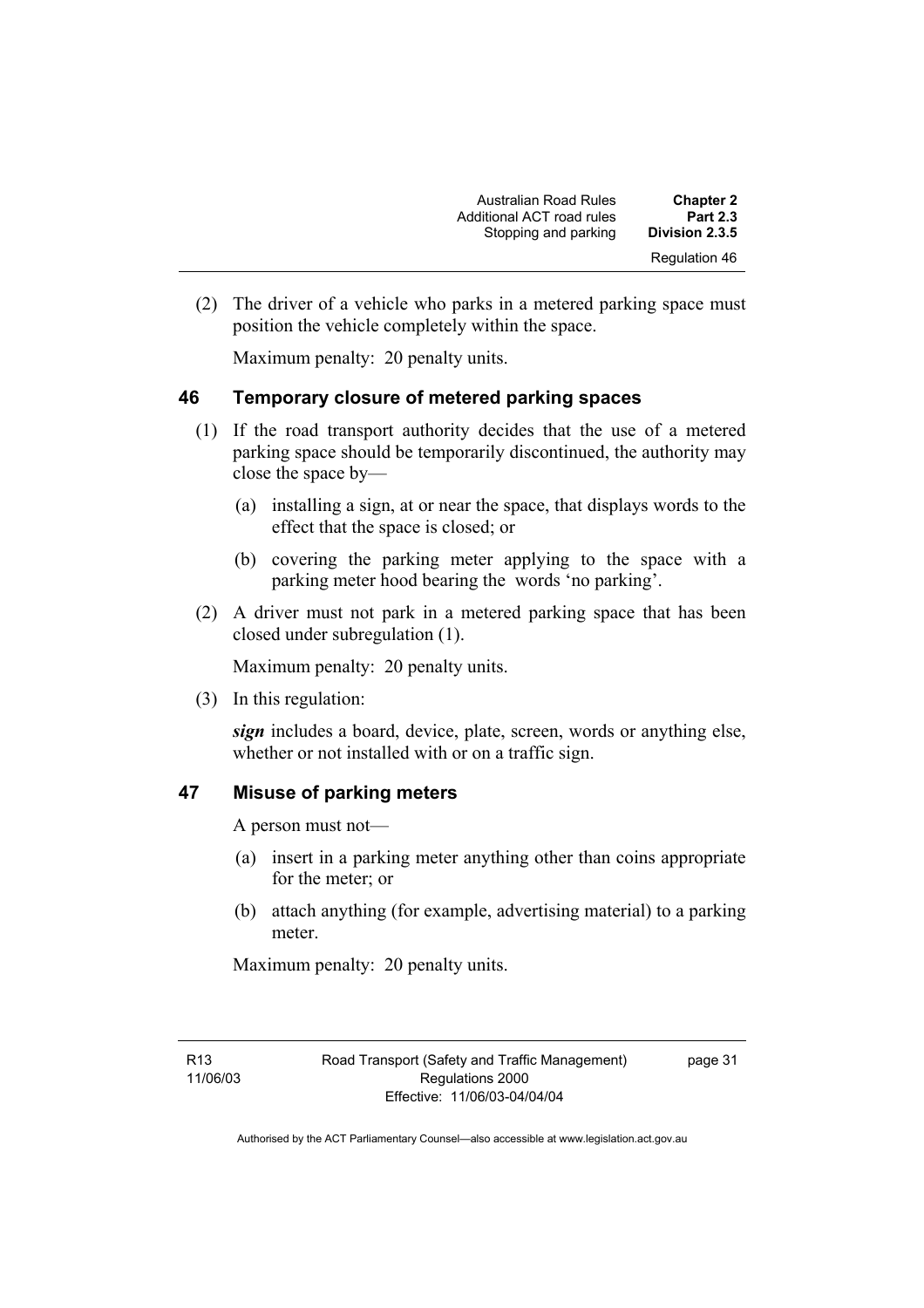| <b>Chapter 2</b> | <b>Australian Road Rules</b> |
|------------------|------------------------------|
| <b>Part 2.3</b>  | Additional ACT road rules    |
| Division 2.3.5   | Stopping and parking         |
| Regulation 48    |                              |

# **48 Interfering with parking meters etc**

A person must not—

- (a) do anything that interferes with (or is likely to interfere with) the proper working of a parking meter; or
- (b) fraudulently operate a parking meter.

Maximum penalty: 20 penalty units.

### **49 Use of tickets in ticket parking areas**

 (1) A driver must not park in a ticket parking area except in a ticket parking space.

Maximum penalty: 20 penalty units.

 (2) A driver must not park in a ticket parking area unless a current parking ticket for that ticket parking area is displayed in or on the driver's vehicle in accordance with subregulation (3).

Maximum penalty: 20 penalty units.

- (3) The parking ticket must be displayed—
	- (a) in or on the front left-hand side of the vehicle or, if the ticket requires the driver to display the ticket in or on a part of the vehicle, in or on that part of the vehicle; and
	- (b) in a way that its date and expiry time are clearly visible from outside the vehicle.
- (4) A driver does not commit an offence against subregulation (2) if—
	- (a) the driver parks in a ticket parking area before obtaining a parking ticket for the area; but
	- (b) the driver obtains a parking ticket for the area, and displays the ticket in accordance with subregulation (2), immediately after parking.

| page 32 | Road Transport (Safety and Traffic Management) | R <sub>13</sub> |
|---------|------------------------------------------------|-----------------|
|         | Regulations 2000                               | 11/06/03        |
|         | Effective: 11/06/03-04/04/04                   |                 |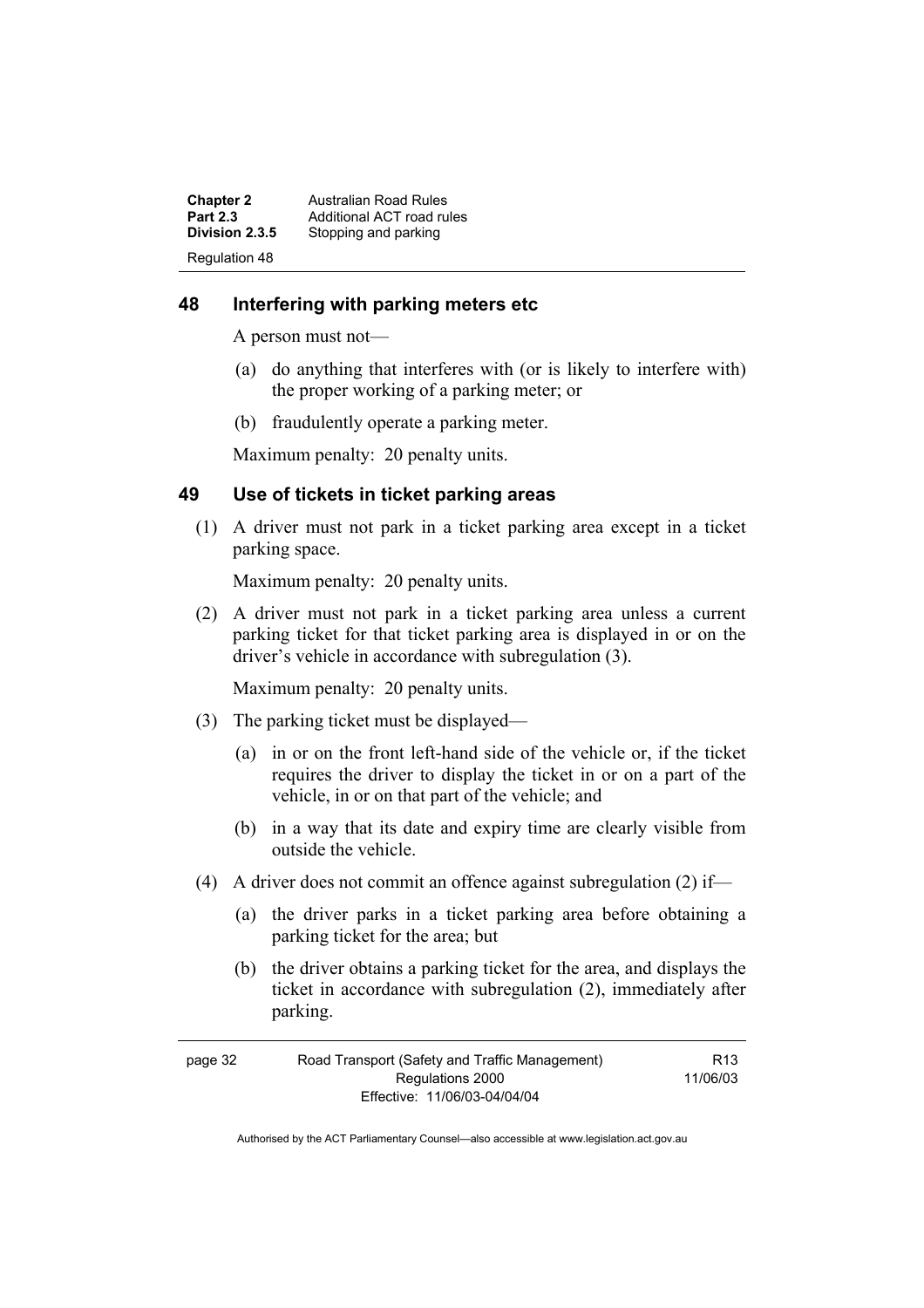| <b>Chapter 2</b> | <b>Australian Road Rules</b> |
|------------------|------------------------------|
| <b>Part 2.3</b>  | Additional ACT road rules    |
| Division 2.3.5   | Stopping and parking         |
| Regulation 49    |                              |

- (5) It is a defence to the prosecution of a driver for an offence against subregulation (2) if the driver proves that the driver—
	- (a) displayed a current parking ticket in or on the driver's vehicle in accordance with subregulation (3); and
	- (b) took reasonable steps to ensure that the ticket remained so displayed while the vehicle was parked in the ticket parking area.
- (6) The driver of a vehicle must not allow the vehicle to remain parked in a ticket parking area after the expiry of the parking ticket displayed in or on the vehicle.

Maximum penalty: 20 penalty units.

 (7) The driver of a vehicle must not allow the vehicle to remain parked in a ticket parking area for longer than the period (if any) indicated on the ticket parking signs applying to the area as the maximum period for which a vehicle may be parked in the area.

Maximum penalty: 20 penalty units.

- (8) A driver does not commit an offence against this regulation if—
	- (a) the driver parks in a metered parking space within a ticket parking area; and
	- (b) the driver complies with the provisions of this division in relation to parking in the space.
- (9) This regulation does not prevent a driver from parking in a different part of a ticket parking area while displaying the same parking ticket on the driver's vehicle if the fee payable to park in the part is the same as, or less than, the fee payable to park in the part for which the parking ticket was issued.
- (10) This regulation does not apply to—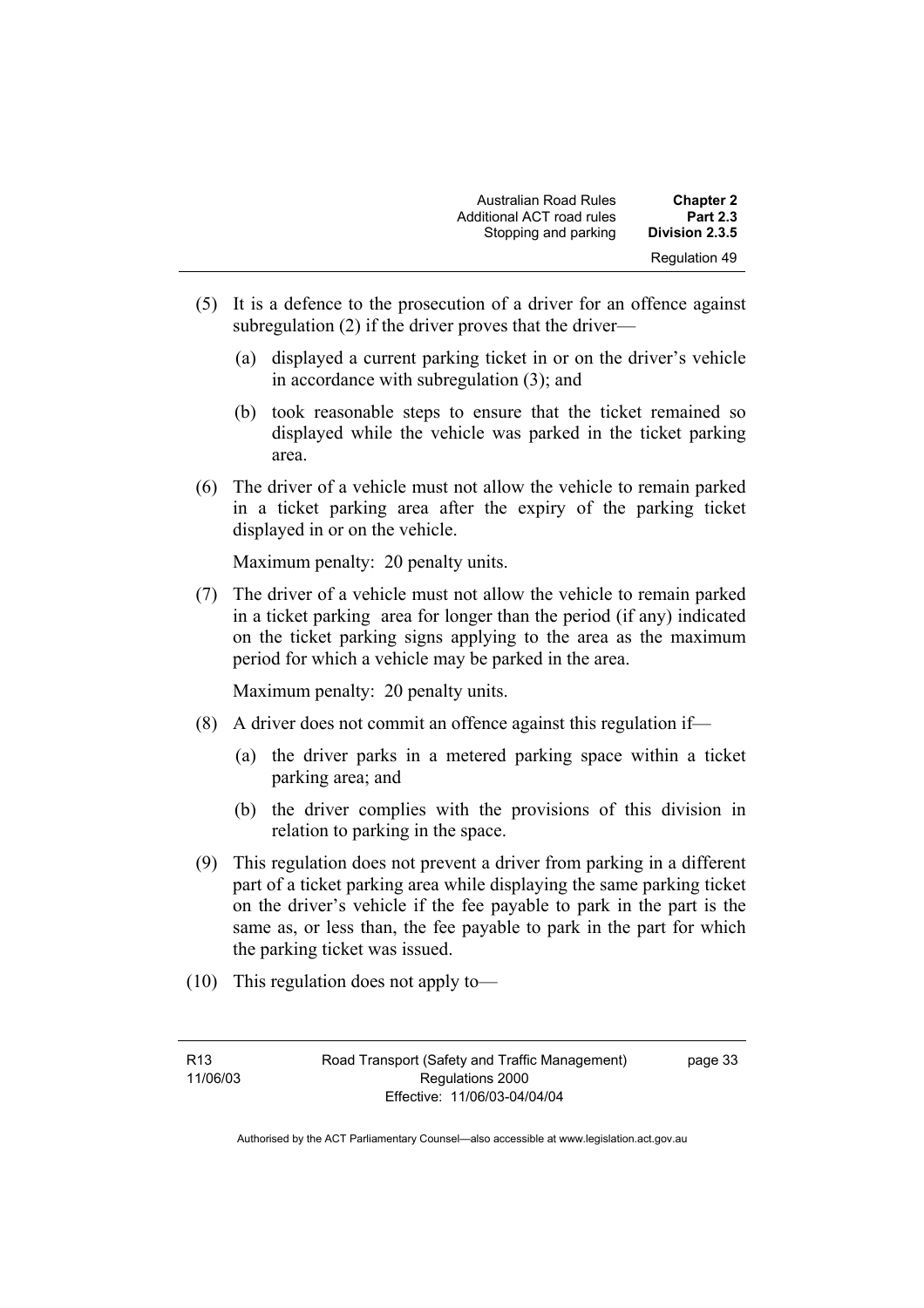**Chapter 2 Australian Road Rules**<br>**Part 2.3 Additional ACT road rules Part 2.3 Additional ACT road rules**<br>**Division 2.3.5** Stopping and parking **Division 2.3.5** Stopping and parking Regulation 50

- (a) a ticket parking area outside the controlled parking hours for the area; or
- (b) a vehicle displaying a current mobility parking scheme authority; or
- (c) a vehicle displaying a current parking permit if it is parked in a ticket parking area to which the permit applies and the area is designated for use by the holder of the permit.

# **50 Parking in ticket parking spaces**

 (1) The driver of a vehicle must not park a vehicle in a ticket parking space if another vehicle is parked in the space.

Maximum penalty: 20 penalty units.

 (2) The driver of a vehicle who parks in a ticket parking space must position the vehicle completely in the space.

Maximum penalty: 20 penalty units.

### **51 Temporary closure of ticket parking spaces**

- (1) If the road transport authority decides that the use of a ticket parking area, or ticket parking space, should be temporarily discontinued, the authority may close the area or space by—
	- (a) for the closure of a ticket parking area—installing a sign, at or near each traffic sign applying to the area, that displays words to the effect that the area is closed; or
	- (b) for the closure of a ticket parking space—installing a sign, at or near the space, that displays words to that effect.
- (2) If a parking authority decides that the use of a ticket parking area, or ticket parking space, within its area of operations should be temporarily discontinued, the authority may close the area or space  $by-$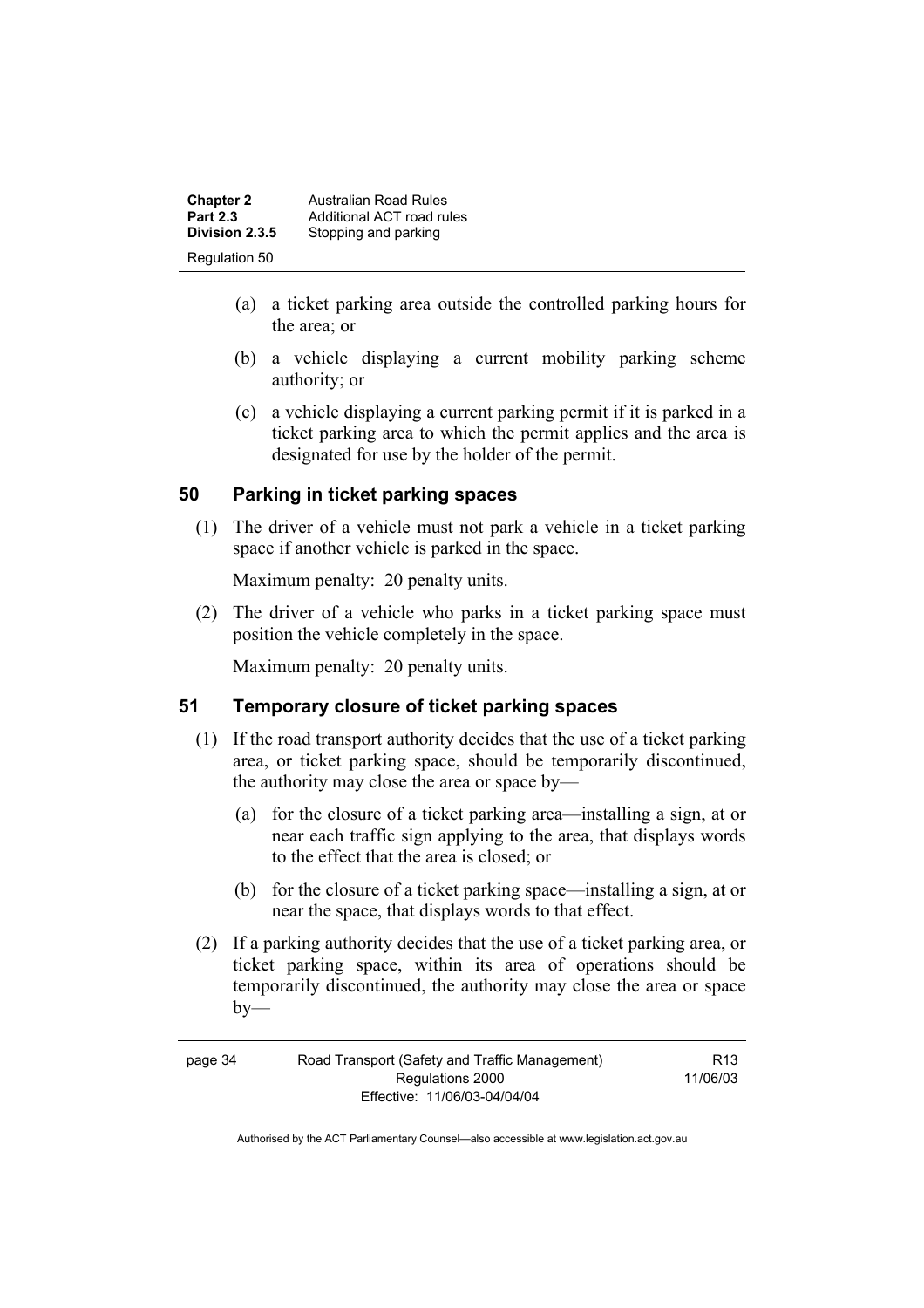| <b>Chapter 2</b>     | <b>Australian Road Rules</b> |
|----------------------|------------------------------|
| <b>Part 2.3</b>      | Additional ACT road rules    |
| Division 2.3.5       | Stopping and parking         |
| <b>Regulation 52</b> |                              |

- (a) for the closure of a ticket parking area—installing a sign, at or near each traffic sign applying to the area, that displays words to the effect that the area is closed; or
- (b) for the closure of a ticket parking space—installing a sign, at or near the space, that displays words to that effect.
- *Note* Reg 75A provides for the road transport authority to declare parking authorities and reg 76A provides for the operation of ticket parking schemes by parking authorities.
- (3) A driver must not park in a ticket parking area or ticket parking space that has been closed under subregulation (1) or (2).

Maximum penalty: 20 penalty units.

(4) In this regulation:

*sign* includes a board, device, plate, screen, words or anything else, whether or not installed with or on a traffic sign.

### **52 Use of false or damaged parking tickets etc**

A person must not display in or on a vehicle that is parked in a ticket parking area—

- (a) anything resembling a parking ticket that falsely suggests that the relevant parking fee has been paid; or
- (b) a parking ticket that is illegible or has been altered, defaced or damaged.

Maximum penalty: 20 penalty units.

### **53 Misuse of ticket machines**

A person must not—

 (a) insert in a parking ticket machine anything other than coins, or another means of payment, appropriate for the machine; or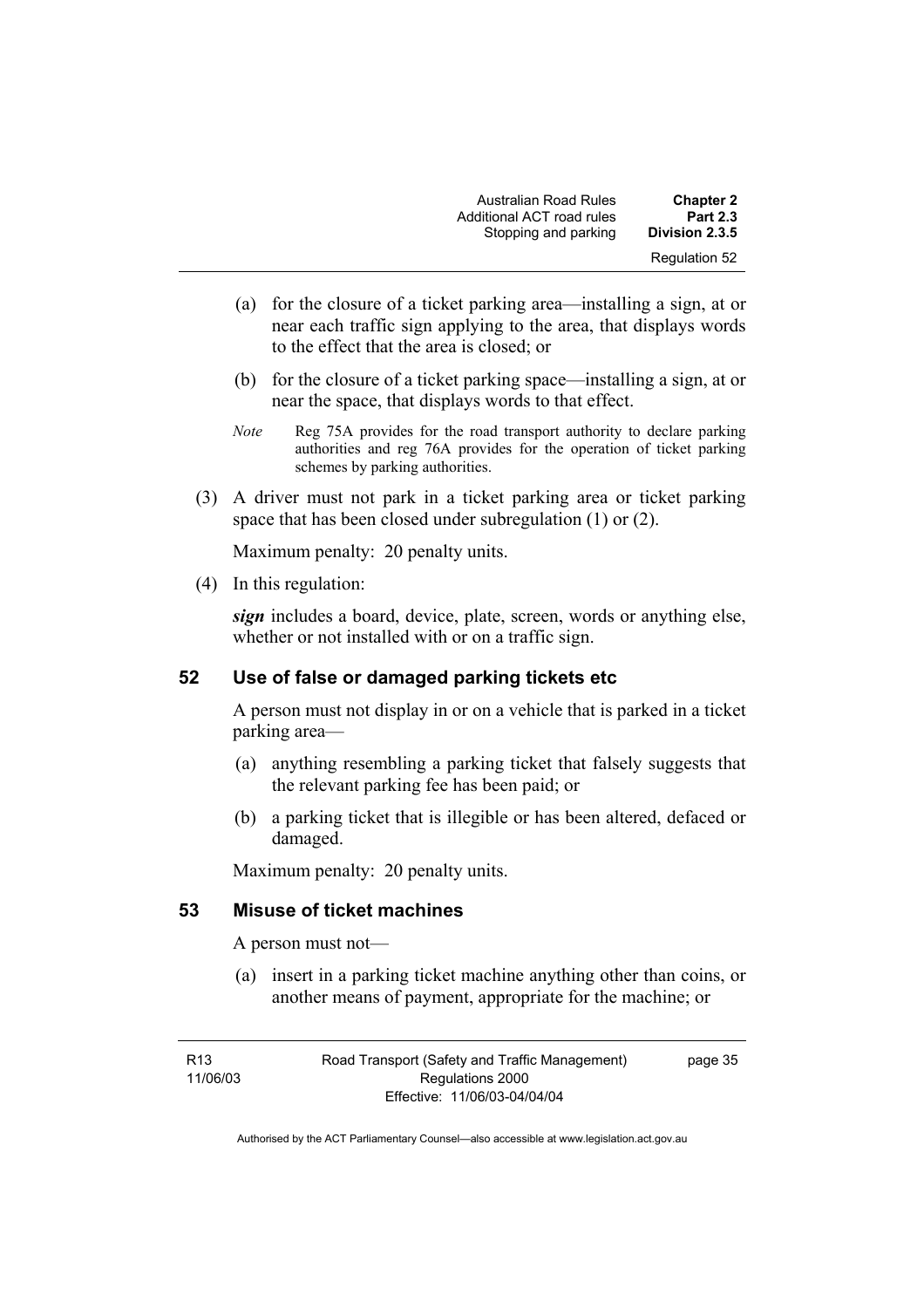| <b>Chapter 2</b>     | <b>Australian Road Rules</b> |
|----------------------|------------------------------|
| <b>Part 2.3</b>      | Additional ACT road rules    |
| Division 2.3.5       | Stopping and parking         |
| <b>Regulation 54</b> |                              |

 (b) attach anything (for example, advertising material) to a ticket machine.

Maximum penalty: 20 penalty units.

### **54 Interfering with parking ticket machines etc**

A person must not—

- (a) do anything that interferes with (or is likely to interfere with) the proper working of a parking ticket machine; or
- (b) fraudulently operate a parking ticket machine.

Maximum penalty: 20 penalty units.

# **55 Removing parking tickets etc**

A person must not remove, deface, damage or otherwise interfere with a parking ticket, mobility parking scheme authority or parking permit that is in or on, or attached to, a vehicle unless the person is—

- (a) the driver of the vehicle; or
- (b) the responsible person (or a responsible person) for the vehicle; or
- (c) for a mobility parking scheme authority or parking permit—the person to whom the authority or permit was issued.

Maximum penalty: 20 penalty units.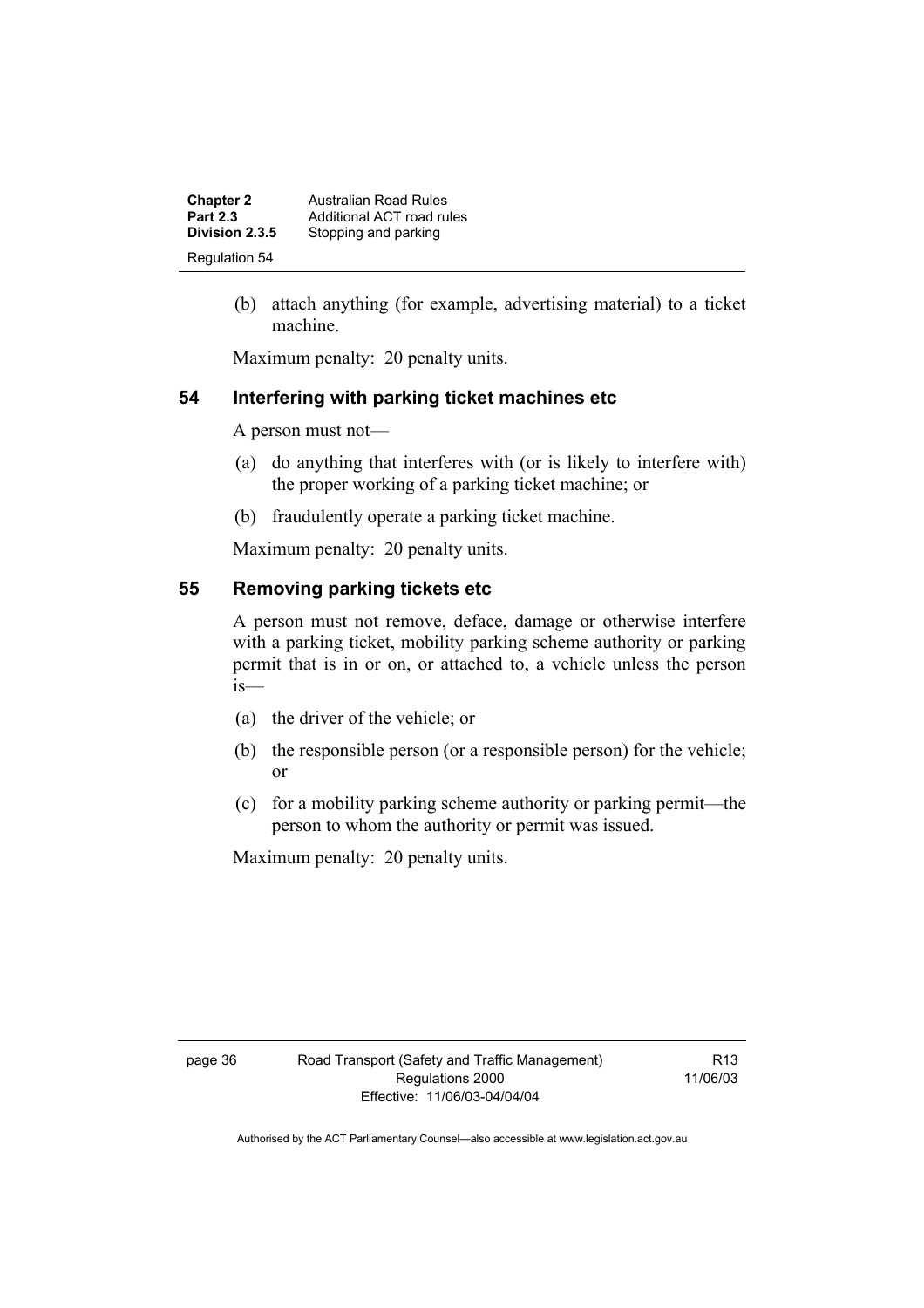Australian Road Rules **Chapter 2**  Additional ACT road rules **Part 2.3 Stopping and parking** Regulation 56

### **56 Unauthorised use and revocation of mobility parking scheme authorities**

 (1) A driver must not display a mobility parking scheme authority on the driver's vehicle unless the driver is entitled to do so under the conditions of the authority.

Maximum penalty: 20 penalty units.

 (2) The road transport authority may revoke a mobility parking scheme authority by notice given to the person or other entity to which the authority was issued.

*Note* For how documents may be given, see *Legislation Act 2001*, pt 19.5.

 (3) If an entity receives a notice under subregulation (2), the entity must return the mobility parking scheme authority to the road transport authority as soon as possible (but not later than 21 days) after receiving the notice.

Maximum penalty: 20 penalty units.

### **57A Stopping public buses in bus zones and at bus stops**

- (1) The driver of a public bus must not stop in a bus zone unless the driver—
	- (a) is dropping off, or picking up, passengers; or
	- (b) is stopping for a regular route service.

Maximum penalty: 20 penalty units.

 (2) Subregulation (1) does not apply to the driver of a public bus that is not permitted to stop in the bus zone by information on or with the *bus zone sign* applying to the bus zone.

*Note* The driver would contravene the Australian Road Rules, r 183.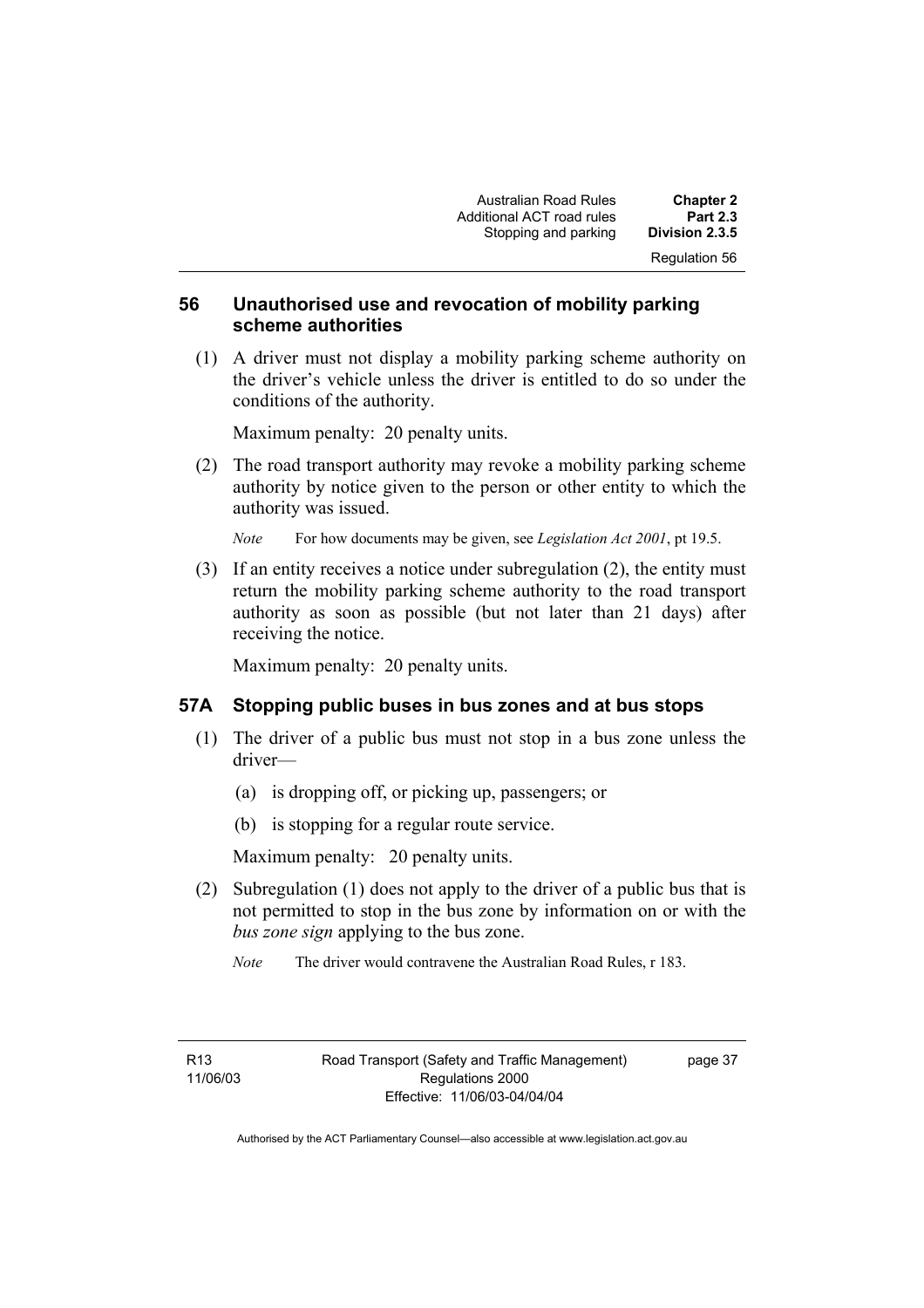| <b>Chapter 2</b> | <b>Australian Road Rules</b> |
|------------------|------------------------------|
| <b>Part 2.3</b>  | Additional ACT road rules    |
| Division 2.3.5   | Stopping and parking         |
| Regulation 58    |                              |

- (3) The driver of a public bus must not stop at a bus stop, or on the road, within 20m before a sign on the road that indicates the bus stop, and 10m after the sign, unless the driver—
	- (a) stops at a place on a length of road, or in an area, to which a parking control sign applies and the driver is permitted to stop at that place under the Australian Road Rules; or
	- (b) is dropping off, or picking up, passengers; or
	- (c) is stopping for a regular route service.

Maximum penalty: 20 penalty units.

(4) In this regulation:

*bus stop*—see the Australian Road Rules, rule 195.

*bus zone*—see the Australian Road Rules, rule 183.

*bus zone sign*—see the Australian Road Rules, schedules 2 and 3 and rules 314 to 316.

*regular route service*—see the Road Transport (Public Passenger Services) Act 2001, section 9 (What is a regular route service?).

### **58 Stopping in an emergency etc or to comply with another law**

It is a defence to the prosecution of a driver for an offence against a provision of this division if—

- (a) the driver stops at a particular place, or in a particular way, to avoid a collision, and the driver stops for no longer than is necessary to avoid the collision; or
- (b) the driver stops at a particular place, or in a particular way, because the driver's vehicle is disabled, and the driver stops for no longer than is necessary for the vehicle to be moved safely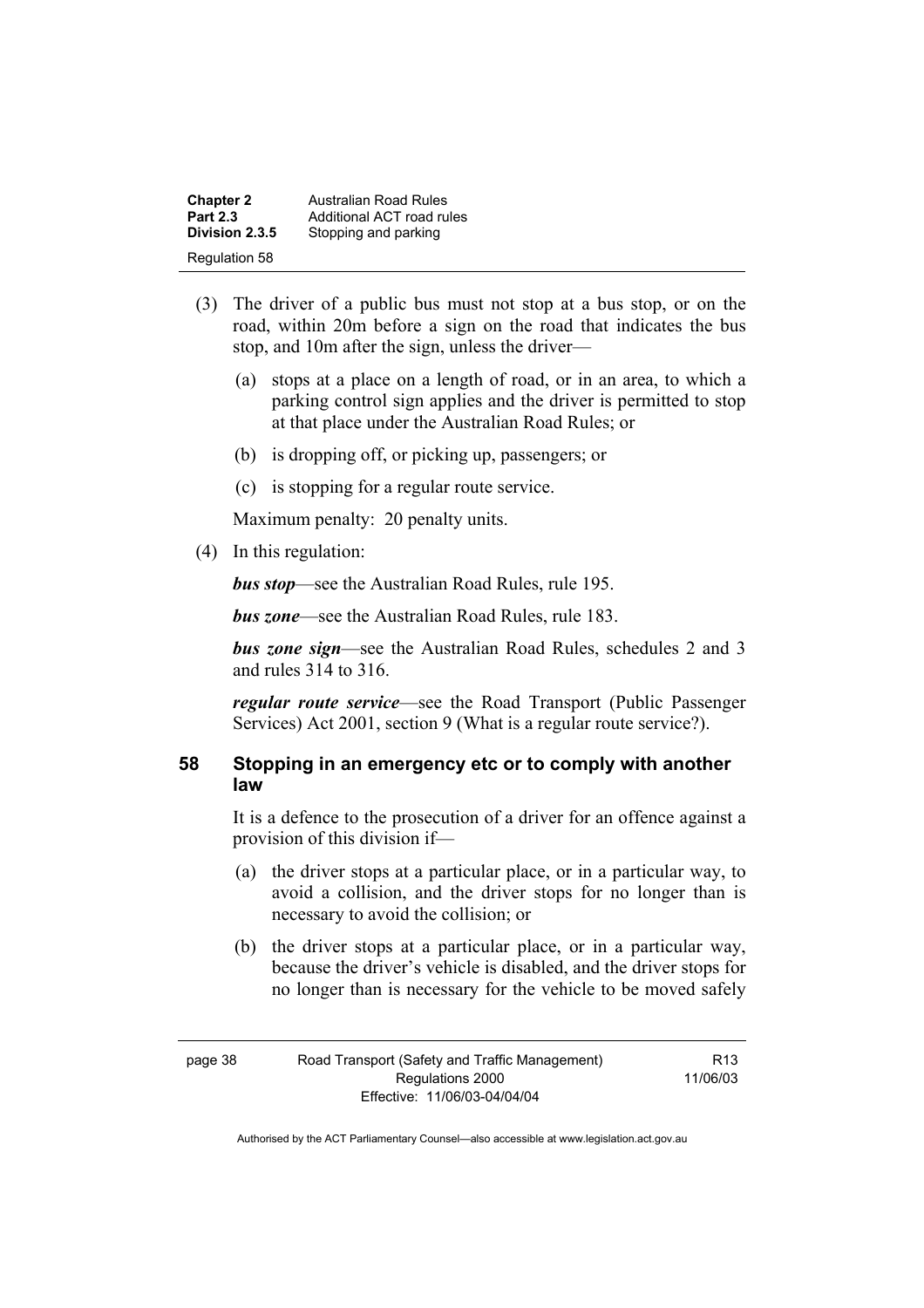| <b>Chapter 2</b> | Australian Road Rules          |
|------------------|--------------------------------|
| <b>Part 2.3</b>  | Additional ACT road rules      |
| Division 2.3.6   | Miscellaneous other road rules |
| Regulation 59    |                                |

to a place where the driver is permitted to park the vehicle under the Australian Road Rules and this division; or

- (c) the driver stops at a particular place, or in a particular way, to deal with a medical or other emergency, and the driver stops for no longer than is necessary in the circumstances; or
- (d) the driver stops at a particular place, or in a particular way, because the condition of the driver, a passenger, or the driver's vehicle makes it necessary for the driver to stop in the interests of safety, and the driver stops for no longer than is necessary in the circumstances; or
- (e) the driver stops at a particular place, or in a particular way, to comply with a provision of the Australian Road Rules or a provision of another law, and the driver stops for no longer than is necessary to comply with the provision.

# **Division 2.3.6 Miscellaneous other road rules**

### **59 Carriage of dangerous goods**

 (1) A person must not drive or park a vehicle that is carrying an explosive substance in, directly above, or within 50m of either end of, a major road tunnel.

Maximum penalty: 30 penalty units.

(2) In this regulation:

*dangerous goods* means any substance or article prescribed as dangerous goods for the *Dangerous Goods Act 1975*.

*explosives substance* means any dangerous goods prescribed as an explosive for the *Dangerous Goods Act 1975*, and includes any other dangerous goods that can explode.

*major road tunnel* means—

R13 11/06/03 Road Transport (Safety and Traffic Management) Regulations 2000 Effective: 11/06/03-04/04/04 page 39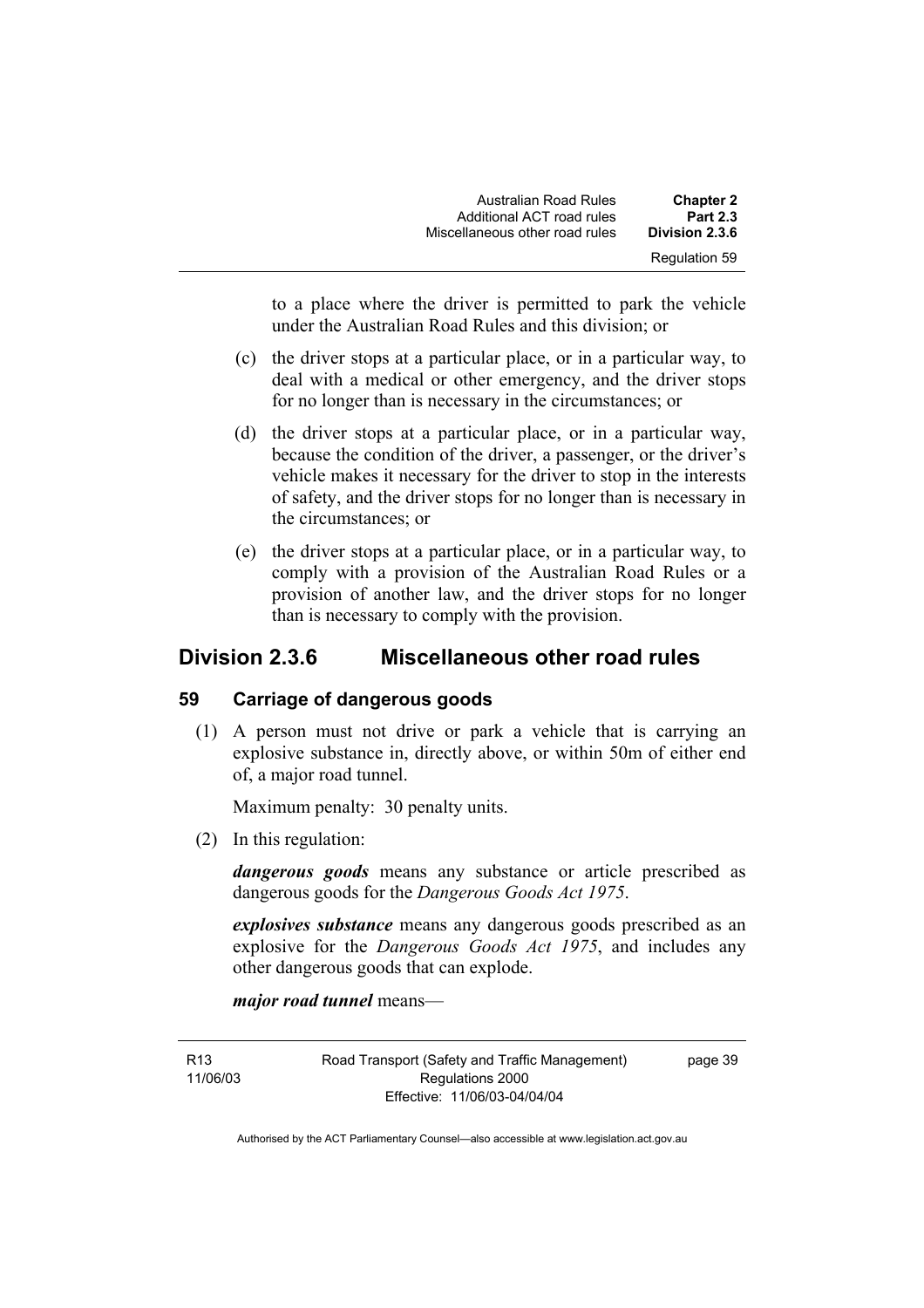| <b>Chapter 2</b> | Australian Road Rules          |
|------------------|--------------------------------|
| <b>Part 2.3</b>  | Additional ACT road rules      |
| Division 2.3.6   | Miscellaneous other road rules |
| Regulation 60    |                                |

- (a) the road tunnel on Parkes Way in the Division of Acton, Canberra Central District; or
- (b) the road tunnel on Capital Circle in the Division of Capital Hill, Canberra Central District.

# **60 Interrupting funeral processions etc**

A driver must not interfere with, or interrupt, the free passage of—

- (a) a funeral procession or any other lawful procession; or
- (b) any vehicle or person forming part of such a procession.

Maximum penalty: 20 penalty units.

# **61 Driving on roads closed to traffic**

A person must not drive a vehicle on a road that is closed to traffic under the Act, section 30.

Maximum penalty: 20 penalty units.

# **62 Use of wheeled recreational devices and wheeled toys on roads**

 (1) A person must not travel in or on a wheeled recreational device or wheeled toy on a road while it is attached to another vehicle.

Maximum penalty: 20 penalty units.

 (2) A person travelling in or on a wheeled recreational device or wheeled toy on a road must not permit it to be drawn by another vehicle.

Maximum penalty: 20 penalty units.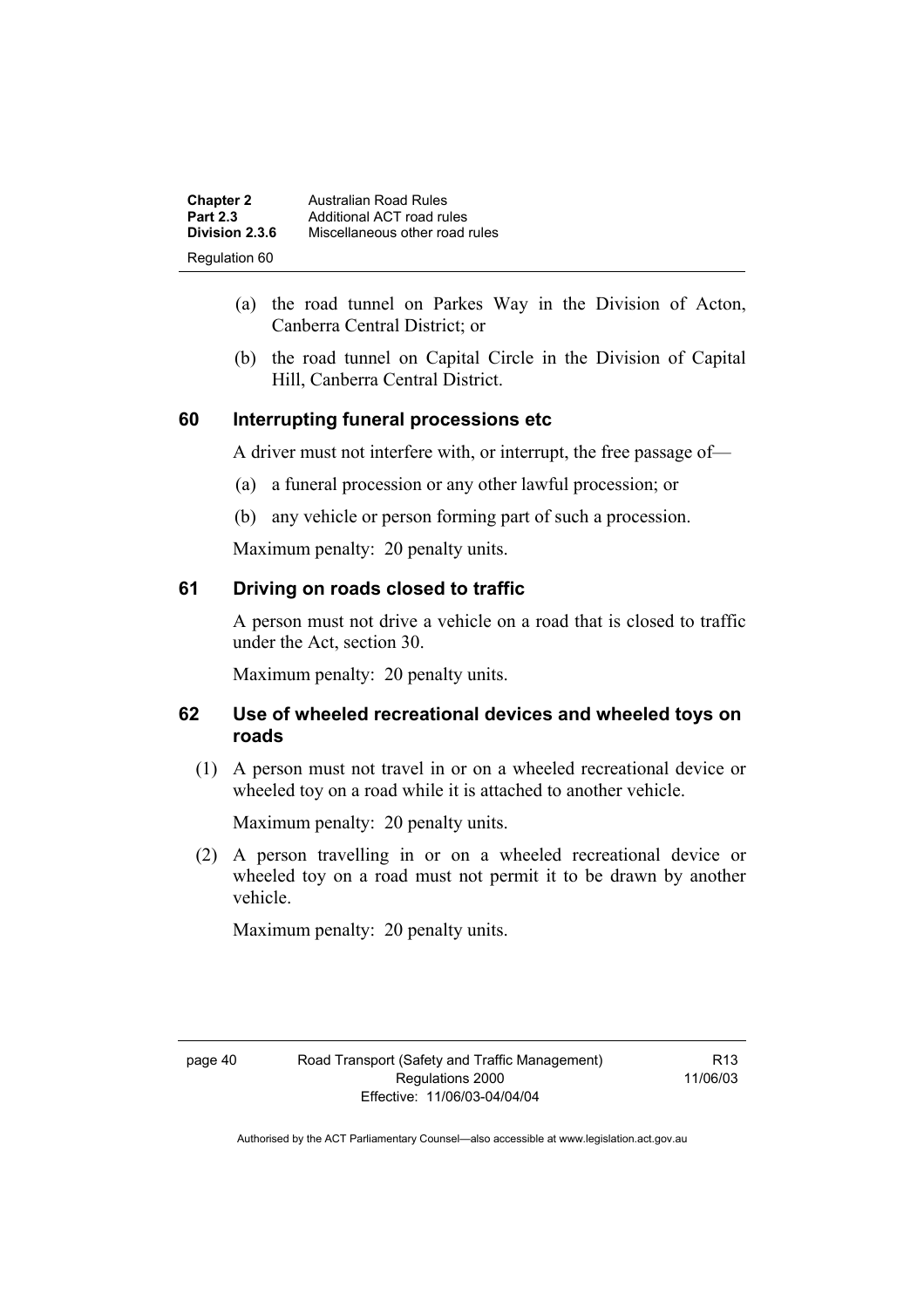| <b>Chapter 2</b> | <b>Australian Road Rules</b>   |
|------------------|--------------------------------|
| <b>Part 2.3</b>  | Additional ACT road rules      |
| Division 2.3.6   | Miscellaneous other road rules |
| Regulation 62    |                                |

 (3) A person must not travel in or on a wheeled recreational device or wheeled toy on a road if anyone travelling in or on it is wholly or partly assisted in propelling it by means other than human power or gravity.

Maximum penalty: 20 penalty units.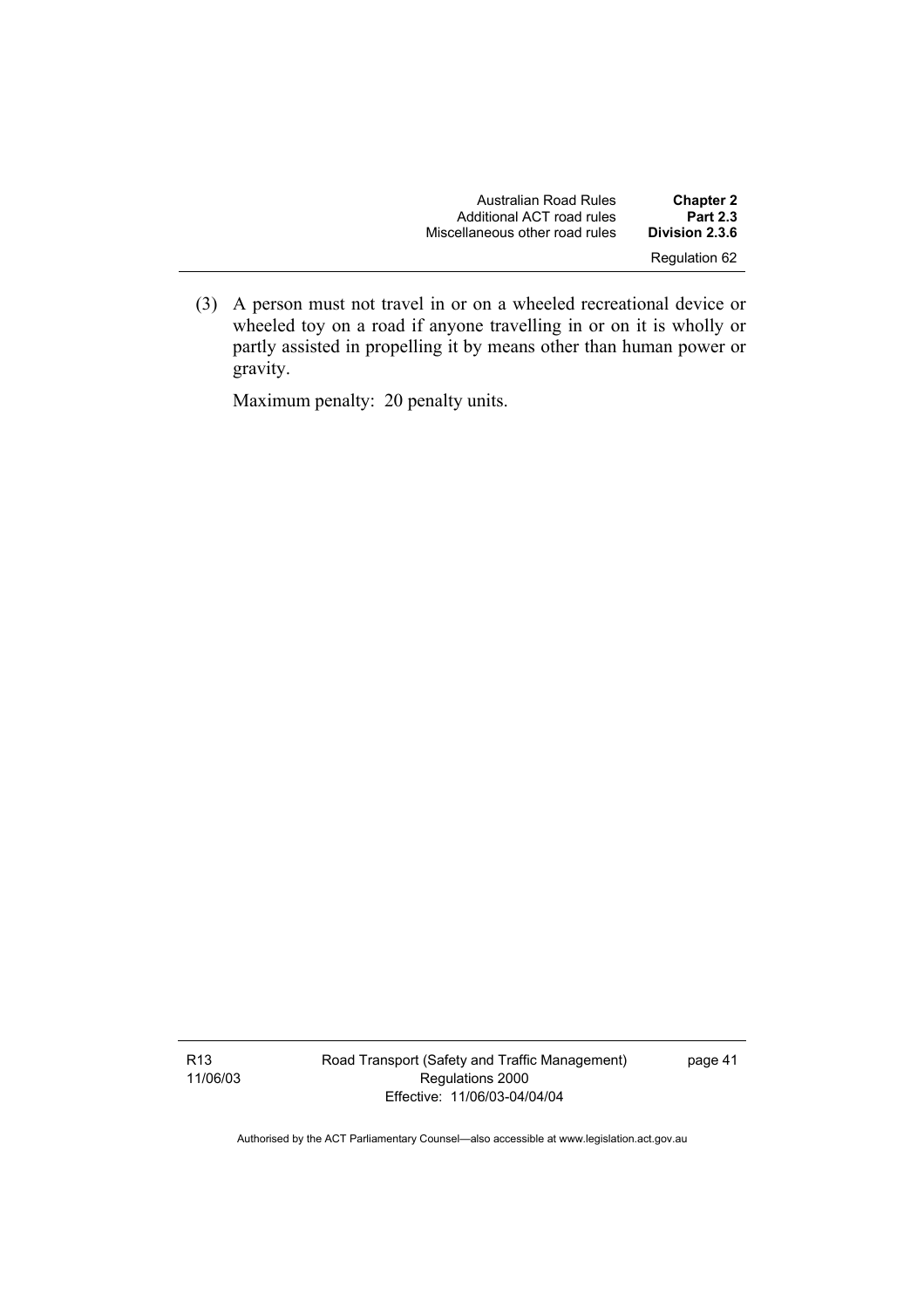**Chapter 2 Australian Road Rules**<br>**Part 2.4 C** Other provisions **Other provisions** 

Regulation 63

# **Part 2.4 Other provisions**

#### **63 Devices that are prescribed traffic control devices**

- (1) For the Act, dictionary, definition of *prescribed traffic control device*, the following things are prescribed:
	- (a) any traffic control device that has effect for the Australian Road Rules under the Australian Road Rules, rule 315;
	- (b) any traffic-related item that has effect for the Australian Road Rules under the Australian Road Rules, rule 319;
	- (c) any pay parking device, parking meter, parking meter hood, parking ticket machine, and any sign installed under division 2.3.6.
- (2) In this regulation:

*sign* includes any device, plate, screen, words or anything else, whether or not installed with or on a traffic sign.

## **64 Preventing prescribed traffic control devices being clearly visible**

 (1) A person must not (except with the approval of the road transport authority) place anything in a position that prevents, or is likely to prevent, a prescribed traffic control device from being clearly visible to the road users to whom it is intended to apply.

Maximum penalty: 20 penalty units.

*Note* The Act, s 19 (1) also makes it an offence for a person to install or display (or interfere, change or remove) a prescribed traffic control device without appropriate authority.

R13 11/06/03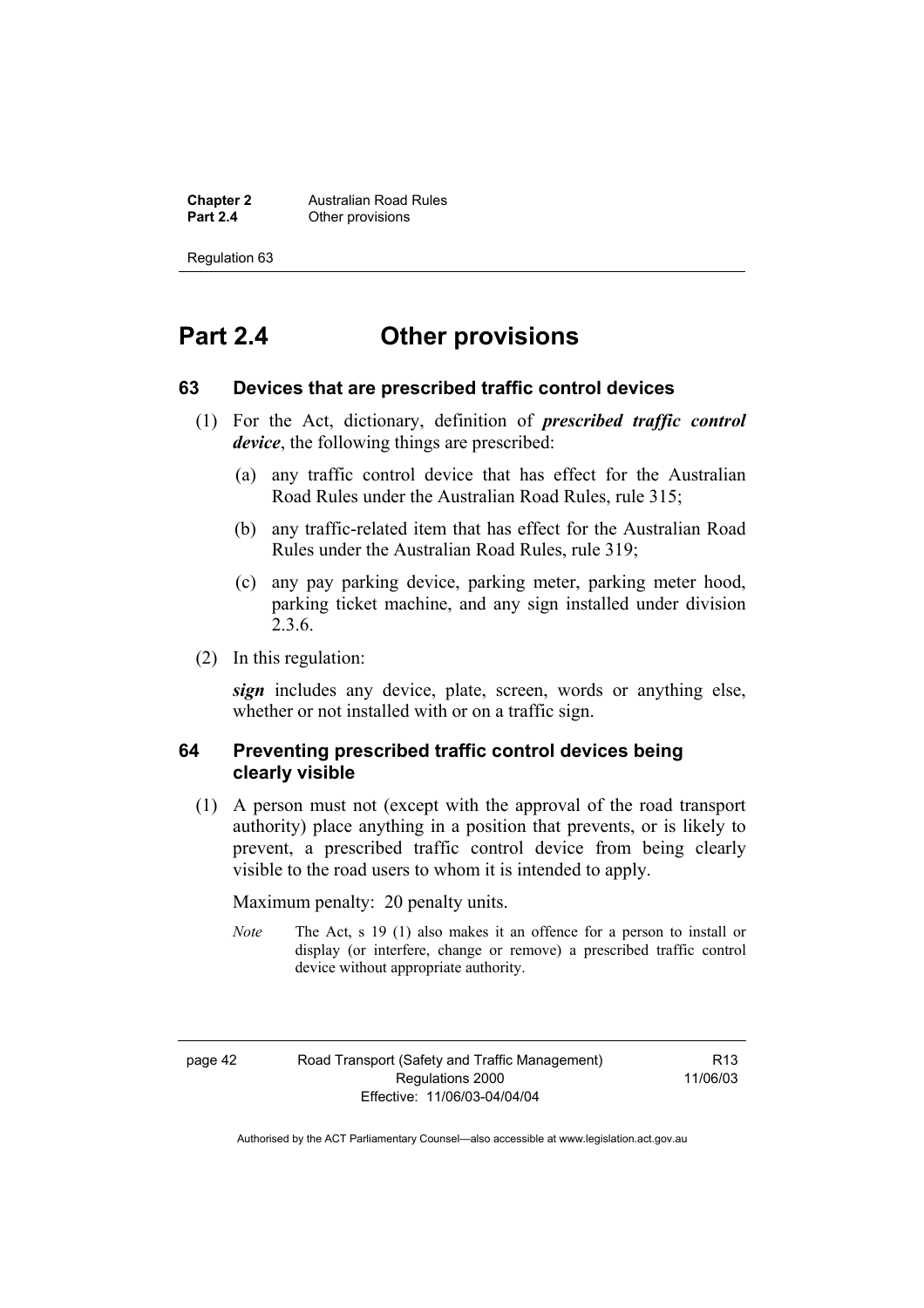Regulation 65

- (2) The road transport authority, a police officer or an authorised person—
	- (a) may, orally or in writing, direct a person who has contravened subregulation (1) by placing something to remove the thing within a stated reasonable time; or
	- (b) may remove the thing.
- (3) If a person is given a direction under subregulation (2) (a), the person must comply with the direction.

Maximum penalty: 20 penalty units.

### **65 Use of** *do not overtake turning vehicle sign*

A person must not drive a motor vehicle or combination displaying a *do not overtake turning vehicle sign* unless the motor vehicle or combination, together with any load or projection, is at least 7.5m long.

Maximum penalty: 20 penalty units.

#### **66 Approvals etc by road transport authority**

- (1) For the Australian Road Rules and these regulations, the road transport authority may, in writing—
	- (a) approve a protective helmet for bicycle riders as an approved bicycle helmet; or
	- (b) approve a child restraint as an approved child restraint; or
	- (c) approve a protective helmet for motorbike riders as an approved motorbike helmet; or
	- (d) approve a canopy, cage or other device fitted to a vehicle; or
	- (e) declare a person to be an emergency worker.

page 43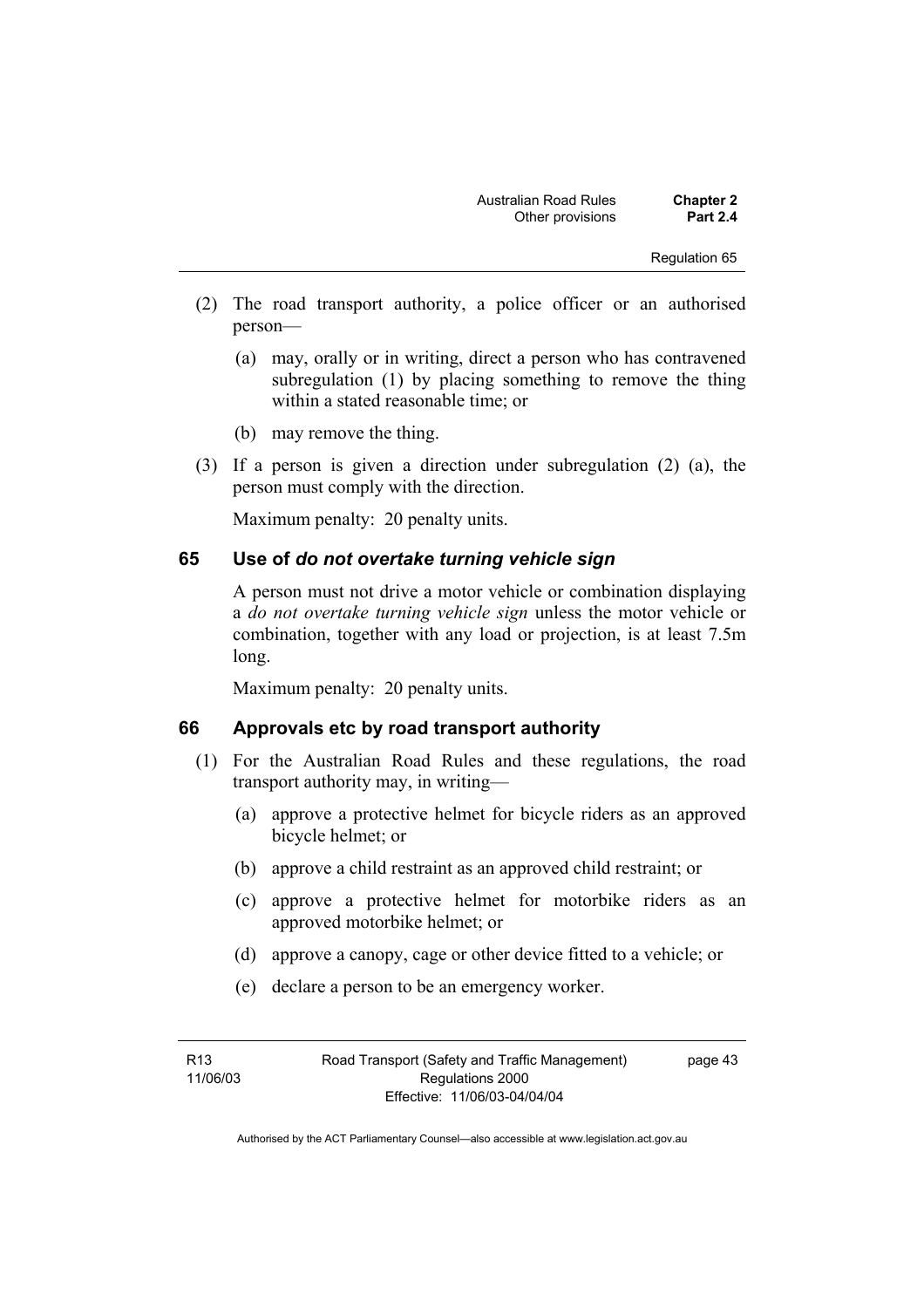| <b>Chapter 2</b> | <b>Australian Road Rules</b> |
|------------------|------------------------------|
| <b>Part 2.4</b>  | Other provisions             |

#### Regulation 67

- (2) An approval or declaration is a disallowable instrument.
	- *Note* A disallowable instrument must be notified, and presented to the Legislative Assembly, under the *Legislation Act 2001*.

### **67 Exemption from requirement about riding on motorbikes**

The road transport authority may, for the purpose of allowing a sporting or similar event to be filmed, exempt a person from the Australian Road Rules, rule 271 (2) to the extent that it requires the person to face forward while being carried as a passenger on a motorbike.

### **68 Defence of complying with direction of police officer or authorised person**

- (1) It is a defence to a prosecution of a person for an offence against a provision of this chapter if, at the time of the offence, the person was obeying a direction given to the person under the Australian Road Rules, rule 304 (1).
- (2) To remove any doubt, it is declared that a person must obey a direction given to the person under the Australian Road Rules, rule 304 (1), whether or not the person may contravene a provision of this chapter by obeying the direction.

#### **69 Exemption for driver of police vehicles**

- (1) A provision of this chapter does not apply to the driver of a police vehicle if—
	- (a) in the circumstances—
		- (i) the driver is taking reasonable care; and
		- (ii) it is reasonable that the provision should not apply; and
	- (b) if the vehicle is a motor vehicle that is moving—the vehicle is displaying a blue or red flashing light or sounding an alarm.

| page 44                      | Road Transport (Safety and Traffic Management) | R <sub>13</sub> |
|------------------------------|------------------------------------------------|-----------------|
| Regulations 2000             |                                                | 11/06/03        |
| Effective: 11/06/03-04/04/04 |                                                |                 |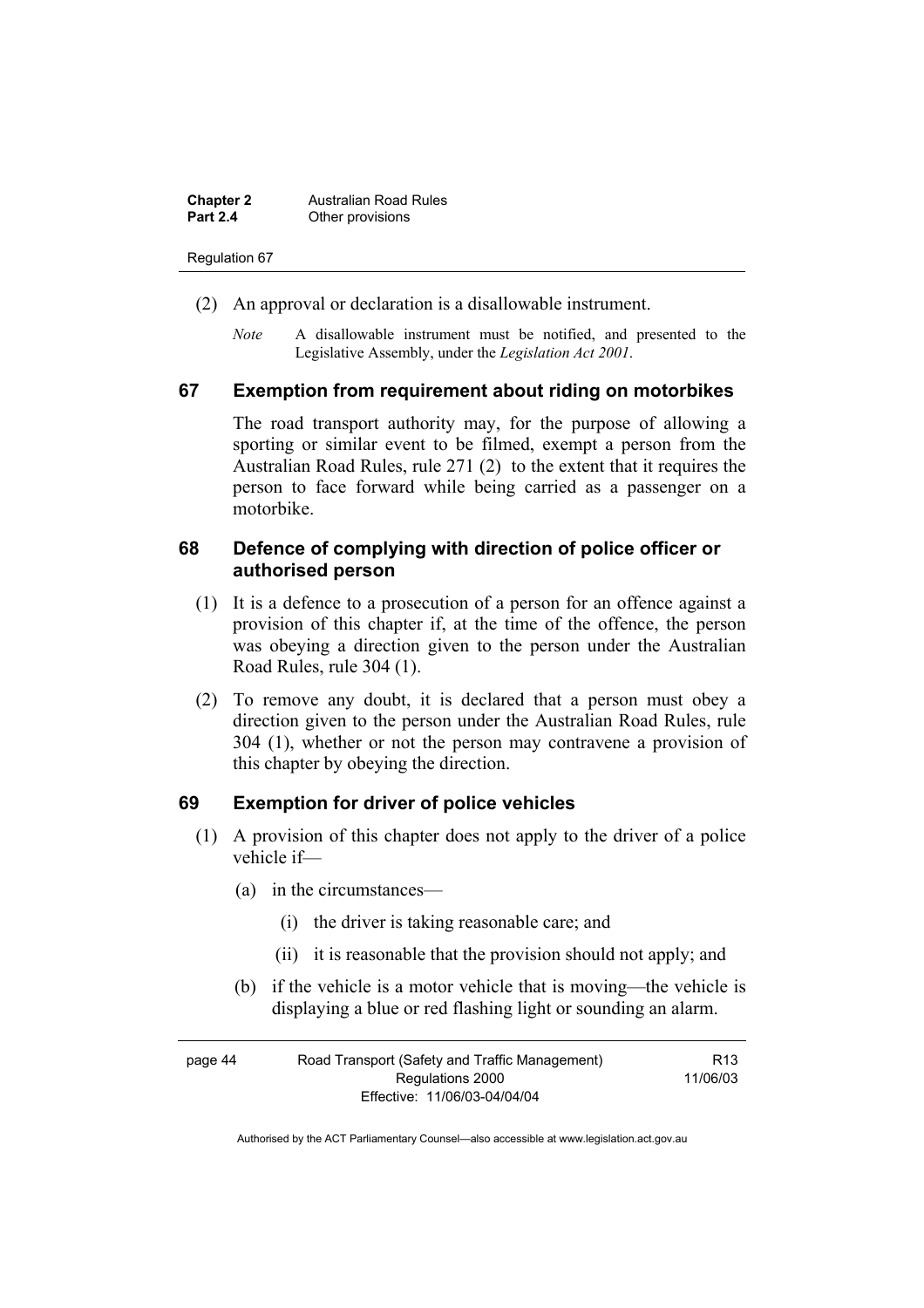Regulation 70

- (2) Subregulation (1) (b) does not apply to the driver if, in the circumstances, it is reasonable—
	- (a) not to display the light or sound the alarm; or
	- (b) for the vehicle not to be fitted or equipped with a blue or red flashing light or an alarm.

# **70 Exemption for driver of emergency vehicles**

A provision of this chapter does not apply to the driver of an emergency vehicle if—

- (a) in the circumstances—
	- (i) the driver is taking reasonable care; and
	- (ii) it is reasonable that the provision should not apply; and
- (b) if the vehicle is a motor vehicle that is moving—the vehicle is displaying a blue or red flashing light or sounding an alarm.

# **71 Stopping and parking exemption for police and emergency vehicles and authorised people**

- (1) A provision of division 2.3.5 (Stopping and parking) does not apply to the driver of a police or emergency vehicle if, in the circumstances—
	- (a) the driver is taking reasonable care; and
	- (b) it is reasonable that the provision should not apply.
- (2) A provision of division 2.3.5 (Stopping and parking) does not apply to a driver who is an authorised person driving a vehicle in the course of his or her duty as an authorised person if, in the circumstances—
	- (a) the driver is taking reasonable care; and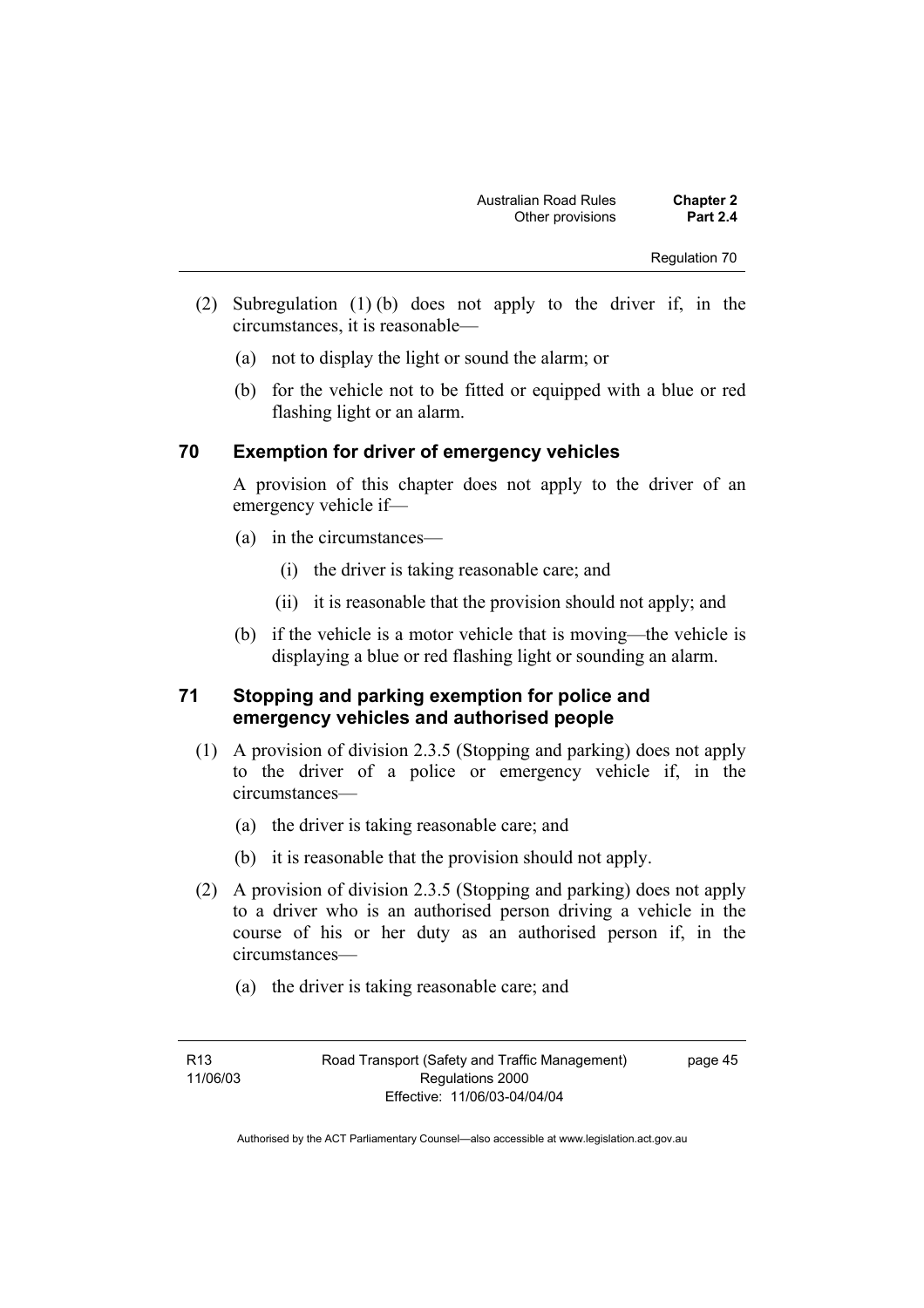**Chapter 2** Australian Road Rules **Part 2.4 Other provisions** 

# Regulation 71

(b) it is reasonable that the provision should not apply.

page 46 Road Transport (Safety and Traffic Management) Regulations 2000 Effective: 11/06/03-04/04/04

R13 11/06/03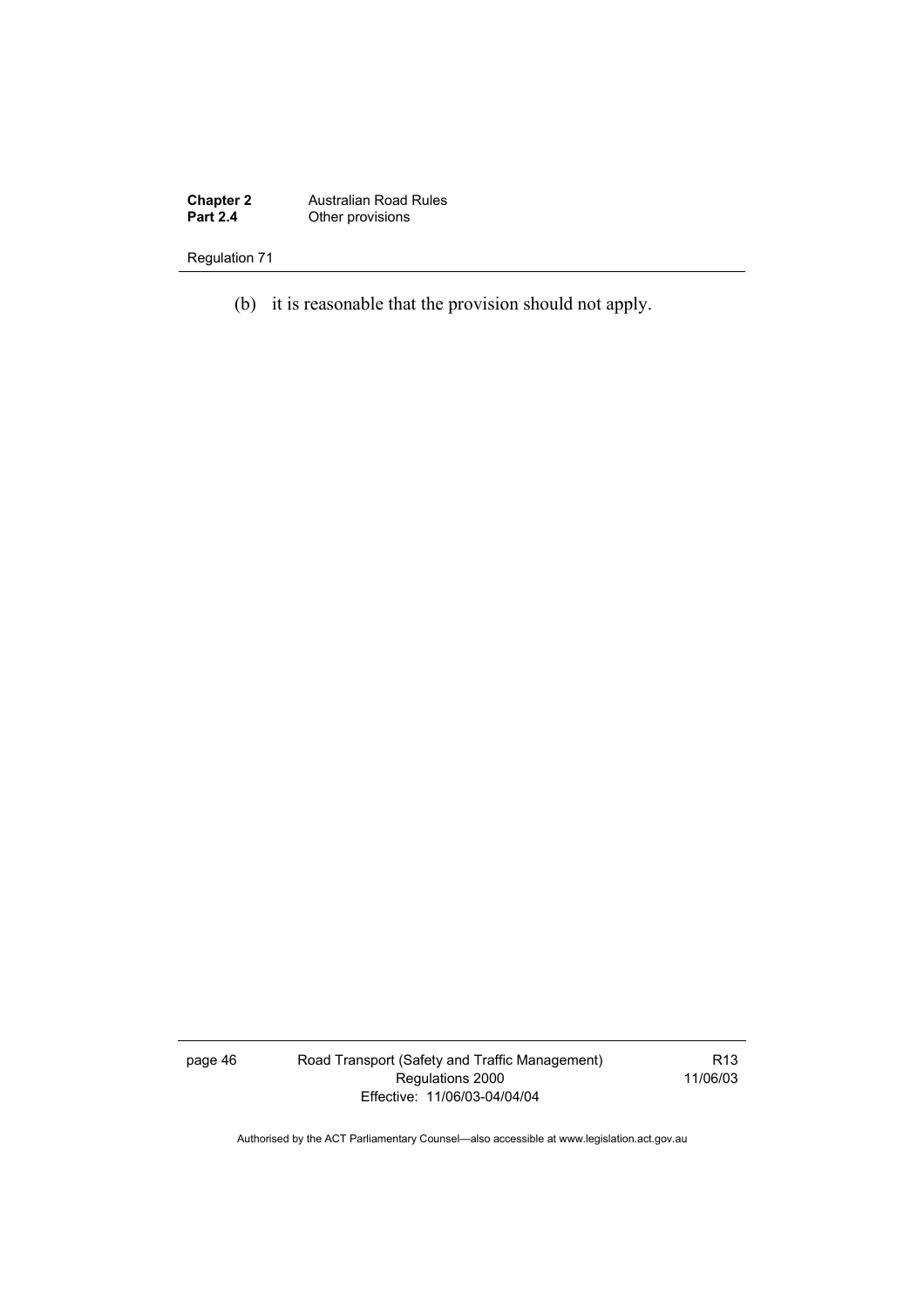# **Chapter 3 Parking**

# **Part 3.1 Parking schemes**

# **Division 3.1.1 Metered parking schemes**

# **72 Metered parking schemes**

- (1) The road transport authority may establish and operate metered parking schemes for any length of road or area.
- (2) For a metered parking scheme, the road transport authority—
	- (a) may set aside metered parking spaces; and
	- (b) may install parking meters for the payment of fees for metered parking spaces.

# **73 Metered parking areas**

- (1) The road transport authority may set aside a length of road or area as a metered parking area.
- (2) A metered parking area must be designated by *permissive parking signs* with the word 'meter' on or with the signs.

# **74 Parking meters**

- (1) A parking meter must be installed at the space to which it applies or, if a parking meter applies to 2 or more spaces, close to the spaces.
- (2) The parking meter applying to a metered parking space must show or be capable of showing the fees fixed for the space under this division.

R13 11/06/03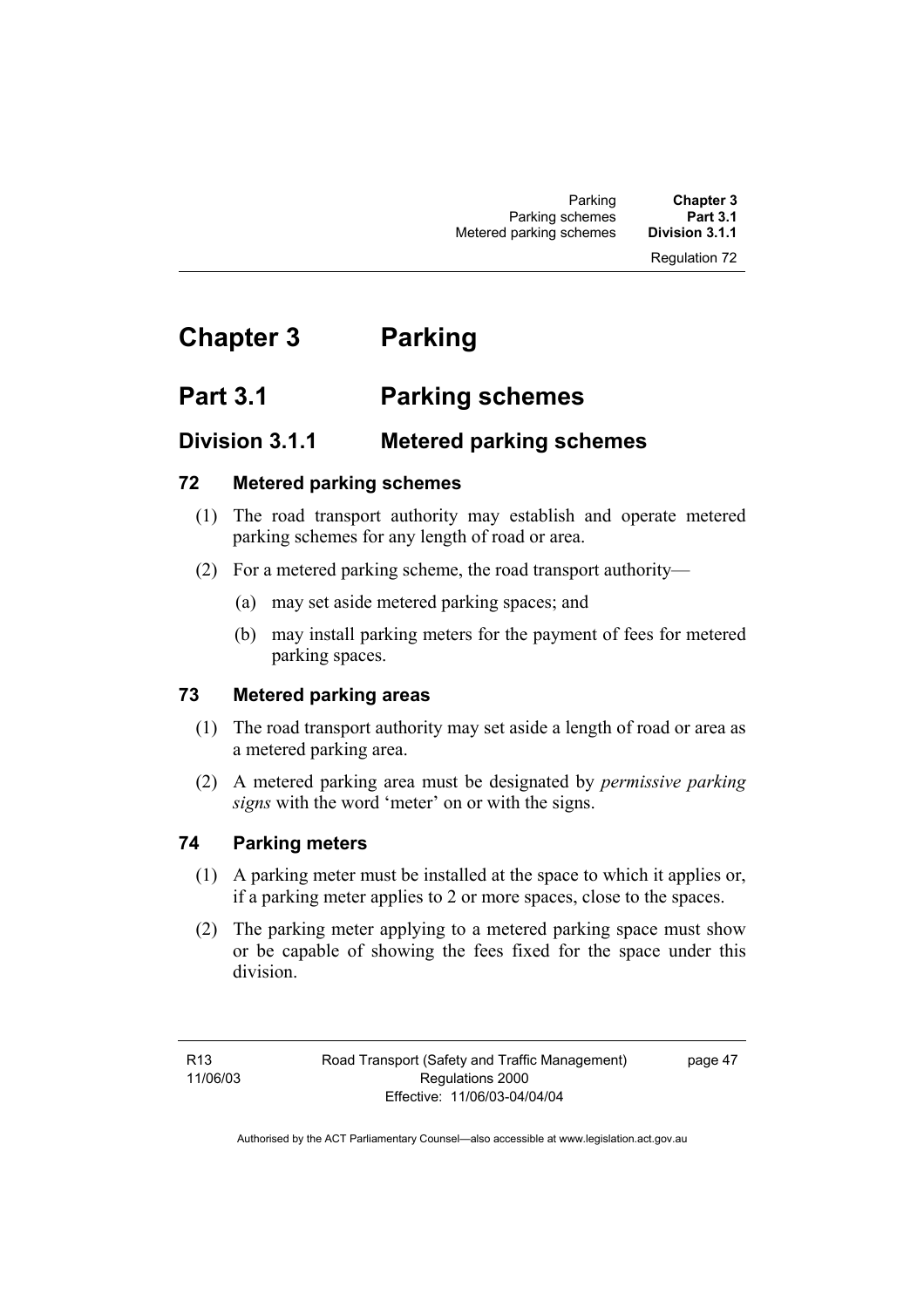| <b>Chapter 3</b> | Parking                |
|------------------|------------------------|
| <b>Part 3.1</b>  | Parking schemes        |
| Division 3.1.2   | Ticket parking schemes |
| Regulation 75    |                        |

 (3) A parking meter must clearly show, or be capable of clearly showing, the status of the metered parking space or spaces to which it applies and, if the meter is a multi-space parking meter, must identify each metered parking space by its number.

# **75 Metered parking spaces**

- (1) A metered parking space must be designated by a road marking.
- (2) For a metered parking space to which a multi-space parking meter applies, the number for the space and an arrow indicating the direction of the meter must be marked in or adjacent to the space.

# **Division 3.1.2 Ticket parking schemes**

*Note* The Australian Road Rules, r 207 (2) provides that a driver who parks in a ticket parking area must pay the fee and obey the instructions on the ticket. See also reg 16.

### **75A Parking authorities**

- (1) A person may apply to the road transport authority to be a parking authority for a stated area.
- (2) The road transport authority may, in writing, declare the person to be a parking authority for a stated area (the *area of operations*).
	- *Note* The power to make the declaration includes the power to amend or repeal it (see the *Legislation Act 2001*, s 46).
- (3) The declaration is a disallowable instrument.
	- *Note* A disallowable instrument must be notified, and presented to the Legislative Assembly, under the *Legislation Act 2001*.

# **75B Parking authority guidelines**

 (1) The road transport authority must establish written guidelines for regulation 76A (the *parking authority guidelines*).

page 48 Road Transport (Safety and Traffic Management) Regulations 2000 Effective: 11/06/03-04/04/04

R13 11/06/03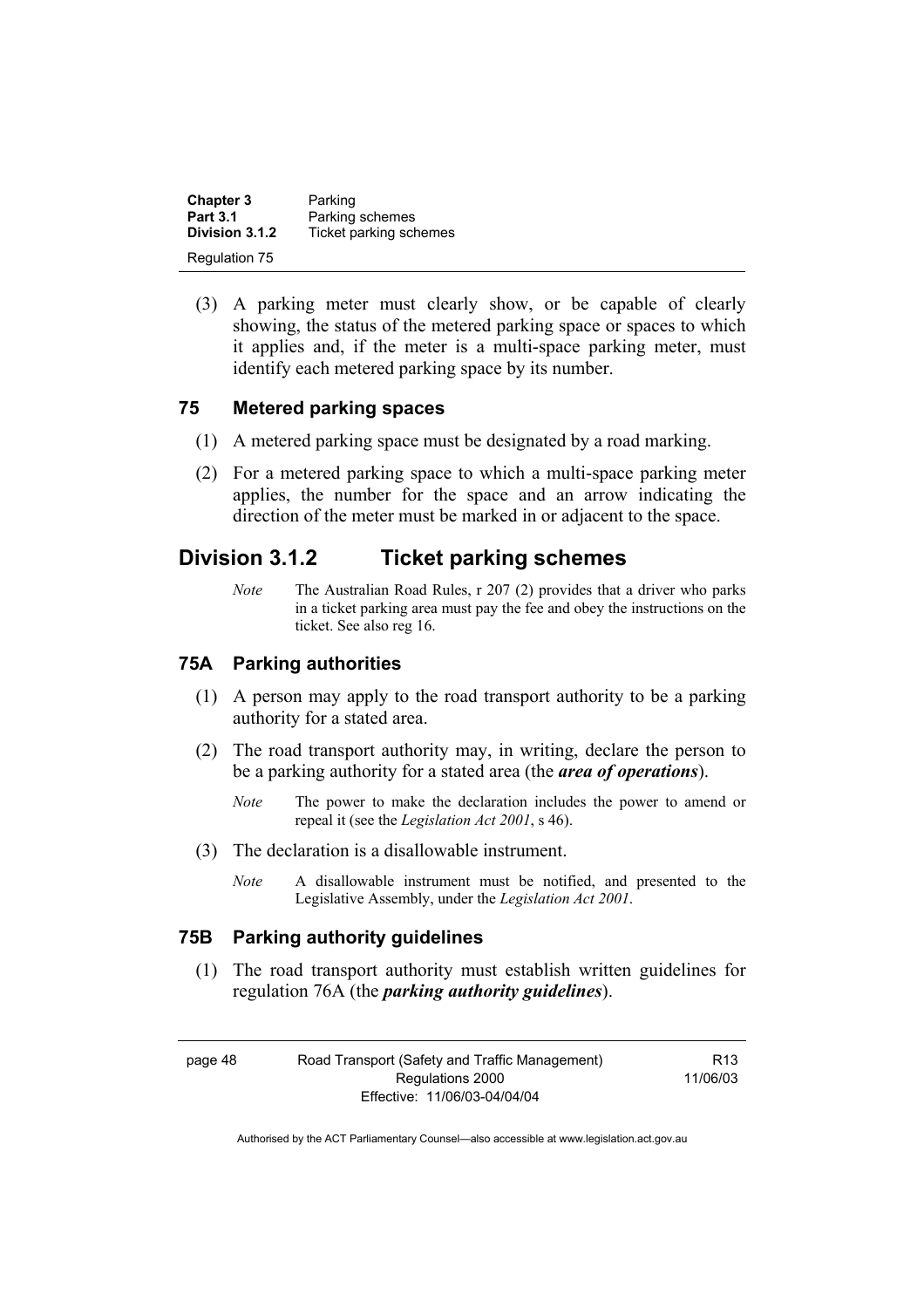| <b>Chapter 3</b>     | Parking                |
|----------------------|------------------------|
| <b>Part 3.1</b>      | Parking schemes        |
| Division 3.1.2       | Ticket parking schemes |
| <b>Regulation 76</b> |                        |

(2) The parking authority guidelines are a disallowable instrument.

- (3) A parking authority is not entitled to provide, or charge for, parking in a ticket parking area if the parking authority does not comply with the parking authority guidelines.
- (4) A parking authority is taken to comply with the parking authority guidelines until the contrary is proved.

### **76 Ticket parking schemes—road transport authority**

- (1) The road transport authority may establish and operate a ticket parking scheme for any length of road or area.
- (2) For a ticket parking scheme, the road transport authority—
	- (a) may set aside a length of road or area as a ticket parking area; and
	- (b) may adopt the ways of, and schemes for, payment of the fees the authority considers appropriate; and
	- (c) may install devices for payment of the fees (a *pay parking device*).

### **76A Ticket parking schemes—parking authority**

- (1) A parking authority may, in accordance with the parking authority guidelines, establish and operate a ticket parking scheme for any length of road or area within its area of operations.
- (2) For a ticket parking scheme, the parking authority may, in accordance with the parking authority guidelines—
	- (a) set aside a length of road or area within its area of operations as a ticket parking area; and

*Note* A disallowable instrument must be notified, and presented to the Legislative Assembly, under the *Legislation Act 2001*.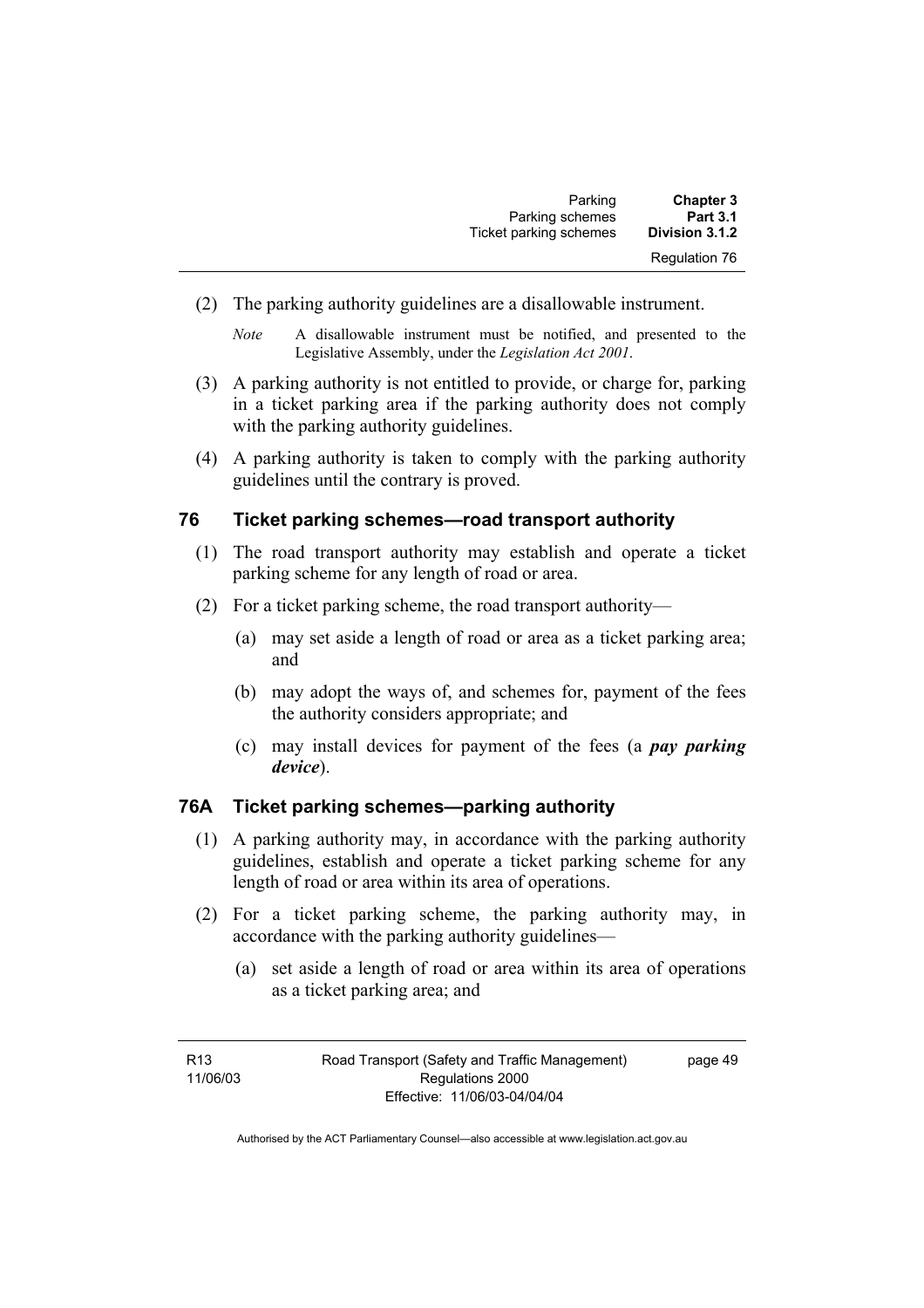| <b>Chapter 3</b> | Parking                |
|------------------|------------------------|
| <b>Part 3.1</b>  | Parking schemes        |
| Division 3.1.2   | Ticket parking schemes |
| Regulation 77    |                        |

- (b) fix fees for the parking of vehicles in the area; and
- (c) adopt the ways of, and schemes for, payment of the fees the authority considers appropriate; and
- (d) install pay parking devices.
- *Note* Reg 75A provides for the road transport authority to declare parking authorities and reg 75B provides for parking authority guidelines.

# **77 Ticket parking areas**

- (1) A ticket parking area must be designated by *permissive parking signs* with the word 'ticket' on or with the signs.
- (2) A ticket parking area is taken to include only such lengths of road and areas to which ticket parking signs apply as are lawfully available, apart from this division, for the parking of vehicles.
- (3) A reference in subregulation (1) to *ticket* includes a reference to voucher.
- (4) Subregulation (3) and this subregulation cease to have effect on 1 December 2006.

# **78 Ticket parking spaces**

A ticket parking area may be divided into ticket parking spaces, of a size suitable for parking a single vehicle, by a road marking.

### **79 Ticket machines**

The ticket machine for a ticket parking area must show or be capable of showing the fees fixed for the area under this division.

# **80 Parking tickets**

(1) The following information must be printed on a parking ticket:

page 50 Road Transport (Safety and Traffic Management) Regulations 2000 Effective: 11/06/03-04/04/04

R13 11/06/03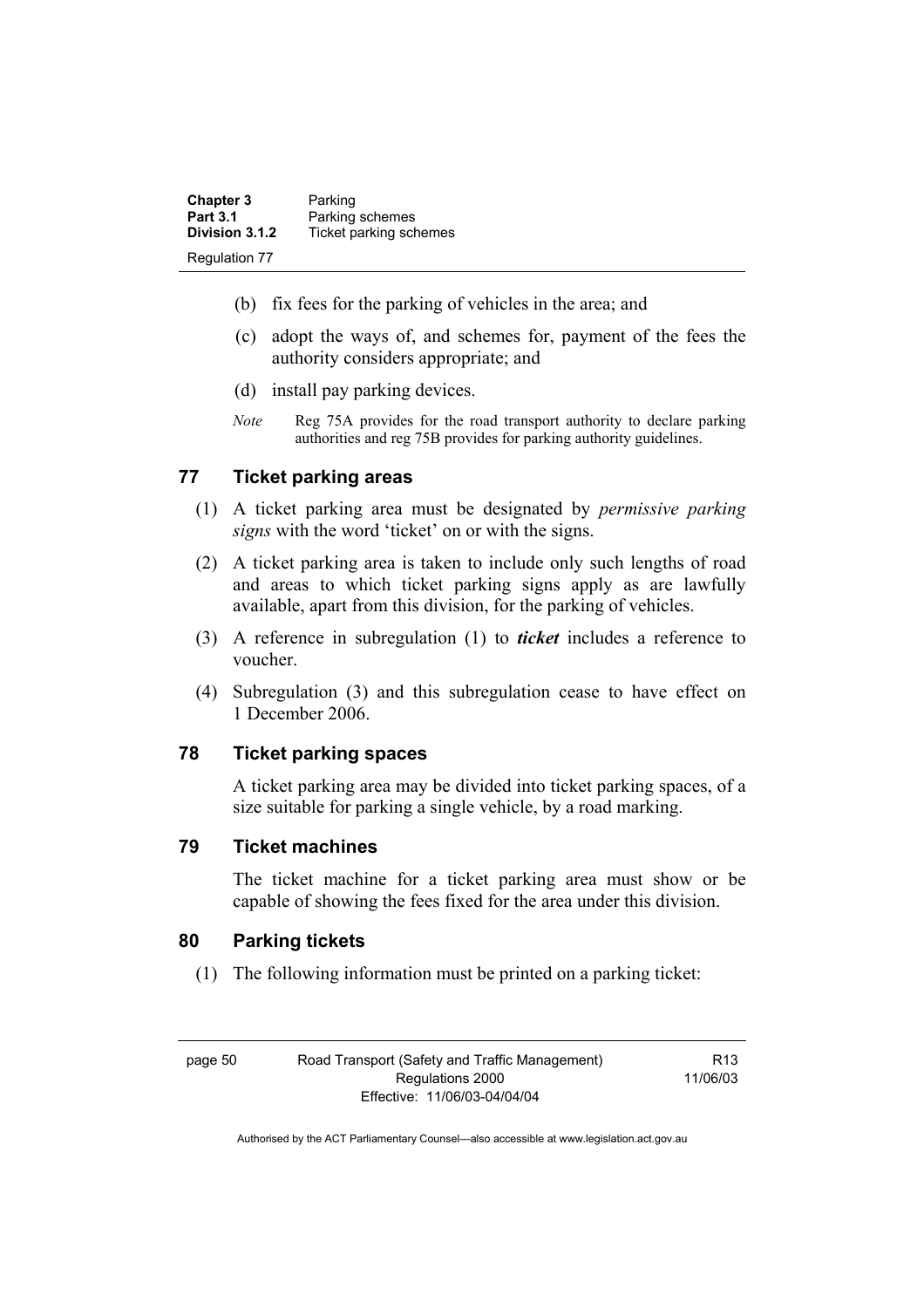| Parking               | <b>Chapter 3</b>     |
|-----------------------|----------------------|
| Parking schemes       | <b>Part 3.1</b>      |
| Heavy vehicle parking | Division 3.1.3       |
|                       | <b>Regulation 81</b> |

- (a) the expiry date (expressed as the day of the month, the month and the year);
- (b) the expiry time (expressed in hours and minutes);
- (c) the name of the authority issuing the ticket;
- (d) the ticket parking area code (if applicable);
- (e) a serial number;
- (f) instructions for use of the ticket.
- (2) A parking ticket must be legible and of a size and design that enables it to be easily displayed in or on a vehicle.

#### **81 Duration of parking tickets**

A parking ticket takes effect when it is issued and expires at the expiry time stated on the ticket.

# **Division 3.1.3 Heavy vehicle parking**

### **82 Definitions for div 3.1.3**

In this division:

*code of practice* means the code of practice approved under regulation 89, as in force from time to time.

*exemption* means an exemption given under regulation 92 (Decision on application for exemption).

*existing operator* means the holder of an existing operator's certificate.

*existing operator's certificate* means an existing operator's certificate issued under the *Motor Traffic Act 1936,* section 150R that was in force immediately before the commencement of this regulation and has not been cancelled under this division.

R13 11/06/03 Road Transport (Safety and Traffic Management) Regulations 2000 Effective: 11/06/03-04/04/04

page 51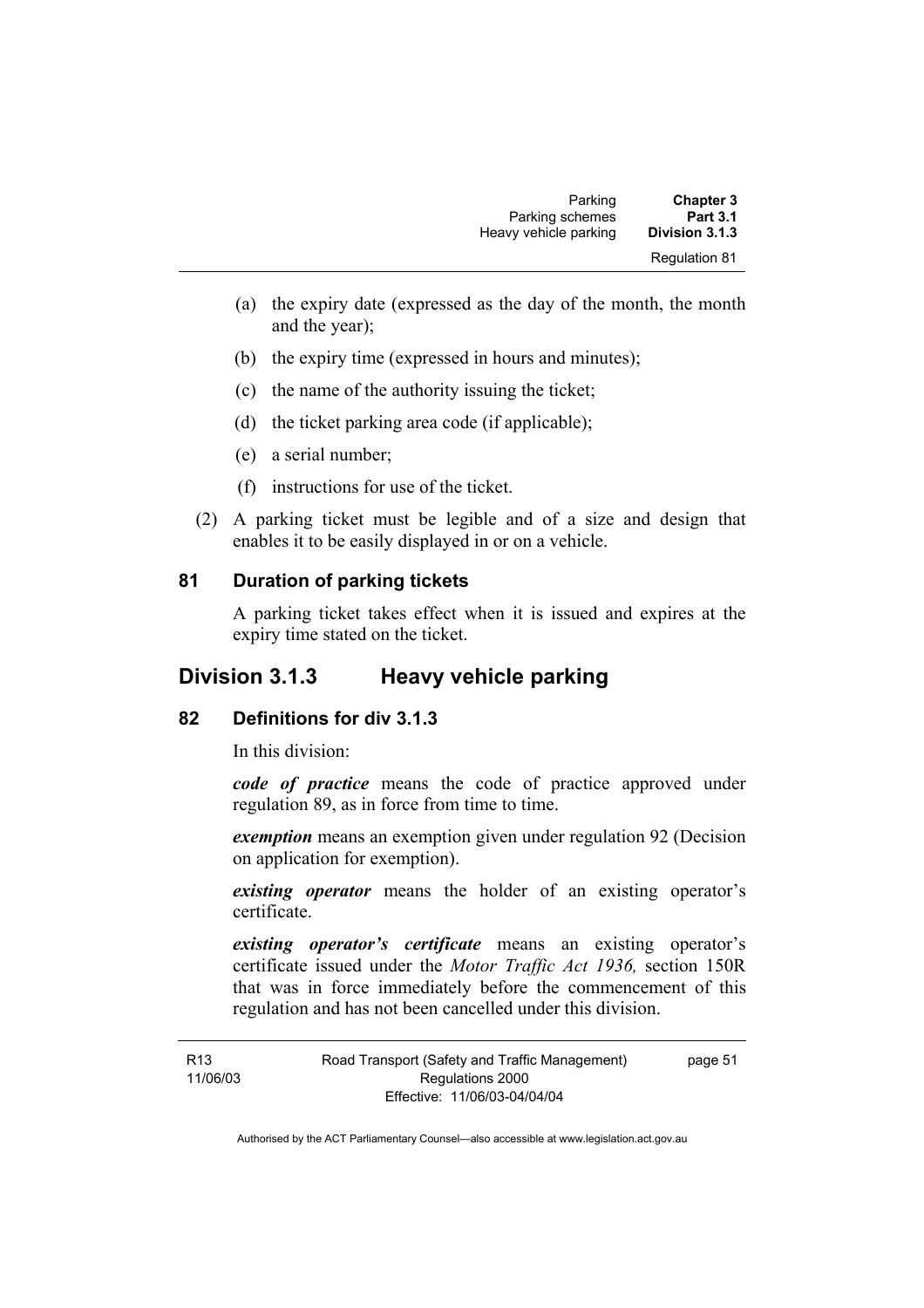| <b>Chapter 3</b> | Parking               |
|------------------|-----------------------|
| <b>Part 3.1</b>  | Parking schemes       |
| Division 3.1.3   | Heavy vehicle parking |
| Regulation 83    |                       |

*heavy vehicle* means a vehicle, whether loaded or unloaded, that is longer than 7.5m, has a GVM over 4.5t, and is used for commercial purposes.

*land adjoining residential land*—see regulation 83.

*residential land* means land leased for residential purposes.

*stock truck* means a vehicle that has a GVM over 4.5t and is built or used to transport livestock.

# **83 References in div to land adjoining residential land**

A reference in this division to *land adjoining residential land* includes a reference to land that would, but for an intervening road, adjoin that land.

# **84 Vehicle parked partly on residential land**

For this division, a vehicle that is parked partly on residential land, and partly on adjoining land that is not residential land, is taken not to be parked on residential land.

# **85 Parking of certain vehicles on residential land prohibited**

- (1) This regulation applies to a vehicle, whether loaded or unloaded, that is—
	- (a) a stock truck; or
	- (b) a semitrailer with the load space permanently enclosed by rigid construction or with sides enclosed by nonrigid material and a rigid roof; or
	- (c) higher than 3.6m and used for commercial purposes.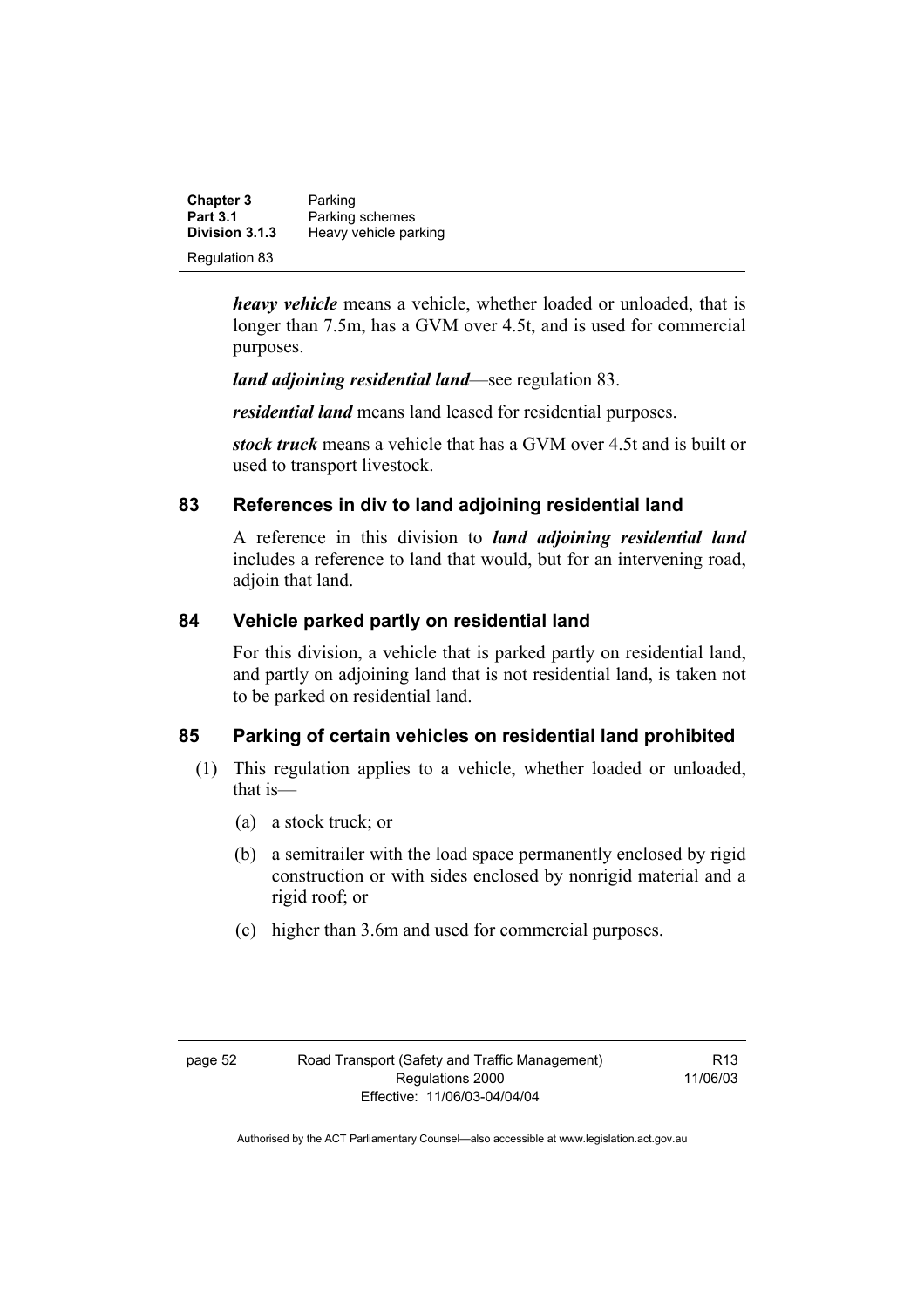| <b>Chapter 3</b>     | Parking               |
|----------------------|-----------------------|
| <b>Part 3.1</b>      | Parking schemes       |
| Division 3.1.3       | Heavy vehicle parking |
| <b>Regulation 86</b> |                       |

 (2) A person must not park a vehicle to which this regulation applies on residential land.

Maximum penalty: 20 penalty units.

- (3) Subregulation (2) does not apply to the vehicle—
	- $(a)$  if—
		- (i) the parking of the vehicle on the land is reasonably necessary to avoid a contravention of another provision of these regulations or another Territory law; or
		- (ii) the vehicle is parked on the land to drop off, or pick up, people or goods or in the course of providing services; and
	- (b) the vehicle is not parked on the land for longer than is reasonable in all the circumstances.

### **86 Parking of certain vehicles on land adjoining residential land prohibited**

- (1) This regulation applies to—
	- (a) a vehicle or combination, whether loaded or unloaded, that is longer than 7.5m; and
	- (b) a vehicle, whether loaded or unloaded, with a GVM over 4.5t.
- (2) A person must not park a vehicle or combination to which this regulation applies on land adjoining residential land for more than 1 hour.

Maximum penalty: 20 penalty units.

- (3) Subregulation (2) does not apply to the vehicle or combination—
	- $(a)$  if—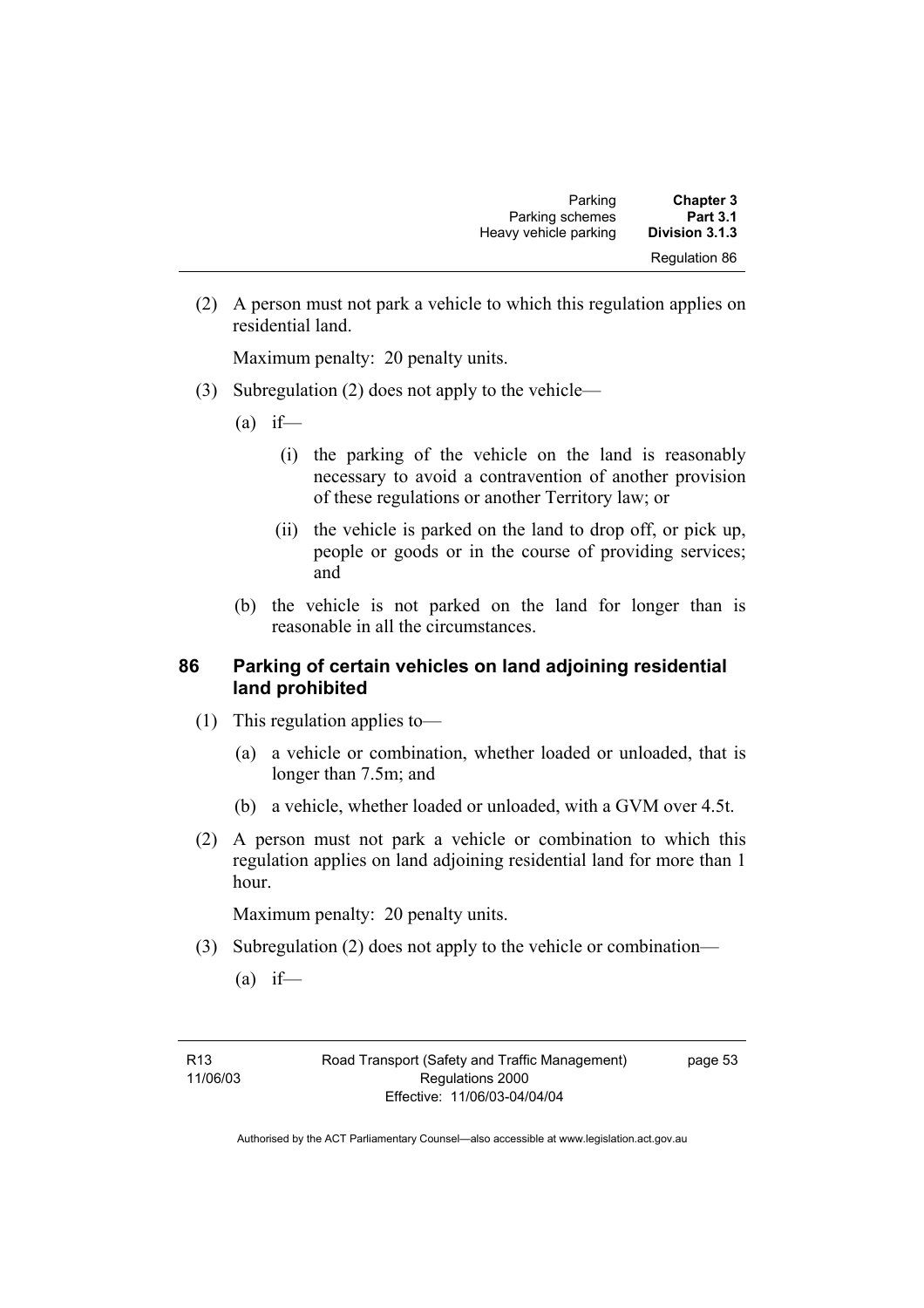| <b>Chapter 3</b> | Parking               |
|------------------|-----------------------|
| <b>Part 3.1</b>  | Parking schemes       |
| Division 3.1.3   | Heavy vehicle parking |
| Regulation 87    |                       |

- (i) the parking of the vehicle on the land is reasonably necessary to avoid a contravention of another provision of these regulations or another Territory law; or
- (ii) the vehicle is parked on the land to drop off, or pick up, people or goods or in the course of providing services; and
- (b) the vehicle is not parked on the land for longer than is reasonable in all the circumstances.
- (4) Subregulation (2) also does not apply to the vehicle or combination if the land where it is parked is residential land or land leased for commercial purposes.

## **87 Parking of certain commercial vehicles on land with multi-unit developments**

- (1) This regulation applies to a vehicle, whether loaded or unloaded, that is used for commercial purposes and is longer than 6m, higher than 2.6m or has a GVM over 3.75t.
- (2) A person must not park a vehicle to which this regulation applies on residential land with a multi-unit development.

Maximum penalty: 20 penalty units.

- (3) Subregulation (2) does not apply to the vehicle or combination—
	- $(a)$  if—
		- (i) the parking of the vehicle on the land is reasonably necessary to avoid a contravention of another provision of these regulations or another Territory law; or
		- (ii) the vehicle is parked on the land to drop off, or pick up, people or goods or in the course of providing services; and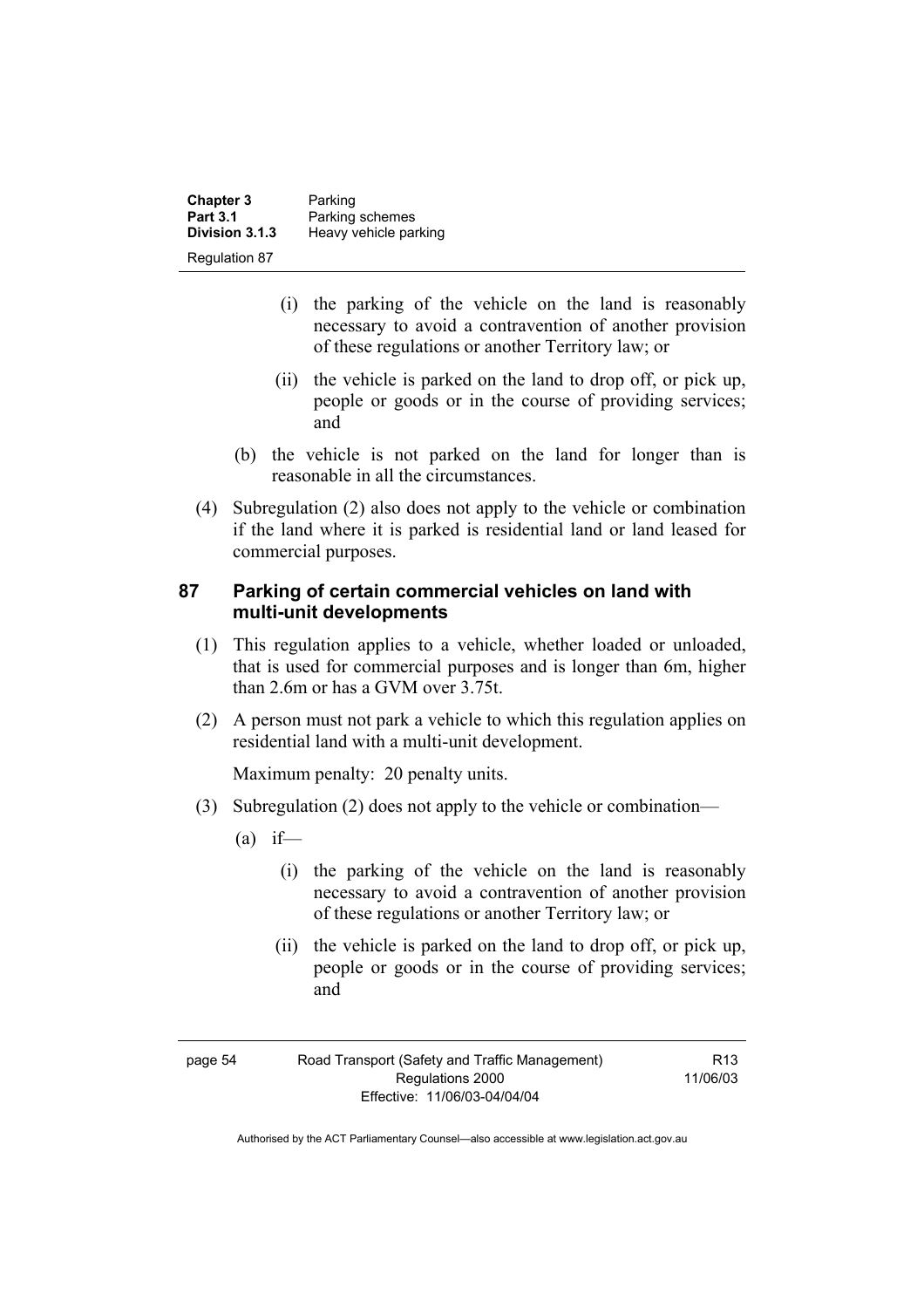| Parking               | <b>Chapter 3</b>     |
|-----------------------|----------------------|
| Parking schemes       | <b>Part 3.1</b>      |
| Heavy vehicle parking | Division 3.1.3       |
|                       | <b>Regulation 88</b> |

- (b) the vehicle is not parked on the land for longer than is reasonable in all the circumstances.
- (4) In this regulation:

*multi-unit development*—see the Territory plan, appendix 6 in force on 1 January 1997.

*Territory plan*—see the *Land (Planning and Environment) Act 1991*, section 13.

# **88 Daily infringement**

A person commits an offence against regulation 85 (Parking of certain vehicles on residential land prohibited), regulation 86 (Parking of certain vehicles on land adjoining residential land prohibited) or regulation 87 (Parking of certain commercial vehicles on land with multi-unit developments) in relation to each day when the person contravenes that regulation, including the day of a conviction for the contravention or any later day.

### **89 Codes of practice**

- (1) The Minister may, in writing, approve a code of practice about the parking of heavy vehicles on residential land.
- (2) Without limiting subregulation (1), a code of practice may include provisions with respect to—
	- (a) requirements for the parking of heavy vehicles by existing operators; and
	- (b) the number of heavy vehicles that may be parked on residential land at any time; and
	- (c) the operation of heavy vehicles while on residential land.
- (3) A code of practice is a disallowable instrument.

R13 11/06/03 Road Transport (Safety and Traffic Management) Regulations 2000 Effective: 11/06/03-04/04/04

page 55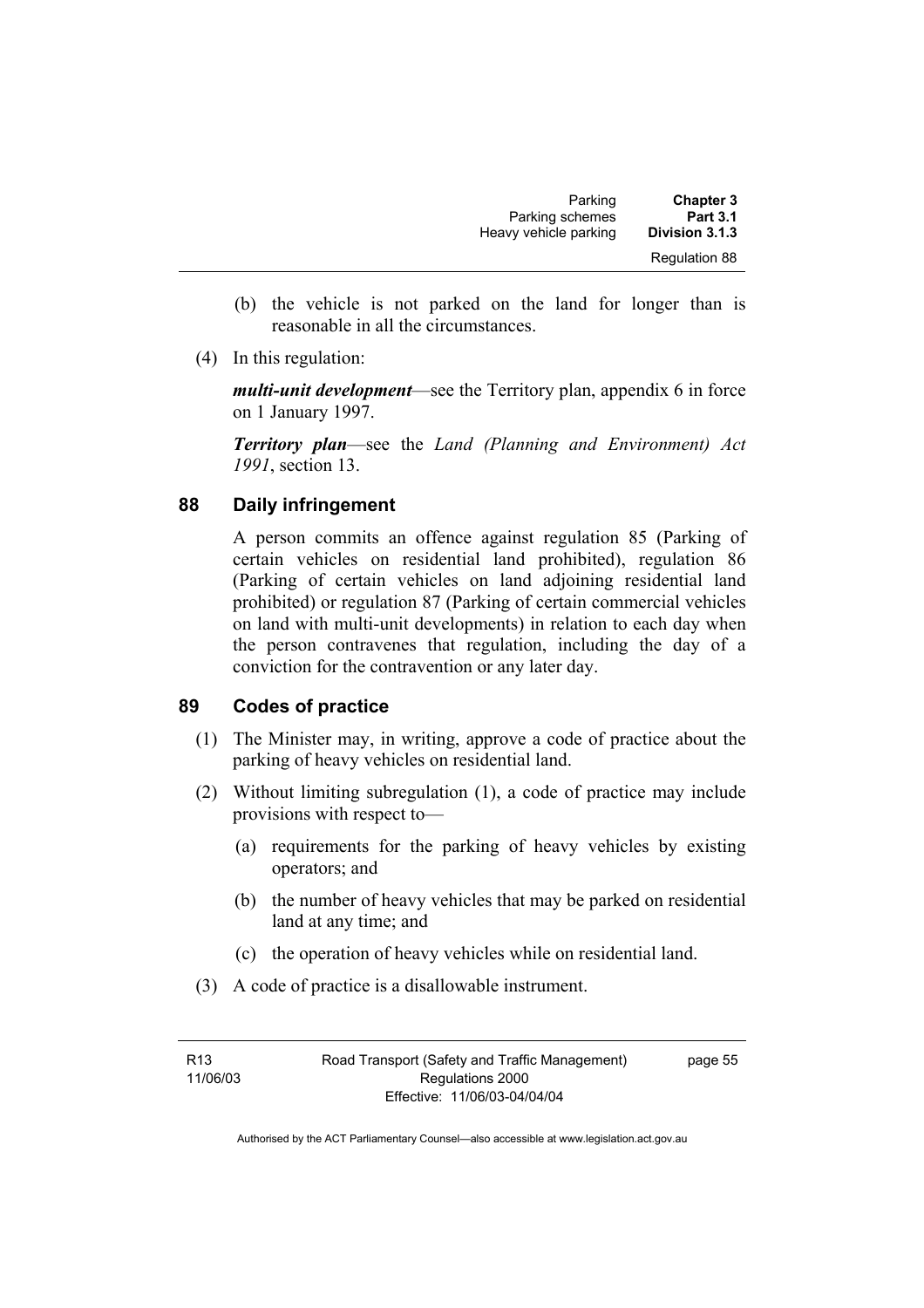| <b>Chapter 3</b> | Parking               |
|------------------|-----------------------|
| <b>Part 3.1</b>  | Parking schemes       |
| Division 3.1.3   | Heavy vehicle parking |
| Regulation 90    |                       |

*Note* A disallowable instrument must be notified, and presented to the Legislative Assembly, under the *Legislation Act 2001*.

### **90 Notice of codes of practice etc**

- (1) The road transport authority must publish notice of the approval of each code of practice in a newspaper published and circulating in the ACT.
- (2) The notice must—
	- (a) be published on or before the day when the code of practice commences; and
	- (b) state when the code of practice commences; and
	- (c) contain a statement to the effect that—
		- (i) the code of practice can be inspected at a stated office or offices of the road transport authority during office hours; and
		- (ii) the code of practice is subject to disallowance by the Legislative Assembly under the *Legislation Act 2001*.

### **91 Application for exemption**

- (1) A person who is the holder of an existing operator's certificate may apply to the road transport authority for an exemption from all provisions or stated provisions of the code of practice in relation to stated land of which the person is the occupier.
- (2) The applicant must give the applicant's existing operator's certificate to the road transport authority with the application.

### **92 Decision on application for exemption**

 (1) If the road transport authority receives an application for an exemption, the authority must—

page 56 Road Transport (Safety and Traffic Management) Regulations 2000 Effective: 11/06/03-04/04/04 R13 11/06/03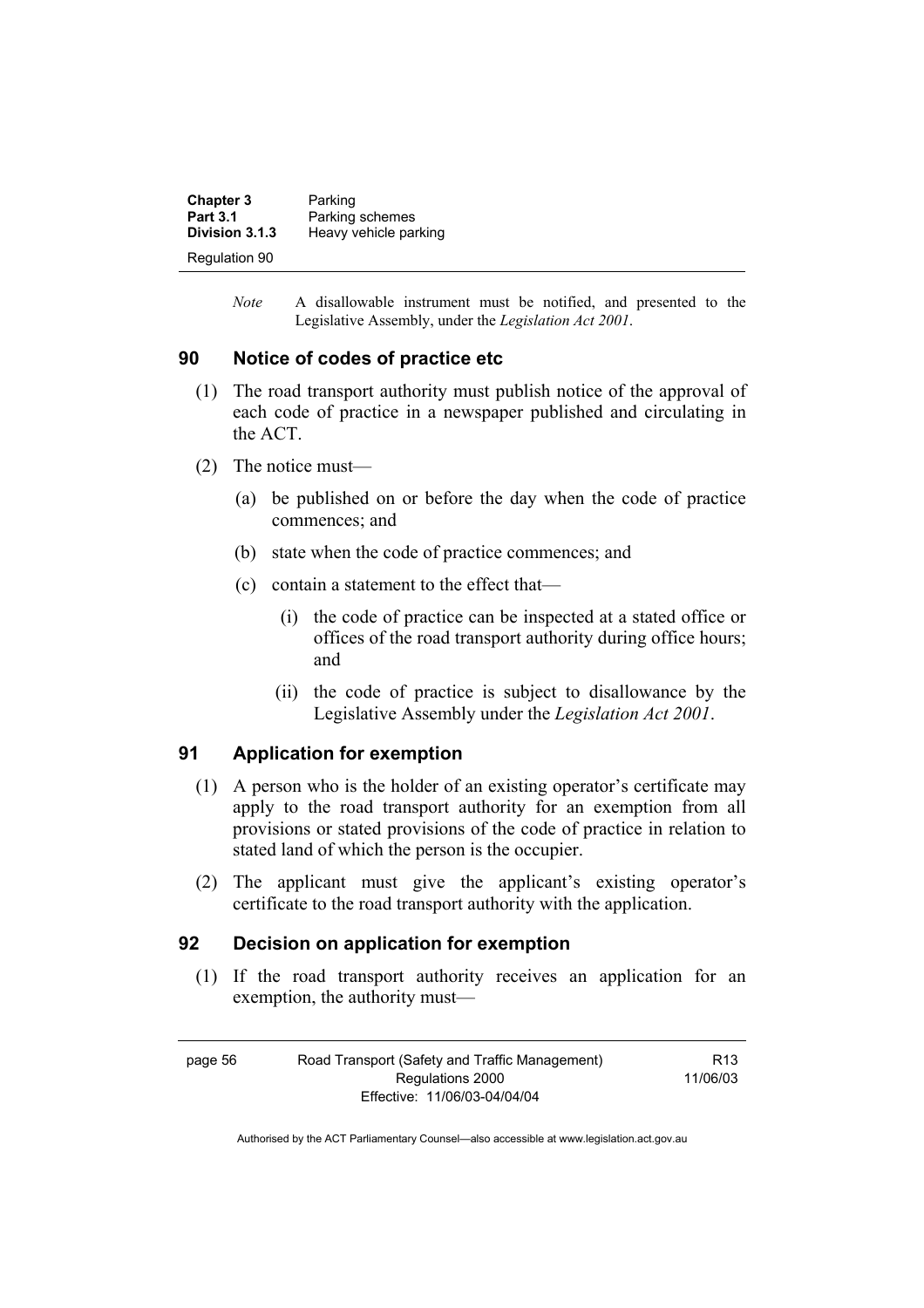| Parking               | <b>Chapter 3</b>     |
|-----------------------|----------------------|
| Parking schemes       | <b>Part 3.1</b>      |
| Heavy vehicle parking | Division 3.1.3       |
|                       | <b>Regulation 92</b> |

- (a) give the exemption for the period stated in the exemption; or
- (b) give the exemption for the period, and subject to the conditions, stated in the exemption; or
- (c) refuse to give the exemption.
- (2) Before making a decision on the application, the road transport authority must give notice of the application to—
	- (a) if land adjoining the land to which the application relates is occupied—the occupier and, if the occupier is not the lessee, the lessee of each parcel of adjoining land that is occupied; or
	- (b) if land adjoining the land to which the application relates is unoccupied—the lessee of each parcel of adjoining land that is unoccupied.
- (3) A notice under subregulation (2) must—
	- (a) contain a description of the provisions of the code of practice from which exemption is sought; and
	- (b) invite the occupier or lessee to make submissions to the road transport authority, within 28 days after receiving the notice, why the exemption sought should not be given; and
	- (c) contain a statement to the effect that, if a submission is not received by the road transport authority within that 28 days, the authority may give the exemption.
- (4) Without limiting the ways in which a notice under subregulation (2) (a) may be given to the occupier or lessee of a parcel of land, the notice may be given by letter addressed to the occupier or lessee and sent by prepaid post to the address of the parcel.
- (5) In deciding whether to give the exemption, what period the exemption should be given for and what conditions the exemption should be subject to, the road transport authority must—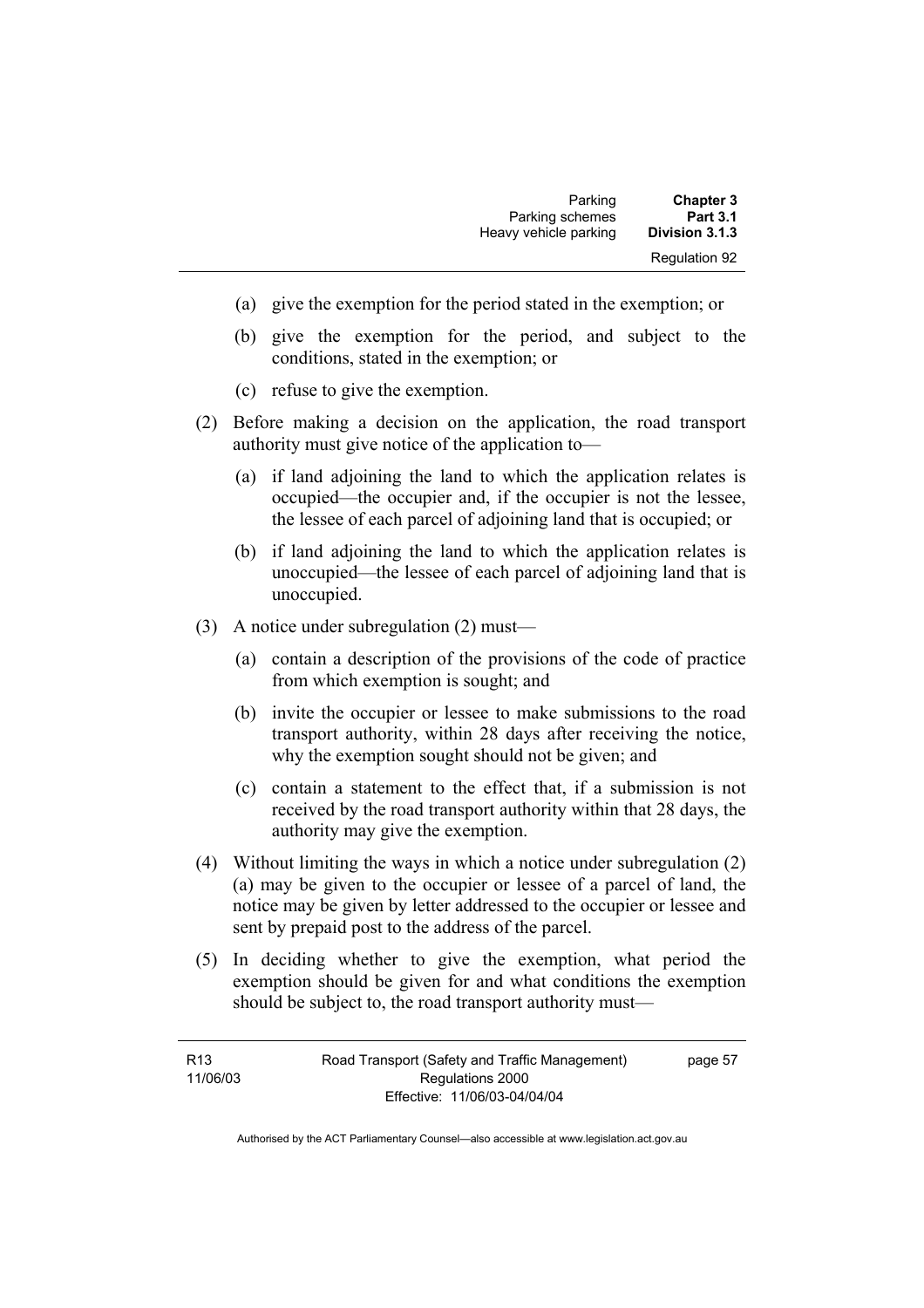| <b>Chapter 3</b>     | Parking               |
|----------------------|-----------------------|
| <b>Part 3.1</b>      | Parking schemes       |
| Division 3.1.3       | Heavy vehicle parking |
| <b>Regulation 93</b> |                       |

- (a) take into account any submissions made under subregulation (3); and
- (b) have regard to whether and, if so, the extent to which, an occupier or lessee of adjoining land would be adversely affected by the decision.
- (6) For subregulation (5) (b), in deciding whether an occupier or lessee of adjoining land would be adversely affected, the road transport authority must take into account—
	- (a) the period for which, and the provisions of the code of practice from which, exemption is sought; and
	- (b) the likely safety, noise and visual consequences of giving the exemption; and
	- (c) any action taken by the applicant to reduce the safety, noise or visual impact on occupiers of adjoining land, including, for example, any landscaping, parking bays, fencing, noise barriers and garaging arrangements on land occupied by the applicant.
- (7) The road transport authority must not give the exemption if the authority believes on reasonable grounds that the applicant—
	- (a) has failed to comply with regulation 95 (Additional information by applicant); or
	- (b) made a statement which was false or misleading in a material particular in or in relation to the application.
- (8) If an exemption is given subject to conditions, the exemption applies only if all the conditions of the exemption are being complied with.

### **93 Endorsement of certificates**

 (1) If the road transport authority gives an exemption to the holder of an existing operator's certificate, the authority must endorse the certificate with the exemption.

| page 58                      | Road Transport (Safety and Traffic Management) | R13      |
|------------------------------|------------------------------------------------|----------|
| Regulations 2000             |                                                | 11/06/03 |
| Effective: 11/06/03-04/04/04 |                                                |          |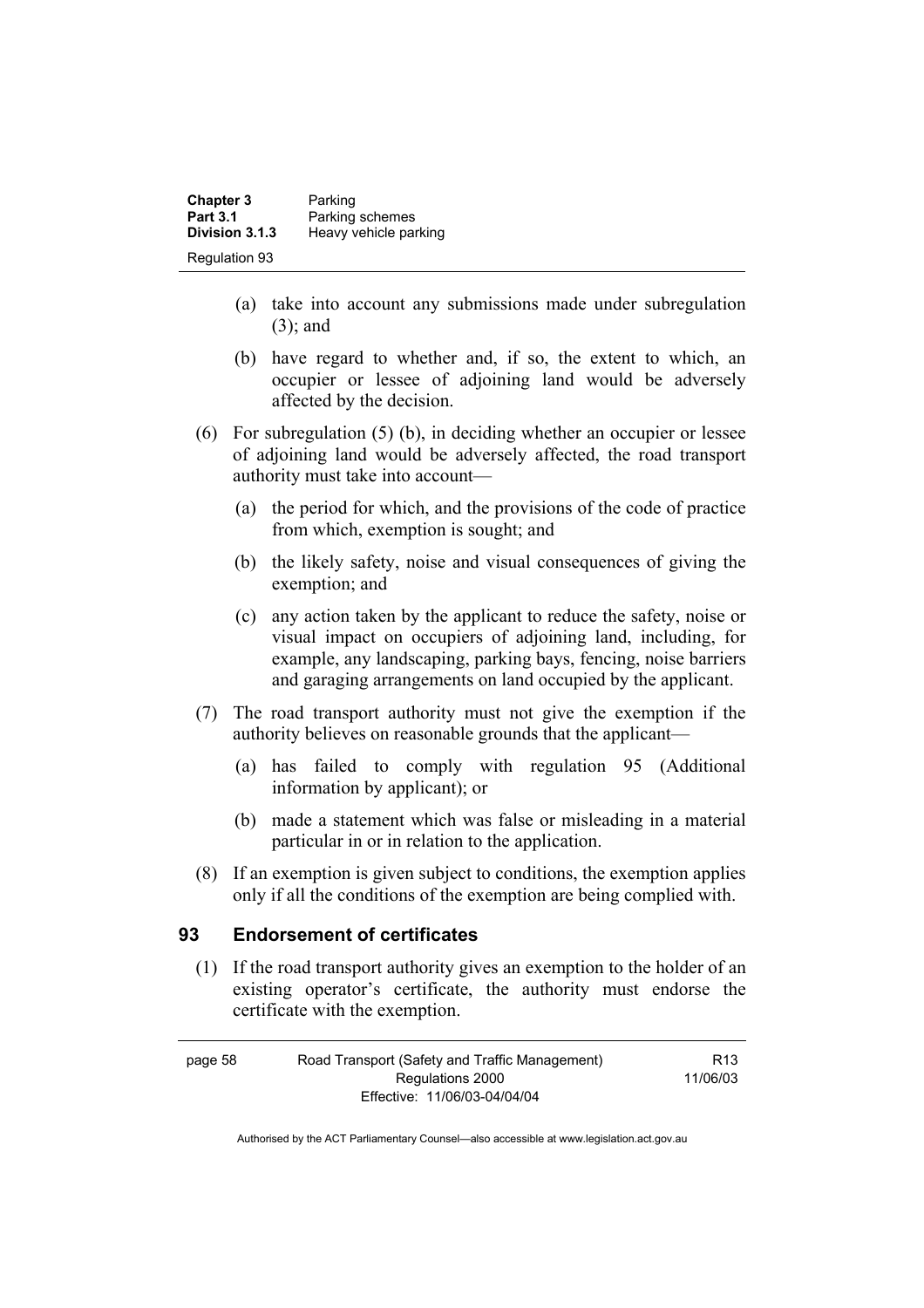### (2) The endorsement—

- (a) must state—
	- (i) each provision of the code of practice from the holder is exempt; and
	- (ii) whether or not the exemption is subject to conditions; and
	- (iii) the vehicle or vehicles to which the exemption applies; and
	- (iv) the residential land where the vehicle or vehicles may be parked under the exemption; and
	- (v) the period for which the exemption is given; and
- (b) may include other information about the exemption the road transport authority considers appropriate.

# **94 Variation of conditions of exemptions**

- (1) The holder of an exemption may apply to the road transport authority for a stated variation of the conditions to which an exemption is subject.
- (2) If the road transport authority receives an application under subregulation (1), the authority must—
	- (a) vary the conditions in the way sought in the application; or
	- (b) refuse to vary the conditions.
- (3) Regulation 92 (2) to (7) (Decision on application for exemption) applies, with all necessary changes, to an application under this regulation in the same way as it applies to an application for an exemption.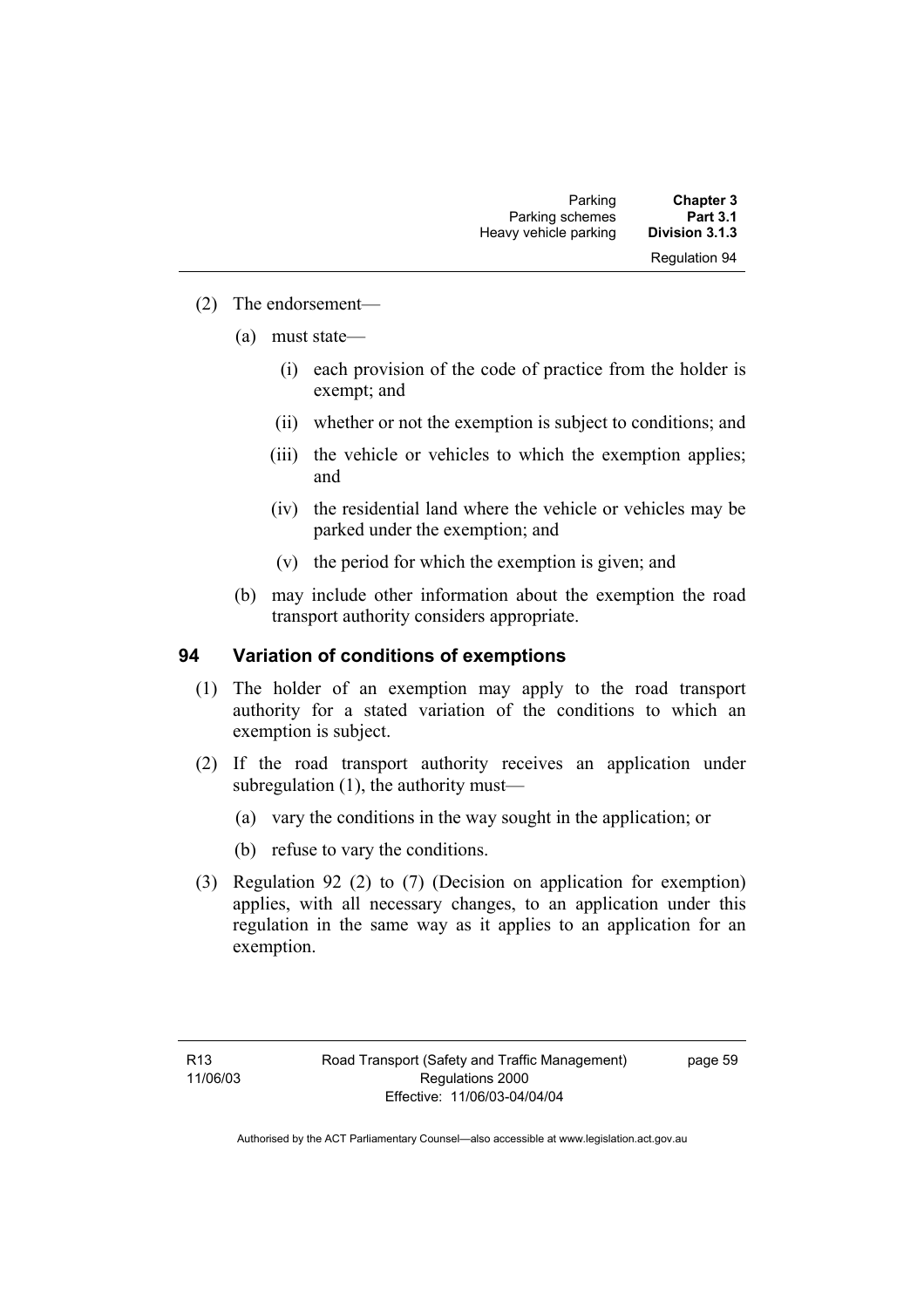**Chapter 3** Parking<br>**Part 3.1** Parking **Part 3.1** Parking schemes<br>**Division 3.1.3** Heavy vehicle pay **Division 3.1.3** Heavy vehicle parking Regulation 95

# **95 Additional information by applicant**

The road transport authority may, by notice given to an applicant for an exemption or variation of conditions to which an exemption is subject, require the applicant to provide any information or documents necessary for the authority to decide the application.

# **96 Loss etc of existing operator's certificate**

 (1) If an existing operator's certificate is lost, stolen or destroyed the holder of the certificate must tell the road transport authority, in writing, within 14 days after becoming aware of that fact.

Maximum penalty: 5 penalty units.

 (2) If the road transport authority is satisfied that an existing operator's certificate has been lost, stolen or destroyed, the road transport authority must, on application by the holder of the certificate, give the holder a replacement certificate.

# **97 Cancellation of existing operator's certificate etc**

- (1) If the road transport authority has reasonable grounds for believing that—
	- (a) an existing operator's certificate was issued; or
	- (b) an exemption was given; or
	- (c) the conditions to which an exemption is subject were varied;

because information given by the holder of the certificate or exemption in or in relation to the application for the certificate, exemption or variation was false, misleading or incomplete in a material particular, the road transport authority must give the holder written notice under this subregulation.

*Note* For how documents may be given, see *Legislation Act 2001*, pt 19.5.

(2) The notice must—

page 60 Road Transport (Safety and Traffic Management) Regulations 2000 Effective: 11/06/03-04/04/04

R13 11/06/03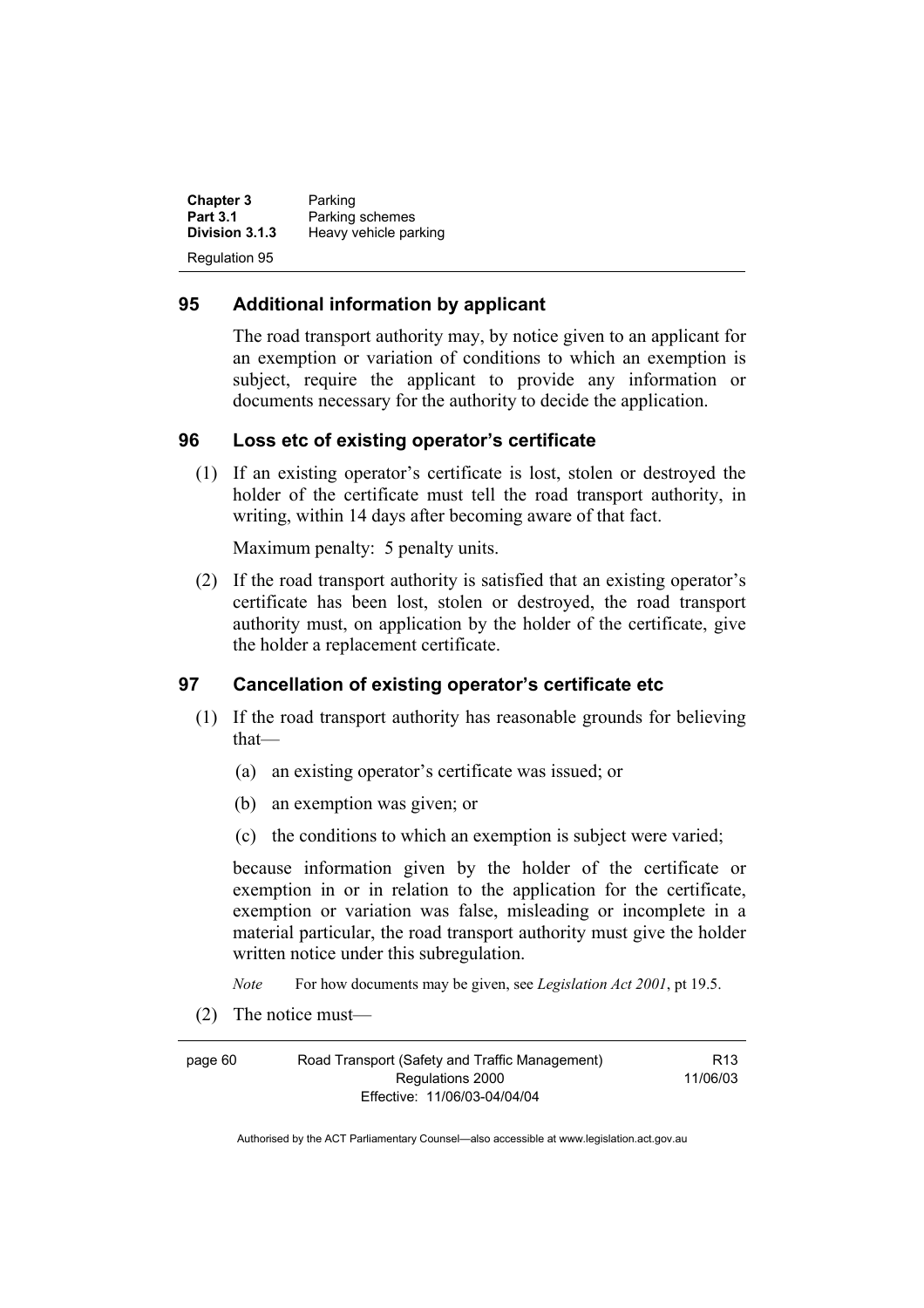| Parking               | <b>Chapter 3</b>     |
|-----------------------|----------------------|
| Parking schemes       | <b>Part 3.1</b>      |
| Heavy vehicle parking | Division 3.1.3       |
|                       | <b>Regulation 97</b> |

- (a) tell the holder of the road transport authority's belief; and
- (b) state the grounds for the belief; and
- (c) invite the holder to make representations to the authority, within 28 days after the holder receives the notice, why the certificate should not be cancelled, or the exemption or variation revoked.
- (3) If, after considering any representation made by the holder under subregulation (2) (c), the road transport authority is satisfied that the authority's belief was correct, the authority must cancel the certificate or revoke the exemption or variation.
- (4) The road transport authority must also cancel an existing operator's certificate or revoke an exemption if the holder of the certificate or exemption asks the authority, in writing, to do so and gives the existing operator's certificate held by the holder to the authority.
- (5) If the road transport authority cancels an existing operator's certificate, or revokes an exemption, under subregulation (3), the holder of the certificate or exemption must give his or her existing operator's certificate to the authority within 14 days after being told of the cancellation or revocation by the authority.

Maximum penalty: 20 penalty units.

 (6) If the road transport authority receives an existing operator's certificate under subregulation (4) or (5) because an exemption held by the holder of the certificate is to be or is revoked, the authority must return the certificate to the holder after cancelling the endorsement of the exemption on the certificate.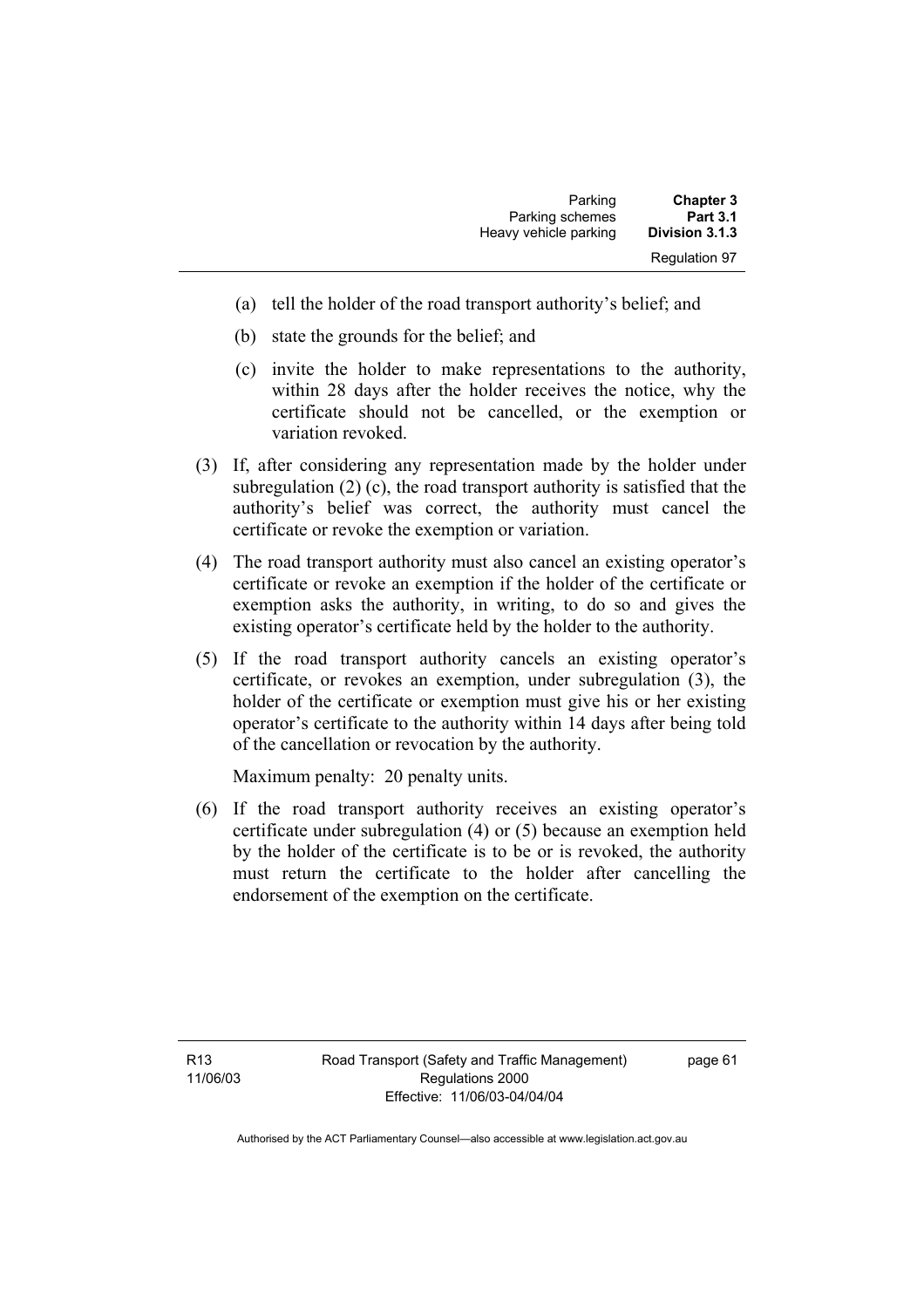**Chapter 3** Parking<br>**Part 3.1** Parking Parking schemes<br>Miscellaneous **Division 3.1.4** Regulation 97A

# **Division 3.1.4 Miscellaneous**

### **97A Other powers to provide pay parking**

- (1) This part does not affect any other power of a parking authority to provide for parking on land within its area of operations.
- (2) A parking authority may exercise a power under this part in relation to land that it does not own only with the consent of the owner of the land.
- (3) Consent may be given subject to conditions, including conditions about the length and withdrawal of the consent.
- (4) Subject to the conditions of the consent, the consent may be withdrawn only after reasonable notice.
- (5) In this regulation:

*owner*, of land, includes lessee of land.

### **98 Overlapping schemes**

- (1) This part does not prevent the road transport authority or a parking authority from establishing and operating a pay parking scheme on the same length of road, or in the same area, where it is operating a different pay parking scheme.
- (2) The road transport authority or a parking authority may not recover the fee fixed for the parking of a vehicle in a metered space or ticket parking area if any other applicable parking fee has been paid for parking the vehicle in the space or area.

### **98A Income from ticket parking scheme**

 (1) All fees collected by a parking authority from the operation of a ticket parking scheme belong to the parking authority.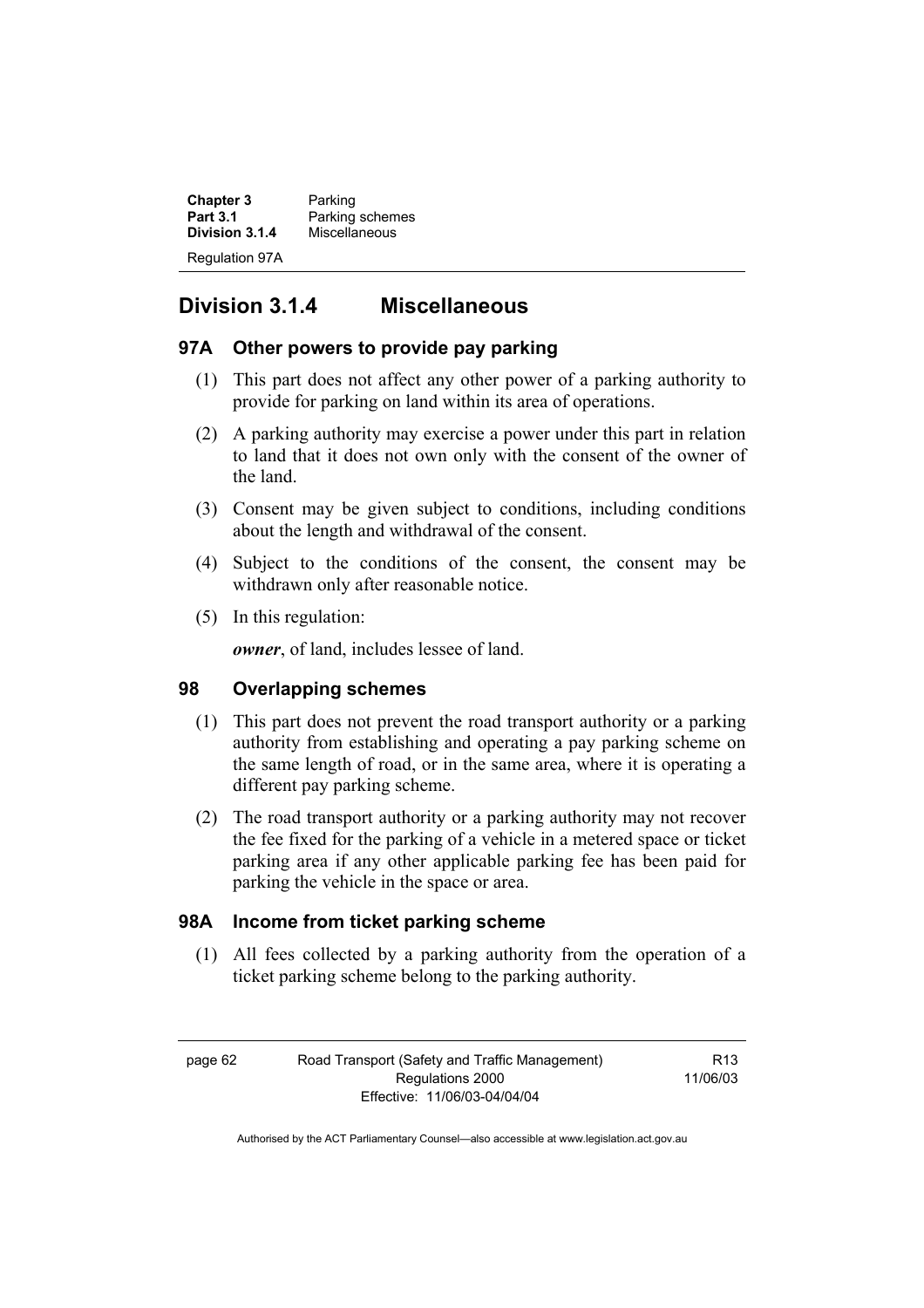| Parking         | <b>Chapter 3</b>      |
|-----------------|-----------------------|
| Parking schemes | <b>Part 3.1</b>       |
| Miscellaneous   | Division 3.1.4        |
|                 | <b>Regulation 98B</b> |

 (2) Any surplus arising from the operation of a ticket parking scheme may be applied at the discretion of the parking authority.

# **98B Costs of ticket parking scheme**

The costs of administering a ticket parking scheme operated by a parking authority under regulation 76A are to be borne by the parking authority.

# **99 Trailers not separately chargeable**

A separate parking fee is not required to be paid for a trailer towed by another vehicle.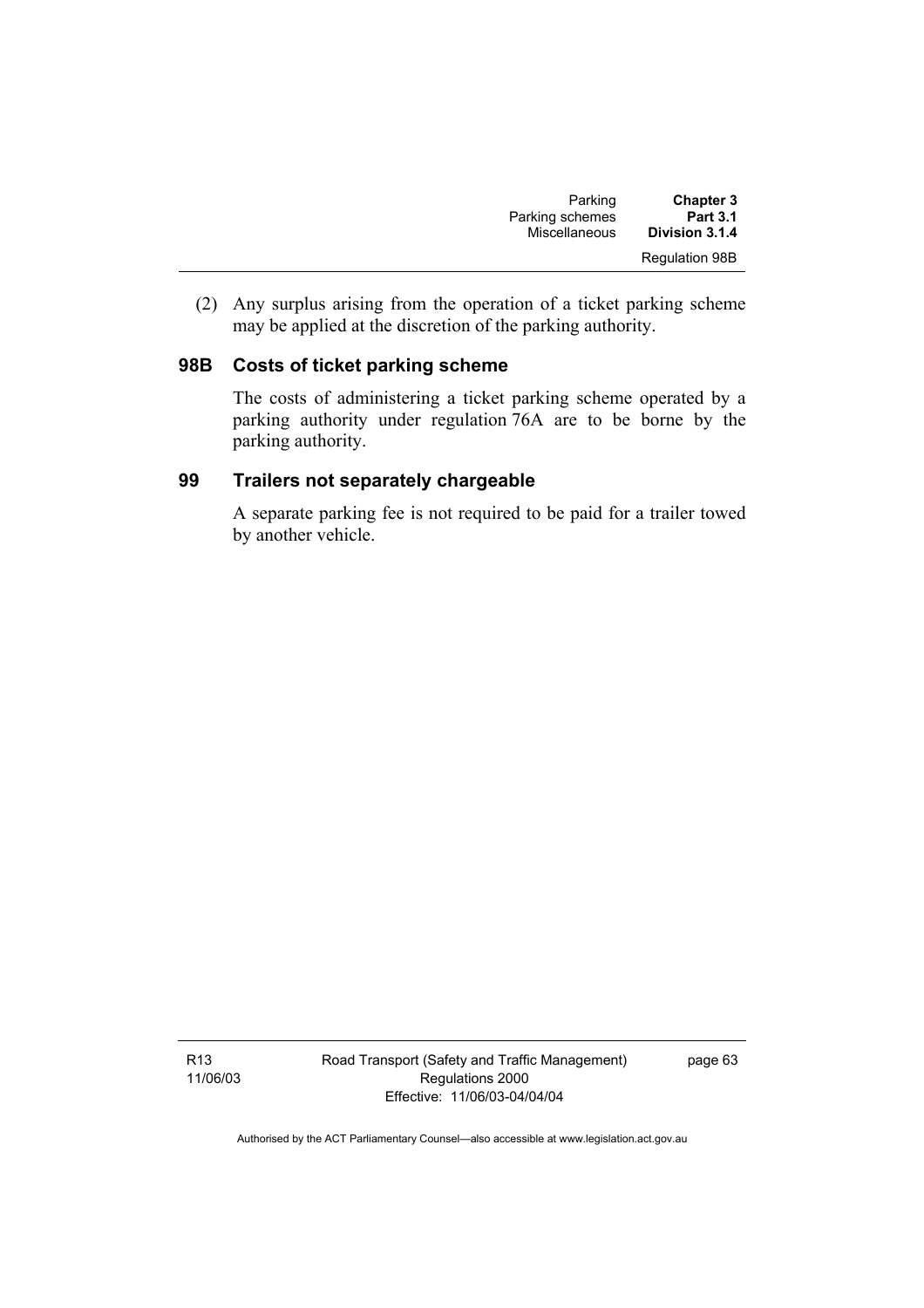# **Part 3.2 Parking permits and mobility parking scheme authorities**

# **100 Parking permits**

- (1) The road transport authority may issue a permit authorising the parking of a vehicle, without charge or time restrictions, in a parking space designated for use by holders of such a permit.
- (2) The permit may be of 1 or more of the following kinds:
	- (a) a business parking permit;
	- (b) a commuter parking permit;
	- (c) a loading zone permit;
	- (d) a resident parking permit;
	- (e) a residents' visitor parking permit;
	- (f) a special event parking permit;
	- (g) any other kind declared by the road transport authority for this regulation.
- (3) A permit must state the conditions (if any) to which it is subject and, for a resident's visitor parking permit, the address of the person to whom the permit was issued.
- (4) A permit may state the length of road or area to which it applies.
- (5) The holder of a loading zone permit may surrender the permit by returning it to the road transport authority.
- (6) For these regulations, a parking space is designated for use by the holder of a permit if the following words are displayed on or with a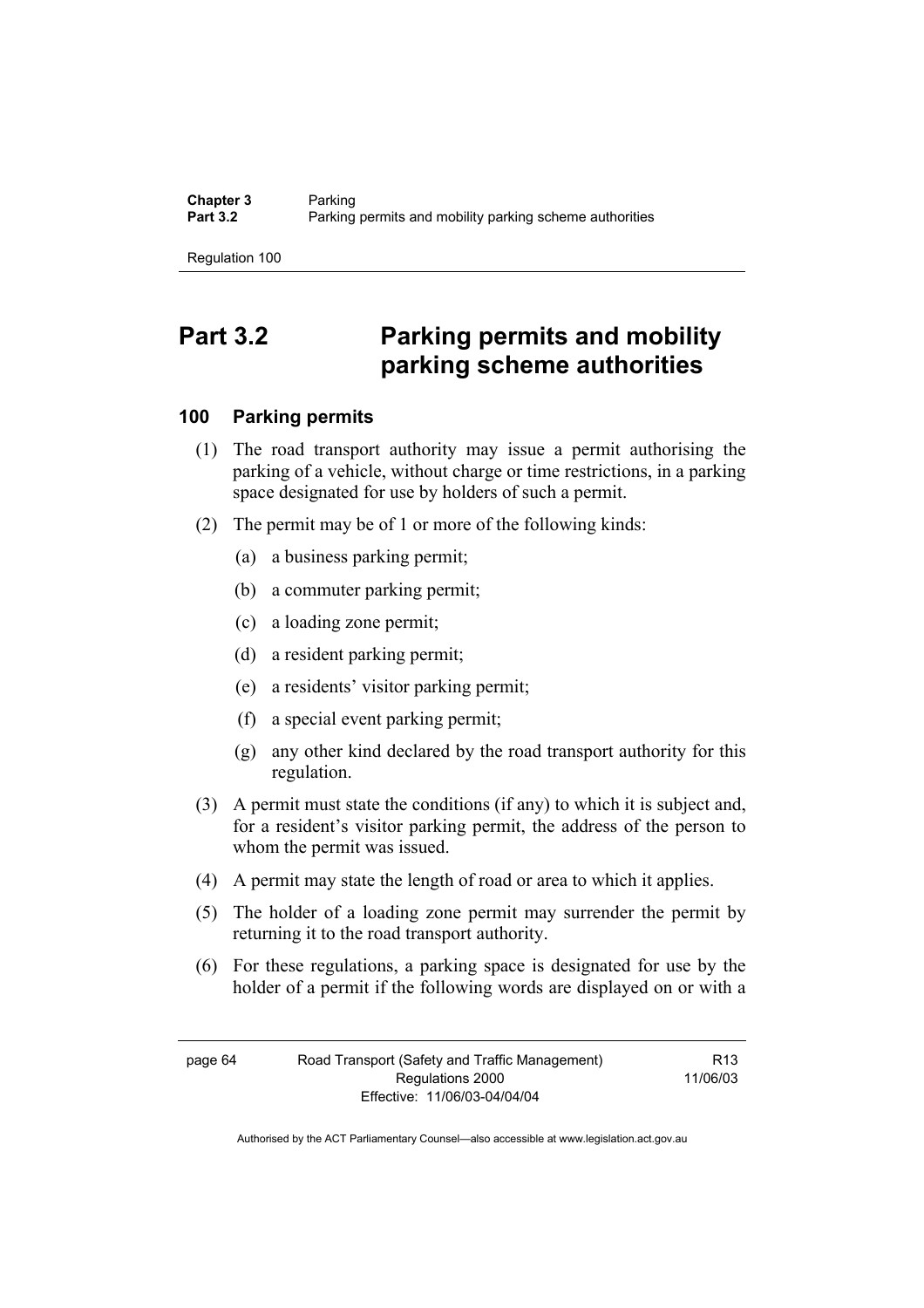traffic sign applying to the parking space under the Australian Road Rules:

- (a) for a resident or resident's visitor parking permit—'permit holders excepted' or 'authorised residents vehicles excepted';
- (b) for any other permit—'permit holders excepted'.

# **101 Mobility parking scheme authorities**

- (1) The road transport authority may issue a mobility parking scheme authority—
	- (a) for use by a person with a disability; or
	- (b) for use by an entity for the transport of people with disabilities.
- (2) A mobility parking scheme authority is subject to the conditions (if any) stated in the authority and is issued for the period stated in the authority.
- (3) A mobility parking scheme authority must include a people with disabilities symbol.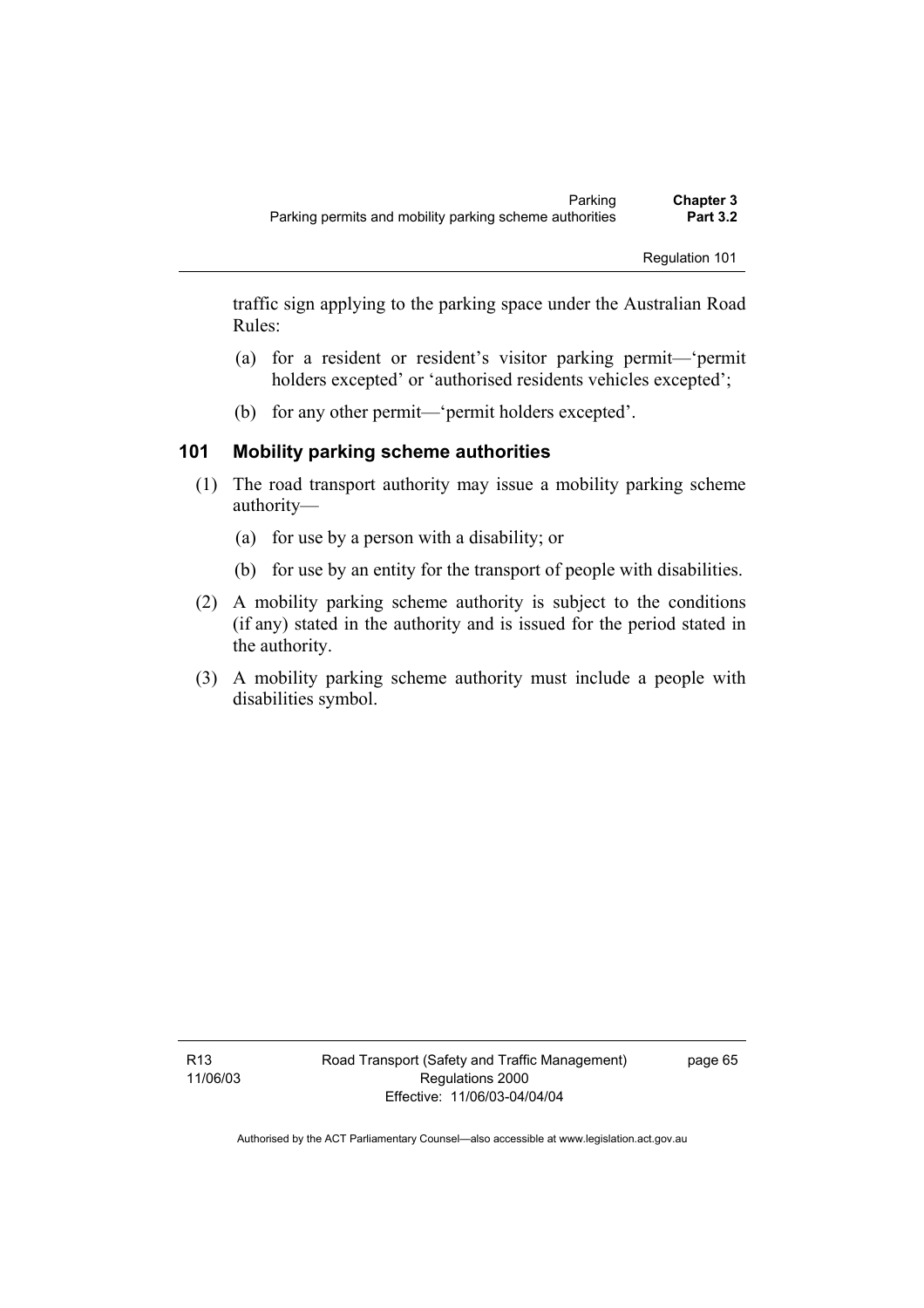#### **Chapter 4** Traffic offence detection devices

Regulation 102

# **Chapter 4 Traffic offence detection devices**

# **102 Definitions for ch 4**

In this chapter:

*approved police speedometer* means a speedometer approved under regulation 103A (Approval of police vehicle speedometers).

*digital camera detection device* means a camera detection device known as—

- (a) LaserCam 2000, which includes, as a component, a laser speed measuring device; or
- (b) LaserCam NT, which includes, as a component, a laser speed measuring device.

*laser speed measuring device* means a speed measuring device known as—

- (a) Laser Technology Inc. LTI 20-20 Marksman; or
- (b) Laser Technology Inc. LTI 20-20 Ultralyte.

*piezo strip speed measuring device* means a speed measuring device known as—

- (a) Redflex Smartcam SDCM; or
- (b) Truvelo M4 MPC.

*radar speed measuring device* means a speed measuring device known as—

(a) Applied Concepts Inc. Stalker Dual; or

page 66 Road Transport (Safety and Traffic Management) Regulations 2000 Effective: 11/06/03-04/04/04

R13 11/06/03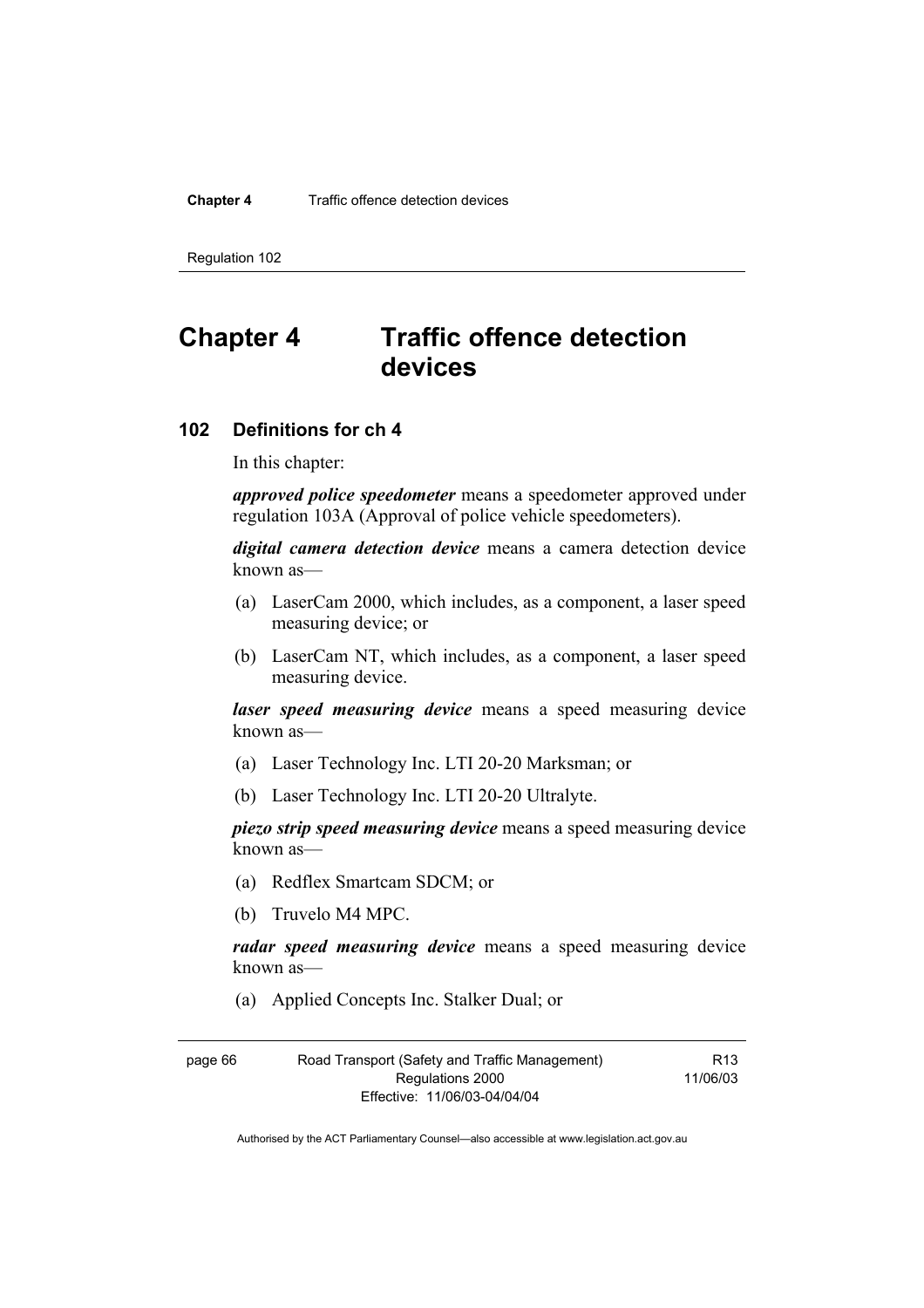- (b) AWA Slant Radar Model 449; or
- (c) Kustom Signals KR-10SP; or
- (d) Kustom Signals KR-11; or
- (e) Kustom Signals, Inc. Silver Eagle; or
- (f) Fairey Slant Radar Model 456.

*security checksum*, for an electronic file, means the number (whether numerals or numerals and letters) produced by the application of an algorithm to the contents of an electronic file or a copy of the file.

*testing authority* means—

- (a) a department of electrical or electronic engineering at a university in Australia; or
- (b) the National Measurement Laboratory, Division of Telecommunications and Industrial Physics, Commonwealth Scientific and Industrial Research Organisation; or
- (c) the Deeper Level Maintenance, Support Services Division, British Aerospace Australia Limited; or
- (d) Technical Services, Australian Federal Police, Canberra; or
- (e) for an approved police speedometer—an entity approved in writing by the chief police officer to test approved police speedometers.
- *Note* An entity includes an individual, see *Legislation Act 2001*, dict, pt 1, def of *entity*.

*traffic lights camera detection device* means a camera detection device known as—

 (a) Centaur 2000, which includes, as a component, a piezo strip speed measuring device; or

| R13      | Road Transport (Safety and Traffic Management) | page 67 |
|----------|------------------------------------------------|---------|
| 11/06/03 | Regulations 2000                               |         |
|          | Effective: 11/06/03-04/04/04                   |         |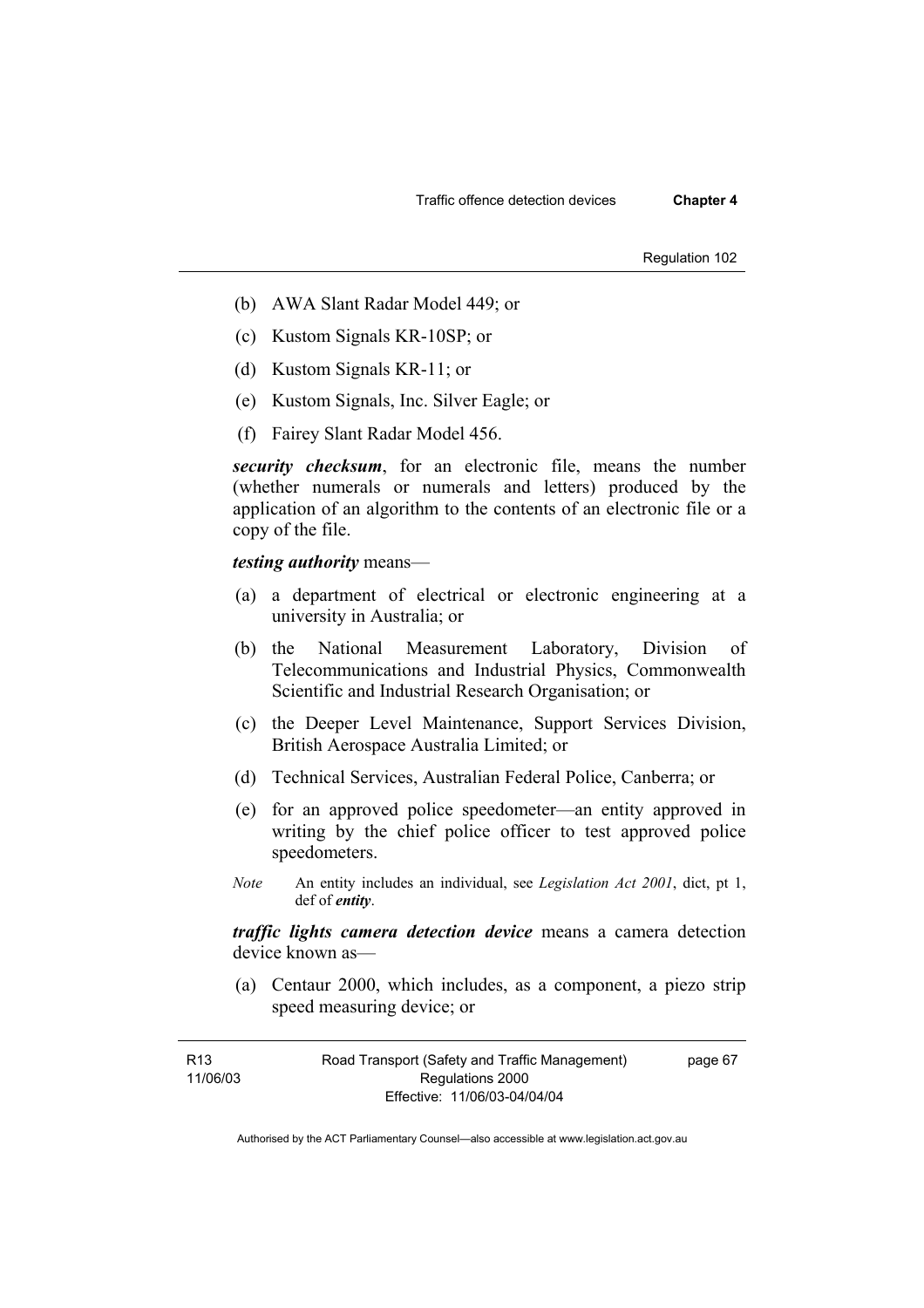(b) Redflex SMARTCAMred, which includes, as a component, a piezo strip speed measuring device.

## **103 Approved traffic offence detection devices**

- (1) For the Act, dictionary, definition of *approved camera detection device*, each digital camera detection device and traffic lights camera detection device is approved.
- (2) For the Act, dictionary, definition of *approved speed measuring device*, each laser speed measuring device, piezo strip speed measuring device, radar speed measuring device and approved police speedometer is approved.

# **103A Approval of police vehicle speedometers**

- (1) For regulation 102, definition of *approved police speedometer*, the chief police officer may, in writing, approve a kind of speedometer that is fitted to a motor vehicle driven by a police officer for measuring the speed at which vehicles are being driven.
- (2) An approval is a notifiable instrument.

*Note* A notifiable instrument must be notified under the *Legislation Act 2001*.

# **104 Major testing of traffic offence detection devices**

- (1) The following devices must be tested in accordance with this regulation at least once in every 12 months:
	- (a) a laser speed measuring device;
	- (b) the laser speed measuring device component of a digital camera detection device;
	- (c) the piezo strip speed measuring device component of a traffic lights camera detection device;
	- (d) a radar speed measuring device;

| page 68 | Road Transport (Safety and Traffic Management) | R13      |
|---------|------------------------------------------------|----------|
|         | Regulations 2000                               | 11/06/03 |
|         | Effective: 11/06/03-04/04/04                   |          |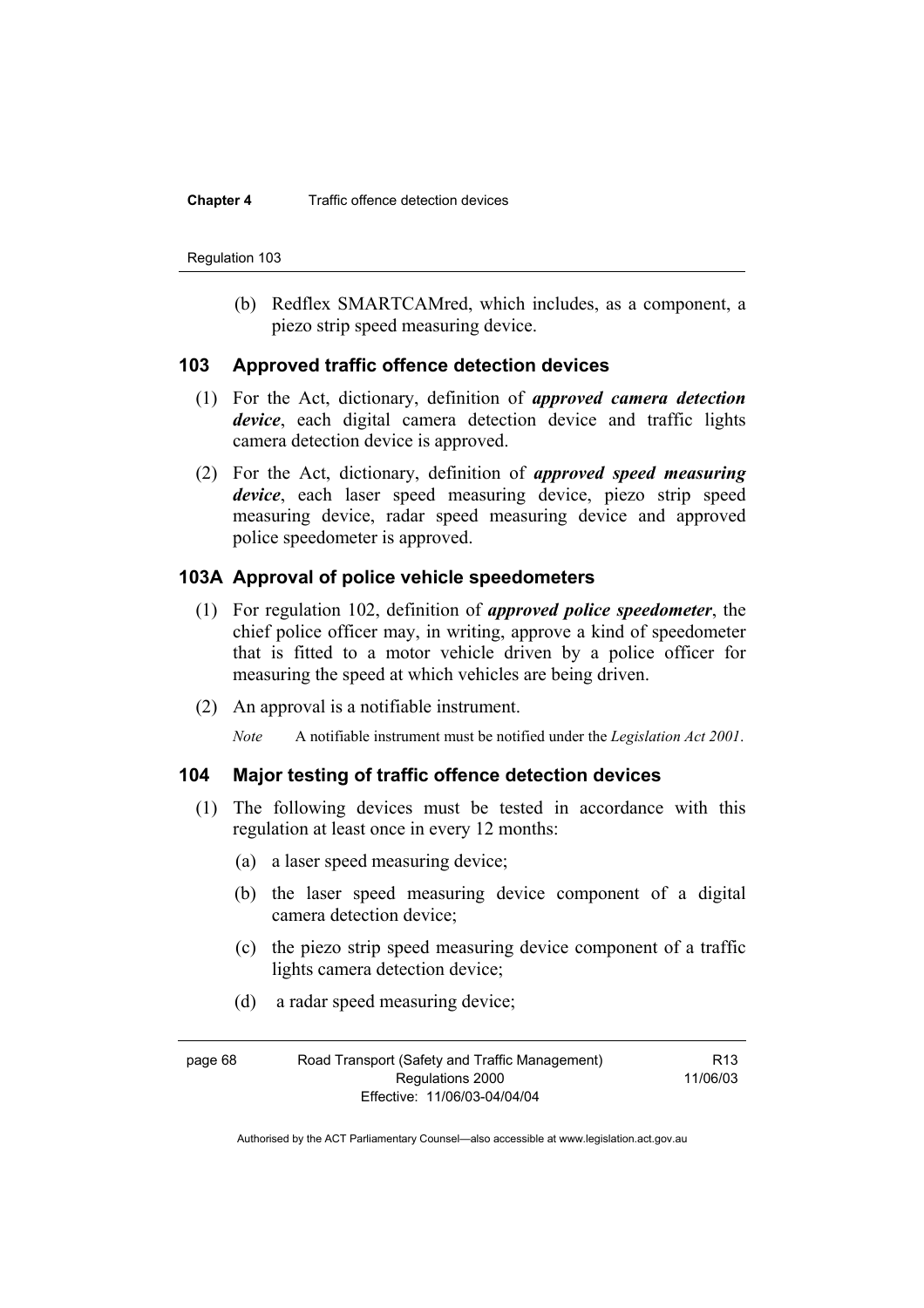- (e) an approved police speedometer.
- (2) The test must be carried out by a person approved under regulation 106 (Approved people—testing and sealing).
- (3) The testing of a laser speed measuring device, the laser speed measuring device component of a digital camera detection device, or the piezo strip speed measuring device component of a traffic lights camera detection device, must find out whether the device—
	- (a) is operating in accordance with the manufacturer's specifications; and
	- (b) is accurate within a tolerance of 2 km/h.
- (4) The testing of a radar speed measuring device must find out whether the device is operating in accordance with Australian Standard 2898.1-2.
- (5) The testing of an approved police speedometer must find out whether the device is accurate within a tolerance of 2%.
- (6) If the test establishes the matters mentioned in subregulation (3) or the matter mentioned in subregulation (4) or (5), the person who carried out the test must—
	- (a) sign a certificate to that effect; and
	- (b) if a seal on the device has been damaged or removed—seal the device.
- (7) For this regulation—
	- (a) it is sufficient for the laser speed measuring device component of a digital camera detection device to be tested separately from the other components of the device, and it is not necessary for the other components to be tested; and
	- (b) it is sufficient for the piezo strip speed measuring device component of a traffic lights camera detection device to be

| R <sub>13</sub> | Road Transport (Safety and Traffic Management) | page 69 |
|-----------------|------------------------------------------------|---------|
| 11/06/03        | Regulations 2000                               |         |
|                 | Effective: 11/06/03-04/04/04                   |         |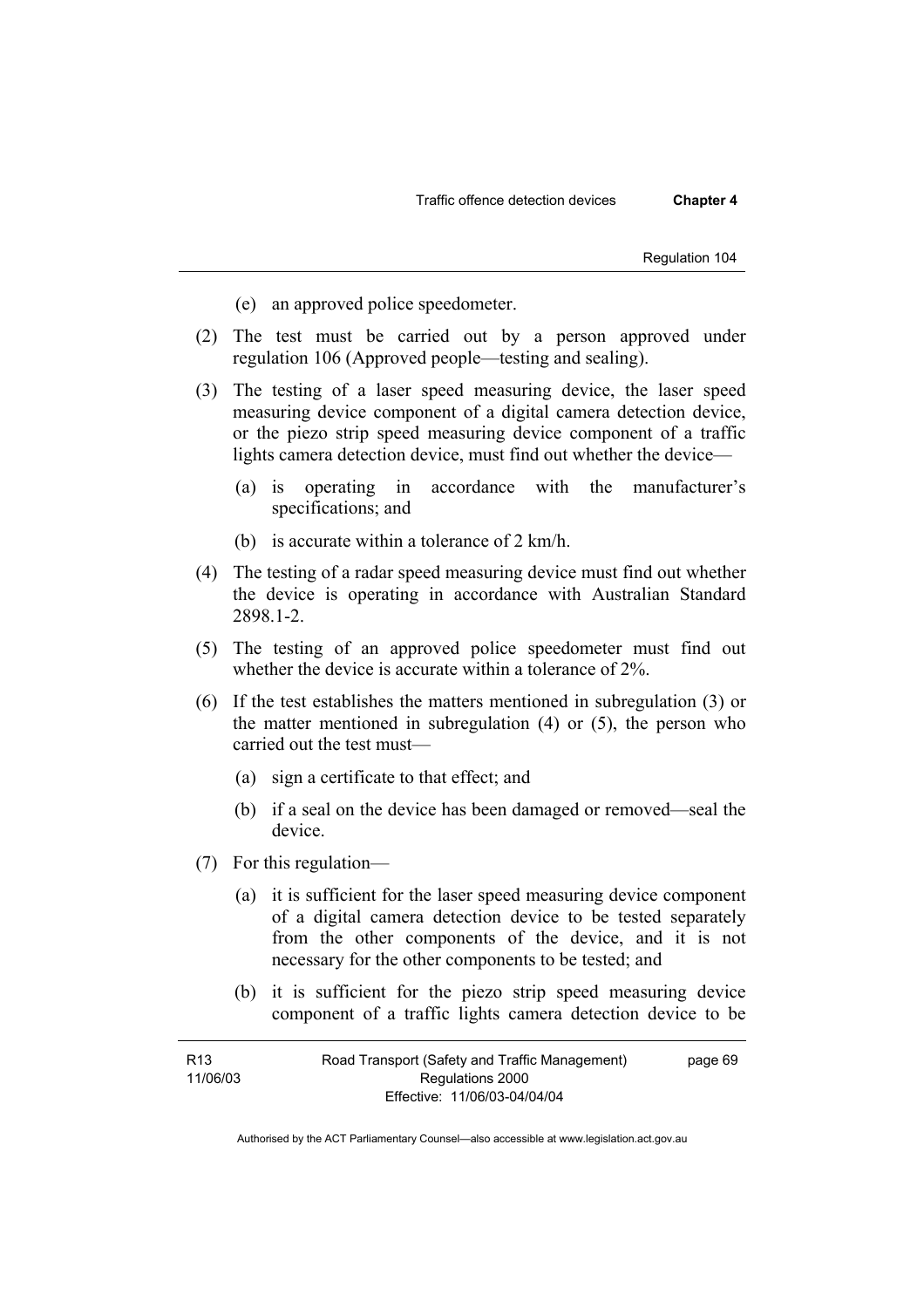#### **Chapter 4** Traffic offence detection devices

Regulation 105

tested separately from the other components of the device, and it is not necessary for the other components to be tested.

## **105 Use of digital camera detection devices**

- (1) A digital camera detection device must be used by an operator by doing the following operations in accordance with the manufacturer's instructions for the device:
	- (a) testing the laser speed measuring component of the device at the beginning of each shift of the operator by carrying out the following checks:
		- (i) an instrument confidence check;
		- (ii) a calibration verification check;
		- (iii) a scope alignment check;
	- (b) activating the device;
	- (c) operating the device;
	- (d) testing the laser speed measuring component of the device at the end of each shift of the operator by carrying out the checks mentioned in paragraph (a).
- (2) However, after the operator of the device has carried out the operations mentioned in subregulation (1) (a) and (b), the device may operate unattended.
- (3) To remove any doubt, if the device is used at more than 1 place during a shift of the operator, the operator is not required to carry out the checks mentioned in subregulation (1) (a) each time the device is activated at a different place.
- (4) If the device is used by 2 or more operators who are working together during the shift, the tests mentioned in subregulation (1) (a) and (d) may be carried out by different operators.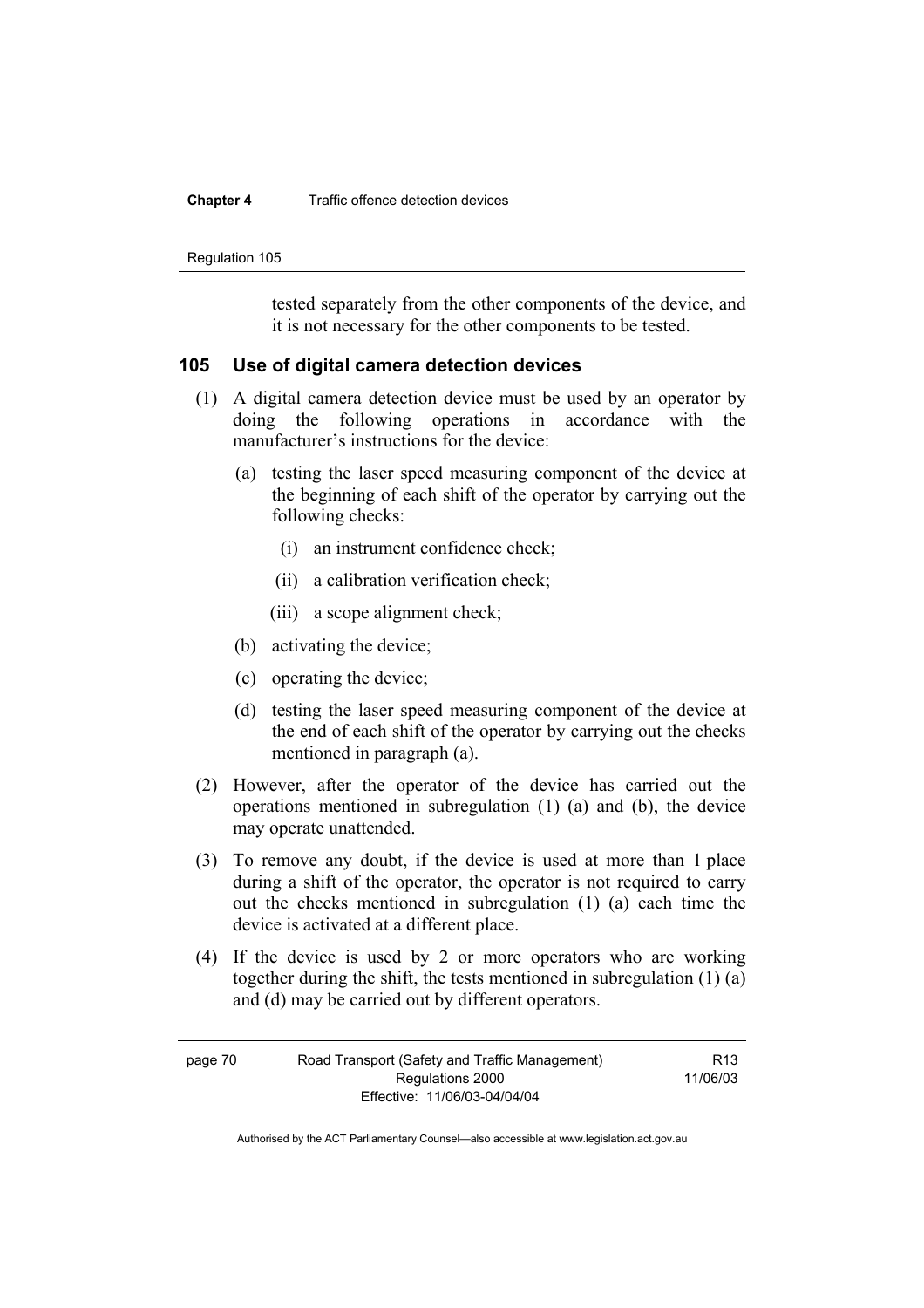Regulation 105A

(5) In this regulation:

*operator* means a person approved to use a traffic offence detection device under regulation 107 (Approved people—use).

## **105A Use of laser speed measuring devices**

- (1) A laser speed measuring device must be used by an operator by doing the following operations in accordance with the manufacturer's instructions for the device:
	- (a) testing the device at the beginning of each shift of the operator by carrying out the following checks:
		- (i) an instrument confidence check;
		- (ii) a calibration verification check;
		- (iii) a scope alignment check;
	- (b) activating the device;
	- (c) operating the device;
	- (d) testing the device at the end of each shift of the operator by carrying out the checks mentioned in paragraph (a).
- (2) To remove any doubt, if the device is used at more than 1 place during a shift of the operator, the operator is not required to carry out the checks mentioned in subregulation (1) (a) each time the device is activated at a different place.
- (3) If the device is used by 2 or more operators who are working together during the shift, the tests mentioned in subregulation (1) (a) and (d) may be carried out by different operators.
- (4) In this regulation:

*operator* means a person approved to use a traffic offence detection device under regulation 107 (Approved people—use).

R13 11/06/03 Road Transport (Safety and Traffic Management) Regulations 2000 Effective: 11/06/03-04/04/04

page 71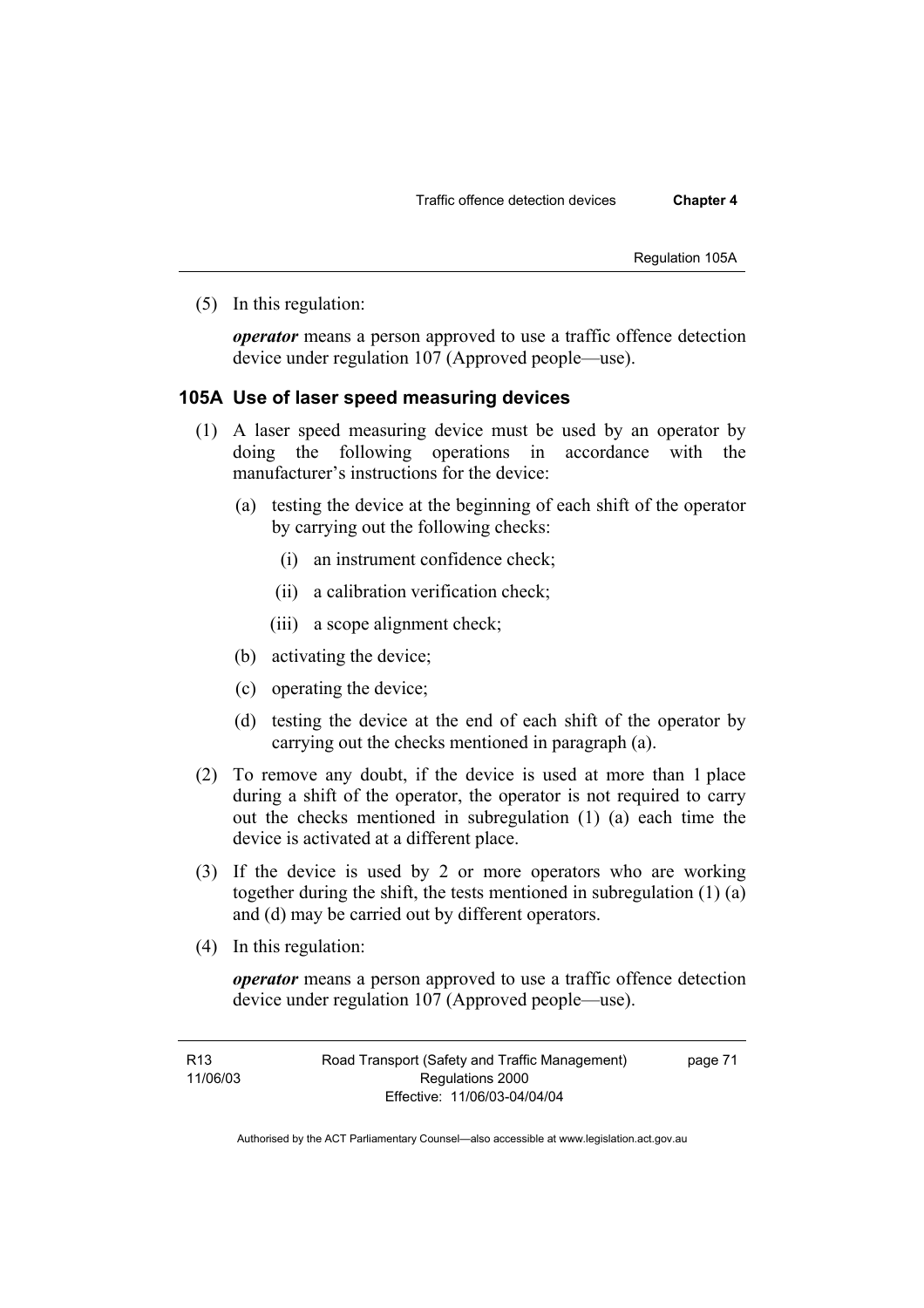#### **Chapter 4** Traffic offence detection devices

Regulation 105B

### **105B Use of radar speed measuring devices**

- (1) A radar speed measuring device must be used by an operator in accordance with the manufacturer's instructions for the device.
- (2) The operator must test the device—
	- (a) at the beginning of each shift of the operator against an approved police speedometer; and
	- (b) at the end of each shift of the operator against the speedometer mentioned in paragraph (a); and
	- (c) if the operator's shift is longer than 9 hours—9 hours after the beginning of the shift against the speedometer mentioned in paragraph (a).
- (3) After each test, the device must be found to be accurate within a tolerance of 2 km/h.
- (4) To remove any doubt, if the device is used at more than 1 place during a shift of the operator, the operator is not required to carry out the checks mentioned in subregulation (2) (a) each time the device is activated at a different place.
- (5) If the device is used by 2 or more operators who are working together during the shift, the tests mentioned in subregulation (2) may be carried out by different operators.
- (6) In this regulation:

*operator* means a person approved to use a traffic offence detection device under regulation 107 (Approved people—use).

# **106 Approved people—testing and sealing**

Each person employed by a testing authority to test and seal traffic offence detection devices is approved to test and seal traffic offence detection devices.

| page 72 | Road Transport (Safety and Traffic Management) | R <sub>13</sub> |
|---------|------------------------------------------------|-----------------|
|         | Regulations 2000                               | 11/06/03        |
|         | Effective: 11/06/03-04/04/04                   |                 |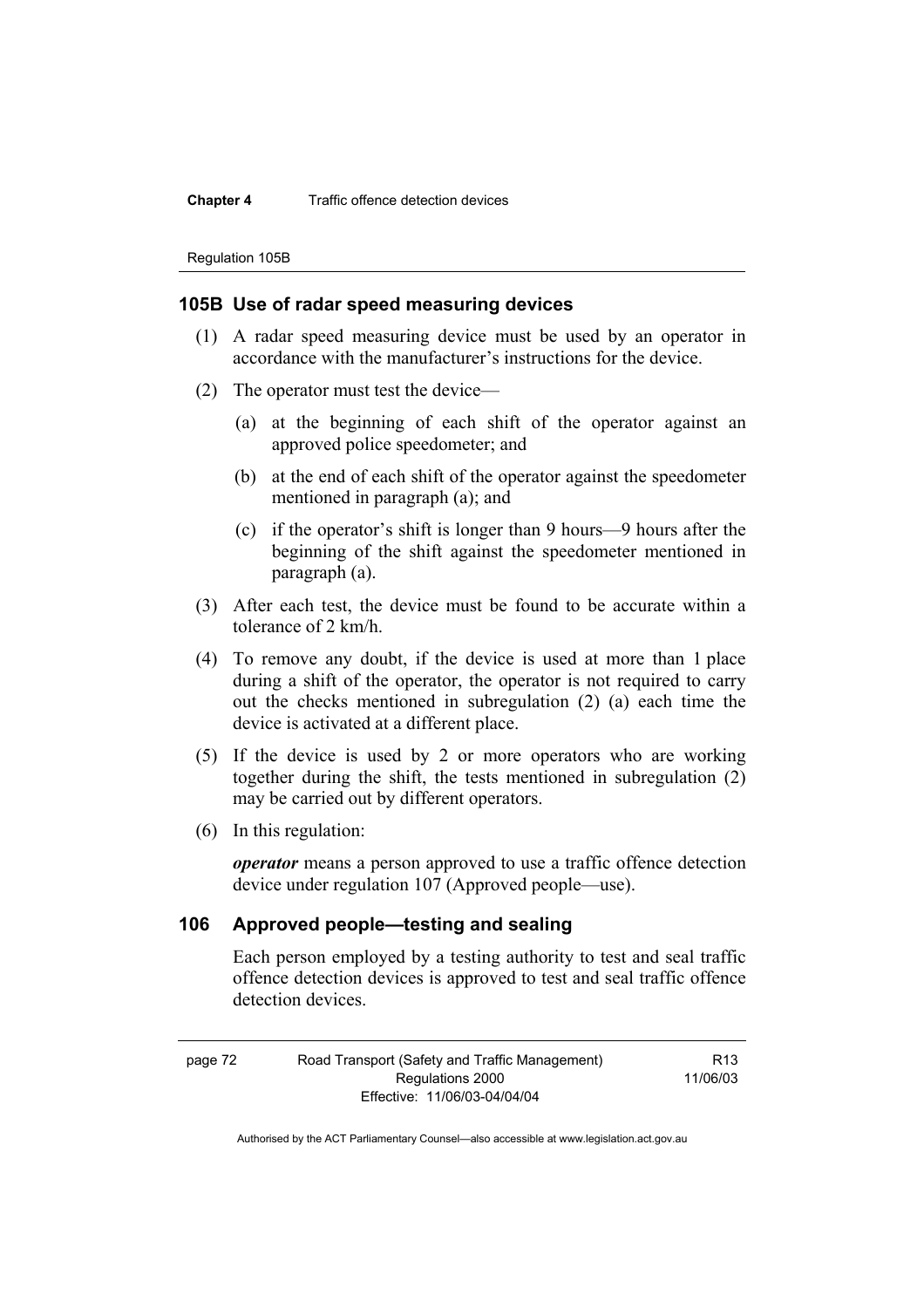# **107 Approved people—use**

- (1) Each police officer is approved to use any traffic offence detection device (other than a traffic lights camera detection device).
- (2) The road transport authority may approve a person who is not a police officer to use digital camera detection devices.
- (3) The road transport authority may only approve a person under subregulation (2) if the authority is satisfied that the person has appropriate qualifications to operate, or experience in the operation of, digital camera detection devices.

# **107A Recording of digital camera detection device image files—Act, s 23 (2) (c) (ii)**

An electronic file created by a digital camera detection device must be recorded on a magneto-optical write once read many disk (a *WORM disk*) attached directly to, or located with, the device.

# **107B Recording of traffic lights camera detection device image files—Act, s 23 (2) (c) (ii)**

- (1) An electronic file created by a traffic lights camera detection device must be recorded on a WORM disk or another storage medium for electronic data (a *recording medium*).
- (2) The recording medium for a traffic lights camera detection device may be—
	- (a) attached directly to, or located with, the device; or
	- (b) at a place other than the place where the device is located.

### **Example for par (b)**

If a motor vehicle goes through a red traffic light and an image of the vehicle is taken by a traffic lights camera detection device, the electronic file created by the device in relation to the offence is sent along a wire or optical fibre to a recording

R13 11/06/03 Road Transport (Safety and Traffic Management) Regulations 2000 Effective: 11/06/03-04/04/04

page 73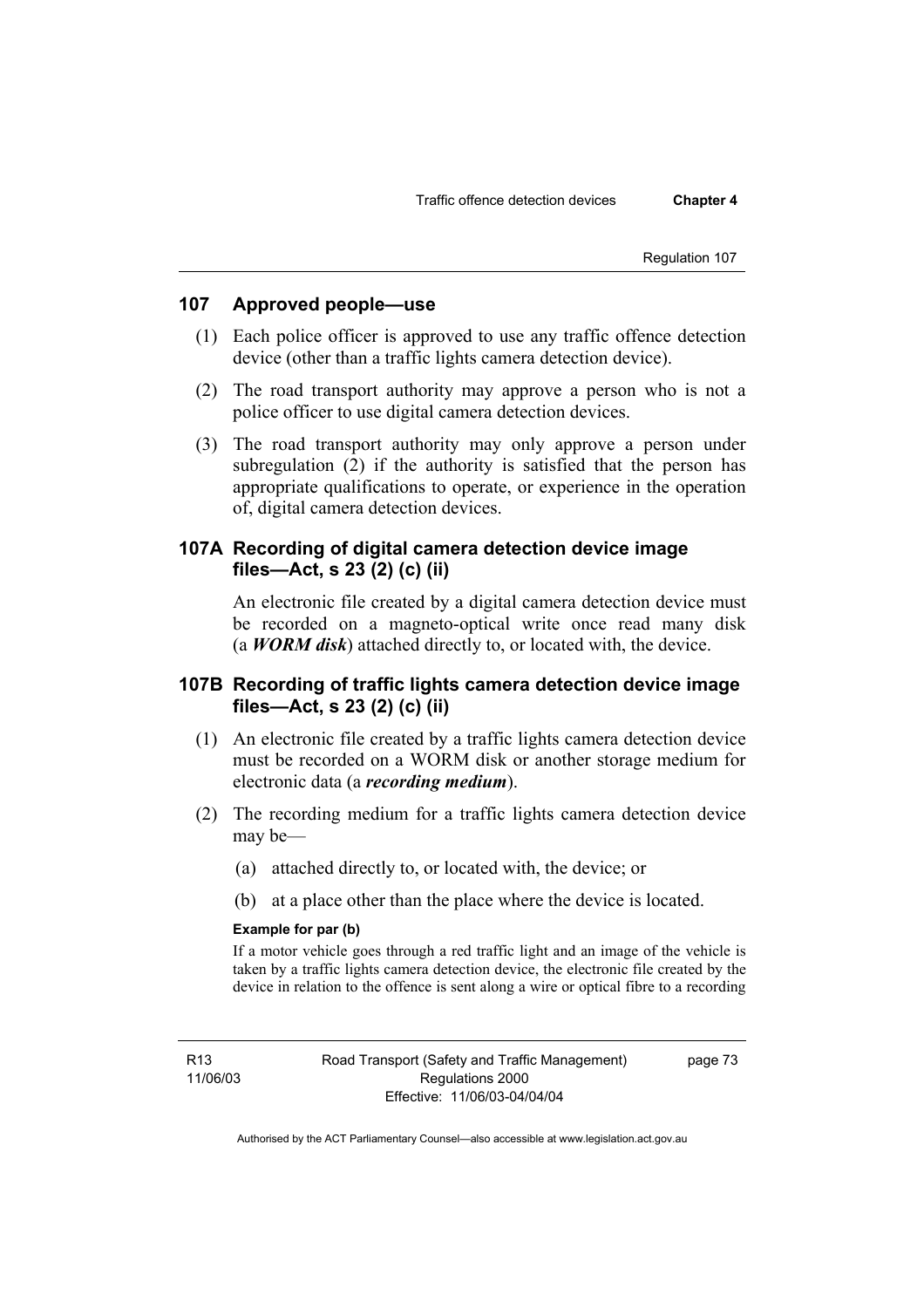#### **Chapter 4** Traffic offence detection devices

#### Regulation 107C

device in a building in another suburb and is stored at that building on a recording medium.

- (3) If the recording medium for a traffic lights camera detection device is at a place other than the place where the device is located—
	- (a) the device must produce a security checksum for each electronic file created by the device; and
	- (b) the device must encrypt the security checksum and the file; and
	- (c) the security checksum and the encrypted file must be recorded as soon as practicable on a recording medium.
- (4) However, subregulation (3) does not prevent other security measures being taken in relation to a security checksum or an electronic file before it is recorded on the recording medium.

# **107C Verification of traffic lights camera detection device image files—Act, s 23 (2) (c) (iii)**

- (1) This regulation applies if an electronic file that contains an image of a vehicle taken by a traffic lights camera detection device is recorded on a recording medium that is at a place other than the place where the device is located.
- (2) Before the image of the vehicle is produced from the file, the accuracy of the file must be verified by using a computer to—
	- (a) recalculate the security checksum for the file; and
	- (b) confirm that the security checksum produced by the recalculation is identical to the checksum produced by the device for the file.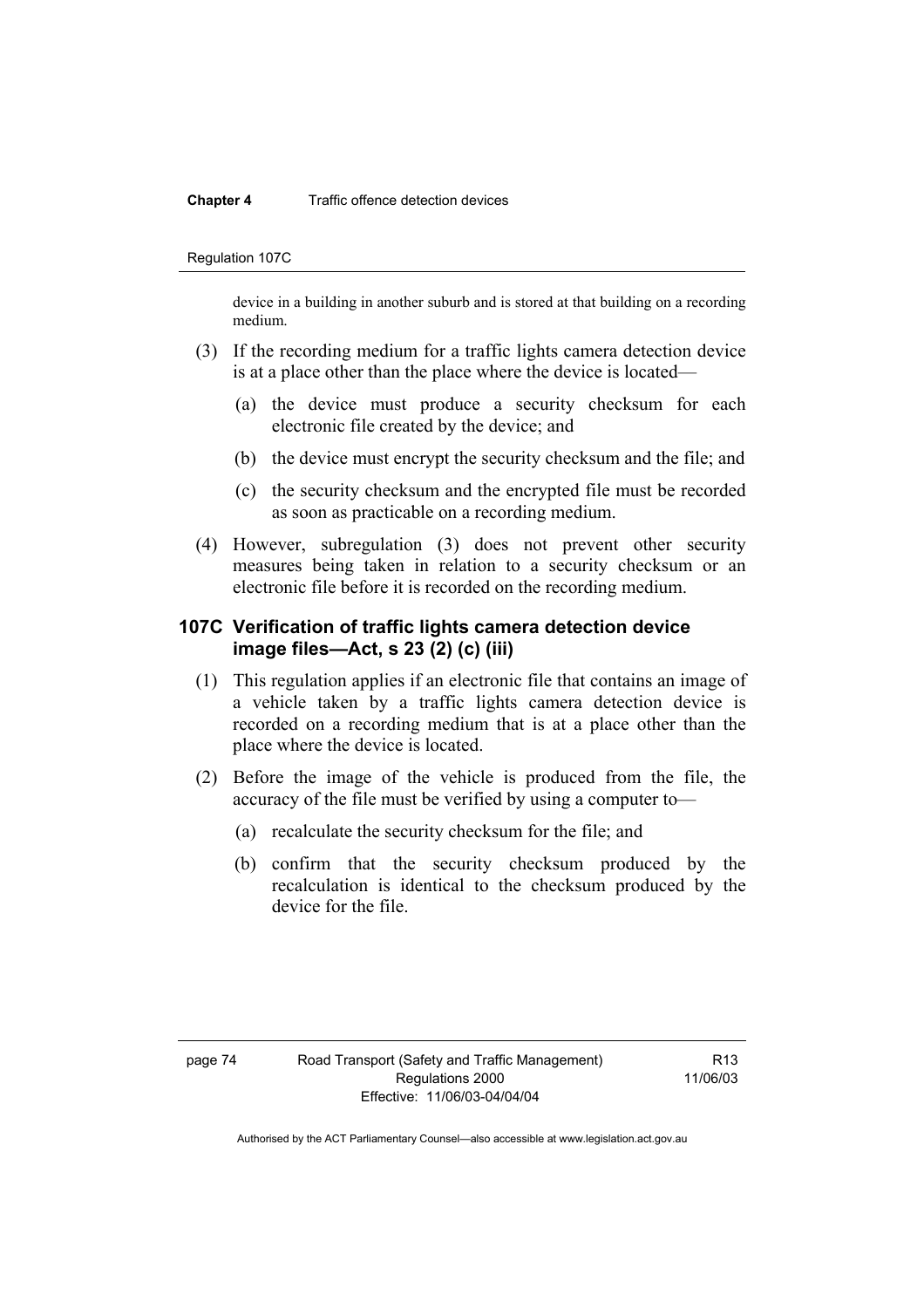# **108 Meaning of vehicle image codes**

- (1) This regulation defines the meaning of codes and other information indicated on an image of a vehicle taken by an approved camera detection device.
	- *Note* Information etc that is indicated on an image includes information etc accompanying or reasonably associated with the image (see the Act, dict, def of *indicated on*).
- (2) It is not necessary that all the codes and other information mentioned in this regulation be indicated on an image but if they do appear they have the meaning given in this regulation.
- (3) The characters (whether numbers, letters or both) in the field immediately after 'Device' is the code for—
	- (a) the laser speed measuring device component of the digital camera detection device that took the image; or
	- (b) the piezo strip speed measuring device component of the traffic lights camera detection device that took the image.

#### **Example**

'Device: 012409' indicates that the code for the laser speed measuring device component of the digital camera detection device, or piezo strip speed measuring device component of the traffic lights camera detection device, that took the image is 012409.

 (4) The characters (whether numbers, letters or both) in the field immediately after 'Location' or 'Loc' is the code for the place where the image was taken (the *location code*).

#### **Example**

'Location: sls0015' indicates that the code for the place where the image was taken is 0015 (see sch 1, item 15).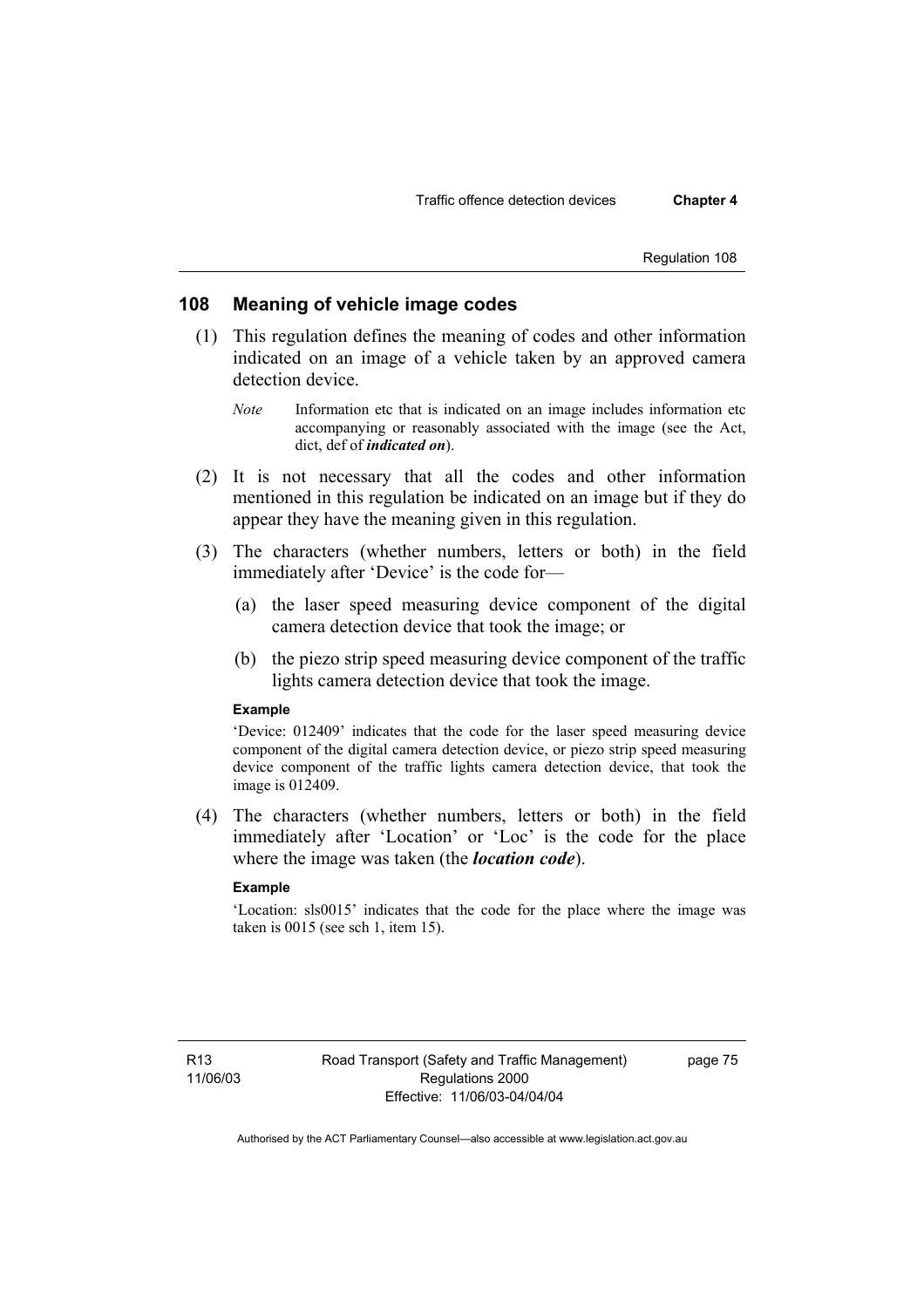#### **Chapter 4** Traffic offence detection devices

#### Regulation 108

(5) A location code has the meaning given by schedule 1.

### **Example**

The location code '0015' indicates that the image was taken at Kingsford Smith Drive between Kuringa Drive and Spalding Street (see sch 1, item 15).

 (6) For subregulation (5) and schedule 1, if a road (however described) mentioned in an item of schedule 1 intersects with another road (however described) more than once, the word '(north)' or '(south)' is included after the name of the road to indicate the intersection relevant to the meaning of the location code.

#### **Example**

The location code '0003' means that the image was taken on Athllon Drive between Beasley Street '(south)' and Sulwood Drive (see sch 1, item 3). As Beasley Street intersects Athllon Drive more than once, the word 'south' indicates that the southern intersection is the relevant intersection.

 (7) The characters in the field immediately after 'Date' is the date when the image was taken, with the first 2 numbers indicating the day of the month, followed by an abbreviation for the month and the year.

#### **Example**

'Date: 15/11/00' indicates that the image was taken on 15 November 2000.

 (8) The numbers in the field immediately after 'Time' is the time when the image was taken, stated in the 24-hour clock system.

#### **Examples**

- 1 'Time: 11.07.00.23' indicates that the image was taken at 0.23 seconds after 11.07 am.
- 2 'Time: 13:53:10:07' indicates that the image was taken at 10.07 seconds after 1.53 pm.
- (9) The letter in the field immediately after 'Direction' or 'Dir' indicates—
	- (a) for an image taken by a digital camera detection device whether the general direction in which the vehicle was travelling was away from or towards the device, with

| page 76 | Road Transport (Safety and Traffic Management) | R <sub>13</sub> |
|---------|------------------------------------------------|-----------------|
|         | Regulations 2000                               | 11/06/03        |
|         | Effective: 11/06/03-04/04/04                   |                 |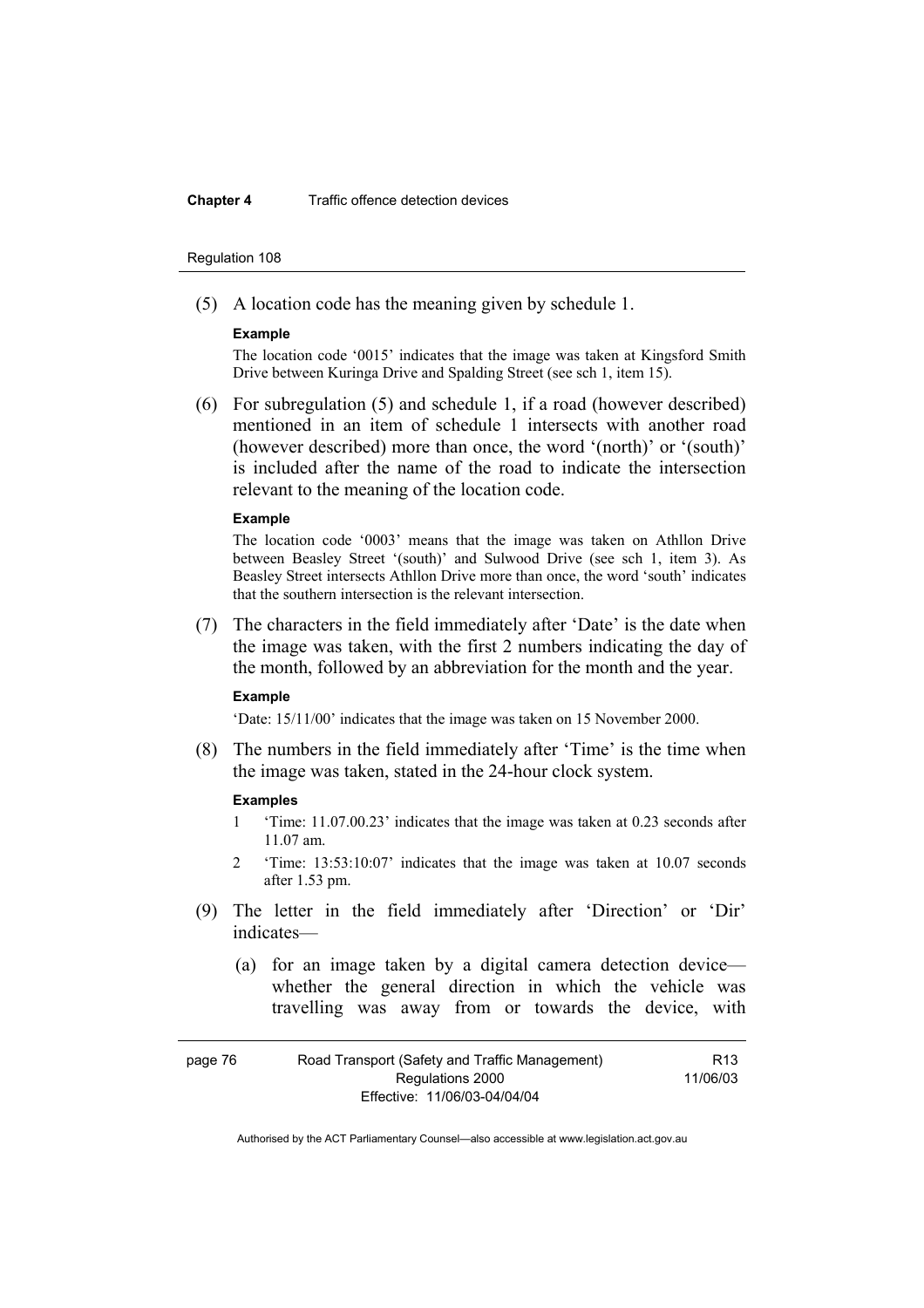'A' indicating away from the device and 'T' indicating towards the device; or

 (b) for an image taken by a traffic lights camera detection device—the general direction in which the vehicle was travelling when the image was taken, with 'N' indicating north, 's' indicating south, 'E' indicating east and 'W' indicating west.

#### **Example for par (a)**

'Direction: A' indicates that when the image was taken the vehicle was generally travelling away from the digital camera detection device that took the image.

#### **Example for par (b)**

'Direction: N' indicates that when the image was taken the vehicle was travelling in the general direction of north.

- (10) The characters in the field immediately after 'Lane' is the code for the lane in which the vehicle was travelling when the image was taken, with the following codes having the stated meaning:
	- 'L1' means the lane next to the centre of the road
	- 'L2' means the lane immediately to the left of L1
	- 'L3' means the lane immediately to the left of L2
	- 'L4' means the lane immediately to the left of L3.

#### **Example**

'Lane: L1' indicates that the vehicle was travelling in the lane next to the centre of the road when the image was taken.

 (11) The number in the field immediately after 'Red time' is the time in seconds and part seconds (stated as a fraction) that a red traffic light or red traffic arrow facing the driver of the vehicle had been showing before the driver entered the intersection concerned.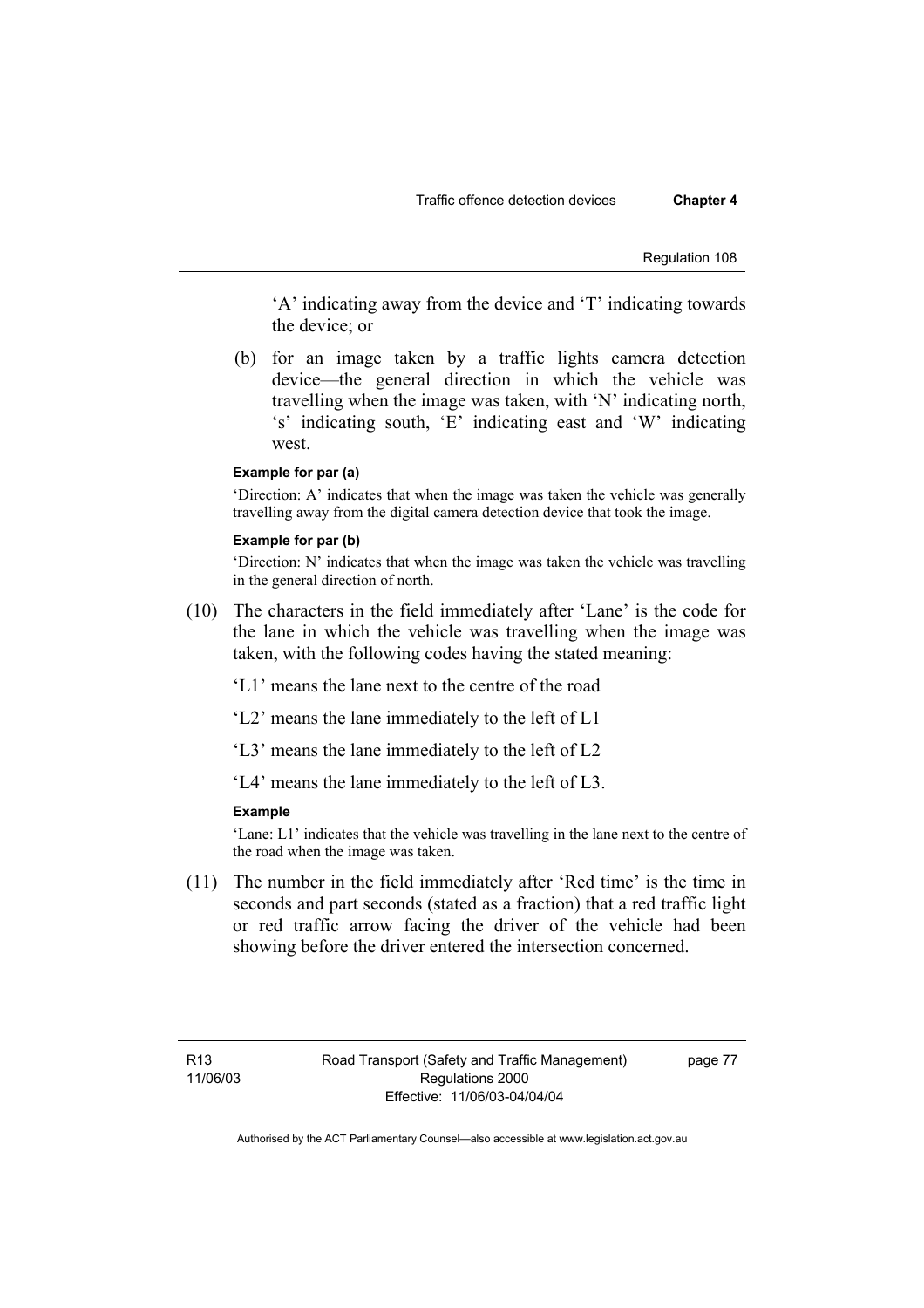#### **Chapter 4** Traffic offence detection devices

#### Regulation 108

#### **Example**

'Red time: 1.50' indicates that the red traffic light or red traffic arrow facing the driver of the vehicle had been showing for 1.5 seconds before the driver entered the intersection concerned.

 (12) The number in the field immediately after 'Speed li' is the speed limit applying to the driver of the vehicle for the length of road where the driver was driving when the image was taken.

#### **Example**

'Speed li: 60' indicates that the speed limit applying to the driver of the vehicle for the length of road where the driver was driving when the image was taken is 60 km/h.

 (13) The number in the field immediately after 'Speed' is the speed in kilometres per hour at which the driver of the vehicle was driving when the image was taken.

#### **Example**

'Speed: 82' indicates that the driver of the vehicle was driving at 82 km/h when the image was taken.

 (14) The characters (whether numbers, letters or both) in the field immediately after 'Operator' is the code for the person responsible for the use of the device when the image was taken.

#### **Example**

'Operator: op002' indicates that the code for the person responsible for the device when the image was taken is operator 002.

 (15) The characters (whether numbers, letters or both) in the field immediately after 'Disk' is the code for the recording medium used to record the image of the vehicle.

#### **Example**

'Disk: WD0022' indicates that the code for the WORM disk used to record the image was WD0022.

*Note* An example is part of the Act, is not exhaustive and may extend, but does not limit, the meaning of the provision in which it appears (see *Legislation Act 2001*, s 126 and s 132).

| page 78 | Road Transport (Safety and Traffic Management) | R <sub>13</sub> |
|---------|------------------------------------------------|-----------------|
|         | Regulations 2000                               | 11/06/03        |
|         | Effective: 11/06/03-04/04/04                   |                 |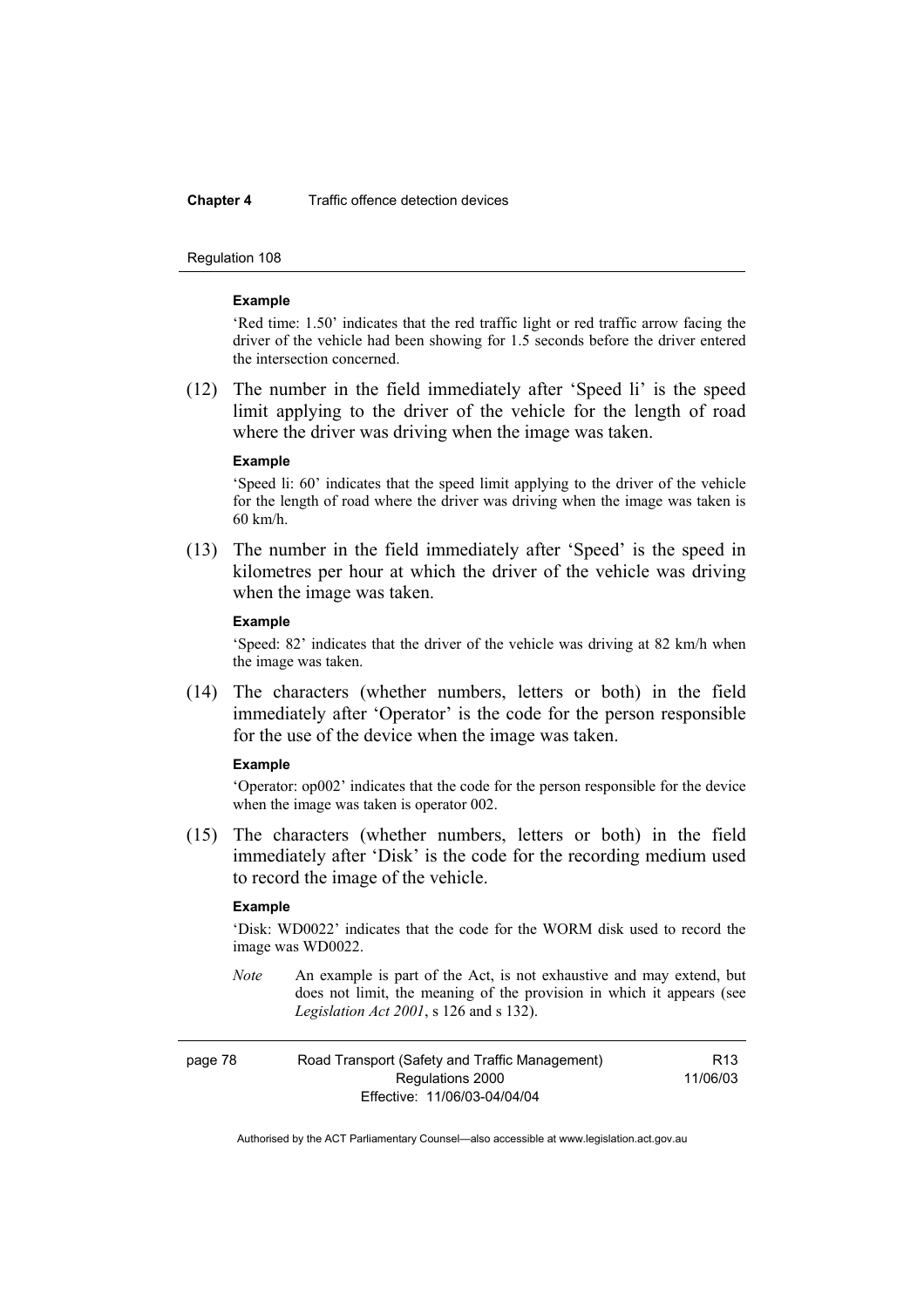# **Chapter 5 Miscellaneous**

## **109 Additional powers of police**

- (1) A police officer may request or signal the driver of a vehicle to stop the vehicle.
- (2) A person must not, without reasonable excuse, fail to comply with a request or signal made or given by a police officer under subregulation  $(1)$ .

Maximum penalty: 20 penalty units.

 (3) A police officer may, during a temporary obstruction or danger to traffic or in an emergency direct the responsible person for or driver of a vehicle parked in any part of a pay parking area to remove the vehicle or, if no one appears to be in charge of the vehicle, remove the vehicle.

# **110 Prohibition on car minding**

- (1) The chief police officer may, by written notice given to a person, prohibit the person from—
	- (a) parking, minding, caring for, or taking charge of any motor vehicle or trailer (other than a motor vehicle or trailer of which the person is the driver) on a road; or
	- (b) offering his or her services for any such purpose.
- (2) A person who is given a notice under subregulation (1) must comply with the notice.

Maximum penalty: 20 penalty units.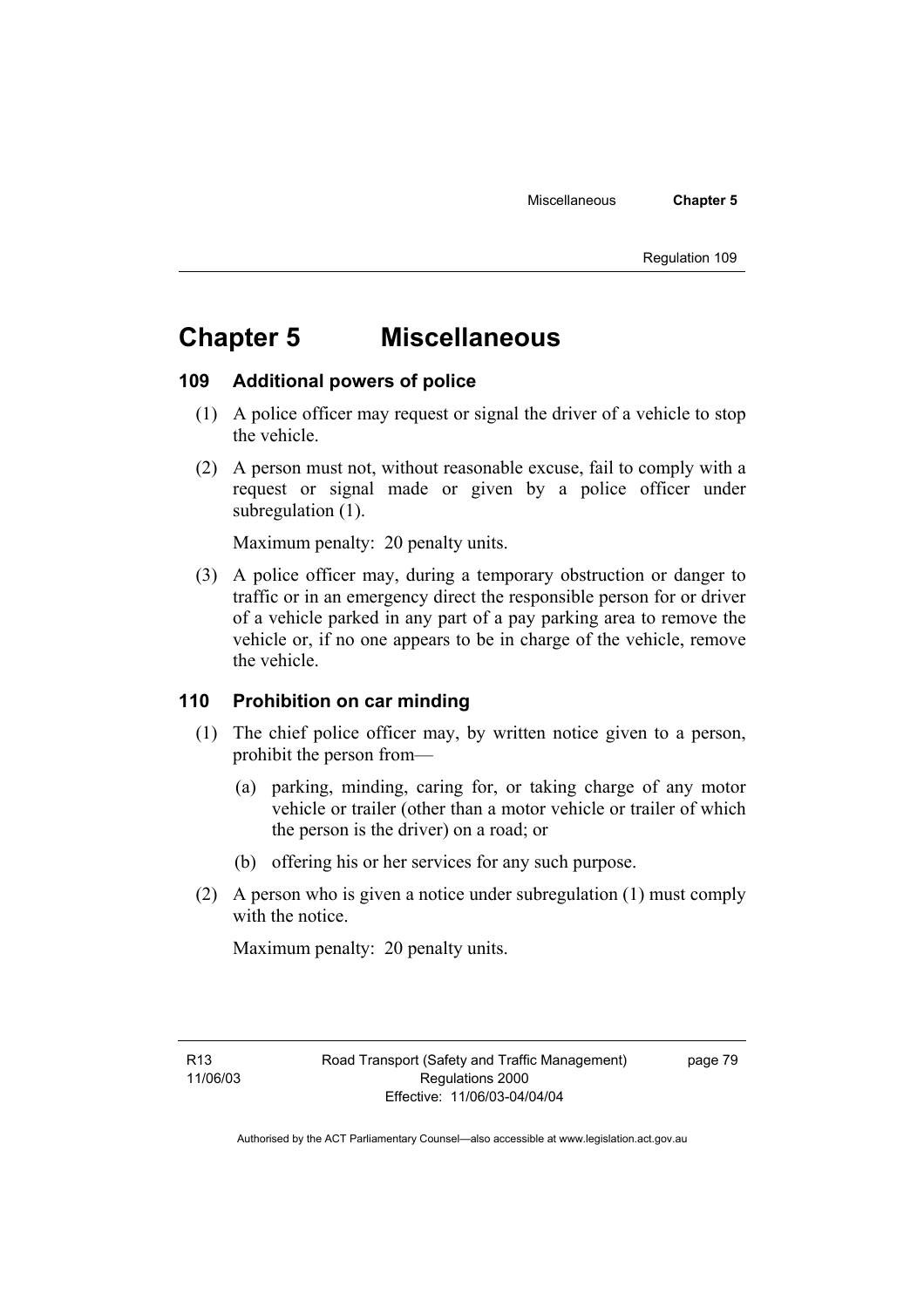#### **Chapter 5** Miscellaneous

#### Regulation 111

- (3) This regulation does not authorise the chief police officer to prohibit the proprietor of a parking station or parking area—
	- (a) from parking, minding, caring for, or taking charge of a motor vehicle or trailer in or on the parking station or parking area; or
	- (b) from offering the proprietor's services for that purpose—
		- (i) whether by the display or publication of an advertisement in relation to the parking station or parking area or otherwise; and
		- (ii) whether the services are performed or offered to be performed by the proprietor or by an employee or agent of the proprietor.

### **111 Removal of unattended vehicles from certain places**

For the Act, section 32 (1) (c), a police officer or authorised person may move an unattended vehicle from a road or road related area to a retention area if the vehicle is in—

- (a) a bus lane; or
- (b) a length of road to which a *clearway sign* applies; or
- (c) a transit lane.

# **112 Disposal of impounded vehicles—Act, s 10J**

- (1) This regulation applies to a vehicle impounded under the following provisions of the Act:
	- (a) section 10AA (Impounding of vehicles used for menacing driving on court order before conviction etc);
	- (b) section 10A (Impounding or forfeiture of vehicles on conviction etc for certain offences);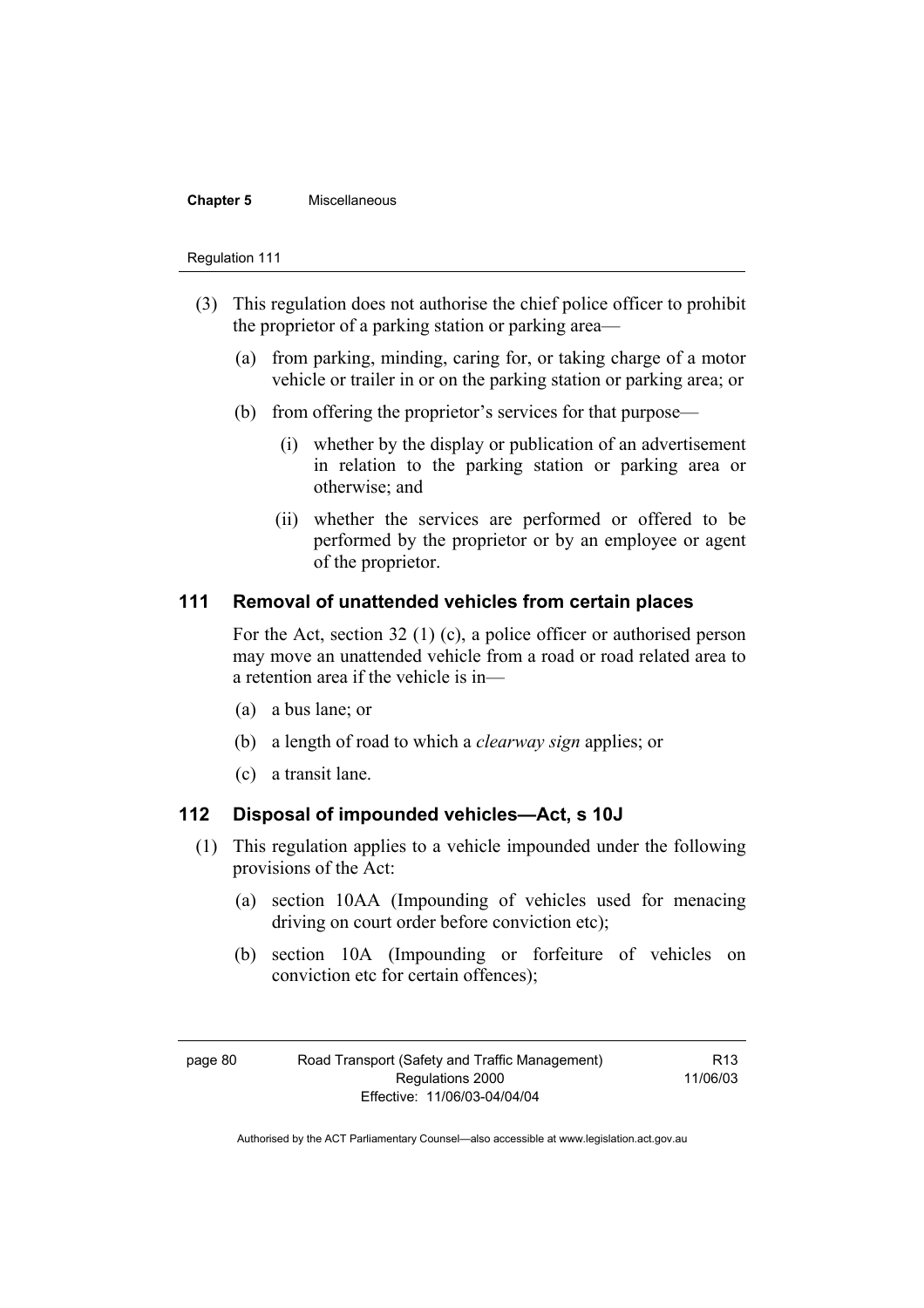Miscellaneous **Chapter 5** 

- (c) section 10B (Powers of police officers to seize and impound vehicles used in committing certain offences).
- (2) If a person has not applied to the chief police officer for the release of the vehicle at the end of the period of impoundment, the chief police officer must, by notice served on the registered operator of the vehicle and every person who has a registered interest in the vehicle, warn them that the vehicle may be offered for sale if the vehicle is not removed from the place of impoundment within 28 days after the day of service of the notice.
- (3) The vehicle may be offered for sale, by public auction or public tender, if the vehicle is not removed within 28 days after service of the notice or, if more than 1 notice is served under subregulation (2), the later of the notices.
- (4) A person may apply to the chief police officer for payment to the person of the balance of the proceeds of sale of a vehicle within 1 year after the vehicle is sold in accordance with subregulation (3).
- (5) The balance of the proceeds of sale may be paid to the person if the person satisfies the chief police officer that—
	- (a) the person was lawfully entitled to possession of the vehicle immediately before its sale; and
	- (b) there was a reasonable excuse for the person's failure to obtain release of the vehicle before it was sold.
- (6) In this regulation:

*balance of the proceeds of sale*, of a vehicle, means the proceeds of the sale of the vehicle less—

- (a) any fee or other amount payable under the *Road Transport (General) Act 1999* for the seizure, impounding and storage of the vehicle; and
- (b) the reasonable costs of or incidental to the sale.

| R13      | Road Transport (Safety and Traffic Management) | page 81 |
|----------|------------------------------------------------|---------|
| 11/06/03 | Regulations 2000                               |         |
|          | Effective: 11/06/03-04/04/04                   |         |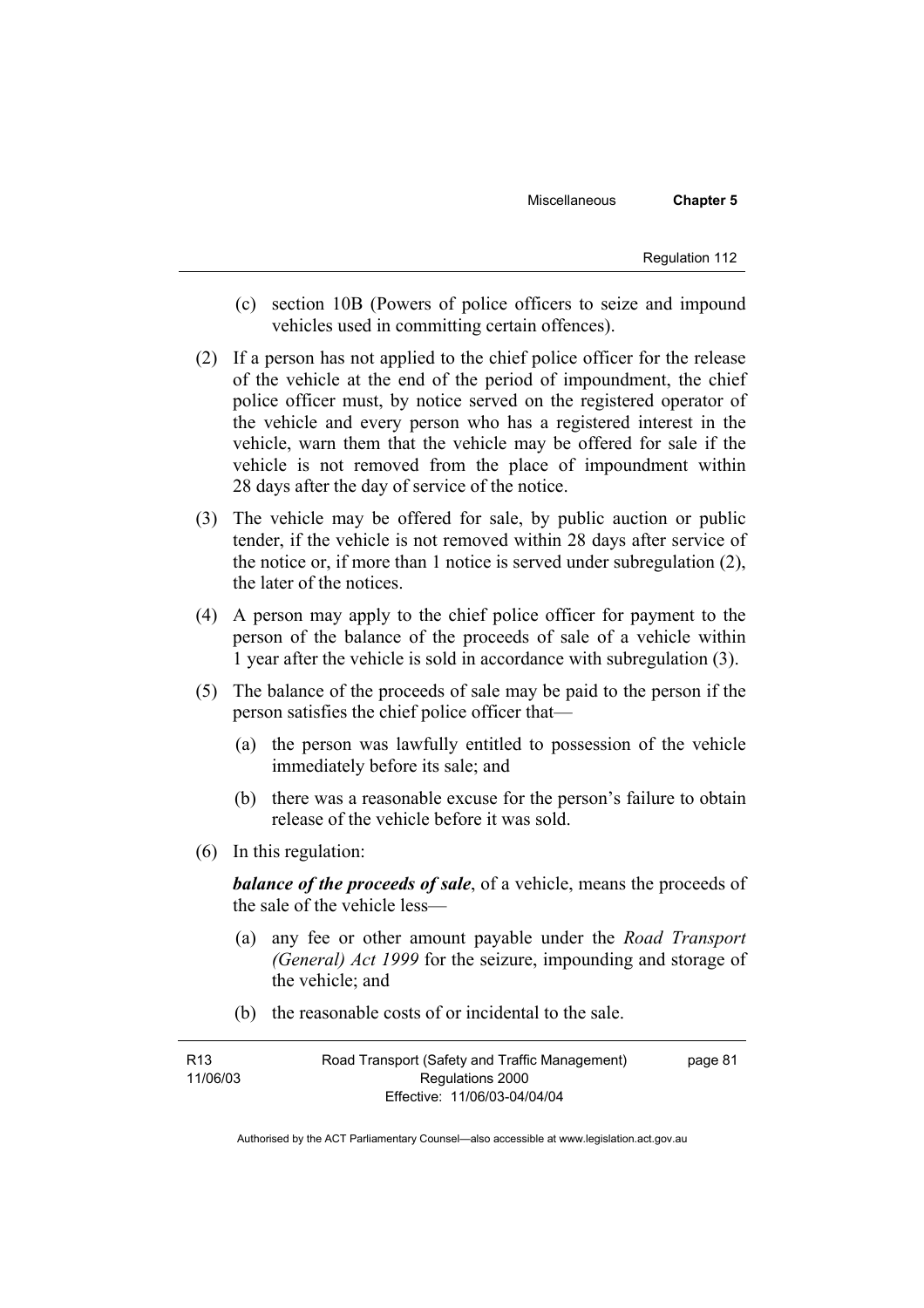#### **Chapter 5** Miscellaneous

Regulation 112A

# **112A Disposal of forfeited vehicles—Act, s 10J**

A vehicle that has been forfeited to the Territory under the Act, section 10A (Impounding or forfeiture of vehicles on conviction etc for certain offences) may be offered for sale by public auction or public tender.

### **113 Responsible person to inspect driver licence**

 (1) Before permitting someone else to drive a motor vehicle, the responsible person for, or the person in charge of, the vehicle must require the person to produce his or her Australian driver licence or external driver licence and must inspect the licence.

Maximum penalty: 20 penalty units.

 (2) It is a defence to a prosecution of a person for an offence against subregulation (1) if the person proves that the person had taken reasonable steps (other than those mentioned in the subregulation) to ensure the person permitted to drive the motor vehicle was the holder of a current Australian driver licence or external driver licence.

# **114 Responsible person's consent**

The person in charge of a motor vehicle or trailer on a road must not, without reasonable excuse, permit anyone to use the vehicle without the consent of the responsible person for the vehicle.

Maximum penalty: 20 penalty units.

page 82 Road Transport (Safety and Traffic Management) Regulations 2000 Effective: 11/06/03-04/04/04

R13 11/06/03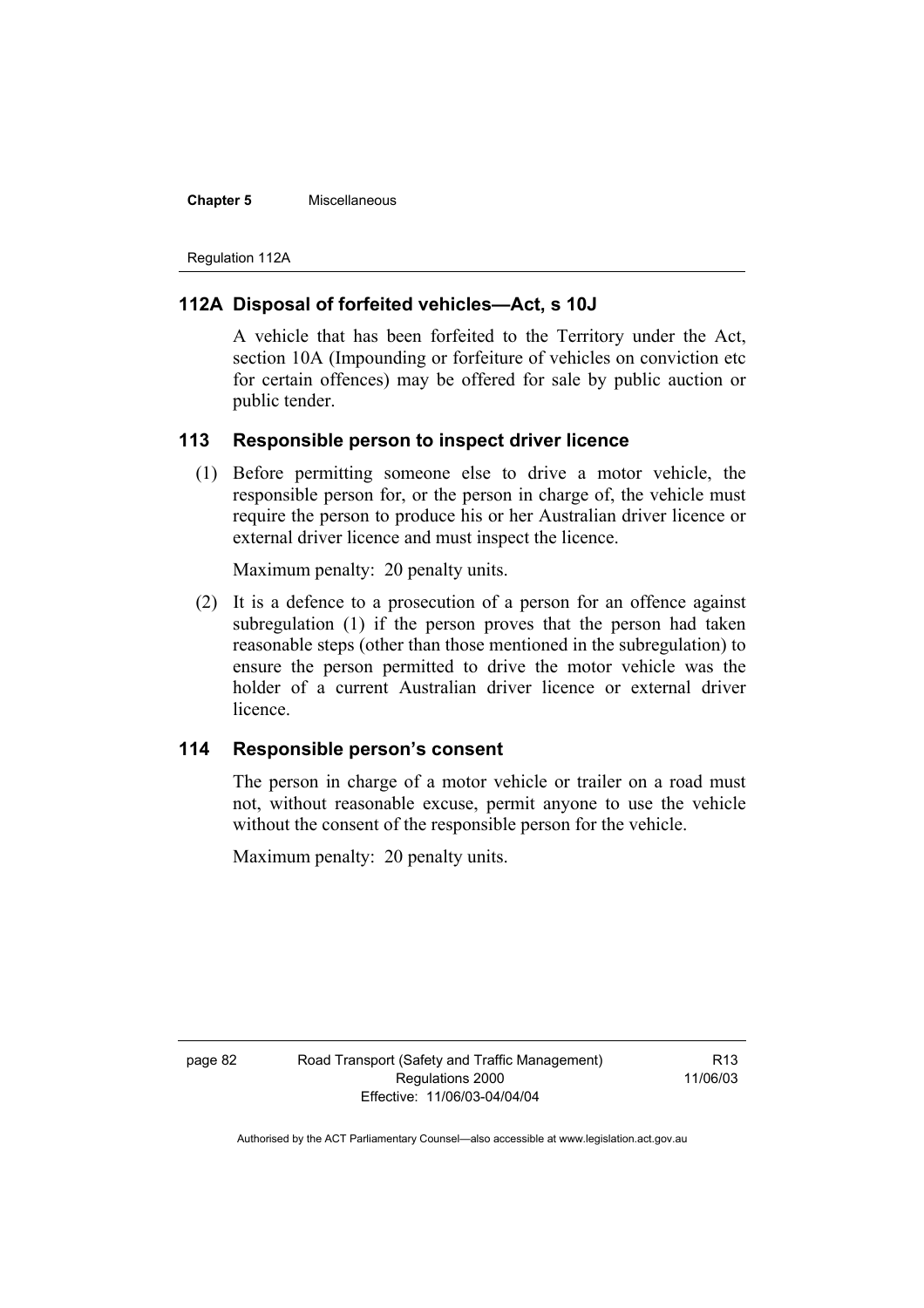# **Schedule 1 Meaning of location codes on images**

(see reg 108)

# **Part 1.1 Digital camera detection devices**

| item                        | <b>location</b><br>code | place where image was taken                                                   |
|-----------------------------|-------------------------|-------------------------------------------------------------------------------|
| $\mathbf{1}$                | 0001                    | Adelaide Avenue between Hopetoun Circuit and Kent Street                      |
| 2                           | 0002                    | <b>Antill Street</b>                                                          |
| 3                           | 0003                    | Athllon Drive between Beasley Street (south) and Sulwood Drive                |
| 4                           | 0004                    | Belconnen Way between Barry Drive and Coulter Drive                           |
| 5                           | 0005                    | Bowen Drive between Brisbane Avenue and Kings Avenue                          |
| 6                           | 0006                    | Coppins Crossing Road between Uriarra Road and William Hovell Drive           |
| 7                           | 0007                    | Drakeford Drive between Sulwood Drive and Athllon Drive                       |
| 8                           | 0008                    | Erindale Drive between Sulwood Drive and Sternberg Crescent                   |
| 9                           | 0009                    | Florey Drive between Southern Cross Drive and Ginninderra Drive               |
| 10                          | 0010                    | Ginninderra Drive between Tillyard Drive and Kingsford Smith Drive            |
| 11                          | 0011                    | Ginninderra Drive between Ellenborough Street and Tucker Street               |
| 12                          | 0012                    | Gungahlin Drive between Wells Station Drive and Gundaroo Drive                |
| 13                          | 0013                    | Hindmarsh Drive between Dalrymple Street and Jerrabomberra Avenue             |
| 14                          | 0014                    | Hindmarsh Drive between Athllon Drive and Melrose Drive                       |
| 15                          | 0015                    | Kingsford Smith Drive between Kuringa Drive and Spalding Street               |
| 16                          | 0016                    | Lady Denman Drive between Cotter Road and Barrenjoey Drive                    |
| 17                          | 0017                    | Long Gully Road                                                               |
| 18                          | 0018                    | Melrose Drive between Athllon Drive and Hindmarsh Drive                       |
| 19                          | 0019                    | Monaro Highway between Canberra Avenue and Hindmarsh Drive                    |
| R <sub>13</sub><br>11/06/03 |                         | Road Transport (Safety and Traffic Management)<br>page 83<br>Regulations 2000 |

Effective: 11/06/03-04/04/04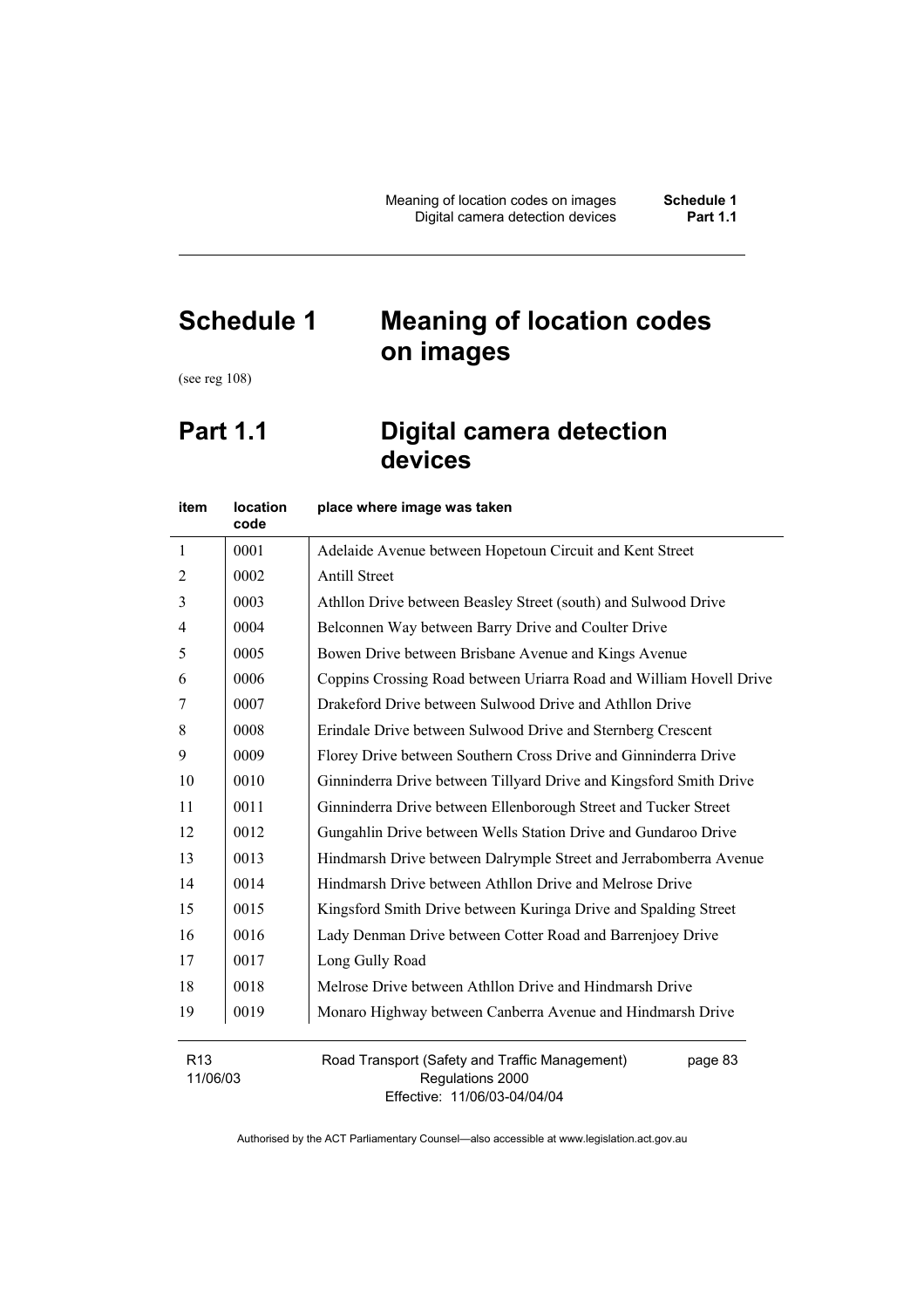| Schedule 1      | Meaning of location codes on images |
|-----------------|-------------------------------------|
| <b>Part 1.1</b> | Digital camera detection devices    |

| item | <b>location</b><br>code | place where image was taken                                        |
|------|-------------------------|--------------------------------------------------------------------|
| 20   | 0020                    | Monaro Highway between Hindmarsh Drive and Isabella Drive          |
| 21   | 0021                    | Mugga Lane between Narrabundah Lane and Long Gully Road            |
| 22   | 0022                    | Northbourne Avenue between Macarthur Avenue and Antill Street      |
| 23   | 0023                    | Parkes Way between Clunies Ross Street and Glenloch Interchange    |
| 24   | 0024                    | Tuggeranong Parkway between Lakeside Interchange and Cotter Road   |
| 25   | 0025                    | Tuggeranong Parkway between Hindmarsh Drive and Cotter Road        |
| 26   | 0026                    | Tuggeranong Parkway between Hindmarsh Drive and Sulwood Drive      |
| 27   | 0027                    | Yamba Drive between Mawson Drive and Beasley Street                |
| 28   | 0028                    | Pocket Avenue                                                      |
| 29   | 0029                    | Owen Dixon Drive (excluding residential service road of same name) |
| 30   | 0030                    | <b>Taverner Street</b>                                             |
| 31   | 0031                    | Springvale Drive                                                   |
| 32   | 0032                    | Kerrigan Street                                                    |
| 33   | 0033                    | Gladstone Street, Hall                                             |
| 34   | 0034                    | Heysen Street                                                      |
| 35   | 0035                    | Mugga Way                                                          |
| 36   | 0036                    | <b>Badimara Street</b>                                             |
| 37   | 0037                    | Namatjira Drive                                                    |
| 38   | 0038                    | Empire Circuit between Grey Street and Canberra Avenue             |
| 39   | 0039                    | Longmore Crescent                                                  |
| 40   | 0040                    | Maribyrnong Avenue                                                 |
| 41   | 0041                    | Learmonth Drive                                                    |
| 42   | 0042                    | <b>Petterd Street</b>                                              |
| 43   | 0043                    | Williamson Street                                                  |
| 44   | 0044                    | <b>Tillyard Drive</b>                                              |
| 45   | 0045                    | Dryandra Street between Fairfax Street and Archibald Street        |
| 46   | 0046                    | Newman Morris Circuit                                              |

#### page 84 Road Transport (Safety and Traffic Management) Regulations 2000 Effective: 11/06/03-04/04/04

R13 11/06/03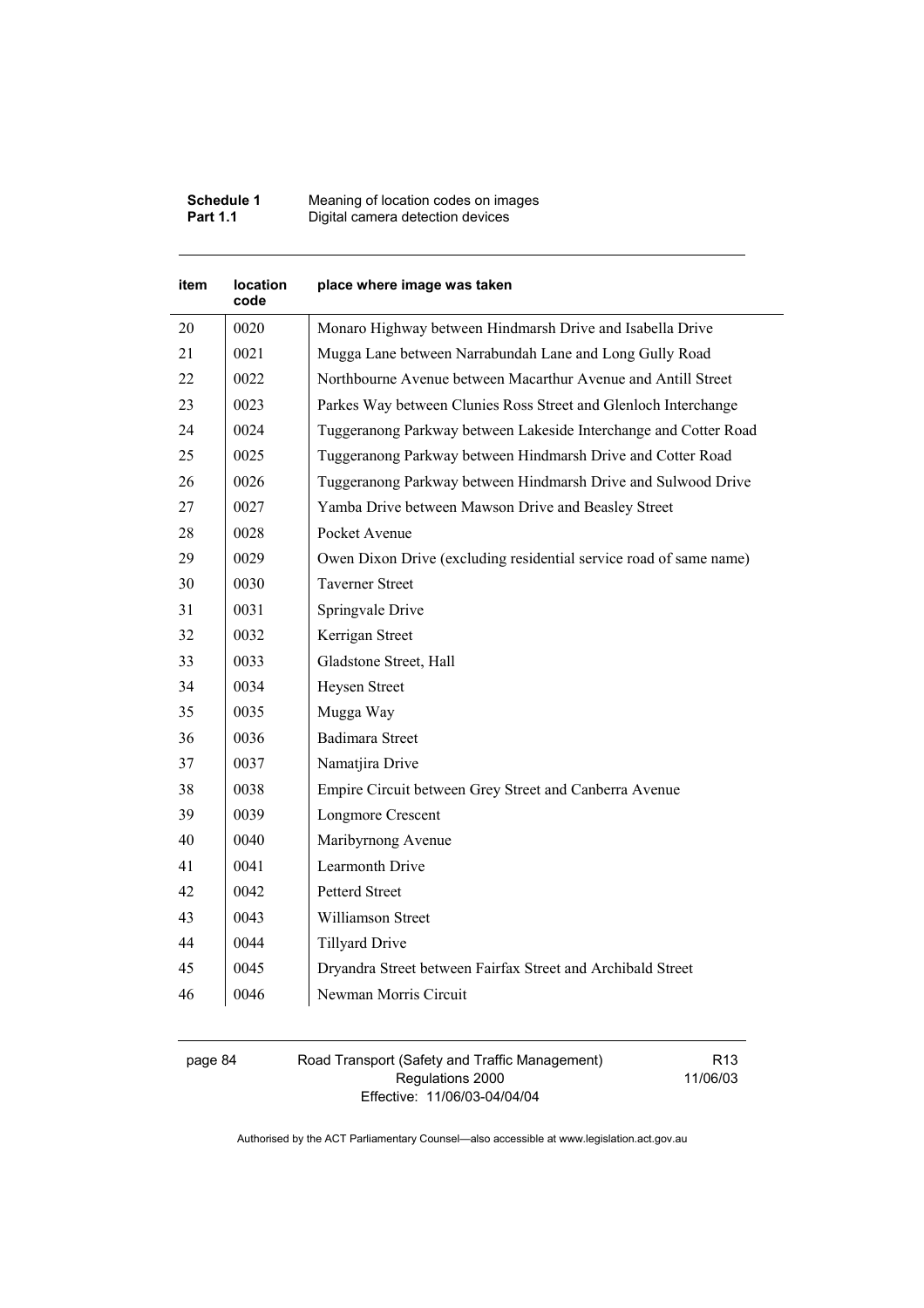#### Meaning of location codes on images **Schedule 1**  Digital camera detection devices **Part 1.1**

| <b>item</b> | location<br>code | place where image was taken                                       |
|-------------|------------------|-------------------------------------------------------------------|
| 47          | 0047             | Chuculba Crescent                                                 |
| 48          | 0048             | Livingston Avenue                                                 |
| 49          | 0049             | Clive Steele Avenue                                               |
| 50          | 0050             | Darwinia Terrace                                                  |
| 51          | 0051             | La Perouse Street                                                 |
| 52          | 0052             | Novar Street                                                      |
| 53          | 0053             | Goyder Street between Dalrymple Street and Jerrabomberra Avenue   |
| 54          | 0054             | Launceston Street between Hindmarsh Drive and Melrose Drive       |
| 55          | 0055             | Athllon Drive between Hindmarsh Drive and Beasley Street (south)  |
| 56          | 0056             | Athllon Drive between Sulwood Drive and Anketell Street (north)   |
| 57          | 0057             | Northbourne Avenue between Barry Drive and Macarthur Avenue       |
| 58          | 0058             | Northbourne Avenue between Antill Street and Barton Highway       |
| 59          | 0059             | Belconnen Way between Coulter Drive and Kingsford Smith Drive     |
| 60          | 0060             | Phillip Avenue between Majura Avenue and Federal Highway          |
| 61          | 0061             | Barton Highway between Federal Highway and Kuringa Drive          |
| 62          | 0062             | Drakeford Drive between Athllon Drive and Isabella Drive          |
| 63          | 0063             | Hindmarsh Drive between Athllon Drive and Dalrymple Street        |
| 64          | 0064             | Hindmarsh Drive between Jerrabomberra Avenue and Canberra Avenue  |
| 65          | 0065             | <b>Barry Drive</b>                                                |
| 66          | 0066             | Ginninderra Drive between Tucker Street and Kingsford Smith Drive |
| 67          | 0067             | Ginninderra Drive between Tillyard Drive and Florey Drive         |

R13 11/06/03 Road Transport (Safety and Traffic Management) Regulations 2000 Effective: 11/06/03-04/04/04

page 85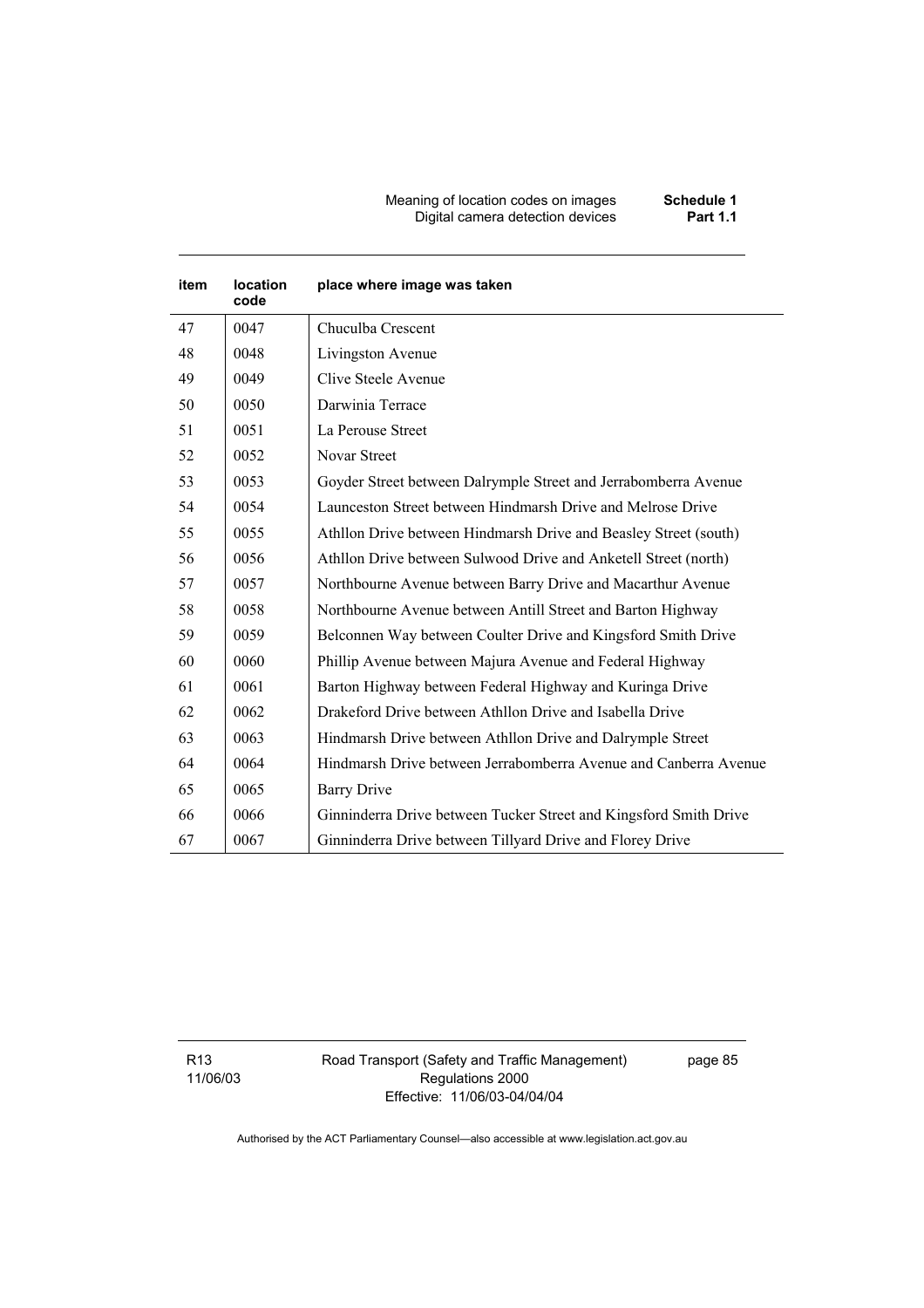# **Part 1.2 Traffic lights camera detection devices**

| item | location<br>code | place where image was taken                           |
|------|------------------|-------------------------------------------------------|
| 68   | 1001             | Northbourne Avenue/London Circuit                     |
| 69   | 1002             | Northbourne Avenue/Barry Drive/Cooyong Street         |
| 70   | 1003             | Coulter Drive/Southern Cross Drive/Luxton Street      |
| 71   | 1004             | Drakeford Drive/Boddington Crescent/Marconi Crescent  |
| 72   | 1005             | Benjamin Way/Chan Street/Cameron Avenue               |
| 73   | 1006             | Northbourne Avenue/Antill Street/Mouat Street         |
| 74   | 1007             | Ginninderra Drive/Aikman Drive                        |
| 75   | 1008             | Hindmarsh Drive/Tuggeranong Parkway                   |
| 76   | 1009             | Kingsford Smith Drive/Southern Cross Drive            |
| 77   | 1010             | Belconnen Way/Bindubi Street/Eastern Valley Way       |
| 78   | 1011             | Ginninderra Drive/Coulter Drive                       |
| 79   | 1012             | Ginninderra Drive/Baldwin Drive/Haydon Drive          |
| 80   | 1013             | Macarthur Avenue/David Street/Wattle Street           |
| 81   | 1014             | Benjamin Way/College Street                           |
| 82   | 1015             | Barry Drive/North Road/McCaughey Street               |
| 83   | 1016             | Ginninderra Drive/Copland Drive/John Cleland Crescent |
| 84   | 1017             | Hindmarsh Drive/Ainsworth Street                      |
| 85   | 1018             | Monaro Highway/Newcastle Street/Dairy Road            |
| 86   | 1019             | Belconnen Way/Caswell Drive                           |
| 87   | 1020             | <b>Barry Drive/Marcus Clarke Street</b>               |
| 88   | 1021             | Hindmarsh Drive/Yamba Drive                           |

page 86 Road Transport (Safety and Traffic Management) Regulations 2000 Effective: 11/06/03-04/04/04

R13 11/06/03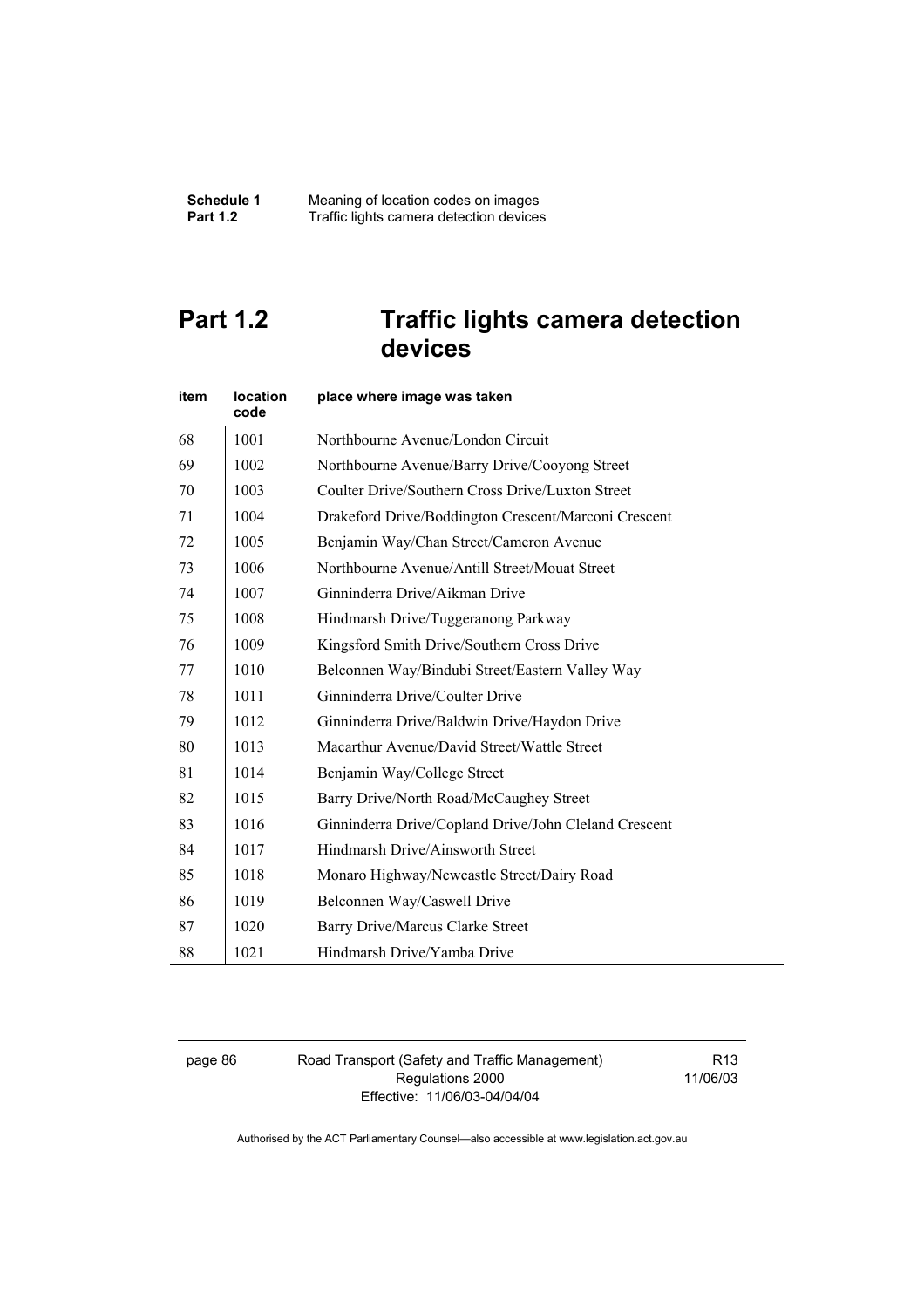# **Dictionary**

(see reg 3)

*approved child restraint* means a child restraint approved by the road transport authority under regulation 66 (1) (b) (Approvals etc by road transport authority).

*approved police speedometer*, for chapter 4 (Traffic offence detection devices)—see regulation 102 (Definitions for ch 4).

*area*—see the Australian Road Rules, dictionary.

*area of operations*, for a parking authority, means the area of operations declared for the parking authority under regulation 75A (Parking authorities).

*ARR* means Australian Road Rules.

*articulated vehicle* means a motor vehicle with—

- (a) 2 rigid sections, each of which has wheels; and
- (b) the rear section pivoted on, and part of the rear section (other than a pole, drawbar or similar device, or an accessory of the motor vehicle) superimposed on, the front section.

*Australian driver licence*—see the *Road Transport (Driver Licensing) Act 1999*, dictionary.

*Australian Road Rules*—see regulation 5.

*axle group*—see the *Road Transport (Vehicle Registration) Regulations 2000*, dictionary.

*B-double*—see the *Road Transport (Vehicle Registration) Regulations 2000*, dictionary.

*bicycle*—see the Australian Road Rules, dictionary.

R13 11/06/03 Road Transport (Safety and Traffic Management) Regulations 2000 Effective: 11/06/03-04/04/04

page 87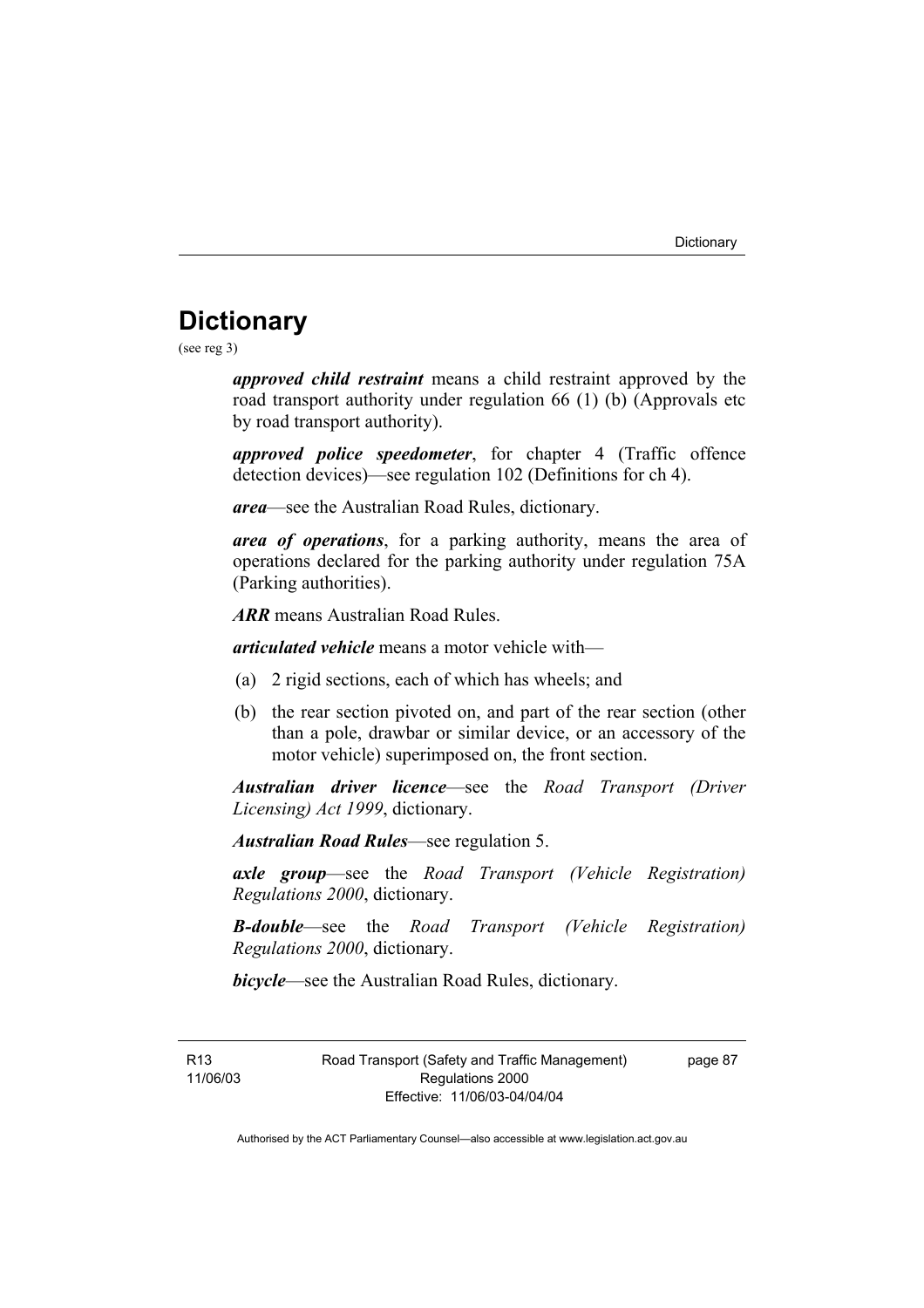**built-up area**, in relation to a length of road—see the Australian Road Rules, dictionary.

*bus*—see the Australian Road Rules, dictionary.

*bus lane*—see the Australian Road Rules, rule 154.

*camera detection device*—see the Act, section 23 (1) (Use of camera detection devices).

*centre of the road*—see the Australian Road Rules, dictionary.

*clearway sign*—see the Australian Road Rules, schedule 2 and rules 314 to 316.

*code of practice*, for division 3.1.3 (Heavy vehicle parking)—see regulation 82.

*combination*—see the *Road Transport (Vehicle Registration) Regulations 2000*, dictionary.

*controlled parking hours*, in relation to a pay parking space, means the periods (as indicated by information on or with traffic signs applying to the space) when a vehicle may not be parked in the space unless the relevant parking fee has been paid.

*converter dolly*—see the *Road Transport (Vehicle Registration) Regulations 2000*, dictionary.

*crash*—see the Australian Road Rules, dictionary.

*digital camera detection device*, for chapter 4 (Traffic offence detection devices)—see regulation 102 (Definitions for ch 4).

*dog trailer*—see the *Road Transport (Vehicle Registration) Regulations 2000*, dictionary.

*do not overtake turning vehicle sign*—see the Australian Road Rules, schedule 4 and rules 319 to 320.

page 88 Road Transport (Safety and Traffic Management) Regulations 2000 Effective: 11/06/03-04/04/04

R13 11/06/03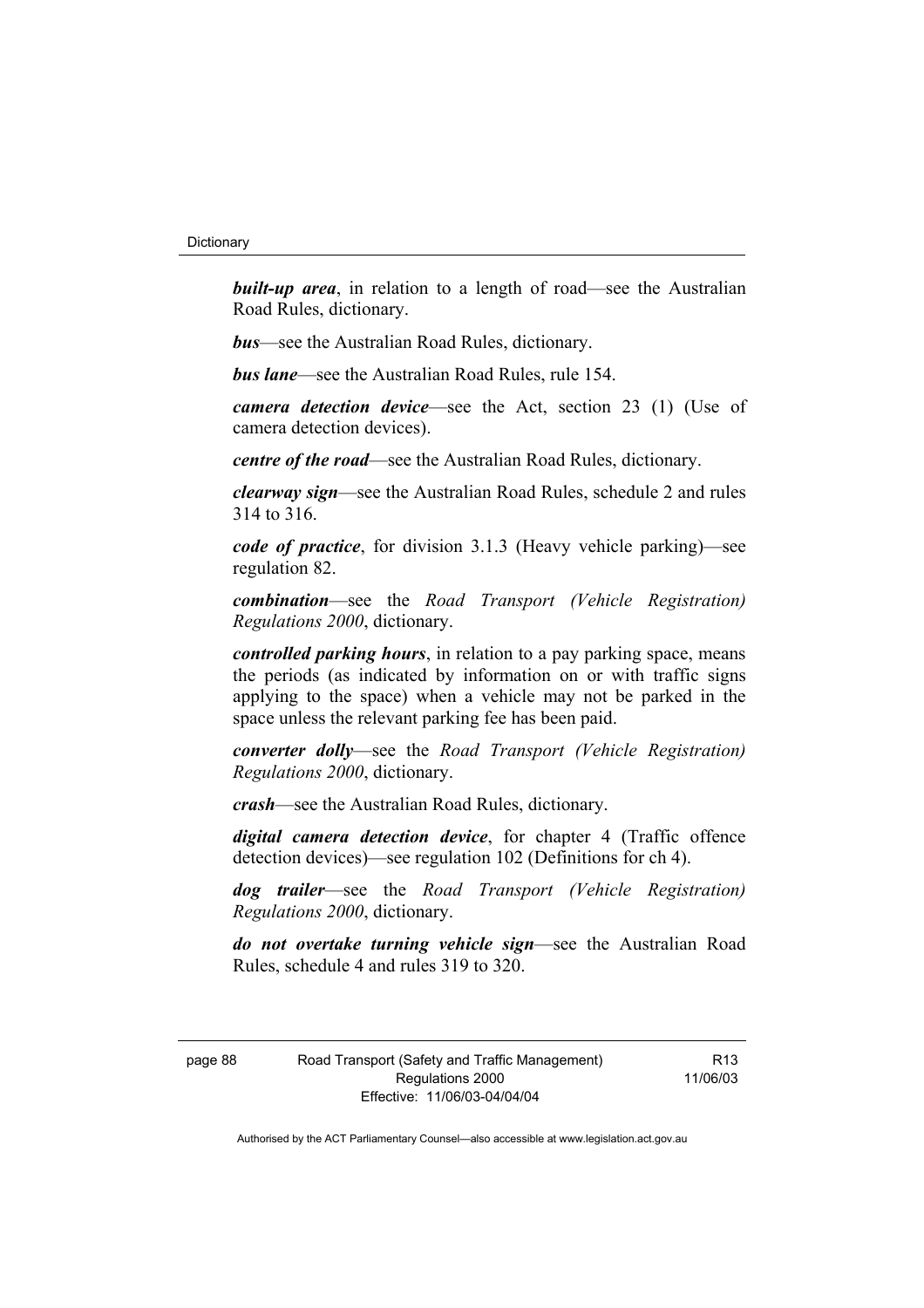*drawbar*—see the *Road Transport (Vehicle Registration) Regulations 2000*, dictionary.

*driver's vehicle*, for a driver*—*see the Australian Road Rules, dictionary.

*emergency stopping lane*—see the Australian Road Rules, rule 95.

*emergency vehicle* means any vehicle driven by a person who is—

- (a) an emergency worker; and
- (b) driving the vehicle in the course of his or her duties as an emergency worker.

*emergency worker* means—

- (a) a member of the ambulance service rendering or providing transport for sick or injured persons; or
- (b) a member of the fire brigade, the rural fire fighting service or the emergency service providing transport in the course of an emergency; or
- (c) a person who is declared by the road transport authority under regulation 66 (Approvals etc by road transport authority) to be an emergency worker.

*exemption*, for division 3.1.3 (Heavy vehicle parking)—see regulation 82.

*existing operator's certificate*, for division 3.1.3 (Heavy vehicle parking)—see regulation 82.

*external driver licence*—see the *Road Transport (Driver Licensing) Act 1999*, dictionary.

*footpath*—see the Australian Road Rules, dictionary.

*give way*—see the Australian Road Rules, dictionary.

R13 11/06/03 page 89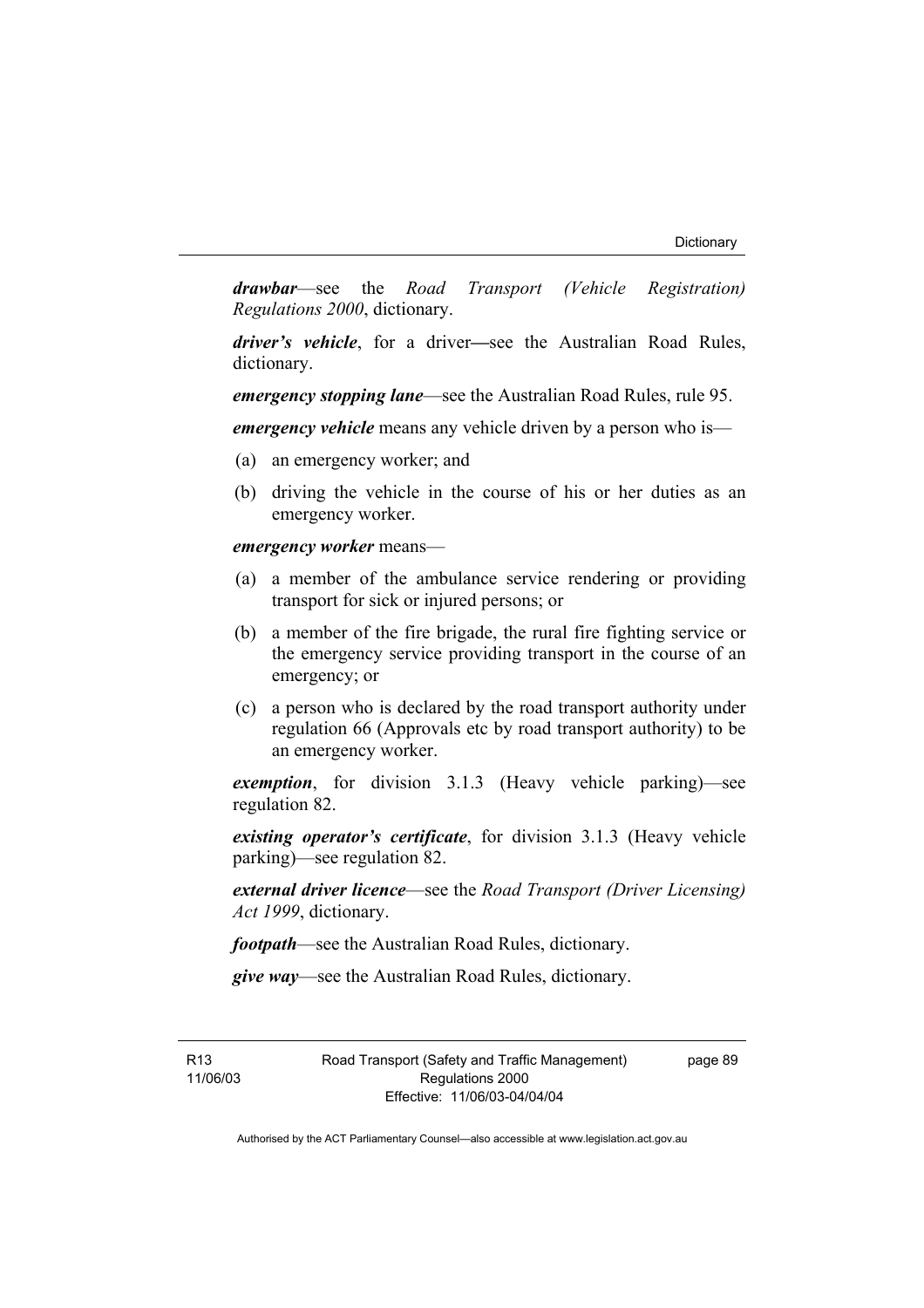*GVM*—see the *Road Transport (Vehicle Registration) Act 1999*, dictionary.

*heavy vehicle*, for division 3.1.3 (Heavy vehicle parking)—see regulation 82.

*implement*—see the *Road Transport (Vehicle Registration) Regulations 2000*, dictionary.

*indicated on*, an image of a vehicle taken by an approved camera detection device—see the Act, dictionary.

*land adjoining residential land*, for division 3.1.3 (Heavy vehicle parking)—see regulation 82.

*laser speed measuring device*, for chapter 4 (Traffic offence detection devices)—see regulation 102 (Definitions for ch 4).

*length*, of road—see the Australian Road Rules, dictionary.

*lift and tow trailer* means a trailer consisting of an axle group and a drawbar designed to support 1 axle group of a vehicle under tow.

*loading zone*—see the Australian Road Rules, rule 179.

*loading zone permit* means a loading zone permit issued under regulation 100 (Parking permits).

*marked foot crossing*—see the Australian Road Rules, dictionary.

*metered parking area* means a length of road or area that is set aside as a metered parking area in accordance with regulation 73 (Metered parking areas).

*metered parking scheme* means a metered parking scheme under division 3.1.1

*metered parking sign* means a *permissive parking sign* with the word 'meter' on or with the sign.

page 90 Road Transport (Safety and Traffic Management) Regulations 2000 Effective: 11/06/03-04/04/04

R13 11/06/03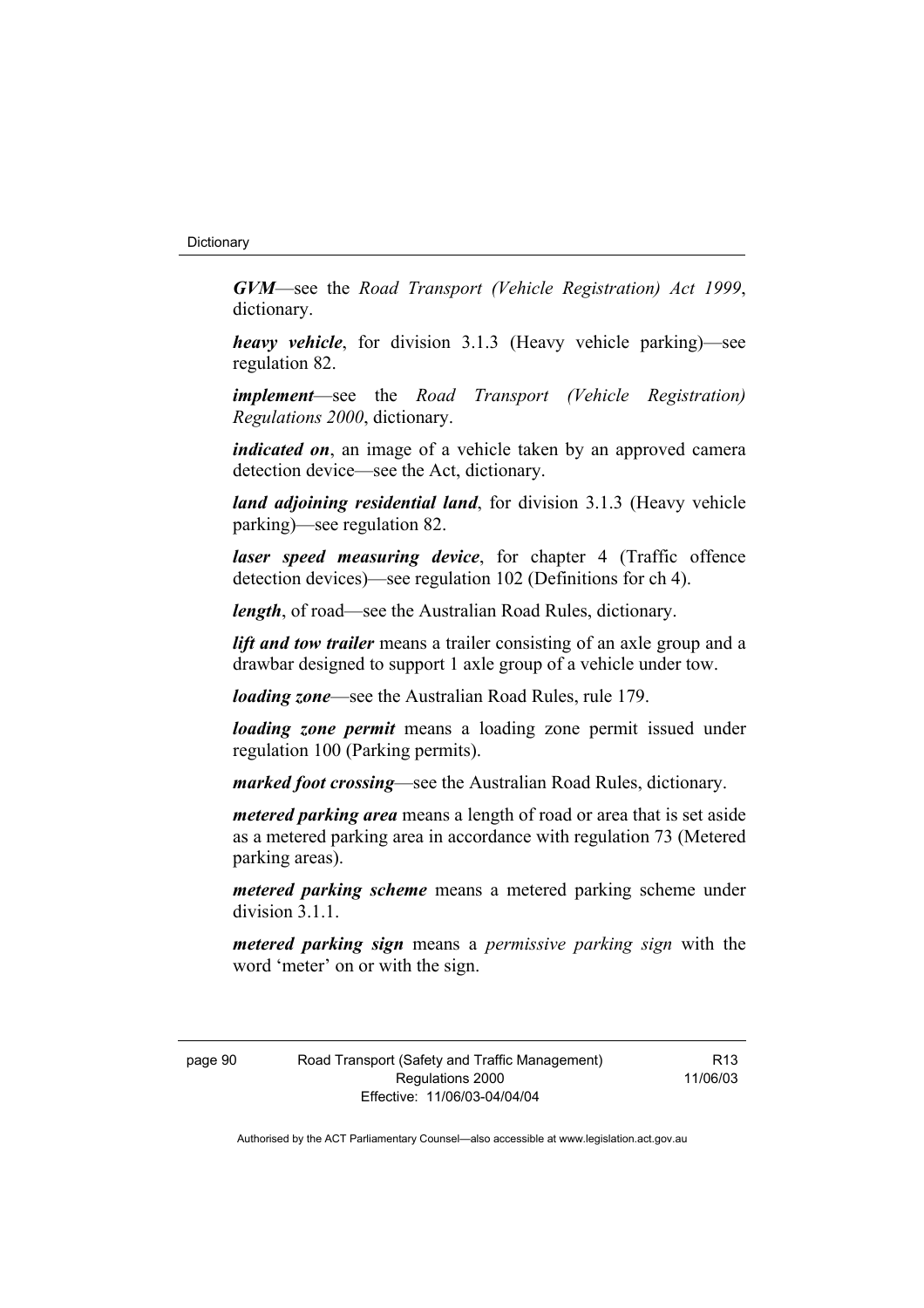*metered parking space* means an area that is a metered parking space mentioned in regulation 75.

*mobility parking scheme authority* means an authority issued under regulation 101 (Mobility parking schemes and authorities).

*motorbike*—see the Australian Road Rules, dictionary, definition of *motor bike*.

*motor vehicle*—see the Act, dictionary.

*Note Motor vehicle* is defined in identical terms in the Australian Road Rules, dict.

*multi-space parking meter* means a parking meter that applies to 2 or more metered parking spaces.

*nature strip*—see the Australian Road Rules, dictionary.

*night*—see the Australian Road Rules, dictionary.

*no parking sign*—see the Australian Road Rules, schedules 2 and 3 and rules 314 to 316.

*no trucks sign*—see the Australian Road Rules, schedule 2 and rules 314 to 316.

*oncoming vehicle*, for a driver—see the Australian Road Rules, dictionary.

*park*, in relation to a driver, includes stop and allow the driver's vehicle to stay (whether or not the driver leaves the vehicle).

*parking authority* means a person declared to be a parking authority under regulation 75A (Parking authorities).

*parking authority guidelines*—see regulation 75B (1) (Parking authority guidelines).

*parking bay*—see the Australian Road Rules, dictionary.

*parking control sign*—see the Australian Road Rules, dictionary.

R13 11/06/03 Road Transport (Safety and Traffic Management) Regulations 2000 Effective: 11/06/03-04/04/04

page 91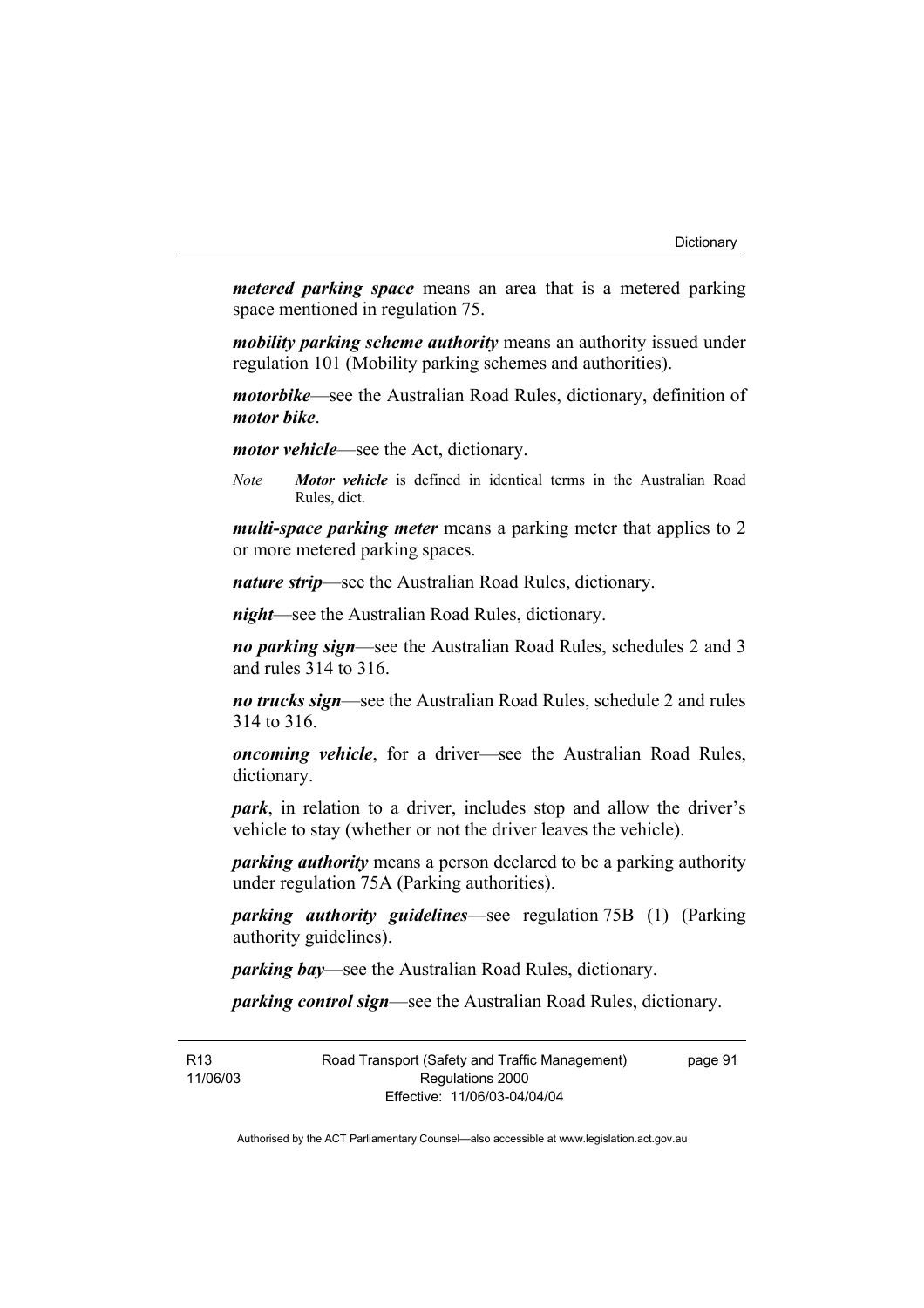#### **Dictionary**

*parking meter* means a device designed to indicate, or capable of indicating, whether the fee fixed by the road transport authority for the parking of a vehicle in a metered parking space has been paid, and includes the stand on which such a device is erected.

*parking meter hood* means a hood or other cover designed to be fitted to a parking meter and to cover the part of the meter that would normally display a sign with the word 'expired' when the meter is not in operation.

*parking permit* means a permit issued under regulation 100 (Parking permits).

*parking ticket* means a ticket issued by the road transport authority or a parking authority (by means of a parking ticket machine) for display in or on a vehicle as evidence of the prepayment of a parking fee.

*parking ticket machine* means a device designed to issue parking tickets, and includes the stand on which such a device is erected.

*pay parking area* means a metered parking area or ticket parking area.

*pay parking device*—see regulation 76 (2) (Ticket parking schemes).

*pay parking scheme* means a metered parking scheme or ticket parking scheme.

*pay parking space* means a metered parking space or ticket parking space.

*pedestrian*—see the Australian Road Rules, rule 18.

*permissive parking sign*—the Australian Road Rules, schedules 2 and 3 and rules 314 to 316.

*person with a disability* means a person—

page 92 Road Transport (Safety and Traffic Management) Regulations 2000 Effective: 11/06/03-04/04/04

R13 11/06/03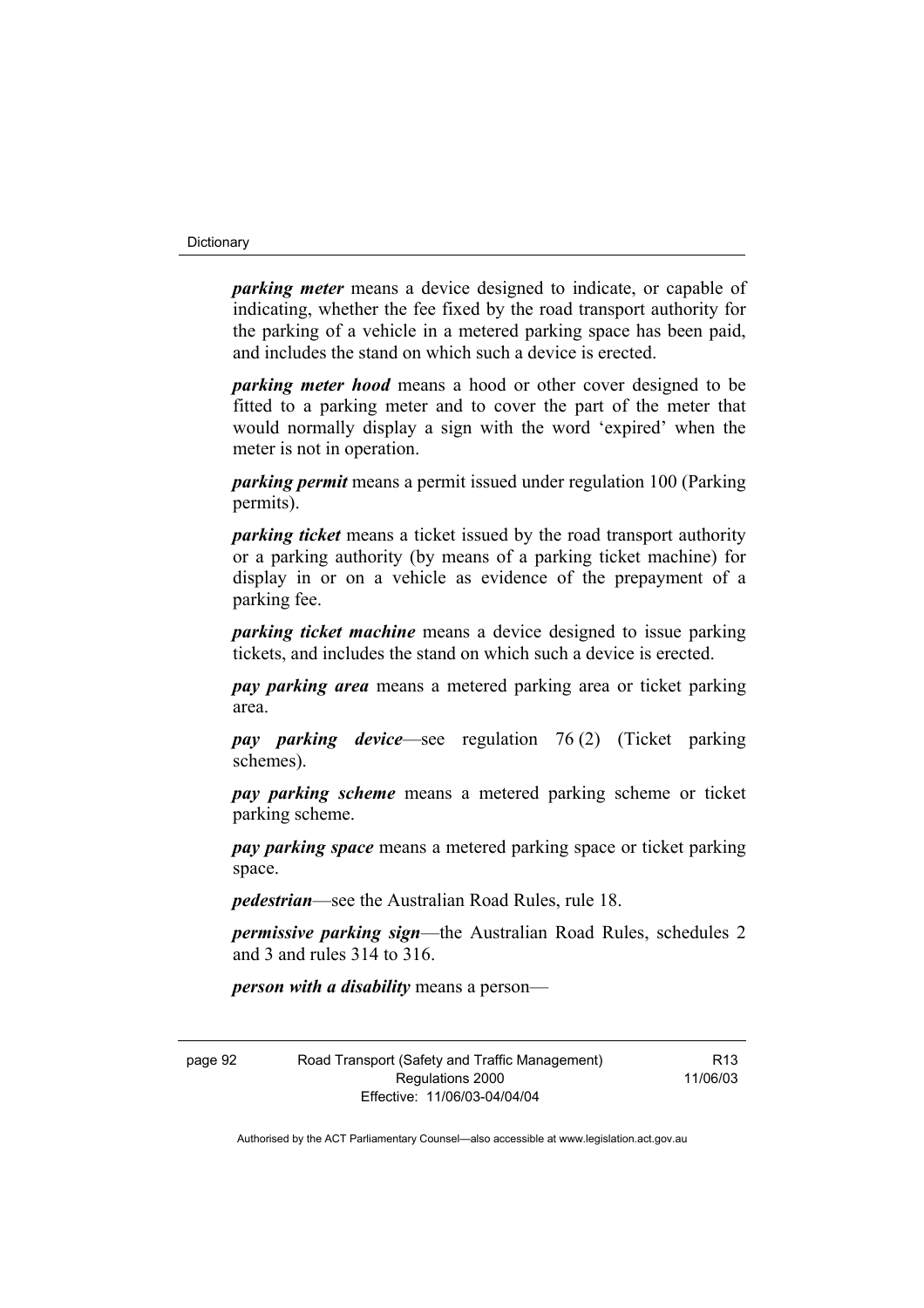- (a) who cannot walk because of permanent or temporary loss of the use of 1 or both legs or another permanent medical or physical condition; or
- (b) whose physical condition is detrimentally affected by walking 100m; or
- (c) who needs to use a walking frame, crutches, callipers, a scooter, a wheelchair or a similar mobility aid.

*piezo strip speed measuring device*, for chapter 4 (Traffic offence detection devices)—see regulation 102 (Definitions for ch 4).

*police vehicle* means any vehicle driven by a person who is—

- (a) a police officer; and
- (b) driving the vehicle in the course of his or her duties as a police officer.

*postal vehicle*—see the Australian Road Rules, dictionary.

*Note Postal worker* is defined in reg 32 for the Australian Road Rules.

*prime mover*—see the *Road Transport (Vehicle Registration) Regulations 2000*, dictionary.

*private hire car*—see the *Road Transport (General) Act 1999*, section 100.

*public bus*—see the *Road Transport (Public Passenger Services) Act 2001*, dictionary.

*radar speed measuring device*, for chapter 4 (Traffic offence detection devices)—see regulation 102 (Definitions for ch 4).

*recording medium*, for chapter 4 (Traffic offence detection devices)—see regulation 107B (1) (Recording of traffic lights camera detection device image files—Act, s 23 (2) (c) (ii)).

*red traffic arrow*—see the Australian Road Rules, dictionary.

R13 11/06/03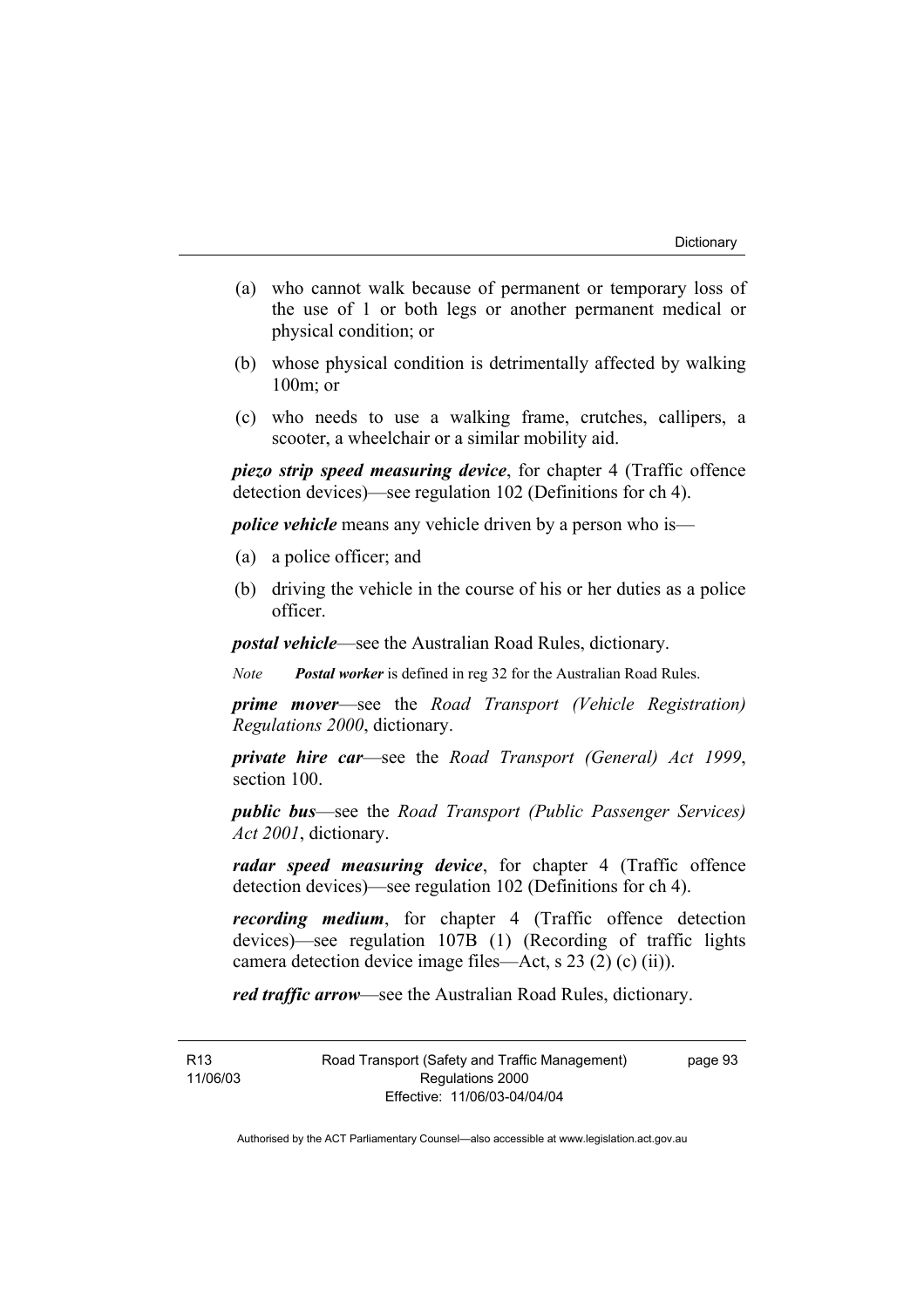*red traffic light*—see the Australian Road Rules, dictionary.

*registered interest*—see the Act, dictionary.

*registered operator*—see the *Road Transport (Vehicle Registration) Act 1999*, dictionary.

*relevant parking fee*, for the parking of a vehicle in a pay parking space, means the fee for parking a vehicle in the space, for the day and time when the vehicle is parked in the space, as indicated on the parking meter or ticket machine applying to the space.

*residential land*, for division 3.1.3 (Heavy vehicle parking)—see regulation 82.

*restricted hire vehicle*—see the *Road Transport (General) Act 1999*, section 100.

*ride*—see the Australian Road Rules, dictionary.

*rider*—see the Australian Road Rules, rule 17.

*road*—see the Act, dictionary, and includes a road related area.

*road marking*—see the Australian Road Rules, dictionary.

*road related area*—see the Act, dictionary.

*road train*—see the *Road Transport (Vehicle Registration) Regulations 2000*, dictionary.

*road user*—see the Australian Road Rules, rule 14.

*security checksum*, for chapter 4 (Traffic offence detection devices)—see regulation 102 (Definitions for ch 4).

*semitrailer*—see the *Road Transport (Vehicle Registration) Regulations 2000*, dictionary.

*speed measuring device*—see the Act, dictionary.

page 94 Road Transport (Safety and Traffic Management) Regulations 2000 Effective: 11/06/03-04/04/04

R13 11/06/03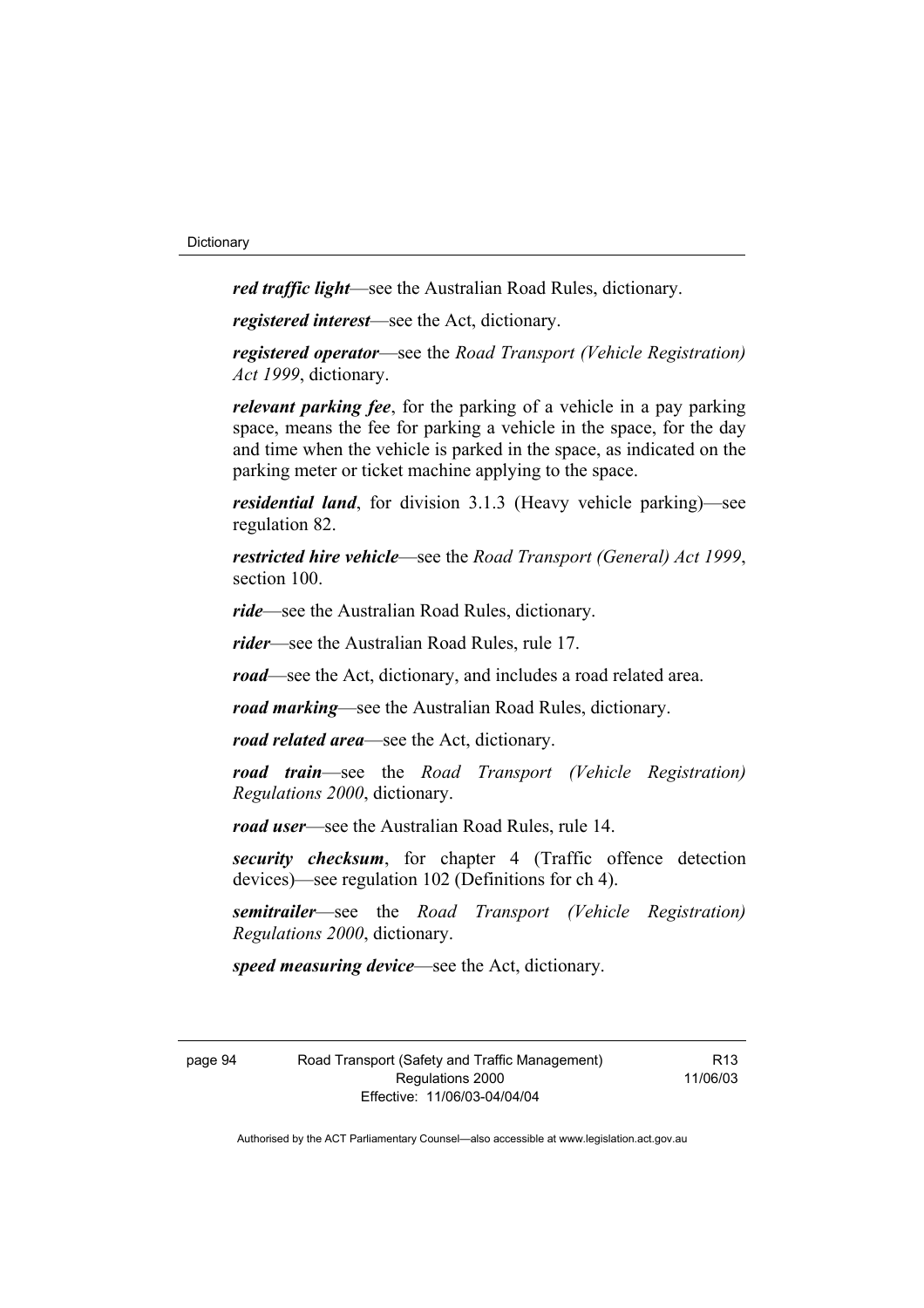*stock truck*, for division 3.1.3 (Heavy vehicle parking)—see regulation 82.

*stop*, for a driver, includes park, but does not include stop to reverse the driver's vehicle into a parking bay or other parking space.

*taxi*—see the *Road Transport (Public Passenger Services) Act 2001*, section 45 (Meaning of *taxi*).

*testing authority*, for chapter 4 (Traffic offence detection devices) see regulation 102 (Definitions for ch 4).

*ticket parking area* means a length of road or area that is set aside as a ticket parking area in accordance with regulation 77 (Ticket parking areas).

*ticket parking scheme* means a ticket parking scheme under division 3.1.2.

*ticket parking sign* means a *permissive parking sign* with the word 'ticket' on or with the sign.

*ticket parking space* means an area that is a ticket parking space mentioned in regulation 78 (Ticket parking spaces).

*tow truck*—see the *Road Transport (Vehicle Registration) Regulations 2000*, dictionary.

*towing attachment* means a device fitted to a vehicle to which the drawbar of a trailer may be attached.

*tractor*—see the *Road Transport (Vehicle Registration) Regulations 2000*, dictionary.

*traffic control device*—see the Australian Road Rules, dictionary.

*traffic lights camera detection device*, for chapter 4 (Traffic offence detection devices)—see regulation 102 (Definitions for ch 4).

*traffic-related item*—see the Australian Road Rules, dictionary.

R13 11/06/03 Road Transport (Safety and Traffic Management) Regulations 2000 Effective: 11/06/03-04/04/04

page 95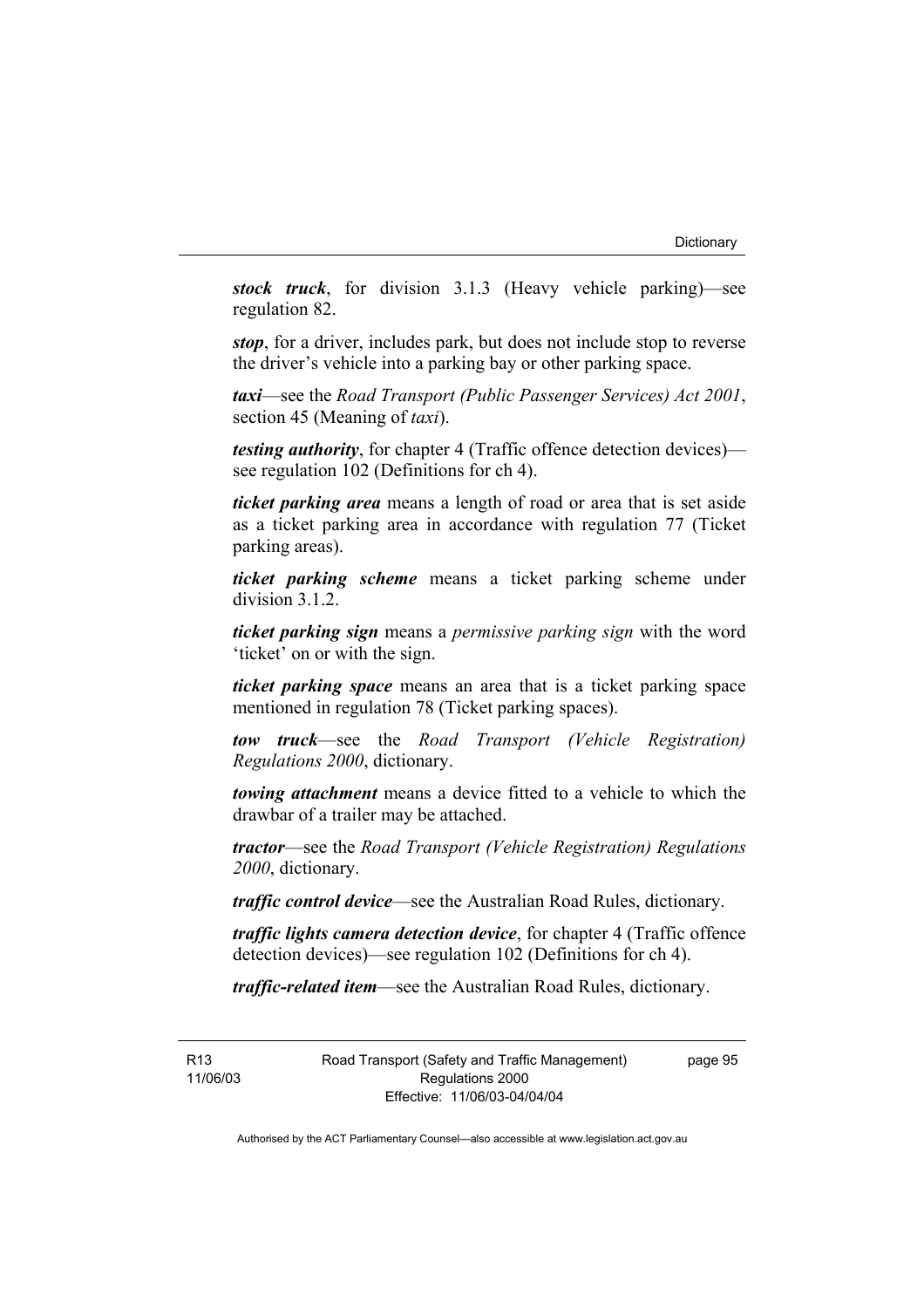*traffic sign*—see the Australian Road Rules, dictionary.

*traffic signals*—see the Australian Road Rules, dictionary.

*trailer*—see the Act, dict.

*Note Trailer* is defined in identical terms in the Australian Road Rules, dict.

*transit lane*—see the Australian Road Rules, rule 156.

*truck lane*—see the Australian Road Rules, rule 157.

*use* a vehicle includes drive, park or stop the vehicle.

*vehicle*—see the Australian Road Rules, rule 15.

*with*, for information about the application of a traffic control device—see the Australian Road Rules, dictionary.

*wheeled recreational device*—see the Australian Road Rules, dictionary.

*wheeled toy*—see the Australian Road Rules, dictionary.

*WORM disk*, for chapter 4 (Traffic offence detection devices)—see regulation 107A (Recording of digital camera detection device image files—Act, s 23 (2) (c) (ii)).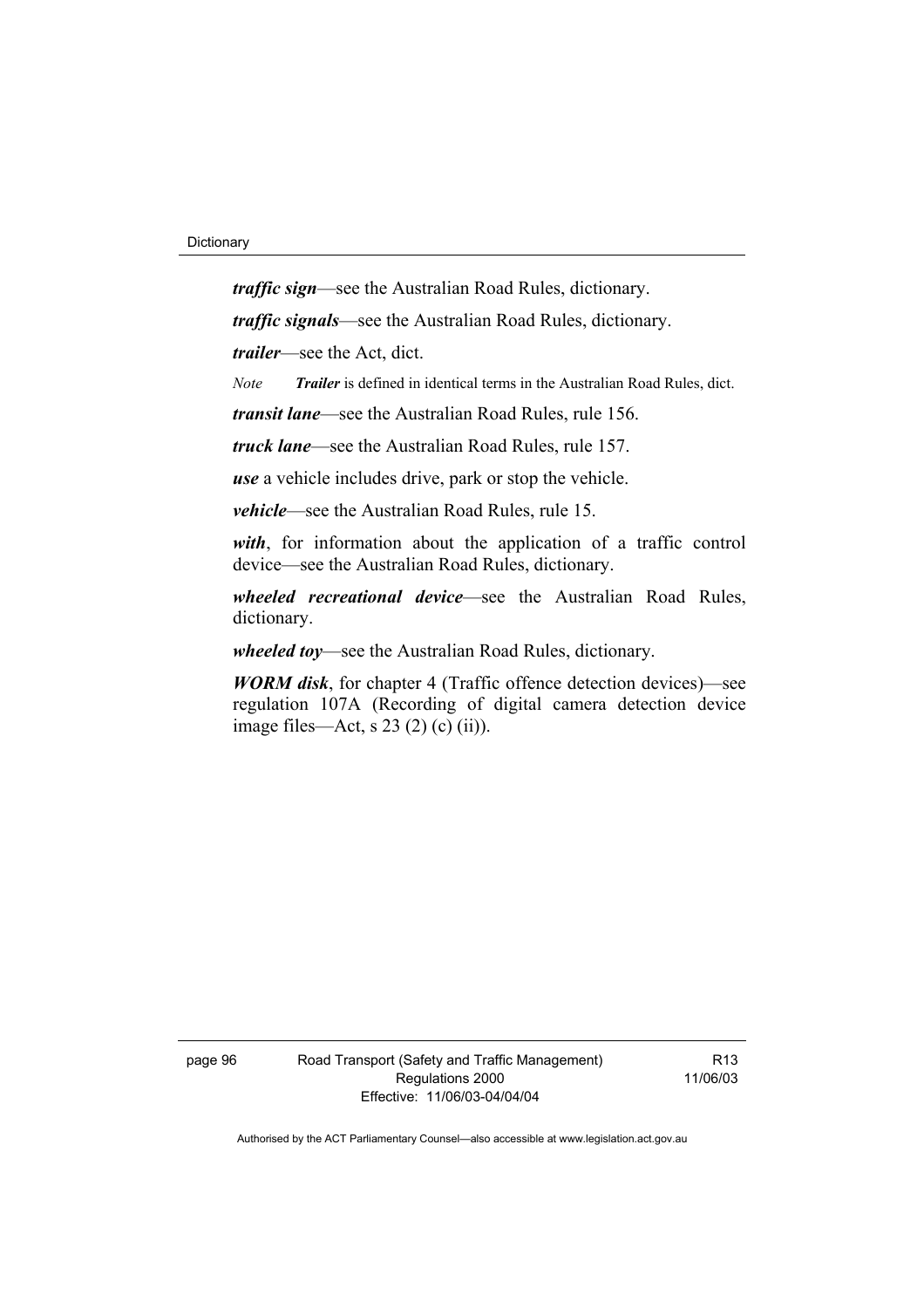#### **Endnotes**

# **Endnotes**

| 1 | <b>About the endnotes</b> |  |  |  |
|---|---------------------------|--|--|--|
|---|---------------------------|--|--|--|

Amending and modifying laws are annotated in the legislation history and the amendment history. Current modifications are not included in the republished law but are set out in the endnotes.

Not all editorial amendments made under the *Legislation Act 2001*, part 11.3 are annotated in the amendment history. Full details of any amendments can be obtained from the Parliamentary Counsel's Office.

Uncommenced amending laws and expiries are listed in the legislation history and the amendment history. These details are underlined. Uncommenced provisions and amendments are not included in the republished law but are set out in the last endnote.

If all the provisions of the law have been renumbered, a table of renumbered provisions gives details of previous and current numbering.

The endnotes also include a table of earlier republications.

If the republished law includes penalties, current information about penalty unit values appears on the republication inside front cover.

# **2 Abbreviation key**

| $ord = ordinance$                         |  |  |
|-------------------------------------------|--|--|
| orig = original                           |  |  |
| $p = page$                                |  |  |
|                                           |  |  |
|                                           |  |  |
| prev = previous                           |  |  |
| $(\text{prev})$ = previously              |  |  |
|                                           |  |  |
| $pt = part$                               |  |  |
| $r = rule/subrule$                        |  |  |
| $reg = regulation/subregulation$          |  |  |
| $renum = renumbered$                      |  |  |
| $reloc = relocated$                       |  |  |
| $R[X]$ = Republication No                 |  |  |
|                                           |  |  |
|                                           |  |  |
|                                           |  |  |
|                                           |  |  |
| $sub =$ substituted                       |  |  |
| $SL = Subordinate Law$                    |  |  |
| underlining = whole or part not commenced |  |  |
| or to be expired                          |  |  |
|                                           |  |  |

R13 11/06/03 Road Transport (Safety and Traffic Management) Regulations 2000 Effective: 11/06/03-04/04/04

page 97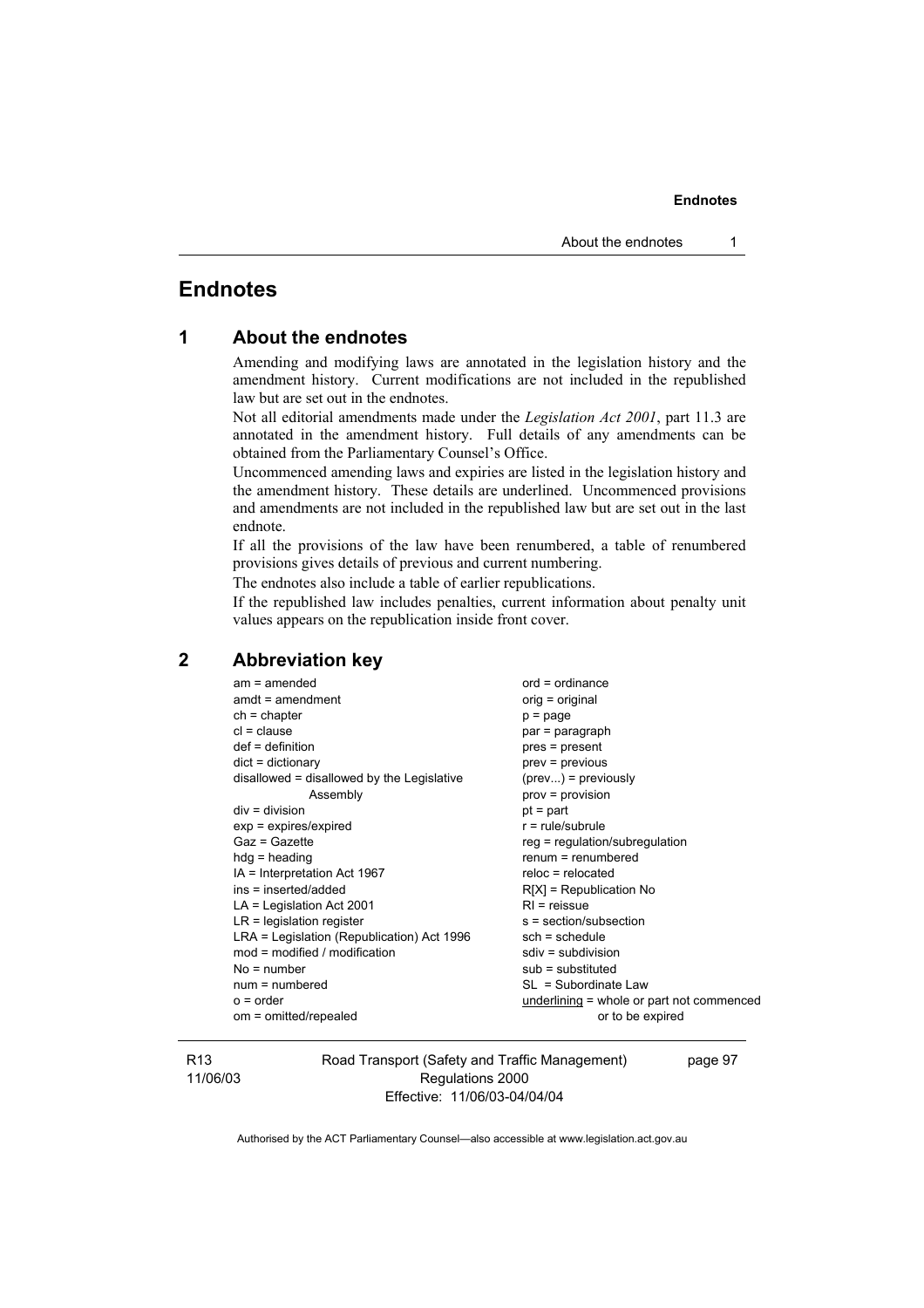#### **Endnotes**

3 Legislation history

# **3 Legislation history**

#### **Road Transport (Safety and Traffic Management) Regulations SL 2000 No 10**

notified 29 February 2000 (Gaz 2000 No S6) reg 1, reg 2 commenced 29 February 2000 (IA 10B) remainder commenced 1 March 2000 (reg 2 and Gaz 2000 No S5)

as amended by

#### **Legislative Assembly**

notified 18 May 2000 (Gaz 2000 No 20 p 505) commenced 18 May 2000 (SLA s 6 (13))

# **Road Transport (Safety and Traffic Management) Regulations**

**Amendment SL 2000 No 21 pt 2** 

notified 18 May 2000 (Gaz 2000 No 20) commenced 18 May 2000 (reg 1)

#### **Road Transport Legislation Regulations Amendment SL 2000 No 33 pt 2**

notified 2 August 2000 (Gaz 2000 No S41) commenced 2 August 2000 (reg 1)

### **Road Transport Legislation Regulations Amendment SL 2000 No 52 pt 2**

notified 14 December 2000 (Gaz 2000 No 50) commenced 14 December 2000 (reg 1)

#### **Road Transport Legislation Amendment Act 2001 No 27 sch 4**

notified 24 May 2001 (Gaz 2001 No 21) s 1, s 2 commenced 24 May 2001 (IA s 10B) sch 4 commenced 24 May 2001 (s 2)

#### **Road Transport (Safety and Traffic Management) Amendment Act 2001 No 29 pt 3**

notified 24 May 2001 (Gaz 2001 No 21) commenced 24 May 2001 (s 2)

page 98 Road Transport (Safety and Traffic Management) Regulations 2000 Effective: 11/06/03-04/04/04

R13 11/06/03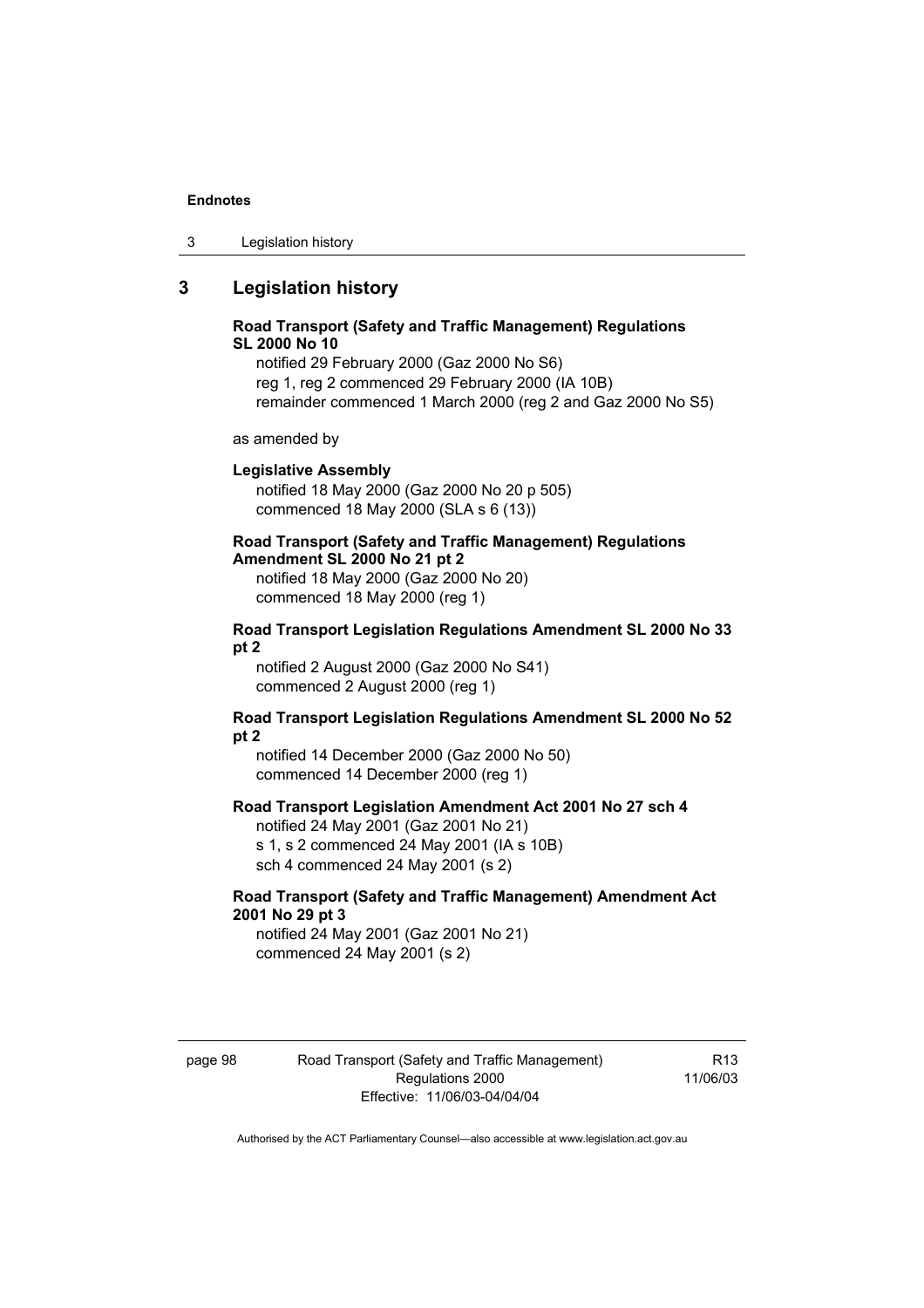## **Legislation (Consequential Amendments) Act 2001 No 44 pt 348**

notified 26 July 2001 (Gaz 2001 No 30) s 1, s 2 commenced 26 July 2001 (IA s 10B) pt 348 commenced 12 September 2001 (s 2 and see Gaz 2001 No S65)

## **Statute Law Amendment Act 2001 No 56 pt 3.46**  notified 5 September 2001 (Gaz 2001 No S 65) s 1, s 2 commenced 5 September 2001 (IA s 10B)

pt 3.46 commenced 12 September 2001 (amdt 3.475)

## **Road Transport (Safety and Traffic Management) Regulations Amendment 2001 SL 2001 No 32**

notified 11 September 2001 (Gaz 2001 No S69) commenced 11 September 2001 (reg 1)

## **Road Transport (Public Passenger Services) Act 2001 No 62 pt 1.12**

notified 10 September 2001 (Gaz 2001 No S66) s 1, s 2 commenced 10 September 2001 (IA s 10B)

pt 1.12 commenced 1 December 2001 (s 2 and CN 2001 No 2)

# **Road Transport Legislation Amendment Regulations 2002 SL No 2**

**pt 5** 

notified LR 27 February 2002 reg 1, reg 2 commenced 27 February 2002 (LA s 75) pt 5 commenced 1 March 2002 (reg 2 and see CN 2002 No 2)

## **Road Transport (Safety and Traffic Management) Amendment Regulations 2002 SL No 7**

notified LR 15 April 2002 commenced 16 April 2002 (reg 2)

## **Statute Law Amendment Act 2002 No 30 pt 3.73**

notified LR 16 September 2002

s 1, s 2 taken to have commenced 19 May 1997 (LA s 75 (2)) pt 3.73 commenced 17 September 2002 (s 2 (1))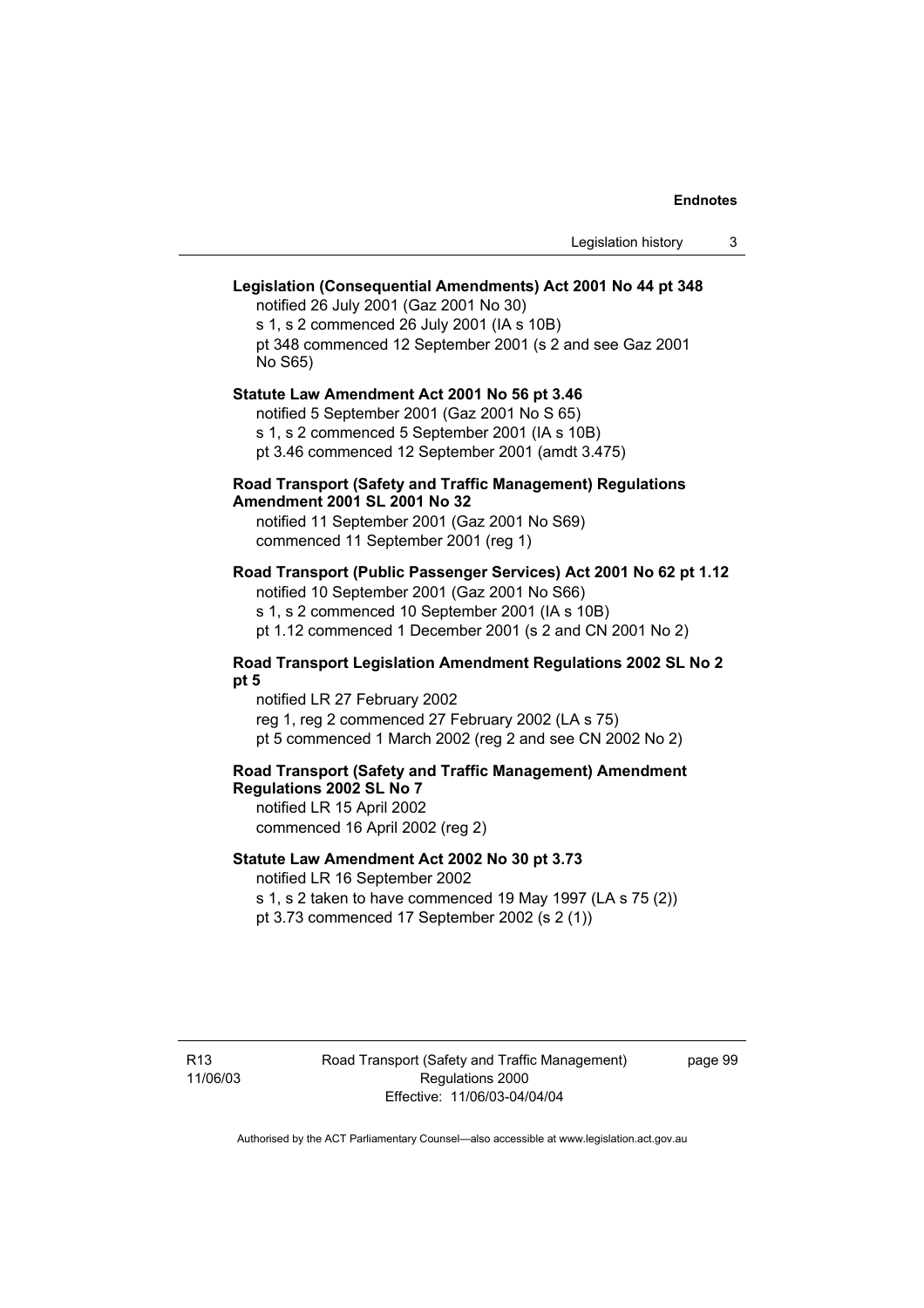4 Amendment history

## **Road Transport Legislation Amendment Regulations 2002 (No 2) SL2002-31 pt 5**

notified LR 31 October 2002 reg 1, reg 2 commenced 31 October 2002 (LA s 75 (1)) pt 5 commenced 1 November 2002 (reg 2 (1))

## **Criminal Code 2002 No 51 pt 1.20**

notified LR 20 December 2002 s 1, s 2 commenced 20 December 2002 (LA s 75) pt 1.20 commenced 1 January 2003 (s 2 (1))

### **Urban Services (Application of Criminal Code) Amendment Regulations 2002 SL2003-1 pt 4**

notified LR 9 January 2003 reg 1, reg 2 commenced 9 January 2003 (LA s 75 (1)) pt 4 commenced 10 January 2003 (reg 2 (3) and see LA s 73 (3) (b))

## **Road Transport (Safety and Traffic Management) Amendment Regulations 2003 (No 1) SL2003-12**

notified LR 22 May 2003 reg 1, reg 2 commenced 22 May 2003 (LA s 75 (1)) remainder commenced 1 June 2003 (reg 2 and CN2003-3)

## **Road Transport (Safety and Traffic Management) Amendment Regulations 2003 (No 2) SL2003-14**

notified LR 10 June 2003 reg 1, reg 2 commenced 10 June 2003 (LA s 75 (1)) remainder commenced 11 June 2003 (reg 2)

## **4 Amendment history**

## **Commencement**  reg 2 om Act 2001 No 27 amdt 4.24 **Definitions—the dictionary**  reg 3 hdg bracketed note exp 17 September 2002 (reg 4 (3)) reg 3 am Act 2001 No 44 amdt 1.3793 **Notes**  reg 4 hdg bracketed note exp 17 September 2002 (reg 4 (3)) reg 4 am Act 2001 No 44 amdt 1.3794; Act 2002 No 30 amdt 3.769 (2), (3) exp 17 September 2002 (reg (4 (3))

| page 100 | Road Transport (Safety and Traffic Management) | R <sub>13</sub> |
|----------|------------------------------------------------|-----------------|
|          | Regulations 2000                               | 11/06/03        |
|          | Effective: 11/06/03-04/04/04                   |                 |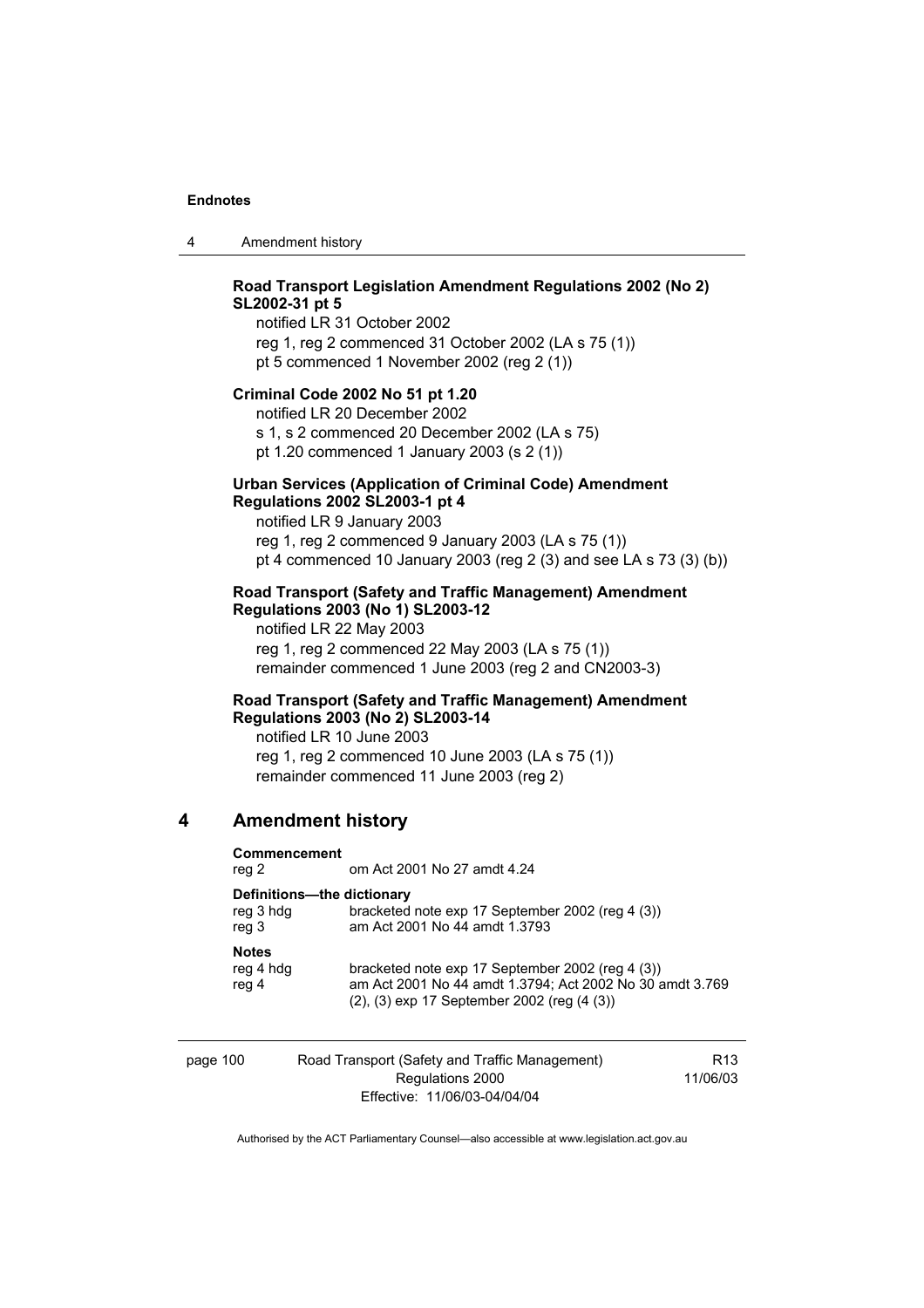11/06/03 Road Transport (Safety and Traffic Management) Regulations 2000 page 101 **Offences against regulations—application of Criminal Code etc**  reg 4A ins SL2003-1 reg 16 **Offences against regulations are strict liability offences**  reg 4B ins SL2003-1 reg 16 **General defence of accident or reasonable effort**  reg 4C ins SL2003-1 reg 16 **What are the Australian Road Rules**  reg 5 hdg bracketed note exp 17 September 2002 (reg 4 (3)) **Incorporation of Australian Road Rules into ACT law**  reg 6 hdg bracketed note exp 17 September 2002 (reg 4 (3)) **General**  div 2.2.1 note 2 am 2000 No 52 reg 3; 2001 No 32 reg 3; 2002 No 31 reg 22; SL2003-12 reg 4 **References to another law of this jurisdiction etc**  reg 7 hdg bracketed note exp 17 September 2002 (reg 4 (3)) reg 7 am Act 2001 No 44 amdt 1.3795, amdt 1.3796 **ARR r 10 (2)—penalties for offences**  reg 8 hdg bracketed note exp 17 September 2002 (reg 4 (3)) **ARR r 25 (2)—default speed-limit in built-up area**  reg 8A ins SL2003-12 reg 5 **ARR r 95—emergency stopping lane only signs**  reg 9 hdg bracketed note exp 17 September 2002 (reg 4 (3)) **ARR r 104—no truck signs**  reg 10 hdg bracketed note exp 17 September 2002 (reg 4 (3)) **ARR r 158 (2) (c)—other vehicles permitted to travel in bus lanes**  reg 12 hdg bracketed note exp 17 September 2002 (reg 4 (3)) reg 12 sub 2002 No 31 reg 23 **ARR r 179 (1) (c)—stopping in a loading zone**  bracketed note exp 17 September 2002 (reg 4 (3)) **ARR r 199 (2)—stopping near a postbox**  reg 14 hdg bracketed note exp 17 September 2002 (reg 4 (3)) **ARR r 206 (2) (b), (c)—parking by people with disabilities permit holders**  reg 15 hdg bracketed note exp 17 September 2002 (reg 4 (3)) **ARR r 207 (2) (a)—fees for parking in pay parking spaces**  reg 16 hdg bracketed note exp 17 September 2002 (reg 4 (3)) **ARR r 213—non-application in ACT**  reg 16A ins Legislative Assembly (see Gaz 2000 No 20)

Authorised by the ACT Parliamentary Counsel—also accessible at www.legislation.act.gov.au

Effective: 11/06/03-04/04/04

R13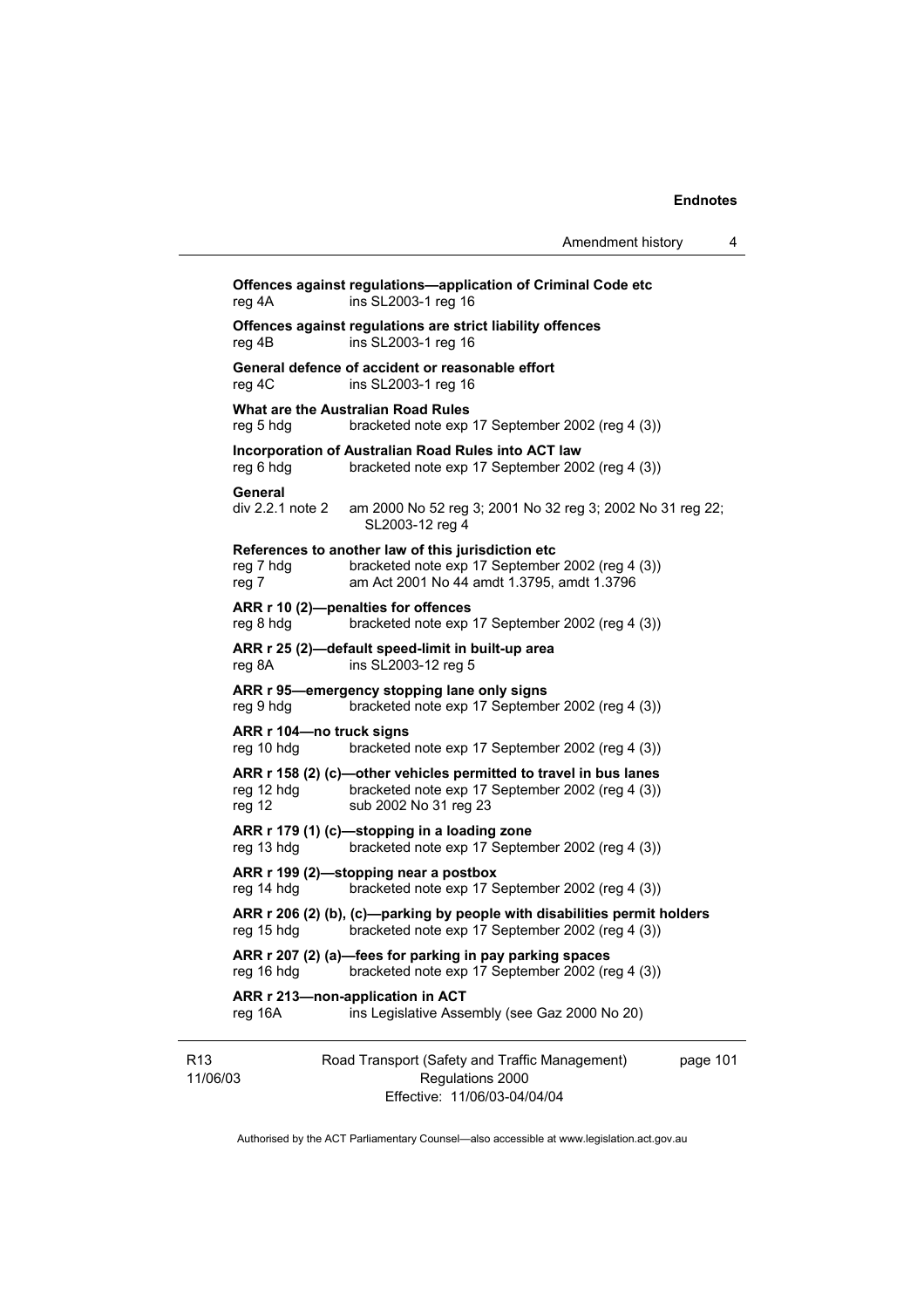#### 4 Amendment history

**ARR r 216 (3)—towing a vehicle at night or in hazardous weather conditions**  reg 18 hdg bracketed note exp 17 September 2002 (reg 4 (3)) **ARR r 225—use of radar detectors**  reg 22 hdg bracketed note exp 17 September 2002 (reg 4 (3)) **ARR r 240 (2)—wheeled recreational devices and toys not to be used on certain roads**  reg 23 hdg bracketed note exp 17 September 2002 (reg 4 (3)) **ARR r 248—bicycle rider may ride across marked foot crossing if authorised**  reg 23A ins 2000 No 21 reg 3 **ARR r 266 (3) (b)—wearing of seatbelts by passengers under 16 years old**  reg 23B ins 2001 No 32 reg 4 am 2002 No 2 reg 28; Act 2002 No 51 amdt 1.38 **ARR r 266 (7)—wearing of seatbelts by passengers under 16 years old**  reg 24 hdg bracketed note exp 17 September 2002 (reg 4 (3)) **ARR r 267 (3)—certificates of exemption from wearing seatbelts**  reg 25 hdg bracketed note exp 17 September 2002 (reg 4 (3)) **ARR r 270 (3)—wearing motorbike helmets**  reg 26 hdg bracketed note exp 17 September 2002 (reg 4 (3)) **ARR r 271 (6)—riding on motorbikes**  reg 27 hdg bracketed note exp 17 September 2002 (reg 4 (3)) **ARR r 280 (2) (a)—other vehicles to which B light rules apply**  reg 27A ins 2002 No 31 reg 24 **ARR r 287 (3) (e), (4)—duties of participants in crashes**  reg 28 hdg bracketed note exp 17 September 2002 (reg 4 (3)) **ARR r 289 (1) (g)—driving on a nature strip**  reg 29 hdg bracketed note exp 17 September 2002 (reg 4 (3)) **ARR r 313—postal workers**  reg 32 hdg bracketed note exp 17 September 2002 (reg 4 (3)) **ARR dict—definitions for dictionary**  reg 33 hdg bracketed note exp 17 September 2002 (reg 4 (3)) reg 33 def *police officer* sub Act 2001 No 56 amdt 3.475 def *public bus* sub Act 2001 No 62 amdt 1.38 def *taxi* sub 2002 No 2 reg 29 **Offences against the Australian Road Rules**  div 2.2.3 hdg om SL2003-1 reg 17

## page 102 Road Transport (Safety and Traffic Management) Regulations 2000 Effective: 11/06/03-04/04/04

R13 11/06/03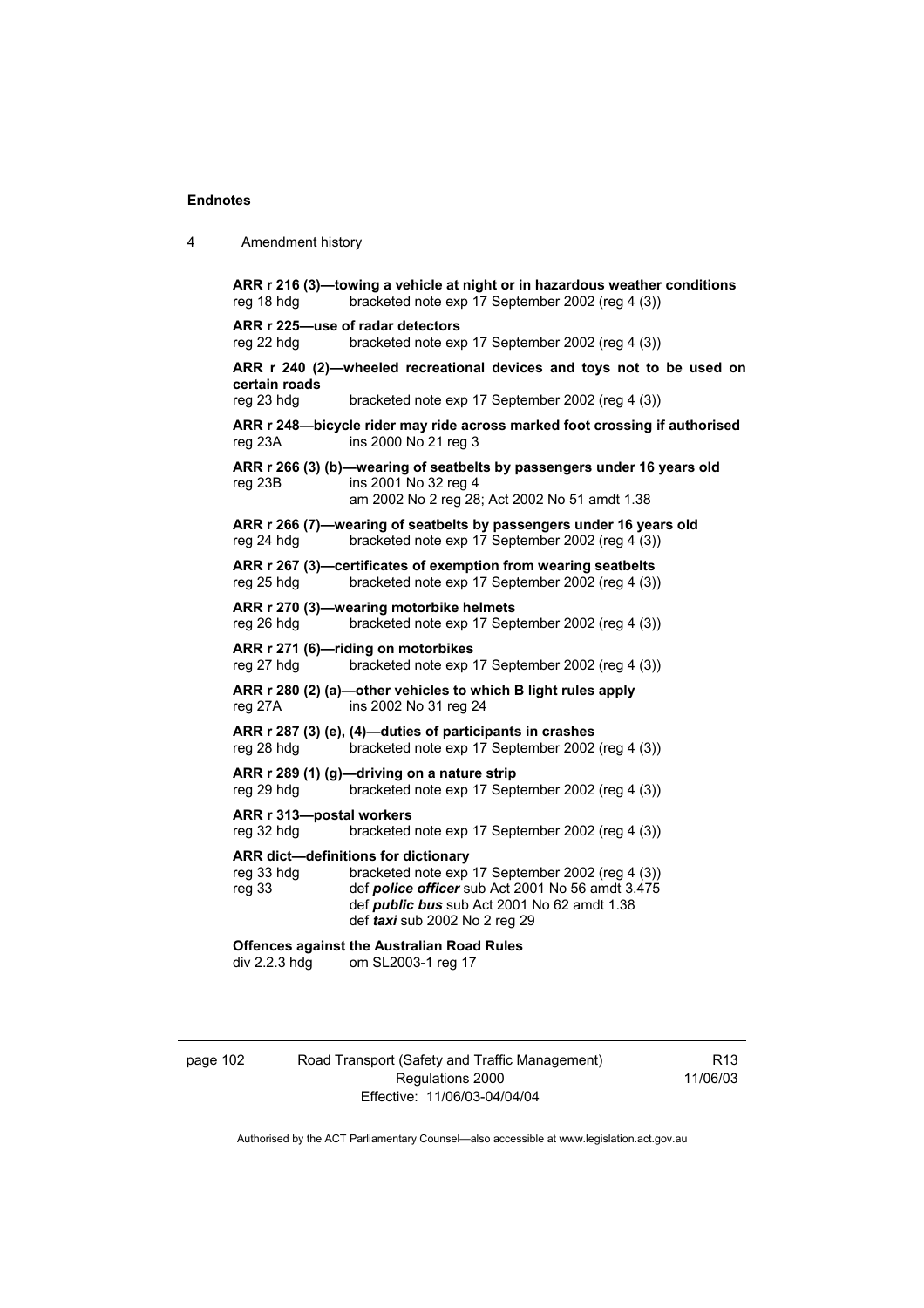## **Application of Criminal Code**

| reg 34 hdg<br>reg 34                          | bracketed note exp 17 September 2002 (reg 4 (3))<br>sub Act 2002 No 51 amdt 1.39<br>om SL2003-1 reg 17                                                    |
|-----------------------------------------------|-----------------------------------------------------------------------------------------------------------------------------------------------------------|
| reg 35 hdg<br>reg 35                          | Offences are strict liability offences<br>bracketed note exp 17 September 2002 (reg 4 (3))<br>am Act 2002 No 51 amdt 1.40<br>om SL2003-1 reg 17           |
| reg 36 hdg<br>reg 36                          | General defence of accident or reasonable effort<br>bracketed note exp 17 September 2002 (reg 4 (3))<br>am Act 2002 No 51 amdt 1.41<br>om SL2003-1 reg 17 |
| reg 37 hdg                                    | Making unnecessary engine noise<br>bracketed note exp 17 September 2002 (reg 4 (3))                                                                       |
| Emission of waste oil or grease<br>reg 38 hdg | bracketed note exp 17 September 2002 (reg 4 (3))                                                                                                          |
| Safety of persons on trailers<br>reg 39 hdg   | bracketed note exp 17 September 2002 (reg 4 (3))                                                                                                          |
| reg 40 hdg                                    | Passengers in sidecars to be seated<br>bracketed note exp 17 September 2002 (reg 4 (3))                                                                   |
| reg 41 hdg                                    | Number of vehicles that may be drawn<br>bracketed note exp 17 September 2002 (reg 4 (3))                                                                  |
| Towing by vehicles under 4.5t<br>reg 42 hdg   | bracketed note exp 17 September 2002 (reg 4 (3))                                                                                                          |
| reg 43 hdg                                    | Lights on motor vehicles generally<br>bracketed note exp 17 September 2002 (reg 4 (3))                                                                    |
| reg 44 hdg                                    | Use of meters in metered parking areas<br>bracketed note exp 17 September 2002 (reg 4 (3))                                                                |
| reg 45 hdg                                    | Parking in metered parking spaces<br>bracketed note exp 17 September 2002 (reg 4 (3))                                                                     |
| reg 46 hdg                                    | Temporary closure of metered parking spaces<br>bracketed note exp 17 September 2002 (reg 4 (3))                                                           |
| <b>Misuse of parking meters</b><br>reg 47 hdg | bracketed note exp 17 September 2002 (reg 4 (3))                                                                                                          |
| reg 48 hdg                                    | Interfering with parking meters etc<br>bracketed note exp 17 September 2002 (reg 4 (3))                                                                   |
|                                               |                                                                                                                                                           |

R13 11/06/03 Road Transport (Safety and Traffic Management) Regulations 2000 Effective: 11/06/03-04/04/04

page 103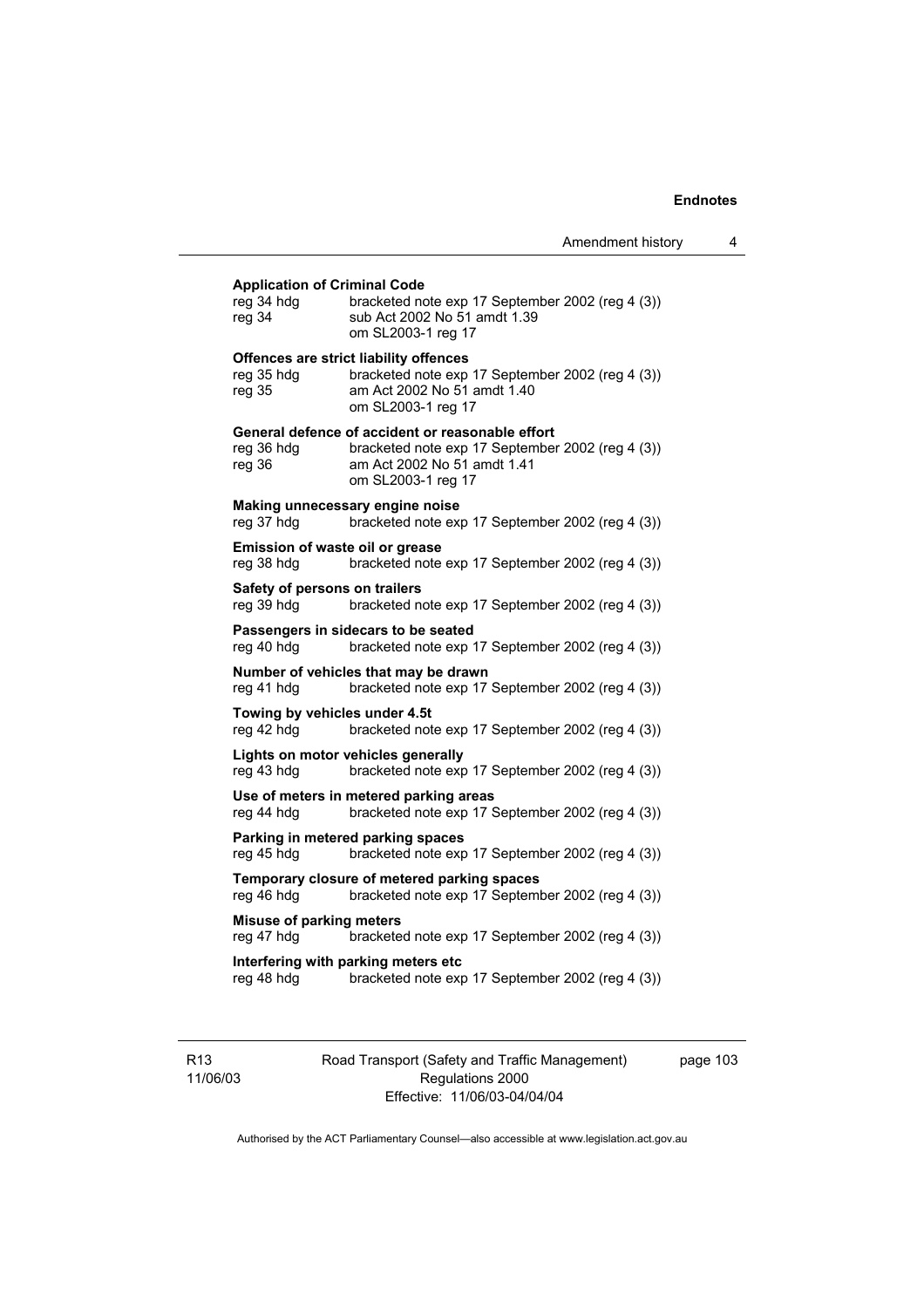| Amendment history<br>4 |  |
|------------------------|--|
|------------------------|--|

| reg 49 hdg                                       | Use of tickets in ticket parking areas<br>bracketed note exp 17 September 2002 (reg 4 (3))                                                                                       |
|--------------------------------------------------|----------------------------------------------------------------------------------------------------------------------------------------------------------------------------------|
| Parking in ticket parking spaces<br>reg 50 hdg   | bracketed note exp 17 September 2002 (reg 4 (3))                                                                                                                                 |
| reg 51 hdg<br>reg 51                             | Temporary closure of ticket parking spaces<br>bracketed note exp 17 September 2002 (reg 4 (3))<br>am 2002 No 7 reg 4, reg 5; regs renum R6 LA (see 2002 No 7<br>reg <sub>6</sub> |
| reg 52 hdg                                       | Use of false or damaged parking tickets etc<br>bracketed note exp 17 September 2002 (reg 4 (3))                                                                                  |
| <b>Misuse of ticket machines</b><br>reg 53 hdg   | bracketed note exp 17 September 2002 (reg 4 (3))                                                                                                                                 |
| reg 54 hdg                                       | Interfering with parking ticket machines etc<br>bracketed note exp 17 September 2002 (reg 4 (3))                                                                                 |
| Removing parking tickets etc<br>reg 55 hdg       | bracketed note exp 17 September 2002 (reg 4 (3))                                                                                                                                 |
| reg 56 hdg<br>reg 56                             | Unauthorised use and revocation of mobility parking scheme authorities<br>bracketed note exp 17 September 2002 (reg 4 (3))<br>am Act 2002 No 30 amdt 3.770                       |
| reg 57                                           | No stopping on a road with a red kerb<br>am 2001 No 32 reg 5<br>exp 1 December 2002 (reg 57 (2))                                                                                 |
| reg 57A hdg<br>reg 57A                           | Stopping public buses in bus zones and at bus stops<br>bracketed note exp 17 September 2002 (reg 4 (3))<br>ins 2000 No 33 reg 3<br>am 2001 Act No 62 amdts 1.39-1.41             |
| reg 58 hdg                                       | Stopping in an emergency etc or to comply with another law<br>bracketed note exp 17 September 2002 (reg 4 (3))                                                                   |
| <b>Carriage of dangerous goods</b><br>reg 59 hdg | bracketed note exp 17 September 2002 (reg 4 (3))                                                                                                                                 |
| reg 60 hdg                                       | Interrupting funeral processions etc<br>bracketed note exp 17 September 2002 (reg 4 (3))                                                                                         |
| Driving on roads closed to traffic<br>reg 61 hdg | bracketed note exp 17 September 2002 (reg 4 (3))                                                                                                                                 |
| reg 62 hdg                                       | Use of wheeled recreational devices and wheeled toys on roads<br>bracketed note exp 17 September 2002 (reg 4 (3))                                                                |
|                                                  |                                                                                                                                                                                  |

page 104 Road Transport (Safety and Traffic Management) Regulations 2000 Effective: 11/06/03-04/04/04

R13 11/06/03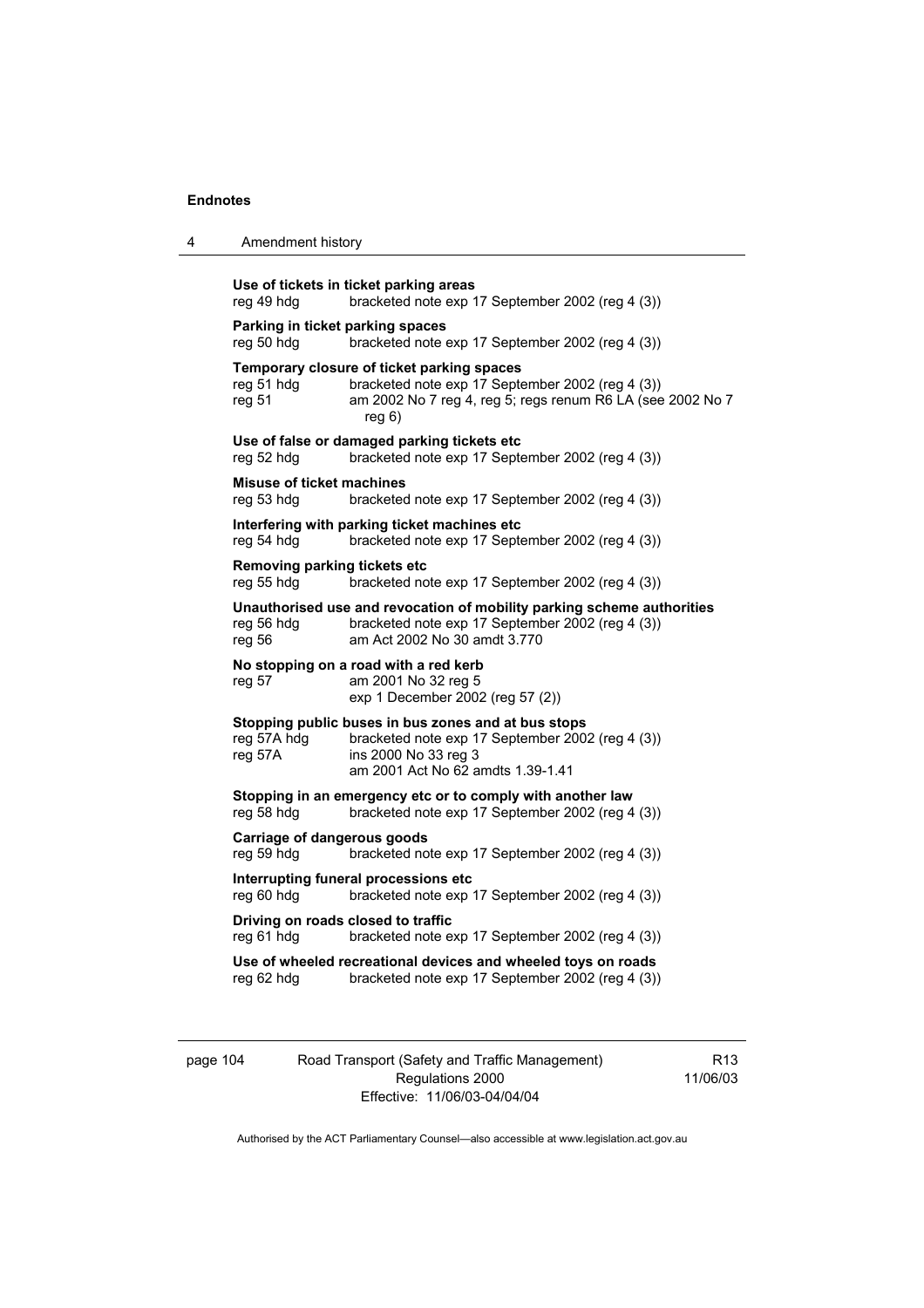**Devices that are prescribed traffic control devices**  reg 63 hdg bracketed note exp 17 September 2002 (reg 4 (3)) **Preventing prescribed traffic control devices being clearly visible**  reg 64 hdg bracketed note exp 17 September 2002 (reg 4 (3)) **Use of** *do not overtake turning vehicle sign*  reg 65 hdg bracketed note exp 17 September 2002 (reg 4 (3)) **Approvals etc by road transport authority**  reg 66 am Act 2001 No 44 amdt 1.3797, amdt 1.3798 **Defence of complying with direction of police officer or authorised person**  reg 68 hdg bracketed note exp 17 September 2002 (reg 4 (3)) **Exemption for driver of police vehicles**  reg 69 hdg bracketed note exp 17 September 2002 (reg 4 (3)) **Exemption for driver of emergency vehicles**  reg 70 hdg bracketed note exp 17 September 2002 (reg 4 (3)) **Stopping and parking exemption for police and emergency vehicles and authorised people**  reg 71 hdg bracketed note exp 17 September 2002 (reg 4 (3)) reg 71 sub 2002 No 7 reg 7 sub 2002 No 7 reg 7 **Parking**  ch 3 hdg ins 2001 No 32 reg 6 **Metered parking schemes**  reg 72 hdg bracketed note exp 17 September 2002 (reg 4 (3)) **Metered parking areas**  reg 73 hdg bracketed note exp 17 September 2002 (reg 4 (3)) **Parking meters**  bracketed note exp 17 September 2002 (reg 4 (3)) **Metered parking spaces**  reg 75 hdg bracketed note exp 17 September 2002 (reg 4 (3)) **Parking authorities**  reg 75A ins 2002 No 7 reg 8 **Parking authority guidelines**  reg 75B hdg bracketed note exp 17 September 2002 (reg 4 (3))<br>reg 75B bracketed note exp 17 September 2002 (reg 4 (3)) ins 2002 No 7 reg 8 **Ticket parking schemes—road transport authority**  reg 76 hdg sub 2002 No 7 reg 9 bracketed note exp 17 September 2002 (reg 4 (3))

R13 11/06/03 Road Transport (Safety and Traffic Management) Regulations 2000 Effective: 11/06/03-04/04/04

page 105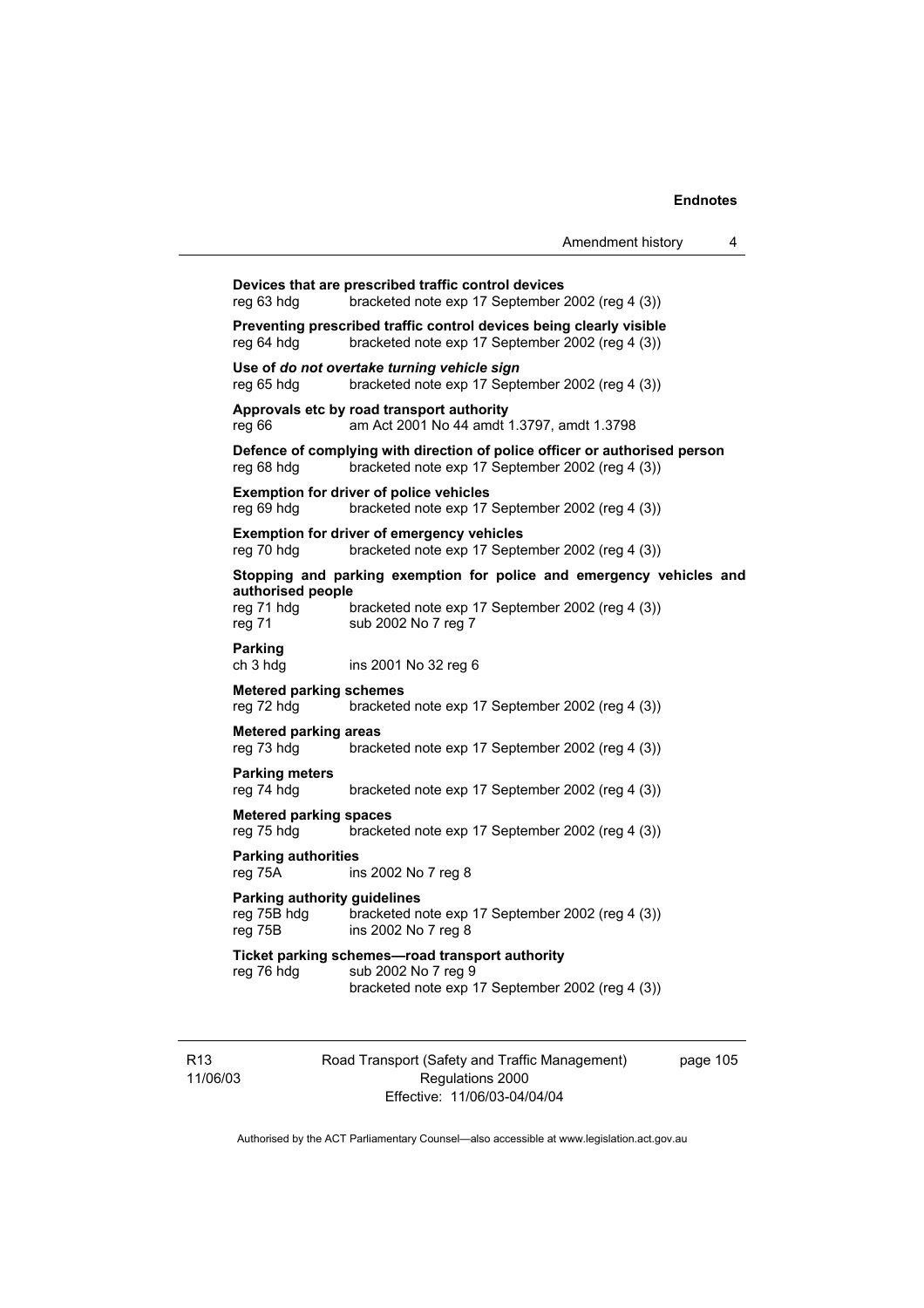| 4 | Amendment history |
|---|-------------------|
|---|-------------------|

| reg 76A hdg<br>reg 76A                                  | Ticket parking schemes-parking authority<br>bracketed note exp 17 September 2002 (reg 4 (3))<br>ins 2002 No 7 reg 10                                            |
|---------------------------------------------------------|-----------------------------------------------------------------------------------------------------------------------------------------------------------------|
| <b>Ticket parking areas</b><br>reg 77 hdg<br>reg 77     | bracketed note exp 17 September 2002 (reg 4 (3))<br>(3), (4) exp 1 December 2006 (reg 77 (4))                                                                   |
| <b>Ticket parking spaces</b><br>reg 78 hdg              | bracketed note exp 17 September 2002 (reg 4 (3))                                                                                                                |
| <b>Ticket machines</b><br>reg 79 hdg                    | bracketed note exp 17 September 2002 (reg 4 (3))                                                                                                                |
| <b>Parking tickets</b><br>reg 80 hdg<br>reg 80          | bracketed note exp 17 September 2002 (reg 4 (3))<br>am 2002 No 7 reg 11                                                                                         |
| <b>Duration of parking tickets</b><br>reg 81 hdg        | bracketed note exp 17 September 2002 (reg 4 (3))                                                                                                                |
| Definitions for div 3.1.3<br>reg 82 hdg                 | bracketed note exp 17 September 2002 (reg 4 (3))                                                                                                                |
| reg 83 hdg                                              | References in div to land adjoining residential land<br>bracketed note exp 17 September 2002 (reg 4 (3))                                                        |
| reg 84 hdg                                              | Vehicle parked partly on residential land<br>bracketed note exp 17 September 2002 (reg 4 (3))                                                                   |
| reg 85 hdg                                              | Parking of certain vehicles on residential land prohibited<br>bracketed note exp 17 September 2002 (reg 4 (3))                                                  |
| reg 86 hdg                                              | Parking of certain vehicles on land adjoining residential land prohibited<br>bracketed note exp 17 September 2002 (reg 4 (3))                                   |
| reg 87 hdg<br>reg 87                                    | Parking of certain commercial vehicles on land with multi-unit developments<br>bracketed note exp 17 September 2002 (reg 4 (3))<br>am Act 2002 No 30 amdt 3.771 |
| Daily infringement<br>reg 88 hdg                        | bracketed note exp 17 September 2002 (reg 4 (3))                                                                                                                |
| <b>Codes of practice</b><br>reg 89 hdg<br>reg 89        | bracketed note exp 17 September 2002 (reg 4 (3))<br>am Act 2001 No 44 amdt 1.3799, amdt 1.3800                                                                  |
| Notice of codes of practice etc<br>reg 90 hdg<br>reg 90 | bracketed note exp 17 September 2002 (reg 4 (3))<br>am Act 2001 No 44 amdts 1.3801-1.3803<br>def the code of practice om Act 2001 No 44 amdt 1.3803             |

| page 106 | Road Transport (Safety and Traffic Management) |     |
|----------|------------------------------------------------|-----|
|          | Regulations 2000                               | 11/ |
|          | Effective: 11/06/03-04/04/04                   |     |

R13 /06/03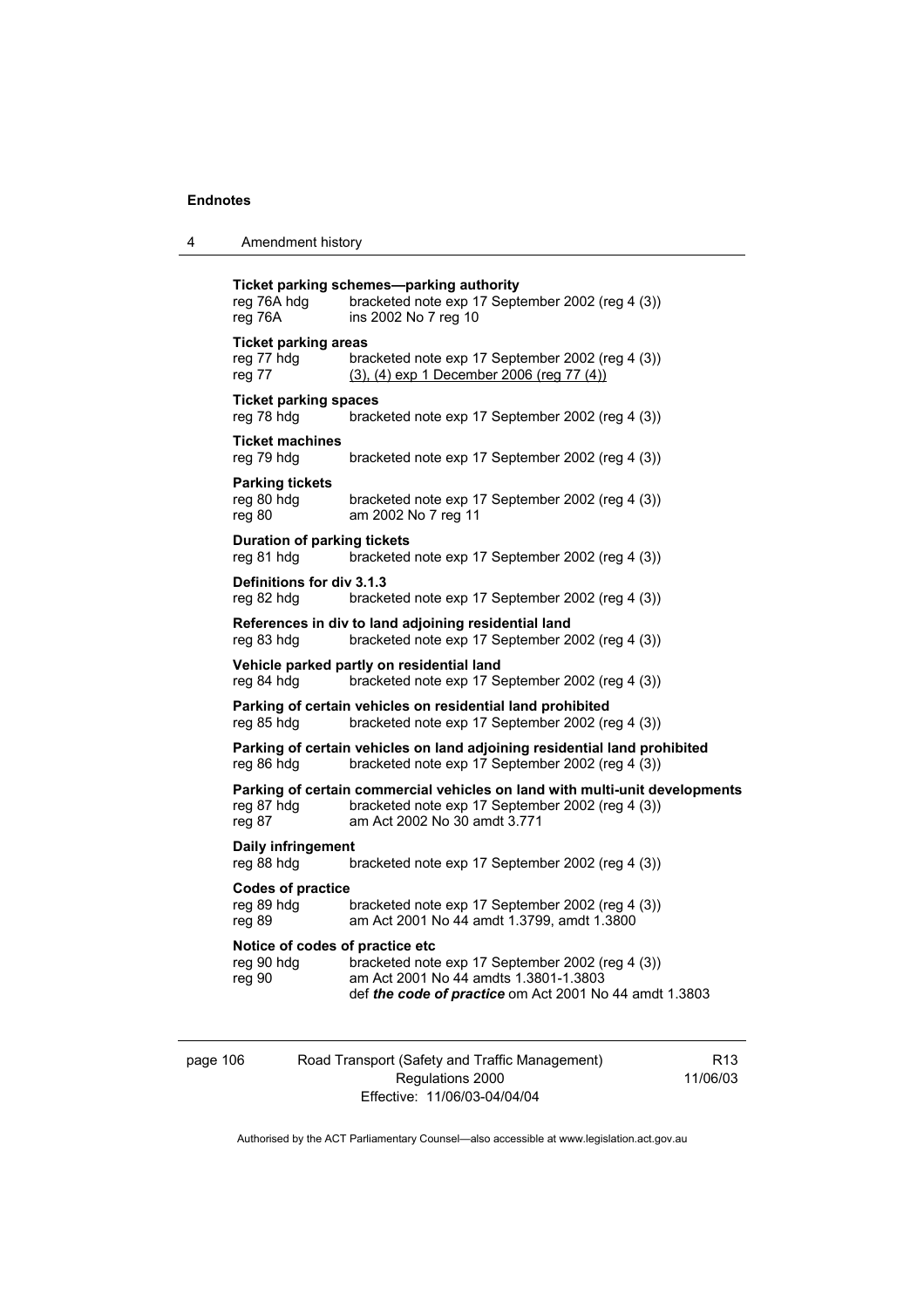| <b>Application for exemption</b><br>reg 91 hdg                  | bracketed note exp 17 September 2002 (reg 4 (3))                                                                                                                                                              |        |
|-----------------------------------------------------------------|---------------------------------------------------------------------------------------------------------------------------------------------------------------------------------------------------------------|--------|
| reg 92 hdg                                                      | Decision on application for exemption<br>bracketed note exp 17 September 2002 (reg 4 (3))                                                                                                                     |        |
| <b>Endorsement of certificates</b><br>reg 93 hdg                | bracketed note exp 17 September 2002 (reg 4 (3))                                                                                                                                                              |        |
| reg 94 hdg                                                      | Variation of conditions of exemptions<br>bracketed note exp 17 September 2002 (reg 4 (3))                                                                                                                     |        |
| reg 95 hdg                                                      | <b>Additional information by applicant</b><br>bracketed note exp 17 September 2002 (reg 4 (3))                                                                                                                |        |
| reg 96 hdg                                                      | Loss etc of existing operator's certificate<br>bracketed note exp 17 September 2002 (reg 4 (3))                                                                                                               |        |
| reg 97 hdg<br>reg 97                                            | Cancellation of existing operator's certificate etc<br>bracketed note exp 17 September 2002 (reg 4 (3))<br>am Act 2002 No 30 amdt 3.772                                                                       |        |
| reg 97A hdg<br>reg 97A                                          | Other powers to provide pay parking<br>bracketed note exp 17 September 2002 (reg 4 (3))<br>ins 2002 No 7 reg 12                                                                                               |        |
| <b>Overlapping schemes</b><br>reg 98 hdg<br>reg 98              | bracketed note exp 17 September 2002 (reg 4 (3))<br>am 2002 No 7 reg 13                                                                                                                                       |        |
| reg 98A hdg<br>reg 98A                                          | Income from ticket parking scheme<br>bracketed note exp 17 September 2002 (reg 4 (3))<br>ins 2002 No 7 reg 14                                                                                                 |        |
| <b>Costs of ticket parking scheme</b><br>reg 98B hdg<br>reg 98B | bracketed note exp 17 September 2002 (reg 4 (3))<br>ins 2002 No 7 reg 14                                                                                                                                      |        |
| reg 99 hdg                                                      | Trailers not separately chargeable<br>bracketed note exp 17 September 2002 (reg 4 (3))                                                                                                                        |        |
| <b>Parking permits</b><br>reg 100 hdg                           | bracketed note exp 17 September 2002 (reg 4 (3))                                                                                                                                                              |        |
| reg 101 hdg                                                     | <b>Mobility parking scheme authorities</b><br>bracketed note exp 17 September 2002 (reg 4 (3))                                                                                                                |        |
| Definitions for ch 4<br>reg 102 hdg<br>reg 102                  | bracketed note exp 17 September 2002 (reg 4 (3))<br>am 2000 No 33 reg 4; 2000 No 52 reg 4<br>def approved police speedometer ins 2001 No 32 reg 7<br>def digital camera detection device sub 2001 No 32 reg 8 |        |
|                                                                 | Road Transport (Safety and Traffic Management)                                                                                                                                                                | page 1 |

R13 11/06/03

Regulations 2000 Effective: 11/06/03-04/04/04 107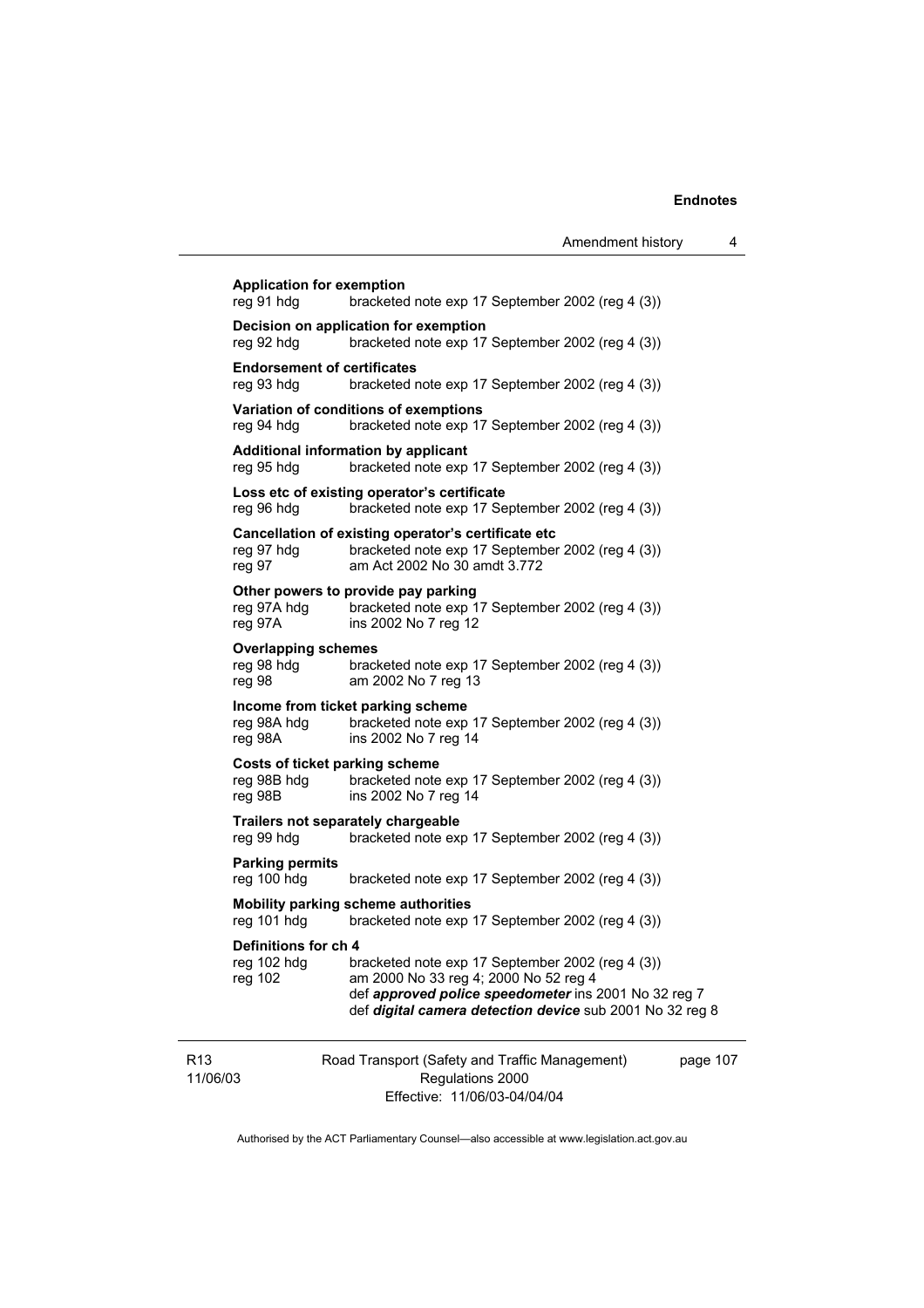|  | Amendment history |  |
|--|-------------------|--|
|--|-------------------|--|

#### def *security checksum* ins 2001 No 32 reg 9 def *testing authority* am 2001 No 32 reg 10

| reg 103  | reg 103 hdg                        | Approved traffic offence detection devices<br>bracketed note exp 17 September 2002 (reg 4 (3))<br>sub 2000 No 52 reg 5<br>am 2001 No 32 reg 11 |                                                                                            |  |                 |
|----------|------------------------------------|------------------------------------------------------------------------------------------------------------------------------------------------|--------------------------------------------------------------------------------------------|--|-----------------|
|          | reg 103A                           | Approval of police vehicle speedometers<br>ins 2001 No 32 reg 12                                                                               |                                                                                            |  |                 |
| reg 104  | reg 104 hdg                        | Major testing of traffic offence detection devices<br>am 2000 No 33 reg 5<br>sub 2000 No 52 reg 5<br>am 2001 No 32 regs 13-17                  | bracketed note exp 17 September 2002 (reg 4 (3))                                           |  |                 |
| reg 105  | reg 105 hdg                        | Use of digital camera detection devices<br>sub 2001 No 32 reg 18                                                                               | bracketed note exp 17 September 2002 (reg 4 (3))                                           |  |                 |
|          | reg 105A hdg<br>reg 105A           | Use of laser speed measuring devices<br>bracketed note exp 17 September 2002 (reg 4 (3))<br>ins 2001 No 32 reg 18                              |                                                                                            |  |                 |
|          | reg 105B hdg<br>reg 105B           | Use of radar speed measuring devices<br>ins 2001 No 32 reg 18                                                                                  | bracketed note exp 17 September 2002 (reg 4 (3))                                           |  |                 |
|          | reg 106 hdg                        | Approved people-testing and sealing                                                                                                            | bracketed note exp 17 September 2002 (reg 4 (3))                                           |  |                 |
| reg 107  | Approved people-use<br>reg 107 hdg | bracketed note exp 17 September 2002 (reg 4 (3))<br>am 2000 No 52 reg 6                                                                        |                                                                                            |  |                 |
|          | reg 107A                           | Recording of digital camera detection device image files-Act, s 23 (2) (c) (ii)<br>ins 2001 No 32 reg 19                                       |                                                                                            |  |                 |
|          | s 23 (2) (c) (ii)<br>reg 107B      | Recording of traffic lights camera detection device image files—Act,<br>ins 2001 No 32 reg 19                                                  |                                                                                            |  |                 |
|          | s 23 (2) (c) (iii)<br>reg 107C     | Verification of traffic lights camera detection device image files-Act,<br>ins 2001 No 32 reg 19                                               |                                                                                            |  |                 |
| reg 108  | reg 108 hdg                        | Meaning of vehicle image codes<br>am 2001 No 32 regs 20-22                                                                                     | bracketed note exp 17 September 2002 (reg 4 (3))<br>sub 2000 No 33 reg 6; 2000 No 52 reg 7 |  |                 |
| page 108 |                                    | Road Transport (Safety and Traffic Management)                                                                                                 |                                                                                            |  | R <sub>13</sub> |

Regulations 2000 Effective: 11/06/03-04/04/04 11/06/03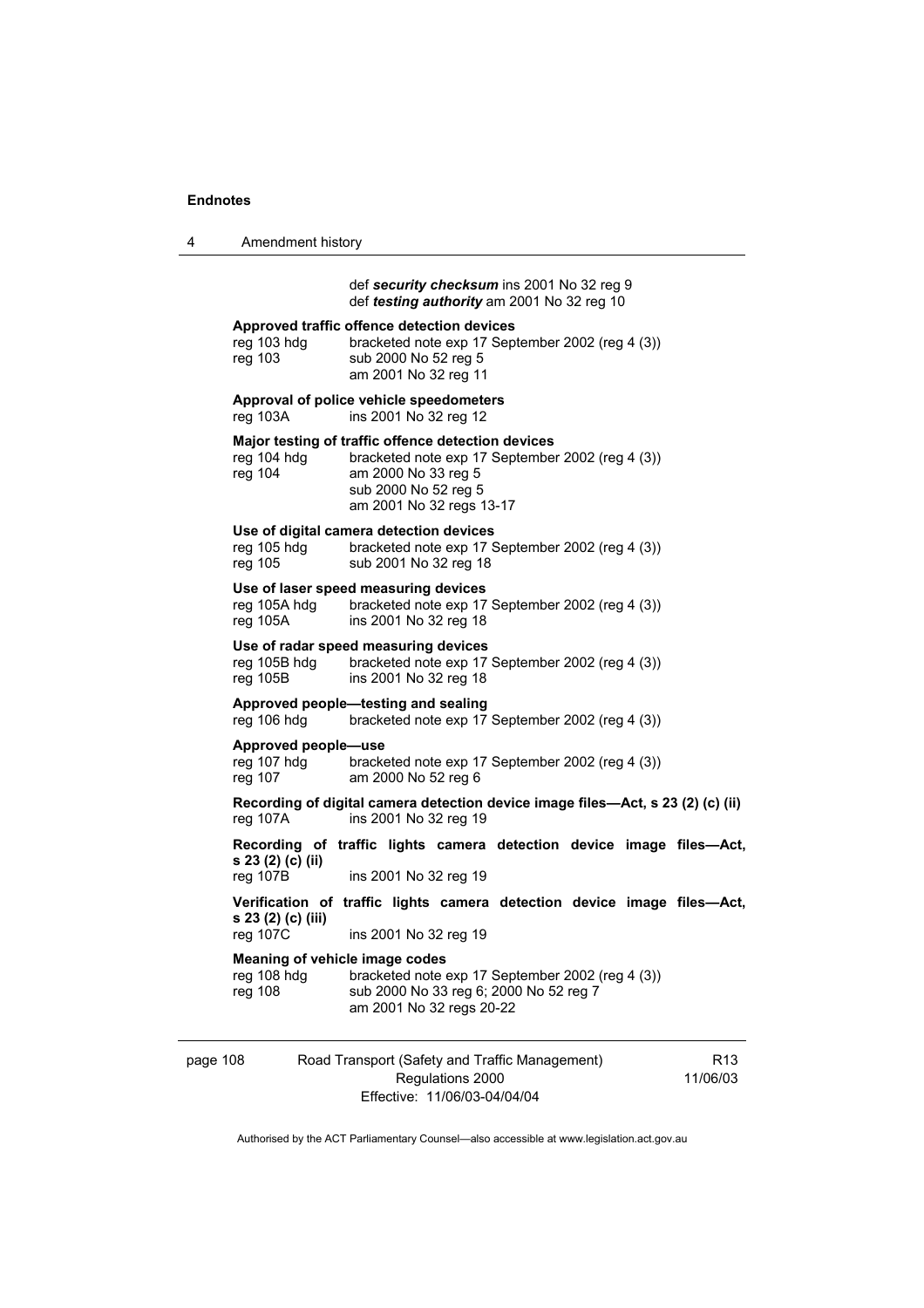page 109

|                                                   |                                                                                                                                                                     | Amendment history | 4 |
|---------------------------------------------------|---------------------------------------------------------------------------------------------------------------------------------------------------------------------|-------------------|---|
| <b>Additional powers of police</b><br>reg 109 hdg | bracketed note exp 17 September 2002 (reg 4 (3))                                                                                                                    |                   |   |
| Prohibition on car minding<br>reg 110 hdg         | bracketed note exp 17 September 2002 (reg 4 (3))                                                                                                                    |                   |   |
| reg 111 hdg                                       | Removal of unattended vehicles from certain places<br>bracketed note exp 17 September 2002 (reg 4 (3))                                                              |                   |   |
| reg 112 hdg<br>reg 112                            | Disposal of impounded or forfeited vehicles<br>bracketed note exp 17 September 2002 (reg 4 (3))<br>am Act 2001 No 29 s 14<br>sub 2001 No 32 reg 23                  |                   |   |
| reg 112A hdg<br>reg 112A                          | Disposal of forfeited vehicles-Act, s 10J<br>bracketed note exp 17 September 2002 (reg 4 (3))<br>ins 2001 No 32 reg 23                                              |                   |   |
| reg 113 hdg                                       | Responsible person to inspect driver licence<br>bracketed note exp 17 September 2002 (reg 4 (3))                                                                    |                   |   |
| Responsible person's consent<br>reg 114 hdg       | bracketed note exp 17 September 2002 (reg 4 (3))                                                                                                                    |                   |   |
| reg 115 hdg<br>reg 115                            | <b>Application of Criminal Code to regulations</b><br>bracketed note exp 17 September 2002 (reg 4 (3))<br>sub Act 2002 No 51 amdt 1.42<br>om SL2003-1 reg 18        |                   |   |
| reg 116 hdg<br>reg 116                            | Offences against regulations are strict liability offences<br>bracketed note exp 17 September 2002 (reg 4 (3))<br>am Act 2002 No 51 amdt 1.43<br>om SL2003-1 reg 18 |                   |   |
| reg 117 hdg<br>reg 117                            | General defence of accident or reasonable effort<br>bracketed note exp 17 September 2002 (reg 4 (3))<br>am Act 2002 No 51 amdt 1.44<br>om SL2003-1 reg 18           |                   |   |
| <b>Transitional</b><br>ch 6 hdg                   | exp 1 March 2002 (reg 128)                                                                                                                                          |                   |   |
| <b>Parking</b><br>pt $6.1$ hdg                    | exp 1 March 2002 (reg 128)                                                                                                                                          |                   |   |

11/06/03 Regulations 2000 Effective: 11/06/03-04/04/04

**Existing Class A and Class B parking spaces** 

reg 119 exp 1 March 2002 (reg 128)

exp 1 March 2002 (reg 128)

Road Transport (Safety and Traffic Management)

R13

**Existing parking labels**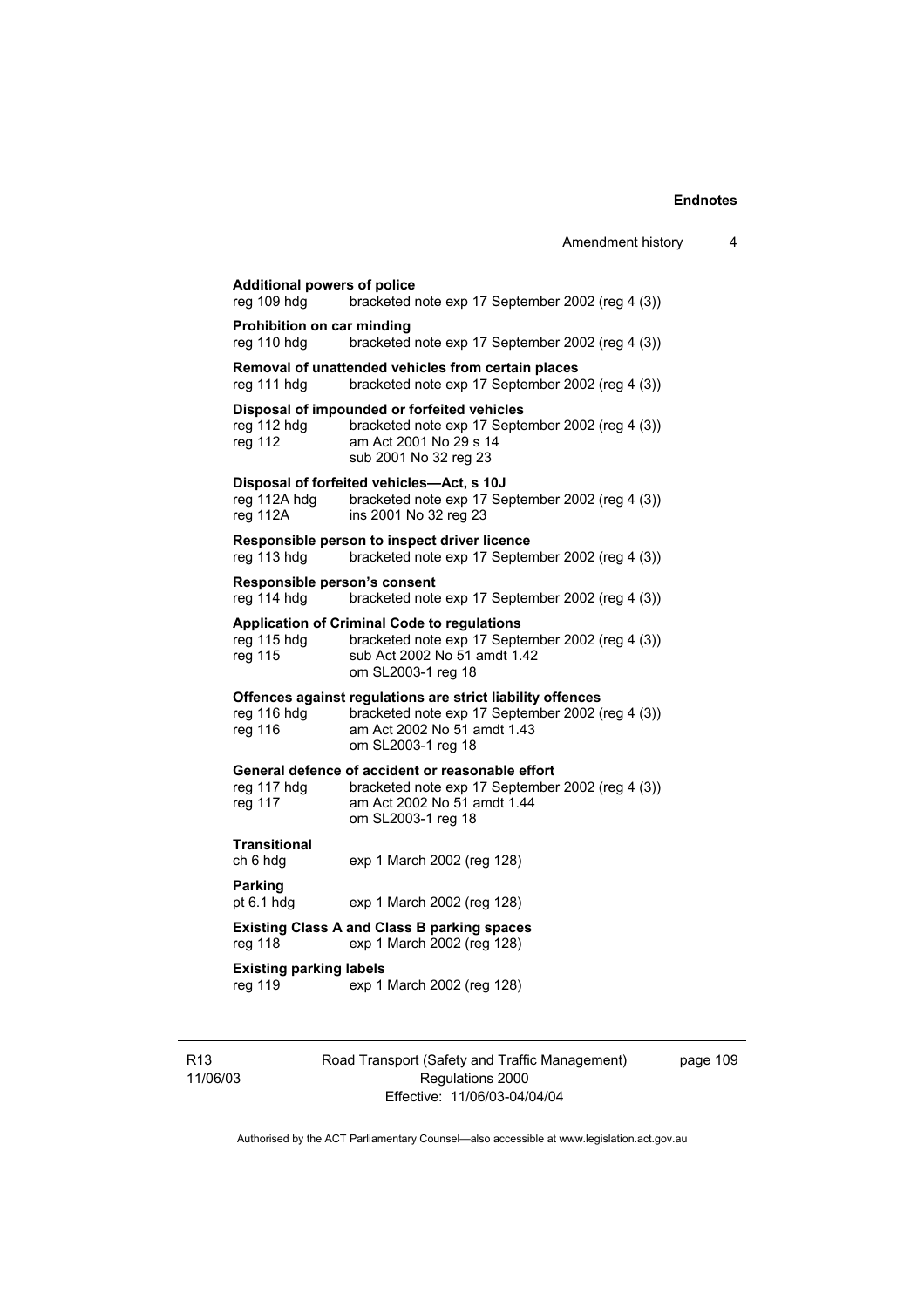| 4 | Amendment history |
|---|-------------------|
|---|-------------------|

page 110 Road Transport (Safety and Traffic Management) **Existing disability labels**  reg 120 exp 1 June 2000 (reg 120) **Existing codes of practice**  reg 121 exp 1 March 2002 (reg 128) **Existing exemptions**  reg 122 exp 1 March 2002 (reg 128) **Existing applications for exemptions and variation of conditions**  reg 123 exp 1 March 2002 (reg 128) **Existing notices to show cause**  reg 124 exp 1 March 2002 (reg 128) **Traffic offence detection devices**  pt 6.2 hdg exp 1 March 2002 (reg 128) **Existing tests and certificates**  reg 125 am 2001 No 32 reg 24 exp 1 March 2002 (reg 128) **Existing approved people—use**  reg 126 exp 1 March 2002 (reg 128) **Other transitional provisions**  pt 6.3 hdg exp 1 March 2002 (reg 128) **Existing medical certificate about seatbelts**  reg 127 exp 1 March 2002 (reg 128) **Expiry of ch 6**  reg 128 am Act 2001 No 27 amdt 4.25 am Act 2001 No 44 amdt 1.3804 exp 1 March 2002 (reg 128) **Meaning of location codes on images**  sch 1 sub 2000 No 33 reg 8 am 2000 No 52 reg 8; pts renum R4 LA; SL2003-14 reg 4 **Dictionary**  dict def *approved police speedometer* ins 2001 No 32 reg 26 def *area of operations* ins 2002 No 7 reg 15 def *ARR* ins SL2003-12 reg 6 def *camera detection device* ins 2000 No 52 reg 9 sub 2001 No 32 reg 25 def *centre of the road* ins 2000 No 52 reg 9 def *digital camera detection device* ins 2000 No 52 reg 9 def *give way* ins 2000 No 21 reg 4 def *indicated* on ins 2001 No 32 reg 26 def *laser speed measuring device* ins 2000 No 52 reg 9

Regulations 2000 Effective: 11/06/03-04/04/04

R13 11/06/03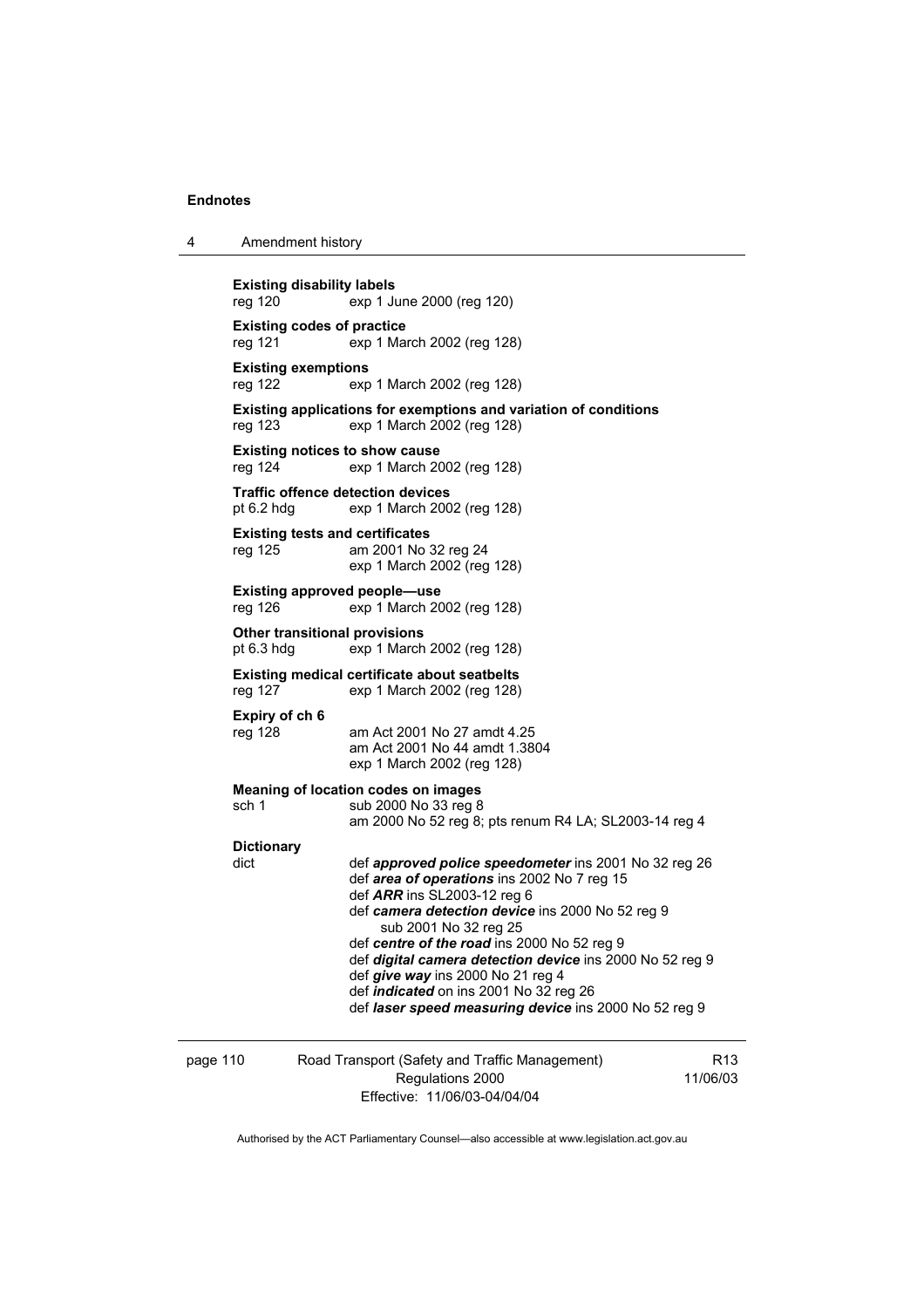def *length* ins 2000 No 52 reg 9 def *length of road* om 2000 No 52 reg 9 def *marked foot crossing* ins 2000 No 21 reg 4 def *motor vehicle* ins 2000 No 52 reg 9 def *parking authority* ins 2002 No 7 reg 15 def *parking authority guidelines* ins 2002 No 7 reg 15 def *parking ticket* am 2002 No 7 reg 16 def *pedestrian* ins 2000 No 21 reg 4 def *piezo strip speed measuring device* ins 2000 No 52 reg 9 def *public bus* sub Act 2001 No 62 amdt 1.42 def *radar speed measuring device* ins 2000 No 52 reg 9 def *recording medium* ins 2001 No 32 reg 26 def *red traffic arrow* ins 2000 No 52 reg 9 def *red traffic light* ins 2000 No 52 reg 9 def *restricted taxi* om 2002 No 2 reg 30 def *ride* ins 2000 No 21 reg 4 def *rider* ins 2000 No 21 reg 4 def *road* sub Act 2002 No 30 amdt 3.773 def *road related area* ins Act 2002 No 30 amdt 3.774 def *security checksum* ins 2001 No 32 reg 26 def *speed measuring device* ins 2000 No 52 reg 9 def *taxi* sub 2002 No 2 reg 31 def *testing authority* ins 2000 No 52 reg 9 def *the Act* om Act 2001 No 44 amdt 1.3805 def *traffic lights camera detection* ins 2000 No 52 reg 9 def *trailer* ins 2000 No 52 reg 9 def *vehicle* ins 2000 No 52 reg 9 def *WORM disk* ins 2001 No 32 reg 26

## **5 Earlier republications**

Some earlier republications were not numbered. The number in column 1 refers to the publication order.

Since 12 September 2001 every authorised republication has been published in electronic pdf format on the ACT legislation register. A selection of authorised republications have also been published in printed format. These republications are marked with an asterisk (\*) in column 1. Except for the footer, electronic and printed versions of an authorised republication are identical.

| <b>Republication No</b> | <b>Amendments to</b>                            | <b>Republication date</b> |
|-------------------------|-------------------------------------------------|---------------------------|
|                         | not amended                                     | 1 March 2000              |
| 2                       | Act 2001 No 56                                  | 12 September 2001         |
|                         |                                                 |                           |
|                         | Deed Transport (Cafety and Traffic Mensensorth) | $\ldots \ldots \ldots$    |

R13 11/06/03 Road Transport (Safety and Traffic Management) Regulations 2000 Effective: 11/06/03-04/04/04

page 111